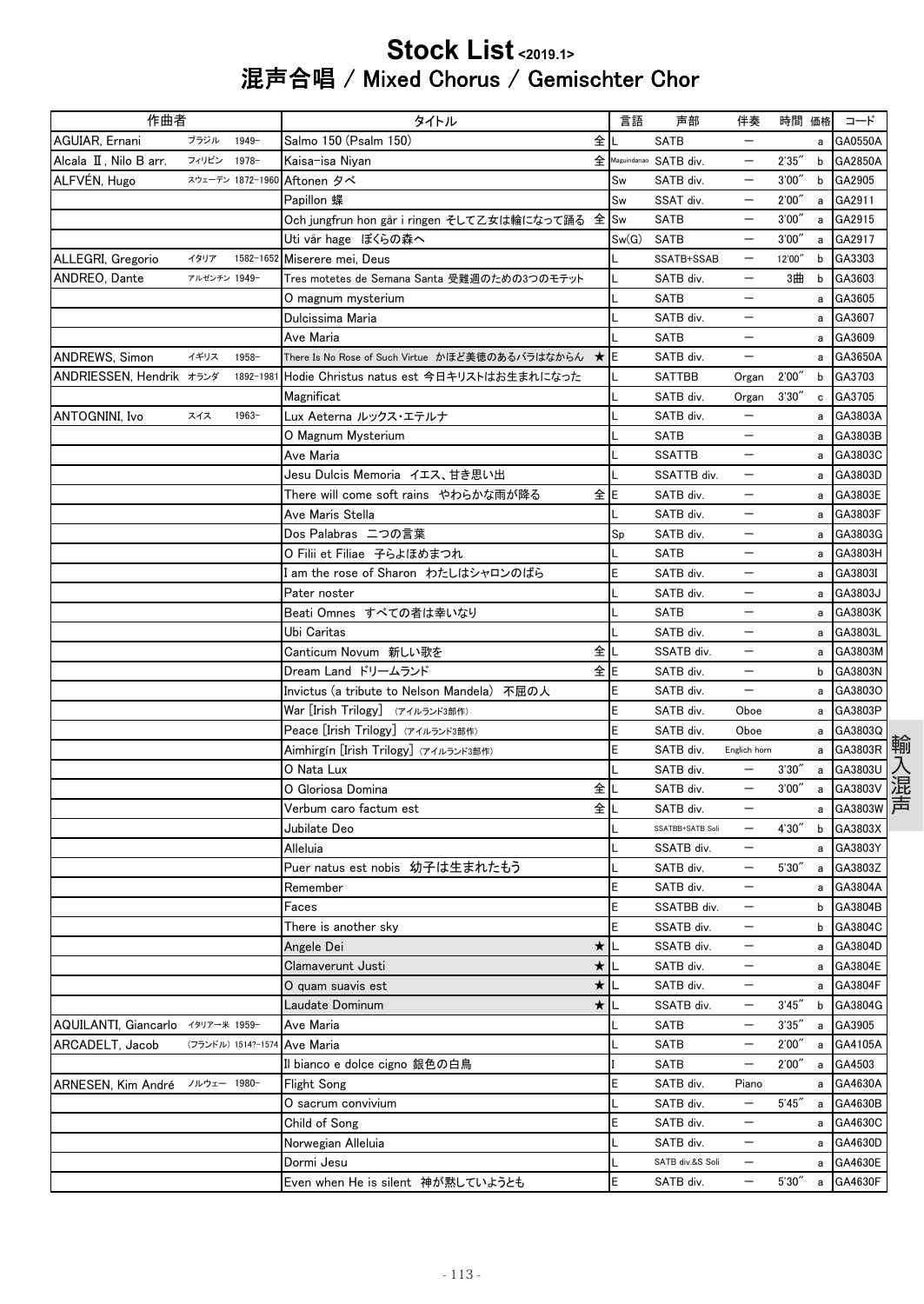|      | 作曲者                                  |                |                 | タイトル                                                    | 言語    | 声部                                     | 伴奏                       | 時間 価格  |              | コード        |
|------|--------------------------------------|----------------|-----------------|---------------------------------------------------------|-------|----------------------------------------|--------------------------|--------|--------------|------------|
|      | (ARNESEN, Kim André)                 |                |                 | His light in us                                         | E     | SATB div.                              | Piano                    |        | a            | GA4630G    |
|      | <b>ARTHUR, George</b>                | イギリス           | $1985 -$        | Ave Maria                                               |       | SATB div.                              | $\qquad \qquad -$        |        |              | b GA4640A  |
|      |                                      |                |                 | Ave maris stella                                        |       | <b>SATB</b>                            | $\qquad \qquad -$        |        | b            | GA4640B    |
|      | ARTLEY, Chris                        | ニュージーランド 1963- |                 | Agnus Dei for Mixed Chorus a cappella *第1回ICCC第3位入賞作品   |       | SATBB div.                             | $\qquad \qquad -$        | 4'30'' | b            | GA4650A    |
|      |                                      |                |                 | 0 magnum mysterium                                      | 全儿    | SATB div.                              | $-(Glo.)$                |        | a            | GA4650B    |
|      |                                      |                |                 | Ave Maria                                               |       | SATBB div.                             |                          |        | b            | GA4650C    |
|      |                                      |                |                 | Cantate Domino                                          |       | SATB div.                              | Org                      |        | b            | GA4650D    |
|      | AUGUSTINAS, Vaclovas リトアニア 1959-     |                |                 | Cantate Domino canticum novum [SATB+SATB a cappella]    |       | SATB+SATB                              | $\qquad \qquad -$        | 4'15'' | b            | GA4803     |
|      |                                      |                |                 | Cantate Domino canticum novum [混声4部ピアノ伴奏版]              |       | <b>SATB</b>                            | Piano                    |        | b            | GA4803B    |
|      |                                      |                |                 | Anoj pusėj Dunojėlio                                    |       | Lithanian SATB div.                    | $\overline{\phantom{m}}$ | 4'00"  | a            | GA4804     |
|      |                                      |                |                 | Tykus tykus (Quietly Quietly)                           |       | Lithanian SATB+SATB                    |                          |        | a            | GA4805     |
|      | AZURZA, David                        | スペイン           | $1968 -$        | Ave virgo sanctissima                                   |       | <b>SSATB</b>                           | $\qquad \qquad -$        | 2'45'' | b            | GA9003     |
|      |                                      |                |                 | Oihu hau (Este grito / This scream)                     |       | Basque SATB div.                       | $\overline{\phantom{0}}$ | 5'33'' | b            | GA9004     |
|      | BACH, Johann Sebastian ドイツ           |                | 1685-1750       | Kantate 1~212 につきましてはお問い合わせくださいませ                       |       |                                        |                          |        |              | GB0001-    |
|      |                                      |                |                 | Motette 1"Singet dem Herrn ein neues Lied" BWV225       | 全IG   | SATB+SATB                              | $\overline{\phantom{m}}$ | 20'00" | $\mathbf c$  | GB0301     |
|      |                                      |                |                 | Motette 2"Der Geist hilft unser Schwachheit auf" BMV226 | G     | SATB+SATB                              | $\qquad \qquad -$        | 9'00'' | c            | GB0302     |
|      |                                      |                |                 | Motette 3"Jesu, meine Freude" BWV227                    | 全IG   | <b>SSATB</b>                           |                          | 25'00″ | c,d          | GB0303     |
|      |                                      |                |                 | Motette 4"Fürchte dich nicht, ich bin bei dir" BWV228   | G     | SATB+SATB                              | $\overline{\phantom{m}}$ | 10'00" | $\mathbf c$  | GB0304     |
|      |                                      |                |                 | Motette 5"Komm, Jesu, komm" BWV229                      | G     | SATB+SATB                              | $\overline{\phantom{0}}$ | 10'00" | c            | GB0305     |
|      |                                      |                |                 | Motette 6"Lobet den Herrn, alle Heiden" BWV230          | G     | <b>SATB</b>                            | $-(Bc)$                  | 10'00" | c            | GB0306     |
|      |                                      |                |                 | Motette 8"Sei Lob und Preis mit Ehren" BWV231           | G     | <b>SATB</b>                            | $-(P)$                   |        | b            | GB0308     |
|      |                                      |                |                 | Motetten BWV225-230 & BWV231 (Peters版)                  | G     | SATB-SATB × 2                          | $\overline{\phantom{m}}$ | 7曲     | f            | GB0310     |
|      |                                      |                |                 | Motetten BWV225-230 (Bärenreiter版)                      | G     | $SATB-SATB \times 2$                   |                          | 6曲     | g            | GB0311A    |
|      |                                      |                |                 | Motetten BWV225-230 (Bärenreiter版Piano伴奏付)              | G     | $SATB-SATB \times 2$                   | Piano                    | 6曲     | - i -        | GB0311B    |
|      |                                      |                |                 | Motette"Der Gerechte kommt um" BWV deest                | G(E)  | <b>SSATB</b>                           | Str.Ob.Org.              |        | e            | GB0312     |
|      |                                      |                |                 | Motette" Jauchzet dem Herrn, alle Welt" BWV Anh.160     | G(E)  | SATB+SATB                              |                          |        | d            | GB0314     |
|      |                                      |                |                 | Motetten zweifelhafter Echtheit BWV Anh.159 & 160       | G     | SATB+SATB                              | $\overline{\phantom{m}}$ | 2曲     | d            | GB0315     |
|      |                                      |                |                 | Messe in h BWV232 口短調ミサ                                 |       | SSATB&Solo Orch.(P) 135'00" e.f GB0316 |                          |        |              |            |
|      |                                      |                |                 | Frühfassungen zur h-Moll Messe (ロ短調ミサ曲 初期稿版)            |       | SSATB&Solo Orch.(P)                    |                          |        | h            | GB0317A    |
|      |                                      |                |                 | Dona nobis pacem from Messe in h                        |       | <b>SATB</b>                            | Organ                    | 3'00'' | $\mathsf{a}$ | GB0317B    |
|      |                                      |                |                 | Messe in F BWV233                                       |       | SATB&Solo                              | Orch.(P) 25'00"          |        |              | c,d GB0318 |
|      |                                      |                |                 | Messe in A BWV234                                       |       | SATB&Solo                              | Orch.(P) 40'00"          |        | c,d          | GB0320     |
|      |                                      |                |                 | Messe in g BWV235                                       |       | SATB&Solo                              | Orch.(P) 30'00"          |        | d            | GB0322     |
|      |                                      |                |                 | Messe in G BWV236                                       |       | SATB&Solo                              | Orch.(P) 30'00"          |        | d            | GB0324     |
|      |                                      |                |                 | Magnificat in D BWV243                                  |       | SSATB&Solo Orch.(P) 30'00"             |                          |        | d            | GB0326     |
| 輸入混声 |                                      |                |                 | Magnificat in Es BWV243a                                |       | SSATB&Solo Orch.(P) 30'00"             |                          |        | d            | GB0327     |
|      |                                      |                |                 | Matthäus-Passion BWV244 マタイ受難曲                          | G(E)  | SATB+SATB&Solo Orch.(P) 210'00"        |                          |        |              | e,g GB0328 |
|      |                                      |                |                 | Matthäus-Passion BWV244 (メンデルスゾーン版)                     | G     | SATB+SATB&Solo Orch.(P)                |                          |        | $\circ$      | GB0328G    |
|      |                                      |                |                 | Matthäus-Passion BWV244b Frühfassung (マタイ受難曲 初期稿版)      | G(E)  | SATB+SATB&Solo Orch.(P) 200'00"        |                          |        | h            | GB0329A    |
|      |                                      |                |                 | Johannes-Passion BWV245 ヨハネ受難曲                          | G(E)  | SATB&Solo Orch.(P) 120'00"             |                          |        |              | f GB0330   |
|      |                                      |                |                 | Johannes-Passion BWV245 (1725/第2稿)                      | G(E)  | SATB&Solo                              | Orch.(P)                 |        |              | d GB0330F  |
|      |                                      |                |                 | Johannes-Passion BWV245 (1749/第4稿)                      | G(E)  | SATB&Solo                              | Orch.(P) 120'00"         |        | e            | GB0330G    |
|      |                                      |                |                 | Markus-Passion BWV247 マルコ受難曲                            | G     | SATB&Solo                              | Orch.(P)                 |        |              | f,h GB0331 |
|      |                                      |                |                 | Weihnachts Oratorium BWV248 クリスマスオラトリオ                  | G(E)  | SATB&Solo                              | Orch.(P) 160'00"         |        | f            | GB0332     |
|      |                                      |                |                 | Oster-Oratorium BWV249 復活祭オラトリオ                         | G     | SATB&Solo                              | Orch.(P) 45'00"          |        | e            | GB0334     |
|      |                                      |                |                 | 389 Choralgesänge                                       | G     | SATB                                   | 一,Inst. 389曲             |        | h            | GB0336     |
|      |                                      |                |                 | Festliche Chorsätze aus Kantaten (Choir and Organ)      | G     | <b>SATB</b>                            | Organ                    | 6曲     | f            | GB0339     |
|      |                                      |                |                 | Jesus bleibet meine Freude 主よ,人の望みの喜びよ                  | G(E)  | SATB                                   | Orch.(0) 3'00"           |        | b            | GB0359     |
|      | BACH, Johann Christoph Friedrich ドイツ |                | 1732-1795       | Wachet auf, ruft uns die Stimme                         | G(E)  | SATB                                   | $-(0)$                   | 22'00" | g            | GB0503     |
|      | BACH, Carl Philipp Emanuel ドイツ       |                | 1714-1788       | Magnificat Wg.215                                       |       | SATB&Solo                              | Orch.(0) 40'00"          |        | f            | GB0602A    |
|      | BALSAMO, Jude Edgard C. フィリピン        |                | $1977 -$        | Angele Dei                                              | 全工    | <b>SATB</b>                            |                          | 5'00'' | b            | GB1103     |
|      | <b>BARBER, Samuel</b>                | アメリカ           | 1910-1981       | Agnus Dei (Transcribed from"Adagio for Strings")        | 全工    | SATB div.                              | $-$ or P(0) 7'30"        |        | a            | GB1303     |
|      |                                      |                |                 | Reincarnations 生まれ変わり                                   | 全lE   | <b>SATB</b>                            |                          | 8'20'' | b            | GB1305     |
|      |                                      |                |                 | Complete Choral Music バーバー合唱曲集                          | 全 E,L | SATB 他                                 | — P                      | 39曲    | h            | GB1307     |
|      | BÁRDOS, Lajos                        |                | ハンガリー 1899-1986 | Ave Maris Stella                                        |       | <b>SATB</b>                            | $\qquad \qquad -$        | 2'25'' | a            | GB1701     |
|      |                                      |                |                 | Missa Tertia                                            |       | <b>SATB</b>                            | Organ                    | 8'00'' | a            | GB1703     |
|      |                                      |                |                 | Missa Quarta                                            |       | SATB                                   | $-(0)$                   | 9'00'' | b            | GB1704     |
|      |                                      |                |                 | Cantemus !(A) カンテムス 歌おう!                                | 全∥∟   | SATB                                   |                          | 1'50'' | a            | GB1711     |
|      |                                      |                |                 |                                                         |       |                                        |                          |        |              |            |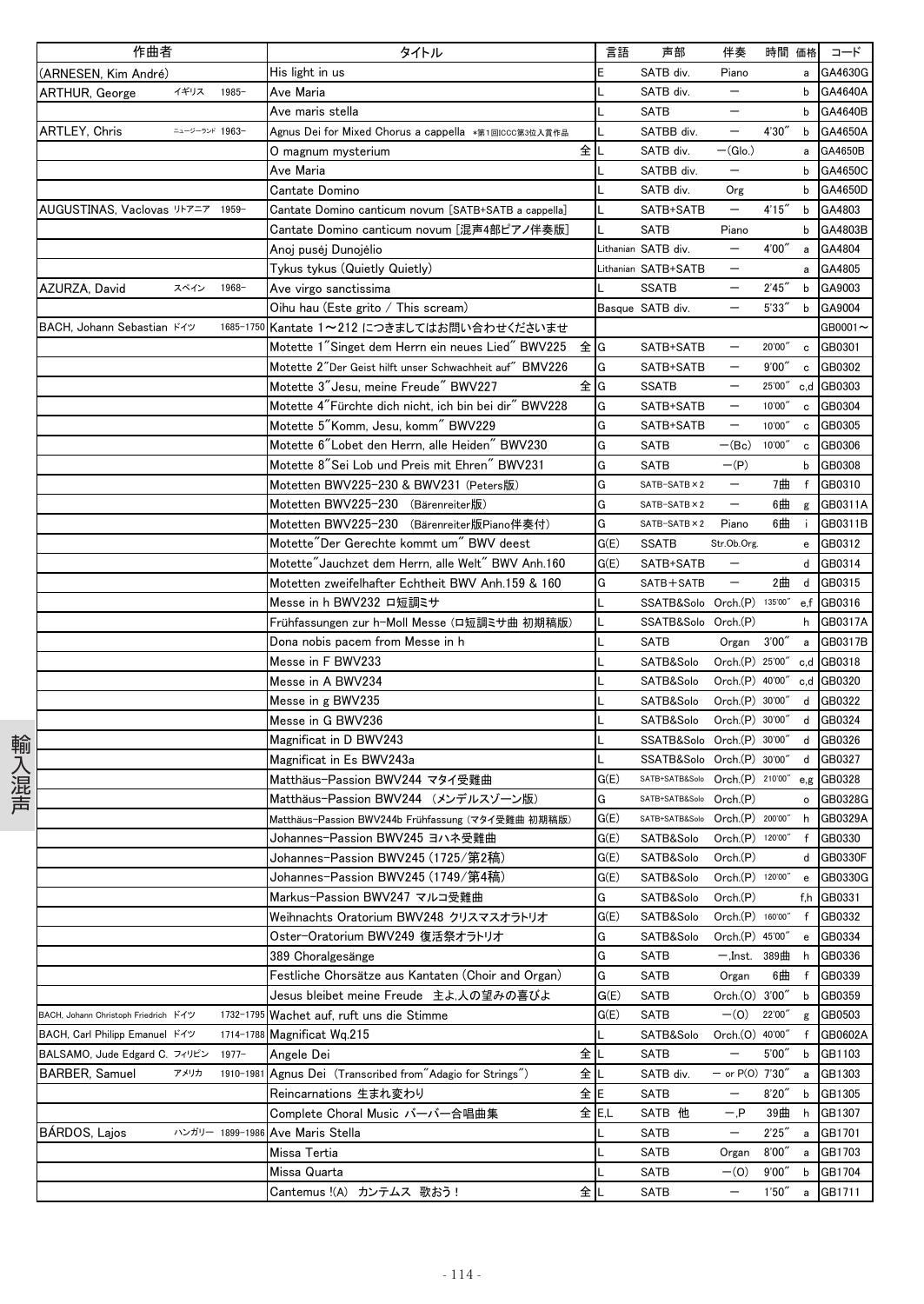| 作曲者                                  |                     |                 | タイトル                                                                      |         | 言語                 | 声部                            | 伴奏                         | 時間 価格  |                                                  | コード            |
|--------------------------------------|---------------------|-----------------|---------------------------------------------------------------------------|---------|--------------------|-------------------------------|----------------------------|--------|--------------------------------------------------|----------------|
| (BÁRDOS, Lajos)                      |                     |                 | Libera Me                                                                 | 全儿      |                    | <b>SATB</b>                   |                            | 3'15'' | a                                                | GB1713         |
|                                      |                     |                 | Audi Filia                                                                |         |                    | <b>SATB</b>                   | $\qquad \qquad -$          | 2'30'  | a                                                | GB1717         |
|                                      |                     |                 | Famous Choral Works Vol.4 (for Mixed Choir 1) *発音の手引き・対訳付                 | 全M      |                    | SAB-SATB                      | $\overline{\phantom{m}}$   | 5曲     | d                                                | GB1721         |
|                                      |                     |                 | Famous Choral Works Vol.5 (for Mixed Choir 2) *発音の手引き·対訳付                 |         | м                  | SATB                          | $\overline{\phantom{0}}$   | 4曲     | d                                                | GB1722         |
|                                      |                     |                 | Musica Sacra Ⅰ-3 宗教合唱曲集*一般礼拝関係と葬送曲                                        |         | M,L                | <b>SATB</b>                   | $-$ , Organ                | 15曲    | g                                                | GB1733         |
|                                      |                     |                 | Musica Sacra I -4 宗教合唱曲集*イエス、聖人関係                                         |         | M.L                | <b>SATB</b>                   | $-$ , Organ 20曲            |        | g                                                | GB1734         |
|                                      |                     |                 | Musica Sacra Ⅰ-5 宗教合唱曲集*マリア関係の混声合唱曲                                       |         | M.L                | SATB                          | $-.$ Organ 17曲             |        | f                                                | GB1735         |
| BARKAUSKAS, Vytautas Jr. リトアニア 1961- |                     |                 | Stabat Mater                                                              |         | L                  | SATB div.                     | $\qquad \qquad -$          |        | b                                                | GB1803A        |
|                                      |                     |                 | Lacrimosa                                                                 |         |                    | SATB div.                     |                            |        | b                                                | GB1803B        |
|                                      |                     |                 | Commedia Dell Arte                                                        |         | Lit (I)            | SATB                          |                            |        | b                                                | GB1803C        |
| <b>BARNUM, Eric William</b><br>アメリカ  |                     | $1979-$         | Lead me home                                                              |         | Ε                  | SATB&B Solo                   |                            |        | a                                                | GB2003A        |
|                                      |                     |                 | Dawn 夜明け                                                                  |         | Ε                  | SATB div.                     |                            | 4'15'' | a                                                | GB2003B        |
|                                      |                     |                 | Moonlight Music 月の光に寄せる音楽                                                 |         | E                  | SATB div.                     | $\overline{\phantom{m}}$   |        | a                                                | GB2003C        |
| <b>BARTÓK Béla</b>                   |                     | ハンガリー 1881-1945 | 4 Slovak Folksongs 4つのスロヴァキア民謡                                            |         | Slovak(E,G,M) SATB |                               | Piano                      | 4曲     | d                                                | GB2103         |
| <b>BASLER, Paul</b><br>アメリカ          |                     | $1963-$         | Missa Kenya ミサ・ケニア                                                        |         |                    | SATB&T Solo P,Hr,Perc. 16'00" |                            |        | c                                                | GB2303         |
| BECKSCHAFER, Max                     | オーストリア 1952-        |                 | Missa brevis in a                                                         | $\star$ |                    | <b>SSATB</b>                  |                            |        | e                                                | GB2330A        |
|                                      |                     |                 | Dum medium silentium 全てが沈黙のうちにあり                                          | $\star$ |                    | SATB                          |                            |        | b                                                | GB2330B        |
|                                      |                     |                 | Angelus ad pastores ait 天使が羊飼いに言った                                        | $\star$ |                    | <b>SATB</b>                   |                            |        | b                                                | GB2330C        |
|                                      |                     |                 | Nesciens mater おとこを知らぬ母                                                   | $\star$ |                    | <b>SATB</b>                   | $\overline{\phantom{0}}$   |        | b                                                | GB2330D        |
|                                      |                     |                 | Magi videntes stellam 賢人達は星を見て                                            | $\star$ |                    | <b>SATB</b>                   | —                          |        | b                                                | GB2330E        |
|                                      |                     |                 | Lux fulgebit hodie 光は今日わたしたちの上に輝き                                         | ★ L     |                    | <b>SATB</b>                   |                            |        | b                                                | GB2330F        |
| <b>BEDNALL, David</b>                | イギリス                | $1979-$         | $BC: AD - This was the moment$                                            |         | Ε                  | <b>SATB</b>                   |                            | 4'00"  | a                                                | GB2350A        |
|                                      |                     |                 | Noe, noe                                                                  |         |                    | SATB div.                     | Organ                      | 4'00'' | b                                                | <b>GB2350B</b> |
|                                      |                     |                 |                                                                           |         | E                  | SATB                          | Organ                      | 1'30'' | a                                                | GB2350C        |
|                                      |                     |                 | O come, let us sing<br>Alleluya. A new work is come on hand               |         | E                  | <b>SATB</b>                   |                            | 3'00'' |                                                  | GB2350D        |
|                                      |                     |                 |                                                                           |         |                    | <b>SATB</b>                   | Organ<br>$\qquad \qquad -$ | 3'00'' | b                                                | <b>GB2350E</b> |
|                                      |                     |                 | In manus tuas                                                             |         |                    |                               |                            |        | a                                                |                |
|                                      |                     |                 | Te lucis ante terminum                                                    |         |                    | SATB&T Solo                   | —                          | 2'00'  | a                                                | <b>GB2350F</b> |
| BEETHOVEN, Ludwig van ドイツ            |                     |                 | 1770-1827 Messe in C Op.86                                                |         |                    | SATB&Solo                     | Orch.(P) 35'00"            |        |                                                  | $d,e$ GB2503   |
|                                      |                     |                 | Missa Solemnis Op.123 荘厳ミサ                                                |         |                    | SATB&Solo                     | Orch.(P) 90'00"            |        | $\mathbf{e}% _{t}\left  \mathbf{1}\right\rangle$ | GB2505         |
|                                      |                     |                 | Fantasie in c Op.80 合唱幻想曲                                                 |         | G                  | SATB                          | Orch & Piano 30'00"        |        |                                                  | c,d GB2507     |
|                                      |                     |                 | Meeresstille und Glückliche Fahrt Op.112 海の静けさと幸ある航海                      |         | G                  | <b>SATB</b>                   | Orch.(P)                   |        | e                                                | GB2508         |
|                                      |                     |                 | An die Freude (From Symphnie Nr.9)<br>*Bärenreiter版                       |         | G                  | SATB&Solo                     | Orch.(P) 25'00"            |        | d                                                | GB2509A        |
|                                      |                     |                 | An die Freude (From Symphnie Nr.9)<br>*Breitkopf版                         |         | G                  | SATB&Solo                     | Orch.(P) 25'00"            |        | d                                                | GB2509B        |
| BELLA, Máté                          | ハンガリー 1985-         |                 | Lacrimosa                                                                 |         |                    | SATB div.                     | $\overline{\phantom{m}}$   | 5'00'' | a                                                | GB2680A        |
| BENNET, John                         | イギリス                | 1570?-1614      | Weep, o mine eyes 涙せよ、わが瞳                                                 |         | Ε                  | <b>SATB</b>                   |                            |        | a                                                | GB2807         |
| BENNET, Richard Rodney イギリス          |                     | 1937-2012       | The Glory and The Dream 夢と栄光                                              |         | E                  | SATB div.                     | Organ                      | 28'00" |                                                  | e GB2913       |
| <b>BERGH, Sverre</b>                 | ノルウェー               | 1915-1980       | And death shall have no dominion そして死は支配をやめるだろう                           | 全IE     |                    | <b>SSAATTBB</b>               | $\overline{\phantom{0}}$   |        | b                                                | GB3450A        |
| <b>BERKELEY. Lennox</b>              | イギリス                | 1903-1989       | Mass for 5 Voices                                                         | 全儿      |                    | <b>SSATB</b>                  | $\overline{\phantom{m}}$   | 11'30" | c                                                | GB3703         |
|                                      |                     |                 | 3 Latin Motets (Eripe me,Domine/Veni sponsa Christi/Regina coeli laetare) |         |                    | <b>SSATB</b>                  | —                          | 9'15'' | c                                                | GB3705         |
| <b>BERKELEY, Michael</b>             | イギリス                | 1948-           | Farewell さようなら                                                            |         | E                  | SATB div.                     |                            |        | a                                                | GB3803         |
| BERLIOZ, Hector                      | フランス                |                 | 1803-1869 Requiem Op.5 (Grande Messe des Morts)                           |         |                    | <b>SSTTBB</b>                 | Orch.(P) 85'00"            |        |                                                  | h GB4103       |
|                                      |                     |                 | Messe Solennelle                                                          |         |                    | <b>SATB</b>                   | Orch(P)                    |        |                                                  | GB4105         |
|                                      |                     |                 | L'Enfance du Christ 幼き日のイエス                                               |         | F(G)               | SATBdiv.&Solo                 | Orch.(P) 95'00"            |        | h                                                | GB4107         |
|                                      |                     |                 | La damnation de Faust ファウストの劫罰                                            |         | F                  | <b>SSTTBB</b>                 | Orch.(P) 122'00"           |        | q                                                | GB4109         |
|                                      |                     |                 | Te Deum                                                                   |         |                    | STB+STB+A                     | Orch.(P) 99'00"            |        | e                                                | GB4111         |
|                                      | (GOTTWALD, C. arr.) |                 | Sur les lagunes 入り江のほとり *歌曲集「夏の夜」より                                       | 全 F     |                    | SSSSAAAATTTTBBBB              |                            |        | с                                                | GB4120         |
| BERNSTEIN, Leonard<br>アメリカ           |                     | 1918-1990       | Missa Brevis                                                              | 全儿      |                    | SSAATTBB                      | 一,Perc. 11'30"             |        | g                                                | GB4503         |
|                                      |                     |                 | Kaddish (Symphoy No.3)                                                    |         | Hb                 | SATB div.&Boy's               | Orch.(P) 40'0"             |        | k.                                               | GB4509         |
|                                      |                     |                 | Chichester Psalms チチェスター詩篇                                                |         | Hb                 | SATB                          | Orch.(P) 18'30"            |        | e                                                | GB4511         |
| <b>BETTINELLI, Bruno</b>             | イタリア                | 1913-2004       | Tre Mottetti (BONE PASTOR/RESPICE IN ME/AVE VERUM)                        |         |                    | SATB                          | —                          | 3曲     |                                                  | GB4603A        |
|                                      |                     |                 | Dittico Ambrosiano                                                        |         |                    | SATB                          | —                          | 2曲     |                                                  | GB4603B        |
| BEVAN, Allan arr.<br>カナダ             |                     | contempora      | Parlez Moi 聞かせて                                                           |         | F                  | SATB div.                     | Piano                      |        | а                                                | GB4630A        |
| BIEBL, Franz<br>ドイツ                  |                     | 1906-200        | Ave Maria (Angelus Domini)                                                |         |                    | SAT&SATB                      | $\qquad \qquad -$          | 6'10'' | a                                                | GB4703         |
| <b>BIERY, James</b><br>アメリカ          |                     | $1956 -$        | Behold, a New Creation                                                    |         | E                  | SAB&Soli                      | Organ                      |        | a                                                | GB4803         |
| BIKKEMBERGS, Kurt                    | ベルギー                | $1963 -$        | Motetti Sanctorum                                                         |         |                    | SAB                           | $\qquad \qquad -$          | 10曲    | d                                                | GB4850A        |
|                                      |                     |                 | Missa brevis                                                              |         |                    | SATB div.                     | -                          | 9'00'' | d                                                | GB4850B        |
|                                      |                     |                 | De profundis clamavi                                                      |         |                    | SATB div.                     |                            | 3'30'' | с                                                | GB4850C        |
|                                      |                     |                 | Quattuor Motetti pro Sacerdotibus                                         |         |                    | SAB                           | $\overline{\phantom{0}}$   | 4曲     | d                                                | GB4850D        |
|                                      |                     |                 |                                                                           |         |                    |                               |                            |        |                                                  |                |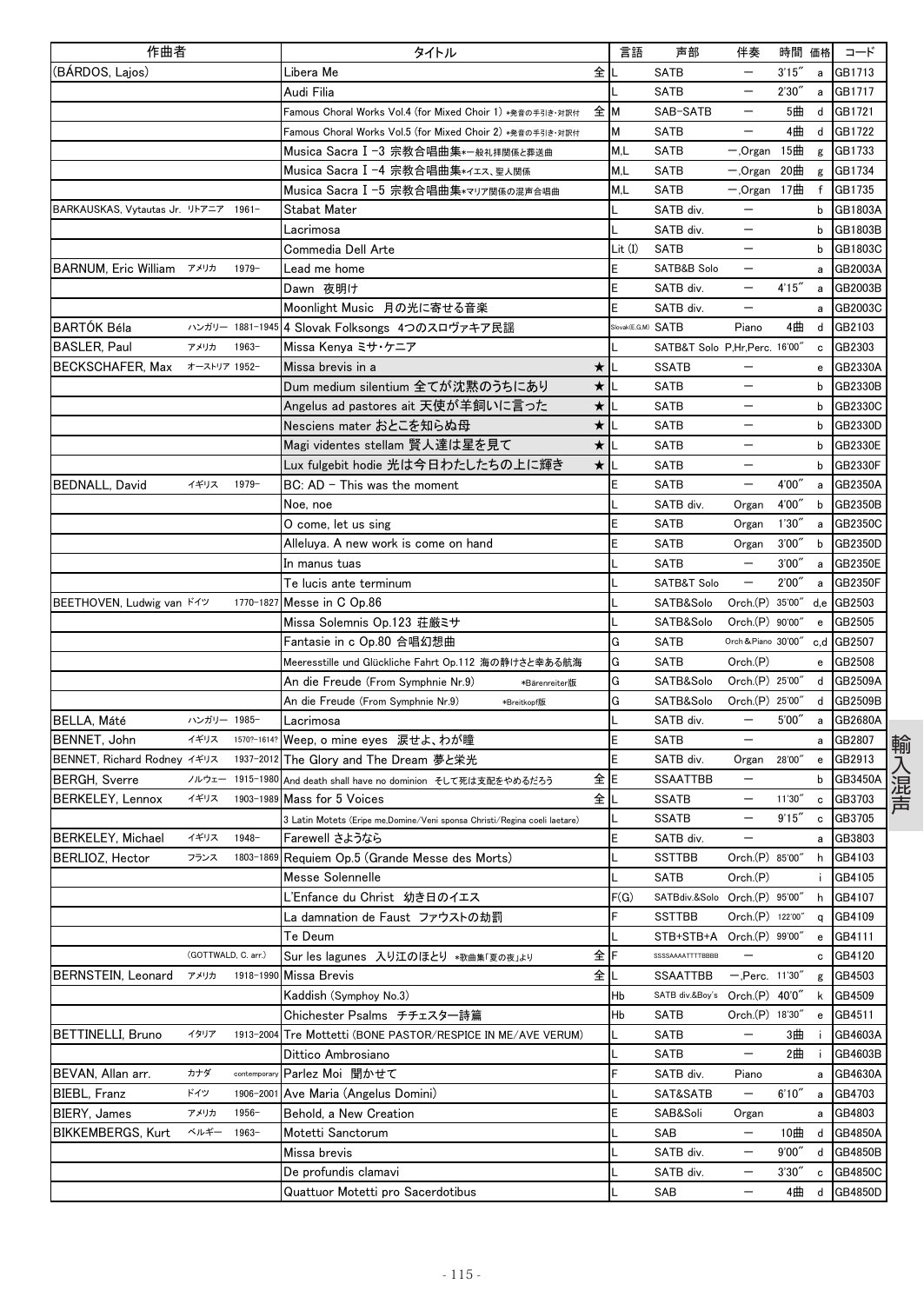|     | 作曲者                      |                     |                  | タイトル                                                                                        | 言語            | 声部                                | 伴奏                       | 時間 価格  |              | コード            |
|-----|--------------------------|---------------------|------------------|---------------------------------------------------------------------------------------------|---------------|-----------------------------------|--------------------------|--------|--------------|----------------|
|     | (BIKKEMBERGS, Kurt)      |                     |                  | Missa Dominica in palmis                                                                    |               | SSSSAAATBB                        | $\overline{\phantom{m}}$ | 3曲     | d            | <b>GB4850E</b> |
|     |                          |                     |                  | Tria Cantica Sacrae Mariae                                                                  |               | SAB                               | $\qquad \qquad -$        | 3曲     | d            | <b>GB4850F</b> |
|     |                          |                     |                  | Pater noster                                                                                |               | SATB div.                         | $\qquad \qquad -$        |        | b            | GB4850G        |
|     | <b>BLAKE, Penny</b>      | カナダ                 | contemporar      | Beauty is Before Me                                                                         | E             | SATB div.                         | Piano                    |        | a            | GB5650A        |
|     | <b>BOJESEN, Michael</b>  | デンマーク 1960-         |                  | Hear, O Lord                                                                                | E             | SATB div.                         |                          |        | с            | GB5903         |
|     |                          |                     |                  | Pater Noster                                                                                |               | +Nr(Dn,Sw) SA+SATB                | $\qquad \qquad -$        | 10'30" | d            | GB5905         |
|     | BORODIN, Aleksandr       | ロシア                 | 1833-1877        | Polovtsian Dances & Chorus ダッタン人の踊り                                                         | R(E)          | SATB div.                         | Orch(P)                  | 12'00" | b            | GB6903         |
|     | <b>BRAHMS, Johannes</b>  | ドイツ                 | 1833-1897        | Deutsche Volkslieder ドイツ民謡集                                                                 | 全lG           | <b>SATB</b>                       | $\qquad \qquad -$        | 14曲    | f            | GB7303         |
|     |                          |                     |                  | Marienlieder Op.22 マリアの歌                                                                    | G             | SATB                              | $\qquad \qquad -$        | 7曲     | a            | GB7307         |
|     |                          |                     |                  | Motetten Op.29 (Es ist das Heil uns kommen her/Schaffe in mir Gott ein rein Herz)           | 全lG           | SATBB                             |                          | 13'00" | b            | GB7309         |
|     |                          |                     |                  | Wie lieblich sind deine Wohnungen                                                           | G(E)          | <b>SATB</b>                       | Organ                    |        | b            | GB7310         |
|     |                          |                     |                  | Ein Deutsches Requiem Op.45 ドイツ・レクイエム                                                       | 全IG           | SATB&Solo                         | Orch.(P) 80'00"          |        | d            | GB7311         |
|     |                          |                     |                  | 3 Gesänge Op.42                                                                             | G             | SAATBB                            | $\overline{\phantom{m}}$ |        |              | 3曲 a,b GB7312  |
|     |                          |                     |                  | Liebes Lieder Op.52 愛の歌                                                                     | G             | <b>SATB</b>                       | Piano4H                  |        | f            | GB7313         |
|     |                          |                     |                  | 全<br>Liebes Lieder Op.52 & Neue Liebeslieder Op.65 愛の歌&新・愛の歌                                | G             | SATB                              | Piano4H                  | 34曲    | h            | GB7317         |
|     |                          |                     |                  | Schicksalslied Op.54 運命の歌                                                                   | 全IG           | SATB                              | Brass(P) 12'00"          |        | d            | GB7319         |
|     |                          |                     |                  | 7 Lieder Op.62                                                                              | G             | SATB-SAATBB                       |                          | 7曲     | b            | GB7321         |
|     |                          |                     |                  | 5 Gesänge Op.104                                                                            | 全lG           | SATB-SAATBB                       | $\overline{\phantom{0}}$ | 5曲     | b            | GB7323         |
|     |                          |                     |                  | Weltliche Gesänge *Op.42,62,93a,104とドイツ民謡WoO34                                              | 全IG           | SATB-SAATBB                       | $\qquad \qquad -$        | 35曲    | e            | GB7329         |
|     |                          |                     |                  | Motetten Op.74 (Warum ist das Licht gegeben dem Muhseligen/O Heiland reiss die Himmel auf ) | 全lG           | SATB                              | $\qquad \qquad -$        | 12'00" | b            | GB7331B        |
|     |                          |                     |                  | Nänie Op.82 哀歌                                                                              | 全IG           | <b>SATB</b>                       | Orch(P)                  | 13'00" | c,d          | GB7333         |
|     |                          |                     |                  | Gesäng der Parzen Op.89 運命の女神の歌                                                             | G(E)          | <b>SAATBB</b>                     | Orch.(P) 12'00"          |        | $\mathbf c$  | GB7335C        |
|     |                          |                     |                  | 4 Quartette Op.92                                                                           | 全lG           | SATB                              | Piano                    | 4曲     | $\mathsf{f}$ | GB7341         |
|     |                          |                     |                  | Quartette *Op.31, 64, 92, 112Nr.1-2を収録                                                      | 全IG           | <b>SATB</b>                       | Piano                    | 12曲    | g            | GB7343         |
|     |                          |                     |                  | Zigeunerlieder Op.103 ジプシーの歌                                                                | $\hat{\Xi}$ G | SATB                              | Piano                    | 18'00" |              | e.f GB7345     |
|     |                          |                     |                  | Fest-und Gedenksprüche Op.109 祝辞と格言                                                         | 全lG           | SATB+SATB                         | $\overline{\phantom{m}}$ | 12'00" | b            | GB7347         |
|     |                          |                     |                  | 3 Motetten Op.110                                                                           | 全lG           | SATB+SATB                         | $\qquad \qquad -$        | 7'30'' | b            | GB7349A        |
|     |                          |                     |                  | Geistliches Lied Op.30                                                                      | G             | SATB                              | Organ                    | 6'00"  | $\mathsf{a}$ | GB7350         |
|     |                          |                     |                  | 全<br>Messe (Missa Canonica)                                                                 |               | SATB-SSATBB                       | Organ                    |        | g            | GB7351         |
|     |                          |                     |                  | Geistliche Chormusik *Op.12, 13, 22, 27, 29, 30, 37, 74, 109, 110                           |               | G.L(E) SATB他                      | $-$ ,Orch,Org. 27曲       |        | m            | GB7353         |
|     |                          |                     |                  | Geistliche Chormusik a cappella                                                             | 全 G.L         | SATB, SSAA他                       | -                        | 20曲    | k.           | GB7353B        |
|     |                          | (GOTTWALD, C. arr.) |                  | 5 Lieder arranged for 5 to 8 voices (Feldeinsamkeit Op.86-2他)                               | G             | SATBB他                            | $\qquad \qquad -$        | 5曲     | d            | GB7399A        |
|     | <b>BREWER, Mike</b>      | イギリス                | Contemporal      | Hamba Lulu (5 African Songs)                                                                |               | 全 Zulu他 SATB-SSAATBB              | $\overline{\phantom{m}}$ | 5曲     | c            | GB7603         |
|     | BRIDCUT, Jonathan        | イギリス                | 1984-            | Why, O Lord, do you stand far off?                                                          | E             | SSAATBB&SA Soli                   |                          |        | a            | GB7650         |
|     | <b>BRINSMEAD, Daniel</b> | オーストラリア 1988-       |                  | Come Sleep                                                                                  | E             | SATB div.                         |                          |        | a            | GB7680A        |
| 輸   |                          |                     |                  | Locus iste                                                                                  |               | SATB div.                         |                          | 4'30'' | a            | GB7680B        |
|     |                          |                     |                  | Spiritus Sanctus                                                                            |               | SATB div.                         | $\qquad \qquad -$        |        | a            | GB7680C        |
| 入混声 | <b>BRITTEN, Benjamin</b> | イギリス                | 1913-1976        | Jubilate Deo in E-flat                                                                      | E             | SATB                              | Organ                    | 2'35'' |              | c GB7703       |
|     |                          |                     |                  | 全<br>5 Flower Songs Op.47                                                                   | E             | SATB                              |                          | 5曲     | f            | GB7705         |
|     |                          |                     |                  | A Ceremony of Carols キャロルの祭典                                                                | E             | SATB                              | Harp(P) 23'00"           |        |              | f GB7715       |
|     |                          |                     |                  | Festival Te Deum 祝祭テ・デウム                                                                    | E             | SATB                              | Organ                    | 7'00"  |              | d GB7717A      |
|     |                          |                     |                  | Hymn to St.Cecilia 聖チェチリア讃歌                                                                 | E             | <b>SSATB</b>                      |                          | 12'00" |              | f GB7719       |
|     |                          |                     |                  | War Requiem Op.66 戦争レクイエム                                                                   |               | L+E(G) SATB&Boy's Orch.(P) 85'00" |                          |        |              | s GB7723       |
|     |                          |                     |                  | A Hymn to the Virgin 聖母への讃歌                                                                 | E             | SATB+SATB                         | $\qquad \qquad -$        | 3'00'' | b            | GB7731         |
|     |                          |                     |                  | Sacred and Profane Op.91 神聖と世俗                                                              | 全lE           | <b>SSATB</b>                      | $\qquad \qquad -$        | 15'00" | d            | GB7735         |
|     |                          |                     |                  | Two Psalms (Psalm 130/Psalm 150)                                                            | E             | SATB                              | Orch.(P)                 |        | d            | GB7740         |
|     |                          |                     |                  | A Shepherd's Carol                                                                          | E             | SATB&SATB Solists                 |                          |        | b            | GB7741         |
|     | BROEREN, Henri           | オランダ                | $1957 -$         | Haec dies                                                                                   |               | SATB                              | Organ                    | 5'30'' |              | b GB8103       |
|     | <b>BROWN, Matthew</b>    | イギリス                | 1985-            | A Red, Red Rose                                                                             | E             | SATB div.                         | $\qquad \qquad -$        |        | b            | GB8203A        |
|     | <b>BRUCKNER, Anton</b>   |                     | オーストリア 1824-1896 | Messe No.1 in d                                                                             | 全儿            | SATB&Solo                         | Orch.(P) 45'00"          |        | l,q          | GB8503         |
|     |                          |                     |                  | Messe No.2 in e                                                                             | 全∥∟           | <b>SSAATTBB</b>                   | Brass(P) 34'00"          |        | d            | GB8504B        |
|     |                          |                     |                  | Messe No.3 in f                                                                             | 全Ⅱ            | SATB&Solo                         | Orch.(P) 80'00"          |        | f            | GB8505A        |
|     |                          |                     |                  | Choral-Messe                                                                                |               | <b>SATB</b>                       | Organ 8'00"              |        | g            | GB8507         |
|     |                          |                     |                  | Missa Solemnis in b                                                                         |               | SATB&Solo                         | Orch.(P) 45'00"          |        |              | g GB8509       |
|     |                          |                     |                  | Requiem in d                                                                                |               | SATB&Solo                         | Orch.(P) 37'00"          |        |              | h GB8511       |
|     |                          |                     |                  | Te Deum                                                                                     | 全儿            | SATB&Solo                         | Orch.(P) 22'00"          |        | d            | GB8515         |
|     |                          |                     |                  | Te Deum (Chor & Organ version)                                                              |               | SATB&Solo                         | Organ                    | 22'00″ |              | GB8515B        |
|     |                          |                     |                  | Te Deum (Carus 大型版)                                                                         |               | SATB&Solo                         | Orch.(P) 22'00"          |        | f            | GB8515D        |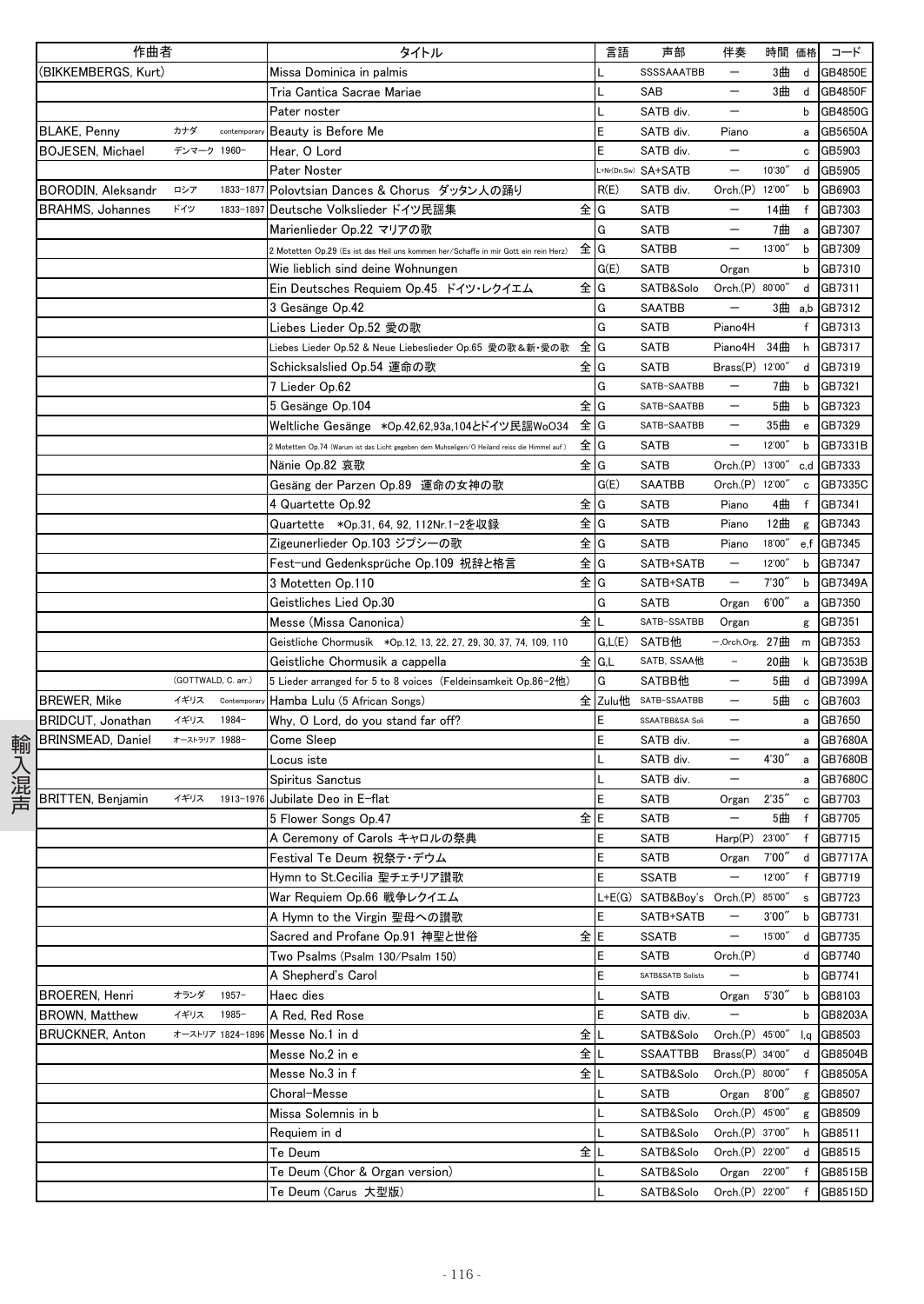| 作曲者                     |      |           | タイトル                                                                          |      | 言語          | 声部                 | 伴奏                       | 時間 価格  |   | コード      |
|-------------------------|------|-----------|-------------------------------------------------------------------------------|------|-------------|--------------------|--------------------------|--------|---|----------|
| (BRUCKNER, Anton)       |      |           | Geistliche Chöre (Ave Maria, Pange Lingua, Locus iste, Os justi, VirgaJesse他) | 全    |             | SATB-SAATTBB       | $-$ , Org.               | 11曲    | e | GB8519   |
|                         |      |           | Sacred works for worship and concert                                          |      |             | SATB、他             | 一,他                      | 34曲    | d | GB8520   |
|                         |      |           | <b>Motetten (Ave Maria, Locus iste, Os justi, Virga Jesse他)</b>               | 全    |             | SATB-SAATTBB       | —                        | 9曲     | d | GB8521   |
|                         |      |           | Ave Maria(1861)                                                               |      | 全 L(E)      | <b>SAATTBB</b>     |                          | 4'00'' | a | GB8522   |
|                         |      |           | Christus factus est                                                           | 全    | L(E)        | <b>SATB</b>        |                          | 5'00'' | a | GB8523   |
|                         |      |           | Os Justi (Os iuste)                                                           |      | 全 L(E)      | <b>SATB</b>        |                          | 2'30'  | а | GB8524   |
|                         |      |           | Locus iste / In S. Angelum custodem WAB 18 (Iam lucis orto sidere)            | 全    | L(E)        | <b>SATB</b>        |                          | 2曲     | a | GB8525   |
|                         |      |           | Virga Jesse floruit                                                           |      | L(E)        | <b>SATB</b>        | —                        | 4'00"  | a | GB8526   |
|                         |      |           | Tota pulchra es / Pange lingua                                                |      | L(E)        | <b>SATB</b>        | $-(0)$                   | 2曲     | b | GB8527   |
| <b>BRUNNER, David</b>   | アメリカ | $1953-$   | My Song 私の歌                                                                   |      | Ε           | <b>SATB</b>        | P, Vn                    | 4'10'' | a | GB8620A  |
| BUCHENBERG, Wolfram ドイツ |      | 1962-     | Vidi calumnias et lacrymas! 私は弾圧と涙を見た!                                        |      |             | SSATBB&Bar Solo    | —                        |        | b | GB8703B  |
| <b>BUDAI, Erika</b>     | ベルギー | $1966-$   | The chocolate factory チョコレート工場                                                |      | E           | <b>SATB</b>        | $\overline{\phantom{0}}$ |        | c | GB8750A  |
| <b>BULLARD, Alan</b>    | イギリス | $1947 -$  | A little child there is yborn                                                 |      | E           | <b>SATB</b>        |                          | 2'00'  | b | GB8770A  |
| <b>BURKHARD, Willy</b>  | スイス  | 1900-1955 | Die Sintflut Op.97 ノアの大洪水 作品97番                                               |      | G           | SATB-SSAATTBB      | —                        | 27'00" | e | GB8903   |
| BURTON, James arr.      | イギリス | $1974-$   | Remember, O Thou Man                                                          |      | E           | SATB div.          | —                        |        | b | GB9050A  |
| BUSTO, Javier           | スペイン | 1949-     | Alma Redemptoris Mater                                                        |      |             | SATB div.          | —                        | 2'45'' | b | GB9102   |
|                         |      |           | Ave Maria                                                                     | 全    |             | SATB div.          | $-(0)$                   | 2'20'' | a | GB9103   |
|                         |      |           | O sacrum convivium                                                            |      |             | <b>SATB</b>        | —                        | 3'30'  | b | GB9104   |
|                         |      |           | Laudate pueri                                                                 | 全    |             | SATBdiv.&Solo      | —                        | 6'44'' | b | GB9105   |
|                         |      |           | Pater Noster                                                                  | 全    |             | SATB div.          |                          |        | b | GB9106   |
|                         |      |           | Ave maris stella                                                              |      |             | SATB div.&Solo     | —                        | 3'58'' | b | GB9107   |
|                         |      |           | The Lord is my Shepherd                                                       |      | E           | SATB div.          |                          |        | b | GB9108   |
|                         |      |           | Ave verum corpus                                                              | 全    |             | SATB div.          |                          | 2'53'' | b | GB9109   |
|                         |      |           | O vos omnes                                                                   |      |             | SATB div.          | —                        |        | a | GB9110   |
|                         |      |           | 3 Moteten (Laudate Dominum, Comedetis carnes, Jubilate Deo)                   |      |             | <b>SSAATTBB</b>    | $\qquad \qquad -$        | 3曲     | c | GB9111   |
|                         |      |           | O Magnum Mysterium                                                            | 全    |             | SATB div.          | $\overline{\phantom{0}}$ | 5'00'' | b | GB9112   |
|                         |      |           | Stabat Mater                                                                  | 全    |             | SATB div.          |                          | 8'00'' | b | GB9113   |
|                         |      |           | Zutaz                                                                         |      | Basque SATB |                    |                          | 5'00'' | b | GB9114   |
|                         |      |           | Exsultate Deo                                                                 |      |             | <b>SATB</b>        |                          | 2'30'  | а | GB9115   |
|                         |      |           | Missa pro defunctis                                                           |      | L+J         | SATB&Solo          | Clarinet                 | 29'15" | e | GB9116   |
|                         |      |           | Axuri beltza 黒い羊                                                              |      |             | 全 Basque SATB div. |                          | 2'00'' | а | GB9117   |
|                         |      |           | Joseph fili David                                                             |      |             | <b>SATB</b>        |                          | 2'30'  | а | GB9118   |
|                         |      |           | Shorter's Gloria                                                              |      | L           | <b>SATB</b>        |                          | 2'15'' | a | GB9119   |
|                         |      |           | Puer natus est nobis                                                          |      |             | <b>SATB</b>        |                          | 2'10'' | a | GB9120   |
|                         |      |           | Gloria from Missa Brevis Pro Pace                                             | 全    |             | <b>SSAATTBB</b>    |                          | 5'19'' | а | GB9121   |
|                         |      |           | Praise the Lord (Psalm 113)                                                   |      | E           | <b>SATB</b>        | —                        | 5'30'' | b | GB9122   |
|                         |      |           | Agnus Dei from Missa Brevis Pro Pace                                          |      |             | SATB div.          | —                        | 2'30'' | a | GB9123   |
|                         |      |           | Amodioa 愛                                                                     |      | Basque SATB |                    |                          | 2'45'' | а | GB9124   |
|                         |      |           | Sagastipean りんご園にて                                                            |      | Basque SATB |                    |                          | 5'00'  | b | GB9125   |
|                         |      |           | Lili eder bat 美しい花                                                            |      | Basque SATB |                    | $\qquad \qquad -$        | 5'00'' | a | GB9129   |
|                         |      |           | Ametsetan (Zati bat) 夢見る *抜粋版                                                 |      |             | 全 Basque SATB div. | $\qquad \qquad -$        | 3'45'' |   | b GB9130 |
|                         |      |           | Ametsetan (Long version) 夢見る*ロングバージョン                                         |      |             | 全 Basque SATB div. |                          | 5'45'' | b | GB9130B  |
|                         |      |           | Lux fulgebit                                                                  |      |             | <b>SATB</b>        | —                        |        | a | GB9131   |
|                         |      |           | Francisco Pino "Poemas"                                                       | 全 Sp |             | <b>SATB</b>        | —                        | 2曲     | b | GB9132   |
|                         |      |           | Ego sum pastor bonus                                                          |      |             | SATB div.          |                          |        | b | GB9133   |
|                         |      |           | Himno a la Virgen (Ave maris stella)                                          |      |             | <b>SATB</b>        | —                        | 4'15'' | а | GB9134   |
|                         |      |           | Hodie Chiristus natus est                                                     | 全儿   |             | SATB div.          | Drum                     | 4'54"  | b | GB9135   |
|                         |      |           | Deux chansons pour choeur 2つのシャンソン                                            |      | F           | <b>SATB</b>        | —                        | 6'05'' | b | GB9136   |
|                         |      |           | O salutaris Hostia                                                            |      |             | SATB               | —                        | 3'30'' | a | GB9137   |
|                         |      |           |                                                                               |      | L           | SATB               |                          | 3'15'' |   | GB9138   |
|                         |      |           | O quam suavis est                                                             |      |             |                    |                          | 4'00"  | а |          |
|                         |      |           | Ejea,la de los Caballeros<br>Euskal Jokoak                                    |      | Sp          | <b>SATB</b>        |                          |        | b | GB9139   |
|                         |      |           |                                                                               |      | Basque SATB |                    | —                        | 5'00'' | b | GB9140   |
|                         |      |           | Misa San Francisco Javier                                                     |      |             | SATB+SATB          |                          | 16'00" | c | GB9141   |
|                         |      |           | Da pacem Domine                                                               |      | L+G         | <b>SATB</b>        | —                        | 3'00'  | а | GB9142   |
|                         |      |           | Cantate Domino                                                                |      |             | SATB div.          | —                        | 4'00"  | b | GB9143   |
|                         |      |           | Psalmus 100                                                                   |      | L           | SATB               | —                        | 3'00'' | a | GB9144   |
|                         |      |           | Antifona para el Sabado Santo                                                 |      | L           | SATB div.          |                          | 3'45'' | a | GB9145   |
|                         |      |           | A tu lado あなたのそばに                                                             |      | Sp          | SATB               | $\qquad \qquad -$        | 3'00'' | а | GB9146   |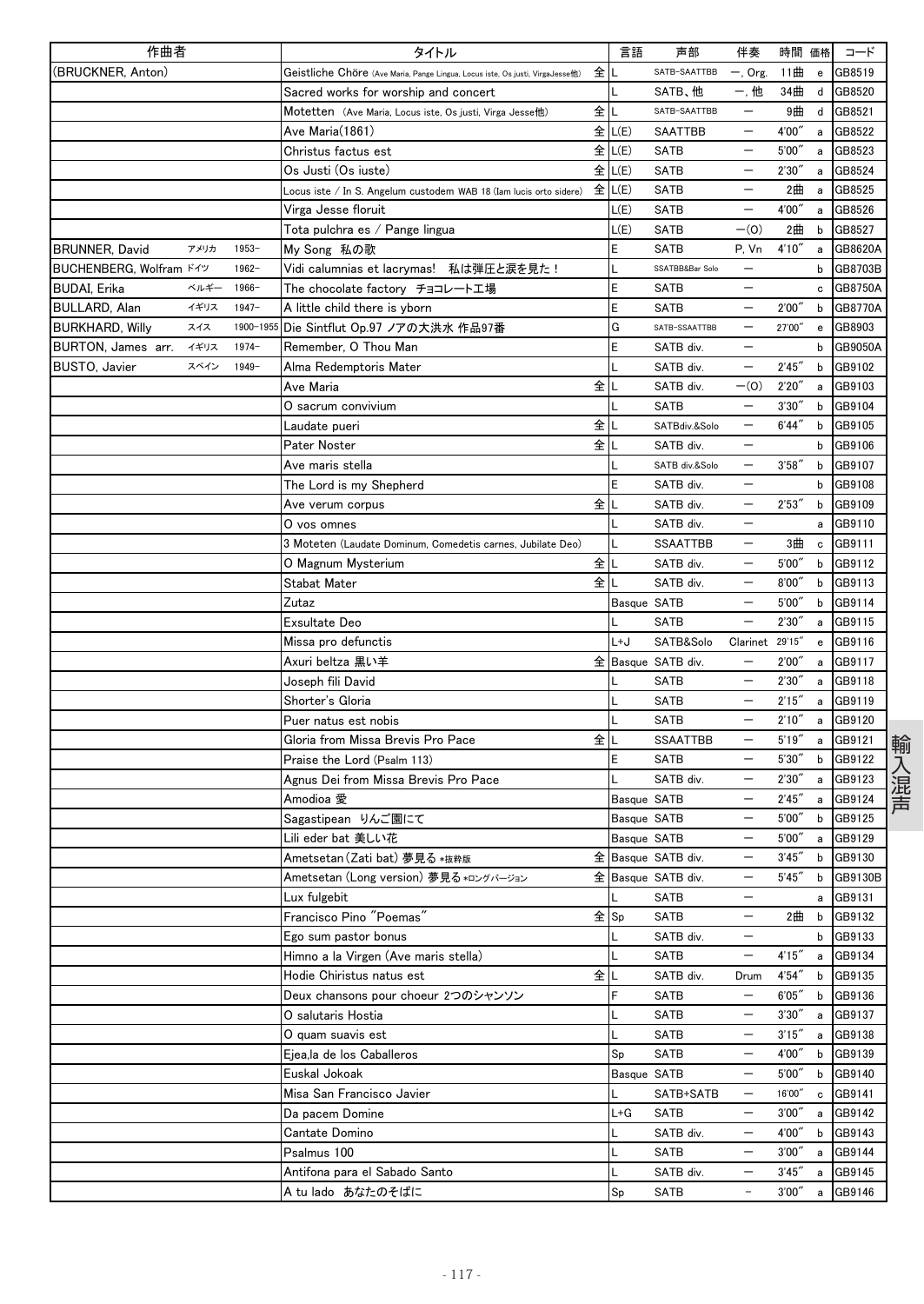|      | 作曲者                                   |               |              | タイトル                                                         | 言語     | 声部                                           | 伴奏                         | 時間 価格  |                                                  | コード           |
|------|---------------------------------------|---------------|--------------|--------------------------------------------------------------|--------|----------------------------------------------|----------------------------|--------|--------------------------------------------------|---------------|
|      | (BUSTO, Javier)                       |               |              | Zein ongi(How wonderful!)<br>$\star$                         |        | Basque SATB div.                             | $\overline{\phantom{a}}$   | 5'00'' | b                                                | GB9147        |
|      |                                       |               |              | Pakearen koloreak (The Colours of Peace)<br>*                |        | Basque SATB div.                             | $\overline{\phantom{a}}$   | 4'30"  | b                                                | GB9148        |
|      | BUXTEHUDE, Dietrich K49               |               | 1637-1707    | <b>Missa Brevis</b>                                          |        | <b>SSATB</b>                                 | Organ                      | 14'00" | d                                                | GB9303        |
|      |                                       |               |              | Magnificat anima mea                                         |        | <b>SSATB</b>                                 | Str.Bc                     | 8'00'' | $\mathbf{e}% _{t}\left  \mathbf{1}\right\rangle$ | GB9305        |
|      | BYRD, William                         | イギリス          | 1543?-1623   | Ave Verum Corpus                                             |        | <b>SATB</b>                                  | $-(P)$                     | 2'30'' | a                                                | GB9709        |
|      |                                       |               |              | O magnum mysterium                                           |        | <b>SATB</b>                                  | $-(P)$                     |        | a                                                | GB9711B       |
|      |                                       |               |              | 全<br>Mass for 3 Voices                                       |        | <b>STB</b>                                   | $\qquad \qquad -$          | 15'00" | $\mathtt{c}$                                     | GB9726        |
|      |                                       |               |              | 全<br>Mass for 4 Voices                                       |        | <b>SATB</b>                                  | $-(P)$                     | 30'00" | c                                                | GB9727        |
|      |                                       |               |              | 全<br>Mass for 5 Voices                                       |        | <b>SATTB</b>                                 | $-(P)$                     | 30'00" | c                                                | GB9729        |
|      | CACCINI, Giulio                       | イタリア          | 1545-1618    | Ave Maria * SATBとピアノ・フルート伴奏                                  |        | SATB                                         | Piano & (FI) 4'00"         |        |                                                  | GC0101A       |
|      |                                       |               |              | Ave Maria (千龍和真編曲) * SATB アカペラ                               |        | <b>SATB</b>                                  |                            | 3'00'' | a                                                | GC0101C       |
|      | CALDARA, Antonio                      | イタリア          | 1670-1736    | <b>Stabat Mater</b>                                          |        | SATB&Solo                                    | Orch.(P)                   |        | a                                                | GC0203A       |
|      |                                       | マルタ           | 1931-2009    | 全                                                            |        |                                              | $\qquad \qquad -$          | 12'00" | d                                                |               |
|      | CAMILLERI, Charles                    |               |              | <b>Missa Brevis</b>                                          |        | SATB div.                                    |                            |        | b                                                | GC0305        |
|      | CAMOLETTO, Elena                      | イタリア          |              | Nachtlied                                                    | ★  D   | SATB div.                                    | $\qquad \qquad -$          |        | c                                                | GC0400A       |
|      | CAMPRA, Andre                         | フランス          | 1660-1744    | Messe de Requiem                                             |        | <b>SATBB</b>                                 | Orch.(P) 50'00"            |        | g                                                | GC0503A       |
|      | CARISSIMI, Giacomo                    | イタリア          |              | 1605-1674 Jephte イェフタ                                        |        | <b>SSATTB</b>                                | Organ                      | 28'00" | c                                                | GC0903A       |
|      | CARRILLO, Cesar Alejandro ベネズエラ 1957- |               |              | Salve regina                                                 |        | SATB div.                                    |                            |        | a                                                | GC0980A       |
|      | CAYABYAB, Ryan                        | フィリピン         | 1946-        | 全<br>Misa                                                    |        | SATB div.&Solo                               | $\overline{\phantom{0}}$   | 40'00" | f                                                | GC1003        |
|      |                                       |               |              | Aba Po, Santa Mariang Reyna                                  |        | 全 Tagalog SATB div.                          | $\overline{\phantom{m}}$   | 5'47'' | b                                                | GC1005        |
|      |                                       |               |              | 全<br>Anima Christi                                           |        | SATB div.                                    | $\overline{\phantom{m}}$   | 6'26'' | a                                                | GC1007        |
|      |                                       |               |              | Aquesta Me Guiaba Oh Noche, Que Guiaste                      |        | SATB div.                                    |                            | 4'56'' | b                                                | GC1009        |
|      |                                       |               |              | Better World *GP Eleria編曲                                    |        | SATB&Soli                                    | $\overline{\phantom{m}}$   |        | b                                                | GC1011        |
|      |                                       |               |              | Paraiso 楽園                                                   |        | SATB div.&T Solo                             |                            |        | c                                                | GC1013        |
|      | CASALS, Pablo                         | スペイン          |              | 1876-1973 カザルス合唱曲集 (Cor vol.1)<br>$\star$                    |        | català 他 SATB,SSA,TTBB他 Organ,Piano他         |                            |        | Ĵ                                                | GC1200A       |
|      |                                       |               |              | カザルス合唱曲集 (Cor vol.2)<br>$\star$                              |        | català 他 SATB, SA他                           | Organ, Piano他              |        | j                                                | GC1200B       |
|      |                                       |               |              | O Vos Omnes (O Ye People)                                    | E L(E) | <b>SSAATTBB</b>                              |                            | 3'29'' |                                                  | a GC1203      |
|      | CHANG, Chiung-Ying                    | 台湾            | Contemporary | 老人飲酒歌 Elders Drinking Song                                   | X      | SATB div.                                    | Sleigh Bells               |        | a                                                | GC1803A       |
|      | CHARPENTIER, Marc-Antoine フランス        |               | 1645?-1704   | Messe de Minuit pour Noël 真夜中のミサ                             |        | SATB&Solo                                    | Orch.(P) 25'00"            |        |                                                  | $d, g$ GC2103 |
|      |                                       |               |              | Te Deum H.146                                                |        | SATB&Solo                                    | Orch.(P) 23'00"            |        |                                                  | g GC2107      |
|      |                                       |               |              | Te Deum H.148                                                |        | SATB&Solo                                    | Orch(P)                    |        |                                                  | e GC2109      |
|      |                                       |               |              | In nativitatem Domini canticum H.416                         |        | SATB&Solo                                    | Orch.(P)                   |        | f                                                | GC2111        |
|      |                                       |               |              | Magnifiact H.80                                              |        | <b>SATB</b>                                  | BC(Organ)                  |        | e                                                | GC2113C       |
|      | CHATMAN, Stephen                      | アメリカ          | 1950-        | Due North 北へ                                                 |        | SATB div.                                    |                            | 5曲     | $\mathbf{e}% _{t}\left  \mathbf{v}_{t}\right $   | GC2303        |
|      |                                       |               |              | A Magical Machine 魔法仕掛けの機械                                   | E      | SATB div.                                    | $-(P)$                     | 2'32'' | b                                                | GC2305        |
|      |                                       |               |              | Let it Be Forgotten 忘れたままで                                   |        | <b>SATB</b>                                  | $\overline{\phantom{m}}$   |        | a                                                | GC2306        |
| 輸入混声 | CHEN, Yi                              | 中国→アメリカ 1953- |              | A Set of Chinese Folk Songs Vol.1<br>(* in phonetic symbols) |        | Chinese* SATB div.                           | $-(P)$                     | 4曲     | $\overline{a}$                                   | GC2401        |
|      |                                       |               |              | A Set of Chinese Folk Songs Vol.2<br>(* in phonetic symbols) |        | Chinese* SATB div.                           | $-(P)$                     | 4曲     | a                                                | GC2402        |
|      |                                       |               |              | A Set of Chinese Folk Songs Vol.3<br>(* in phonetic symbols) |        | Chinese* SATB div.                           | $-(P)$                     | 2曲     | a                                                | GC2403        |
|      |                                       |               |              | Sakura, Sakura                                               | J      | SATBB                                        | $-(P)$                     | 1'15'' | a                                                | GC2405        |
|      | CHERUBINI. Luigi                      | イタリア          |              | 全<br>1760-1842 Requiem in c                                  |        | <b>SATB</b>                                  | Orch.(P) 45'00" d.e GC2505 |        |                                                  |               |
|      | CHILCOTT, Bob                         | イギリス          | 1954-        | <b>Bob Chilcott Anthems</b>                                  | Ε      | SATB div.                                    | P, Org., - Hr. 10曲         |        |                                                  | f GC2700      |
|      |                                       |               |              |                                                              | F      | SATB                                         | $P, Org., -$               | 8曲     | f                                                | GC2700B       |
|      |                                       |               |              | <b>Bob Chilcott Anthems 2</b>                                |        |                                              |                            |        |                                                  |               |
|      |                                       |               |              | Jubilate                                                     |        | SATB&Solo                                    | Brass(P) 16'00"            |        | e                                                | GC2701        |
|      |                                       |               |              | Come unto me                                                 |        | SATB div.                                    | Organ                      | 3'00'' | a                                                | GC2705        |
|      |                                       |               |              | God so loved the world                                       | E      | SATB&S Solo                                  | $\qquad \qquad -$          | 2'30'' | a                                                | GC2709        |
|      |                                       |               |              | <b>Bob Chilcott Carols</b>                                   |        | SATB 他                                       | Piano,-,Perc.              | 9曲     | f                                                | GC2715        |
|      |                                       |               |              | The Twelve Days of Christmas                                 |        | SATB                                         | Piano, Perc. 10'00"        |        | d                                                | GC2717        |
|      |                                       |               |              | Advent Antiphons                                             |        | SATB+SATB                                    | $-(P)$ 10'00"              |        | e                                                | GC2719        |
|      |                                       |               |              | 全<br>I Share Creation                                        |        | SATB div.                                    | Perc., $-$ 8'00"           |        | e                                                | GC2721        |
|      |                                       |               |              | 全<br>A Little Jazz Mass                                      |        | SATB div.                                    | P,Drum,Bass 12'00"         |        | d                                                | GC2722        |
|      |                                       |               |              | Bob Chilcott Carols 2 *世界各地の合唱団のために提供してきた10のキャロル             |        | E,F,L,G SATB div.                            | Piano, $-10 \pm 1$         |        | $\mathsf{f}$                                     | GC2723        |
|      |                                       |               |              | Bob Chilcott Songbook *赤とんぼ、ダニー・ボーイなど混声合唱作品9曲                | E.他    | SATB-SAATB div. Piano,-                      |                            | 9曲     | f                                                | GC2724        |
|      |                                       |               |              | Weather Report *BBCシンガーズが世界合唱シンポジウムで初演                       | 全E     | SSAATTBB                                     |                            | 5'00'' | e                                                | GC2725        |
|      |                                       |               |              | Missa Cantate                                                |        | SATB                                         | $-$ , opt.Piano $10'00''$  |        | e                                                | GC2726        |
|      |                                       |               |              | And Peace on Earth *クリスマスのための合唱組曲。伴奏はピアノ、ベース、金管楽器、パーカッション    |        | Children's Choir&SATB P,B,Brass,Perc. 17'00" |                            |        | e                                                | GC2727        |
|      |                                       |               |              | Butterfly's Son                                              |        | SAB or S(A)(B)                               | Piano                      | 16'00" | с                                                | GC2732        |
|      |                                       |               |              | Simple Pictures of Tomorrow                                  |        | SATB+SATB                                    | -                          | 8'00'' | e                                                | GC2733        |
|      |                                       |               |              | All My Trials                                                |        | SATB                                         | Piano                      | 3'00'' | a                                                | GC2734        |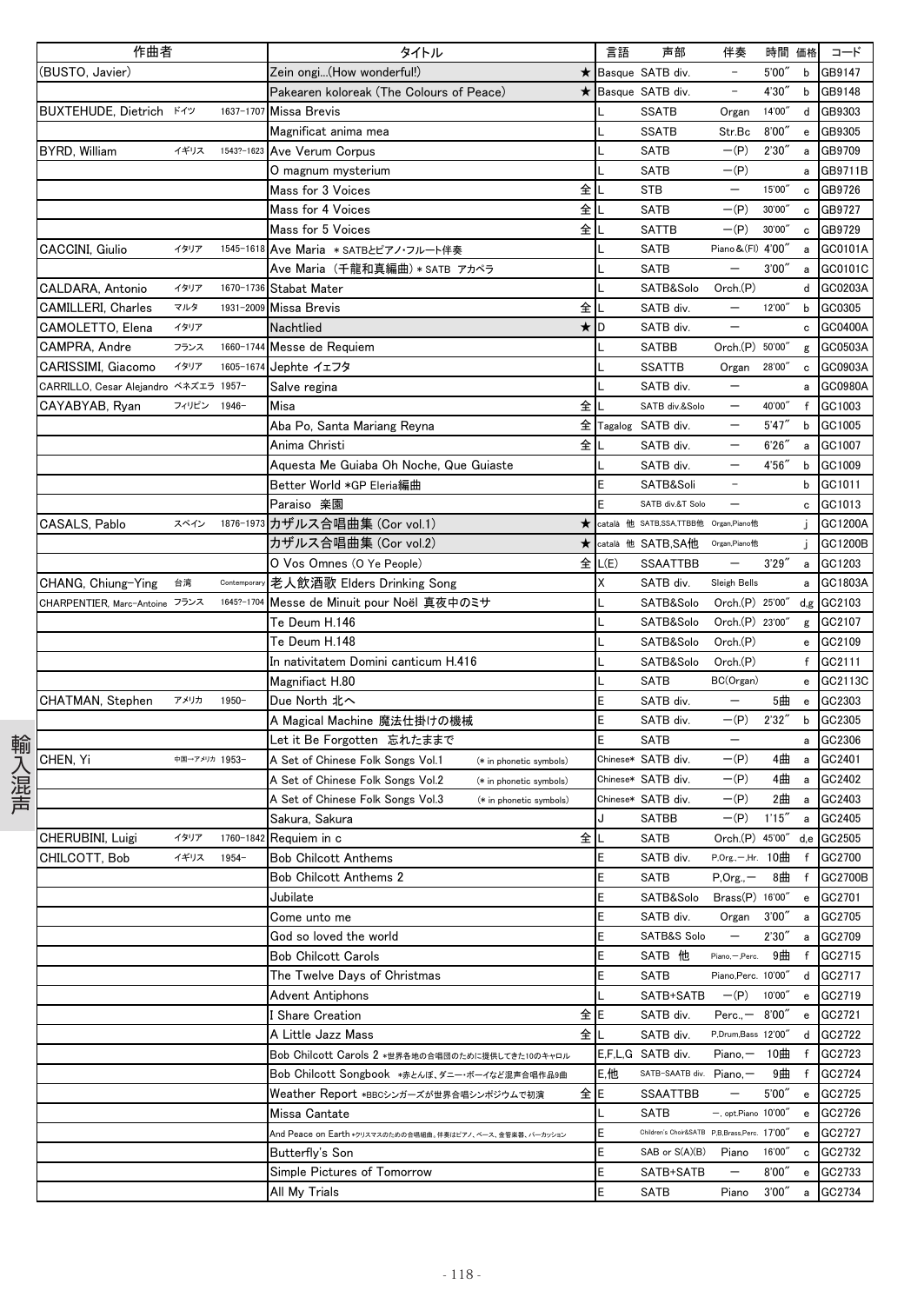| 作曲者                                    | タイトル                                                            | 言語     | 声部                                   | 伴奏                       |                 | 時間 価格                             | コード       |
|----------------------------------------|-----------------------------------------------------------------|--------|--------------------------------------|--------------------------|-----------------|-----------------------------------|-----------|
| (CHILCOTT, Bob)                        | Walk softly                                                     | E      | <b>SATB</b>                          | Organ                    | 3'00''          |                                   | a GC2735  |
|                                        | Your face                                                       | E      | SAB                                  | Piano                    | 3'00''          | b                                 | GC2736    |
|                                        | The Time of Snow                                                | E      | <b>SATB</b>                          | Piano                    | 4'00''          | b                                 | GC2737    |
|                                        | The Isle is Full of Noises                                      | E      | <b>SATB</b>                          |                          | 2'00'           | b                                 | GC2739    |
|                                        | Pray that Jerusalem may have peace                              | E      | <b>SATB</b>                          |                          | 3'00''          | a                                 | GC2740    |
|                                        | Song                                                            | E      | SATB&ST Soli Piano+Horn 4'30"        |                          |                 | b                                 | GC2741    |
|                                        | Home, Sweet Home                                                | E      | <b>SATB</b>                          | —                        | 3'00'           | a                                 | GC2742    |
|                                        | The Shepherd's Carol                                            | E      | <b>SATB</b>                          | —                        | 4'00'           | b                                 | GC2744    |
|                                        | You and Me                                                      | E      | <b>SATB</b>                          |                          | 5'00'           | b                                 | GC2745    |
|                                        | Jazz Folk Songs<br>*世界各国のフォーク・ソングをジャズテイストに編曲                    | 各      | SATB                                 | P,Bass,Perc.             | 9曲              | f                                 | GC2751A   |
|                                        | The Lily And The Rose                                           | E      | <b>SATB</b>                          | Piano                    | 4'00''          | b                                 | GC2753    |
|                                        | Requiem                                                         | L+E    | SATB&ST Solo Orch.(P) 35'00"         |                          |                 | f                                 | GC2755    |
|                                        | Furusato 故郷 ~ 5 Arrangements of Japanese Songs                  | J(E)   | SATB div.                            | $Piano, -$               | 5曲              | $\mathtt{c}$                      | GC2757    |
|                                        | Jesus, Springing                                                | E      | SATB div.                            | P or O                   | 4'32''          |                                   | b GC2760  |
|                                        | The Seeds of Stars                                              | E      | SSA + SATB Piano (Orch)              |                          |                 | b                                 | GC2762    |
|                                        | St John Passion                                                 | E      | SATB&Solo                            | Orch.(O) 60'00'          |                 | f                                 | GC2763    |
|                                        | What sweeter music                                              | E      | <b>SAATTBB</b>                       |                          |                 | b                                 | GC2764    |
|                                        | The King shall rejoice                                          | E      | SATB+SATB                            | Organ                    |                 | b                                 | GC2765    |
|                                        | Five Days that Changed the World                                | E      | Upper Voice + SATB P, Timpani 15'00" |                          |                 | e                                 | GC2766    |
|                                        | Nidaros Jazz Mass                                               | L      | <b>SATB</b>                          | P,Drum,Bass 15'00"       |                 | d                                 | GC2767    |
|                                        | As The Bells Ring                                               | E      | <b>SATB</b>                          | Piano                    | 2'00'           | a                                 | GC2768    |
|                                        | Songs of The Crib 飼い葉おけのうた                                      | E      | SATB div.                            |                          | 5'30'           | b                                 | GC2769    |
|                                        | The Bethlehem Star                                              | E      | SATB div.                            |                          | 2'30''          | a                                 | GC2770    |
|                                        | Marriage to My Lady Poverty 貧しいぼくらのしあわせな結婚                      | E      | SATB div.                            | $\overline{\phantom{0}}$ | 4'00'           | b                                 | GC2771    |
|                                        | Thy Arising                                                     | E      | SATB div.                            | Organ                    | 3'30''          | b                                 | GC2772    |
|                                        | The Advent Candle                                               | E      | <b>SATB</b>                          | Piano                    | 2'30''          | a                                 | GC2773    |
|                                        | Dances in the streets (Soho / Paddington)                       | F      | SATB div.                            |                          | 2曲              | $\mathbf c$                       | GC2774A   |
|                                        | The Miracle of the Spring 春の奇跡                                  | E      | SATB div.                            |                          | 5曲              | $\mathbf{e}$                      | GC2775    |
|                                        | The Angry Planet 怒れる惑星—地球                                       | E      | Children+SATB+SATB+SATB              | $\overline{\phantom{a}}$ | 45'00"          | f                                 | GC2776    |
|                                        | Wenceslas ウェンセスラス王                                              | E      | SATB&M-S&Bar Solo                    | Orch.(P) 24'00"          |                 |                                   | f GC2777  |
|                                        | Mo Li Hua 茉莉花 (Jasmine Flower)                                  | Ch(E)  | <b>SATB</b>                          | Piano                    | 5曲              | d                                 | GC2778    |
|                                        | Gloria                                                          |        | SATB div.                            | Brass,Timp,O(P) 12'00"   |                 | d                                 | GC2779    |
|                                        | The Dove and The Olive Leaf 鳩とオリーブ                              | E(Hb)  | SATB div.                            | P, Sax(Cl) 6'00'         |                 | b                                 | GC2780    |
|                                        | Ophelia, Caliban, and Miranda                                   | E      | <b>SATB</b>                          | P. (Sax, Drum ) 11'00"   |                 | d                                 | GC2781    |
|                                        | The Voyage 航海                                                   | E      | SATB+SATB Orch.(P)                   |                          | 43'00"          | f                                 | GC2782    |
|                                        | The Real of Heart                                               | E      | <b>SATB</b>                          | Piano                    | 3'30'           | b                                 | GC2783    |
|                                        | Thou, my love, art fair わが愛しき人よ、あなたは美しい<br>全lE                  |        | <b>AATBBB</b>                        | $\overline{\phantom{a}}$ | 3'00'           | a                                 | GC2783A   |
|                                        | The White Field 白銀の平原                                           | E      | SATB+SATB+Children choir             | Piano                    | 5'00''          | b                                 | GC2783B   |
|                                        | The Abolition of Slavery *from Five Days that Changed the World | Ε      | SATB div.                            | Piano                    | 4'30'           | b                                 | GC2783C   |
|                                        | Every Thing That Grows                                          | E      | SATB div.                            | P. CI                    | 7'00''          | b                                 | GC2783D   |
|                                        | Three Choirs Service (Magnificat and Nunc Dimittis)             | Ε      | SATB div.                            | Organ                    | 8'00''          |                                   | b GC2783E |
|                                        | Thou knowest, Lord                                              | E      | SATB div.                            | Organ                    | 4'00"           |                                   | a GC2783G |
|                                        | Be thou my vision                                               | E      | SATB&S Solo                          | Piano                    |                 |                                   | a GC2783H |
|                                        | Morning has broken                                              | E      | SATB div. & Soli                     | Organ                    | 3'00''          |                                   | b GC2783I |
| <b>CHILCOTT &amp; CHYDENIUS</b>        | Sun, Moon, Sea, and Stars                                       | E      | SATB                                 | Piano, $-$               | 8曲              | $\mathbf{e}% _{t}\left( t\right)$ | GC2799    |
| CHURCHILL, Pete<br>カナダ→イギリス Contempora | Don't Forget Tomorrow 明日が来るから                                   | E      | <b>SATB</b>                          | Piano                    |                 | b                                 | GC2800A   |
| CHYDENIUS, Jussi<br>フィンランド 1972-       | Autumn                                                          | E      | SATB div.                            | $\qquad \qquad -$        |                 | b                                 | GC2801A   |
|                                        | Kaipaava                                                        | Fi     | <b>SSATBB</b>                        | —                        |                 |                                   | a GC2801B |
| CHYRZYŃSKI, Marcel<br>ポーランド 1971-      | Psalm 88                                                        | L      | SATB div.                            | —                        |                 |                                   | c GC2850A |
| ベルギー<br>CLAESEN, Ludo arr.<br>1956-    | Une prière intérieure 内なる祈り *フランス曲                              | F      | SATB div.                            | $\overline{\phantom{0}}$ |                 | b                                 | GC2950A   |
| CLAUSEN, Rene<br>$1953 -$<br>アメリカ      | In Pace                                                         | E      | SSAATTBB                             | —                        |                 | a                                 | GC3003    |
|                                        | Seek The Lord                                                   | E      | SATB&S Solo                          | —                        |                 |                                   | a GC3005  |
|                                        | Deep River                                                      | E      | SATB div.                            | $\qquad \qquad -$        | 2'51''          |                                   | GC3007    |
|                                        | Set me as a seal                                                | E      | SATB div.                            | —                        | 3'00''          | a                                 | a GC3009  |
|                                        |                                                                 | L      |                                      | $\qquad \qquad -$        |                 |                                   | a GC3013  |
|                                        | O Magnum Mysterium                                              | E      | SSAATTBB                             | $\qquad \qquad -$        | 3'30''          |                                   |           |
|                                        | The Tyger                                                       |        | SSATB div.                           |                          | 4'00"<br>4'15'' | a                                 | GC3015    |
|                                        | The Lamb                                                        | E<br>E | SSATB div.                           | —                        |                 | a                                 | GC3017    |
|                                        | All That Hath Life & Breath Praise Ye the Lord!                 |        | SATB div.                            |                          |                 | a                                 | GC3019    |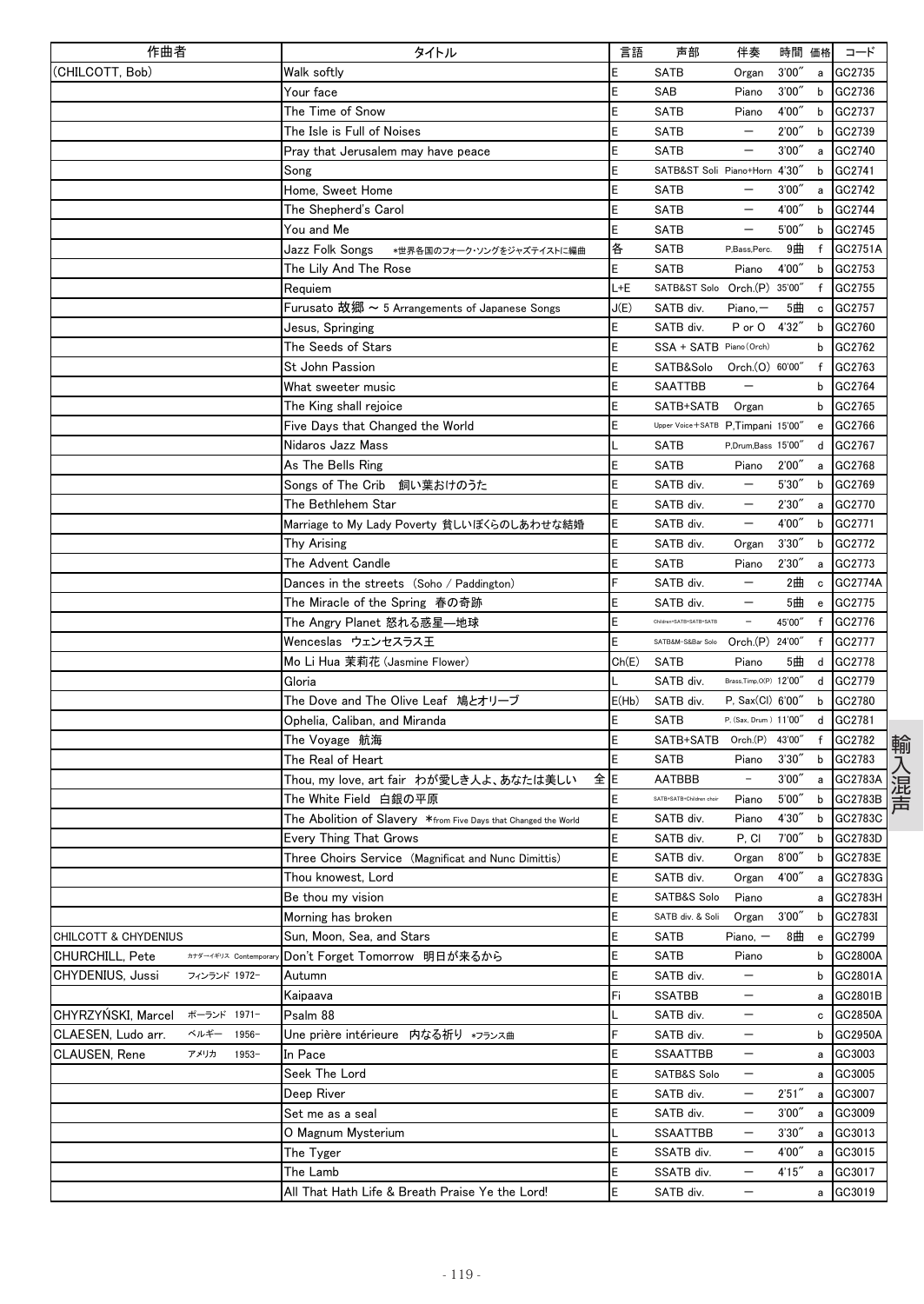|      | 作曲者                              |               |              | タイトル                                                                                               | 言語               | 声部                           | 伴奏                                            | 時間 価格           |                      | コード                  |
|------|----------------------------------|---------------|--------------|----------------------------------------------------------------------------------------------------|------------------|------------------------------|-----------------------------------------------|-----------------|----------------------|----------------------|
|      | (CLAUSEN, Rene)                  |               |              | Laudate                                                                                            |                  | SATB div.                    |                                               |                 | a                    | GC3021               |
|      | COLERIDGE-TAYLOR, Samuel イギリス    |               | 1875-1912    | Hiawatha's Wedding Feast                                                                           |                  | <b>SATB</b>                  | Orch.(P)                                      |                 |                      | d GC3403             |
|      | COBB, Nancy Hill                 | アメリカ          | $1951 -$     | Laudate Dominum                                                                                    |                  | SATB div.                    |                                               | 2'00''          | a                    | GH2850A              |
|      |                                  |               |              | Jubilate Deo                                                                                       |                  | <b>SATB</b>                  | Piano                                         | 3'20''          | $\mathsf{a}$         | GH2850B              |
|      | CONSOLACION II, Alejandro フィリピン  |               | 1980-        | 全<br>Pater Noster                                                                                  |                  | SATB div.&Soli               | $\overline{\phantom{a}}$                      | 5'24''          | $\mathsf{a}$         | GC3451               |
|      |                                  |               |              | Ave Verum Corpus                                                                                   |                  | SATB div.                    | $\overline{\phantom{a}}$                      |                 | a                    | GC3452               |
|      | CONTE, David                     | アメリカ          | $1955 -$     | 0 magnum mysterium                                                                                 |                  | SATB div.                    | $\overline{\phantom{0}}$                      | 3'00''          | a                    | GC3460A              |
|      |                                  |               |              | Alleluia                                                                                           |                  | <b>SSAATTBB</b>              |                                               | 4'00"           | b                    | GC3460B              |
|      | COOKE, Phillip                   | イギリス          | 1980-        | Invocation                                                                                         |                  | SATB div.                    | Trumpet                                       |                 | a                    | GC3470A              |
|      | ČOPI, Ambrež                     | スロベニア 1973-   |              | Pie Jesu (Missa da Requiem)<br>全                                                                   |                  | <b>SSATBB</b>                |                                               |                 | b                    | GC3603               |
|      |                                  |               |              | Psalmus 108                                                                                        |                  | <b>SSATBB</b>                |                                               |                 | a                    | GC3605               |
|      |                                  |               |              | Praeparate corda vestra                                                                            |                  | SATB div.                    |                                               | 3'38''          | $\mathsf{a}$         | GC3608A              |
|      |                                  |               |              | Ave Maria                                                                                          |                  | <b>SAATB</b>                 | $\overline{\phantom{0}}$                      | 4'09"           |                      | b GC3608B            |
|      |                                  |               |              | Regina caeli                                                                                       |                  | SATB div.                    | $\qquad \qquad -$                             | 2'34''          | a                    | GC3608C              |
|      |                                  |               |              | Salve Regina                                                                                       |                  | <b>SSATBB</b>                | $\qquad \qquad -$                             | 4'19''          | $\mathsf{a}$         | GC3608D              |
|      |                                  |               |              | Ave, Regina caelorum                                                                               |                  | <b>SSATB</b>                 | $\overline{\phantom{m}}$                      | 3'33''          | b                    | GC3608E              |
|      |                                  |               |              | Stella, quam viderant magi                                                                         |                  | SATB div.                    |                                               | 3'15''          | a                    | GC3608F              |
|      |                                  |               |              | Beata es, Virgo Maria                                                                              |                  | <b>SAATBB</b>                |                                               | 2'13''          | b                    | GC3608G              |
|      |                                  |               |              | Exaudi, Domine                                                                                     |                  | <b>SAATBB</b>                | $\qquad \qquad -$                             | 2'50''          | b                    | GC3608H              |
|      |                                  |               |              | O lux beata Caelitum                                                                               |                  | SATB div.                    | $\qquad \qquad -$                             | 2'29''          | b                    | GC3608I              |
|      |                                  |               |              | Omnes gentes, plaudite manibus                                                                     |                  | SATB div.                    |                                               | 2'14''          | b                    | GC3608J              |
|      |                                  |               |              | Otche nash (Our Father) われらが父                                                                      | Slavic           | SATB+SATB                    |                                               |                 | a                    | GC3608K              |
|      |                                  |               |              | O salutaris Hostia                                                                                 |                  | SATB div.&S Solo             |                                               |                 | b                    | GC3608L              |
|      |                                  |               |              | Alleluia. Laudate Dominum, omnes gentes                                                            |                  | SATB div.                    |                                               | 2'45''          | b                    | GC3608M              |
|      |                                  |               |              | Cantate Domino                                                                                     |                  | SAATBB div.                  | $\qquad \qquad -$                             | 2'00"           | b                    | GC3608N              |
|      |                                  |               |              | O Radix Jesse                                                                                      |                  | SATB+SATB&S Soli             | $\qquad \qquad -$                             |                 | b                    | GC3608O              |
|      |                                  |               |              | Ave Verum Corpus Christi                                                                           |                  | SATB div.                    |                                               |                 | a                    | GC3608P              |
|      | CORDERO, Carlos                  | ベネズエラー米 1992- |              | Ave, Regina Caelorum *第4回日本国際合唱作曲コンクール第1位入賞作品                                                      |                  | SATB div.                    |                                               | 2'30''          | b                    | GC3801               |
|      | COPLAND, Aaron                   | アメリカ          | 1900-1990    | 4 Motets *平成25年度全日本合唱コンクール課題曲収録<br>全                                                               | E                | <b>SATB</b>                  | $\qquad \qquad -$                             | 11'00"          | d                    | GC3705               |
|      |                                  |               |              | Old American Songs [Complete]                                                                      |                  | <b>SATB</b>                  | Piano                                         | 10曲             | d                    | GC3706               |
|      |                                  |               |              | At the river (Hymn Tune) 川のほとり                                                                     |                  | <b>SATB</b>                  | Piano                                         | 2'30''          | a                    | GC3707               |
|      |                                  |               |              | The Boatmen's Dance 船乗りの踊り                                                                         | E                | SATB&Bar Solo                | Piano                                         | 4'30"           | a                    | GC3709               |
|      | CORLIS, Timothy                  | カナダ           | Contemporar  | Gloria                                                                                             | L+E              | <b>SAATBB</b>                | Piano                                         |                 | a                    | GC3903               |
|      |                                  |               |              | Benedictus                                                                                         | L+E              | <b>SATB</b>                  | P or O                                        |                 | a                    | GC3905               |
|      | CORNISH, John                    | アメリカ          | Contemporary | Abide with me                                                                                      | E                | SATB&S Solo                  | Piano                                         |                 | a                    | GC3950A              |
| 輸入混声 | CSEMICZKY, Miklós                | ハンガリー 1954-   |              | Ave Maria in D                                                                                     |                  | SATB div.                    | $\overline{\phantom{0}}$                      |                 | b                    | GC5001               |
|      |                                  |               |              | Pater Noster                                                                                       |                  | SATB div.                    | $\overline{\phantom{m}}$                      |                 |                      | b GC5003             |
|      |                                  |               |              |                                                                                                    |                  | SATB div.                    | $\qquad \qquad -$                             |                 |                      | b GC5015             |
|      |                                  |               |              | Ave verum corpus<br>Da pacem Domine                                                                |                  | <b>SATBB</b>                 |                                               |                 | a                    | GC5017               |
|      | CUSWORTH, Andrew                 | イギリス          | 1984-        | There is no rose                                                                                   | E                | SAATB                        | $\overline{\phantom{m}}$                      |                 |                      | a GC7003             |
|      | DALEY, Eleanor                   | カナダ           | $1955 -$     | Missa Brevis No.4                                                                                  | L                | <b>SATB</b>                  |                                               | 5'23''          |                      | a GD0050             |
|      |                                  |               |              | Requiem                                                                                            | E.L              | SATB&S.Bar.Solo              | $\overline{\phantom{a}}$                      | 8曲              |                      | d GD0051             |
|      | DANIEL-LESUR, Jean Yves フランス     |               | 1908-2002    | Le Cantique Des Cantiques                                                                          | F                | SSSAAATTTBBB                 | $\qquad \qquad -$                             | 7曲              |                      | p GD0603A            |
|      | DARÓCI BÁRDOS. Tamás ハンガリー 1931- |               |              | Üszküdárá… (ウスクダーラー…)                                                                              | м                | <b>SATB</b>                  | $\qquad \qquad -$                             |                 |                      | c GD0703             |
|      | DA ROLD, Manolo                  | イタリア          | $1976 -$     | Jubilate Deo                                                                                       |                  | SATB div.                    | $\qquad \qquad -$                             |                 |                      | GD0750A              |
|      |                                  |               |              | Pater Noster                                                                                       |                  | SATB div.                    |                                               |                 | a<br>a               | GD0750B              |
|      |                                  |               |              | Vi adoro                                                                                           |                  | SATB div.                    | $\qquad \qquad -$                             |                 |                      | a GD0750C            |
|      | DAVY, James                      | イギリス          | 1980-        |                                                                                                    |                  |                              | $\qquad \qquad -$                             |                 |                      |                      |
|      | DEÁK- BÁRDOS, György ハンガリー       |               | 1905-1991    | Drop, drop slow tears<br>Eli! Eli!                                                                 |                  | SSAATTBB<br><b>SATB</b>      | $\qquad \qquad -$                             |                 |                      | a GD1003             |
|      |                                  |               | 1862-1918    |                                                                                                    |                  |                              |                                               |                 | a                    | GD1103               |
|      | DEBUSSY, Claude                  | フランス          |              | 全 F<br>3 Chansons (de Charles d'Orleans) Durand社<br>3 Chansons (de Charles d'Orleans) Carus社<br>全下 |                  | SATB                         | $\qquad \qquad -$<br>$\overline{\phantom{m}}$ | 3曲              | $\mathbf{e}$<br>3曲 b | GD1703A<br>GD1703C   |
|      | DELARMENTE. Rodolfo フィリピン        |               | $1947 -$     | Ilay Gandangan (Beautiful Sun!) 太陽の讃歌                                                              |                  | SATB                         |                                               |                 |                      |                      |
|      |                                  |               |              |                                                                                                    |                  | Maguindanao SATB div.        | $\overline{\phantom{m}}$                      |                 | a                    | GD2003A<br>b GD2050A |
|      | DELGADO, Lester                  | フィリピン         | 1980-        | $\star$<br>Pater Noster<br>★ L                                                                     |                  | SATB div.                    | $\qquad \qquad -$                             |                 |                      | b GD2050B            |
|      | DELIUS, Frederick                | イギリス          | 1862-1934    | Alleluia<br>全E                                                                                     |                  | SATB div.<br>$\sim$ SSAATTBB |                                               | 8曲              |                      |                      |
|      |                                  |               |              | Part Songs *Splendour falls Castle 他混声4, 女声1, 男声1曲,歌曲1曲                                            |                  |                              | $-$ ,Piano<br>$\qquad \qquad -$               | 4'00″           |                      | d GD2101<br>GD2105   |
|      |                                  |               |              | On Craig Ddu クレイグ・ドゥーにて                                                                            | 全 E(G)<br>全 E(G) | SATTBB                       |                                               |                 | b                    |                      |
|      |                                  |               |              | Midsummer song                                                                                     |                  | SSAATTBB                     | $\qquad \qquad -$                             | 3'00''<br>5'00" | b                    | GD2107               |
|      | DE GIACOMETTI, Raffaele イタリア     |               | 1988-        | Ave Maria on the Enigmatic Scale *第1回ICCC第1位入賞作品                                                   |                  | SATB                         | $\qquad \qquad -$                             |                 | a                    | GD2303               |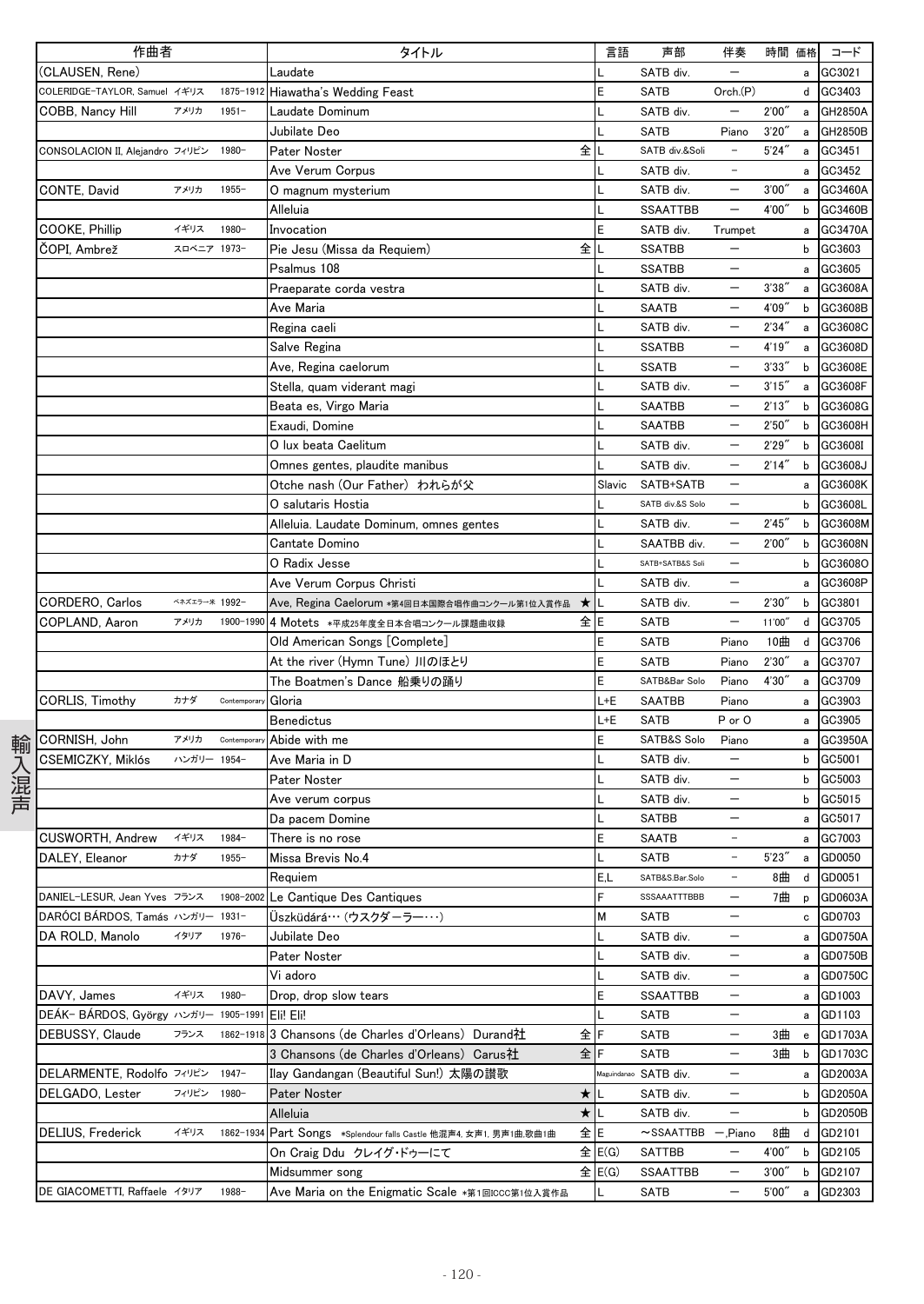| 作曲者                     |                |            | タイトル                                                                        | 言語           | 声部                  | 伴奏                       | 時間 価格  |              | コード           |
|-------------------------|----------------|------------|-----------------------------------------------------------------------------|--------------|---------------------|--------------------------|--------|--------------|---------------|
| DICKAU, David C.        | アメリカ           | $1953 -$   | If Music Be The Food Of Love                                                | E            | <b>SATB</b>         | Piano                    |        | a            | GD2603A       |
| DIESTRO. Nonov V.       | フィリピン          | $1963 -$   | Ave Maria / Kyrie aus Missa a 4 voci                                        |              | <b>SATB</b>         | $\overline{\phantom{0}}$ | 2曲     | a            | GD2701        |
|                         |                |            | Alleluja                                                                    |              | SATB div.           | —                        | 4'00'  | a            | GD2703        |
|                         |                |            | Missa                                                                       |              | SATB                |                          | 4'00'  | b            | GD2705        |
| DOBROGOSZ, Steve        | *→スウェーデン 1956- |            | 全<br>Mass [2013 Revised edition]                                            |              | SATB                | P(Str.P) 30'00"          |        | d            | GD3203B       |
|                         |                |            | Te Deum                                                                     |              | SATB                | Str.Orch.(P) 16'00'      |        | c            | GD3204A       |
|                         |                |            | Requiem                                                                     |              | <b>SATB</b>         | Str.Orch.(P) 40'00'      |        | $\mathsf{f}$ | GD3206A       |
|                         |                |            | Gospels                                                                     | E            | <b>SATB</b>         | P,Drum,Bass              | 8曲     | e            | GD3217        |
|                         |                |            | D Minor Mass                                                                |              | SATB div.           |                          | 22'00" | d            | GD3219        |
|                         |                |            | Christmas Cantata                                                           | E            | SATB                | Organ                    | 30'00" | d            | GD3221        |
|                         |                |            | Zakuro<br>*星野富弘の詩を日本語のままテキストに用いた混声合唱組曲                                      | J(ローマ字) SATB |                     | P,Bass,Perc.             | 5曲     | d            | GD3225        |
|                         |                |            | Koiuta<br>*小倉百人一首からテキストをとった二重唱                                              | J(ローマ字) SB   |                     | Piano                    | 5曲     | d            | GD3226        |
|                         |                |            | Suite Romantique                                                            | E            | SATB div.           | Strings, P.(P) 15'00'    |        | d            | GD3227        |
|                         |                |            | Choir Songs Vol.1 (Pater Noster / Communio / Gloria in Excelsis 他ピアノ伴奏付作品)  | L,E          | <b>SATB</b>         | Piano                    | 9曲     | d            | GD3250A       |
|                         |                |            | Choir Songs Vol.2 (Salve Regina / Nardus and Saffran / Laudamus Te 他無伴奏作品)  | L,E          | <b>SATB</b>         | —                        | 8曲     | f            | GD3250B       |
|                         |                |            | Choir Songs Vol.3 (Deo Gratias / Benedicimus Domino / Rest in Peace 他無伴奏作品) | "E           | SATB                | —                        | 11曲    | f            | GD3250C       |
|                         |                |            | Choir Songs Vol.4 (SHA-LA / So Warm / Old Fashioned Worldなどジャズ、ポップ6曲)       | E.X          | SATB                | P, Jazz Combo            | 6曲     | d            | GD3250D       |
|                         |                |            | Choir Songs Vol.5 (Nardus och saffran / Psalm 71 / Epilog スウェーデン語による3作品)    | Sw           | SATB                | $Piano, -$               | 3曲     | f            | GD3250E       |
|                         |                |            | Choir Songs Vol.8 (Om Mani Padme Hum / In Memoria / Arboretum 他)            | _,E,X        | SATB div.           | $Piano, -$               | 8曲     | d            | GD3250F       |
| DOMINGUEZ, Julio        | スペイン           | $1965 -$   | 全<br>Deus, qui illuminas                                                    |              | SATB div.           |                          | 5'00'' | a            | GD3300A       |
|                         |                |            | Cantos Asturianos                                                           | Sp           | SATB div.           | —                        |        | a            | GD3300B       |
| DONATI, Lorenzo         | イタリア           | $1972 -$   | The Ancient Bard<br>$\star$                                                 | E            | SATB div.           |                          |        | b            | GD3302        |
| DONIZETTI, Gaetano      | イタリア           |            | 全<br>1797-1848 Messa di Requiem                                             |              | SSATB&Solo Orch.(P) |                          |        | n            | GD3303        |
| DOVE. Jonathan          | イギリス           | $1959 -$   | Missa Brevis                                                                |              | <b>SATB</b>         | Organ                    | 12'00" | b            | GD3607        |
| DOWLAND, John           | イギリス           | 1562?-1626 | 13 Partsongs (Invitation to Partsong 6) *Come again他                        | E            | SATB                | Lute(P)                  | 13曲    | c            | GD3705        |
|                         | ラトビア           | $1964 -$   |                                                                             |              | <b>SATB</b>         | —                        | 7曲     | d            | GD4000A       |
| DUBRA, Rihards          |                |            | Rihards Dubra Choral Anthology 1                                            |              |                     |                          |        |              |               |
|                         |                |            | Rihards Dubra Choral Anthology 2                                            | "E           | SATB div.           | —<br>—                   | 6曲     | d            | GD4000B       |
|                         |                |            | Ave Maria I, II, III                                                        |              | SATB div.           |                          | 3曲     | b            | GD4002        |
|                         |                |            | 全<br>Ave Maria III                                                          |              | SATB div.           |                          | 4'30'  | b            | GD4005        |
|                         |                |            | Salve Regina                                                                |              | SATB div.           |                          | 7'09'' | c            | GD4007        |
|                         |                |            | Oculus non vidit                                                            |              | SATB div.           | —                        | 3'24'' | b            | GD4009        |
|                         |                |            | Miserere Mei<br>全                                                           |              | SATB div.           |                          | 2'40'  | a            | GD4011        |
|                         |                |            | Gloria Patri                                                                |              | SATB div.           | —                        | 6'35'' | $\mathbf c$  | GD4013        |
|                         |                |            | Hodie Christus natus est                                                    |              | SATB                |                          | 1'21'' | a            | GD4015        |
|                         |                |            | 全<br>Duo Seraphim                                                           |              | <b>SSAATB</b>       |                          | 5'42'  | c            | GD4017<br>輸   |
|                         |                |            | 全<br>Ubi caritas                                                            |              | SATB div.           |                          | 4'40'  | b            | GD4019        |
|                         |                |            | Felix namque es                                                             |              | <b>SATB</b>         | $\overline{\phantom{0}}$ | 1'34'' | a            | GD4021        |
|                         |                |            | <b>Stetit Angelus</b>                                                       |              | SATB div.           | —                        | 4'23'  | b            | 入混声<br>GD4023 |
|                         |                |            | Hail. Queen of Heaven                                                       | E            | <b>SSAATTBB</b>     | $\overline{\phantom{m}}$ | 10'49" | c            | GD4025        |
|                         |                |            | Panis Angelicus                                                             |              | SATB                | —                        |        | а            | GD4029        |
|                         |                |            | O Crux Ave                                                                  |              | SATB                | —                        |        | a            | GD4031        |
|                         |                |            | Misericordias Domini                                                        |              | <b>SATB</b>         |                          |        | a            | GD4033        |
|                         |                |            | Missa Simplex II                                                            |              | <b>SATB</b>         | —                        |        | b            | GD4034        |
|                         |                |            | Quam Benignus Es                                                            |              | SATB div.           | —                        |        | a            | GD4035        |
|                         |                |            | Audierunt quia ingemisco ego                                                |              | SATB div.           | —                        |        | b            | GD4036        |
|                         |                |            | Ave maris stella                                                            |              | SAT                 | —                        |        | b            | GD4037        |
|                         |                |            | Tēvs mūsu (Our Father) われらが父                                                |              | Latvian SATB        | —                        |        | а            | GD4038        |
|                         |                |            | Dominus regit me                                                            |              | <b>SATB</b>         | $\overline{\phantom{0}}$ |        | c            | GD4039        |
|                         |                |            | Eripe Me 私を逃れさせよ                                                            |              | SATB                | —                        |        | a            | GD4040        |
|                         |                |            | Pater Noster                                                                |              | SATB div.           | —                        |        | a            | GD4041        |
| DUFAY, Guillaume        | フランス           | 1400?-1475 | Missae super L'homme armé ミサ"武装した人"<br>全                                    |              | <b>SATB</b>         | $\overline{\phantom{0}}$ | 20'00" | $\mathsf f$  | GD4105        |
| <b>DUDAMEL, Gustavo</b> | ベネズエラ 1981-    |            | A Cry for Freedom 自由への叫び from Libertador Suite                              | X            | SATB                | —                        |        | b            | GD4180A       |
| DUGGAN, John            | イギリス           | $1963 -$   | La Ballade de Jésus Christ イエス・キリスト物語                                       | F            | SATB                |                          |        | a            | GD4303        |
|                         |                |            | Nunc autem manet                                                            |              | SAATB               | $\overline{\phantom{0}}$ |        | a            | GD4305        |
| DURUFLÉ, Maurice        | フランス           |            | 1902-1986 Notre Père (The Lord's Prayer)                                    | F(E)         | <b>SATB</b>         | —                        | 2'00'' | b            | GD4503        |
|                         |                |            | 全<br>4 Motets Op.10                                                         |              | SSA-SATB            | —                        | 8'00'' | e            | GD4505        |
|                         |                |            | 全<br>Requiem Op.9                                                           |              | SATB                | Orch.(0) 41'00"          |        | m            | GD4507A       |
|                         |                |            | Requiem Op.9 *コーラスパート譜(伴奏なし)                                                |              | SATB                |                          | 41'00" | e            | GD4507B       |
|                         |                |            |                                                                             |              |                     |                          |        |              |               |

 $-121$  -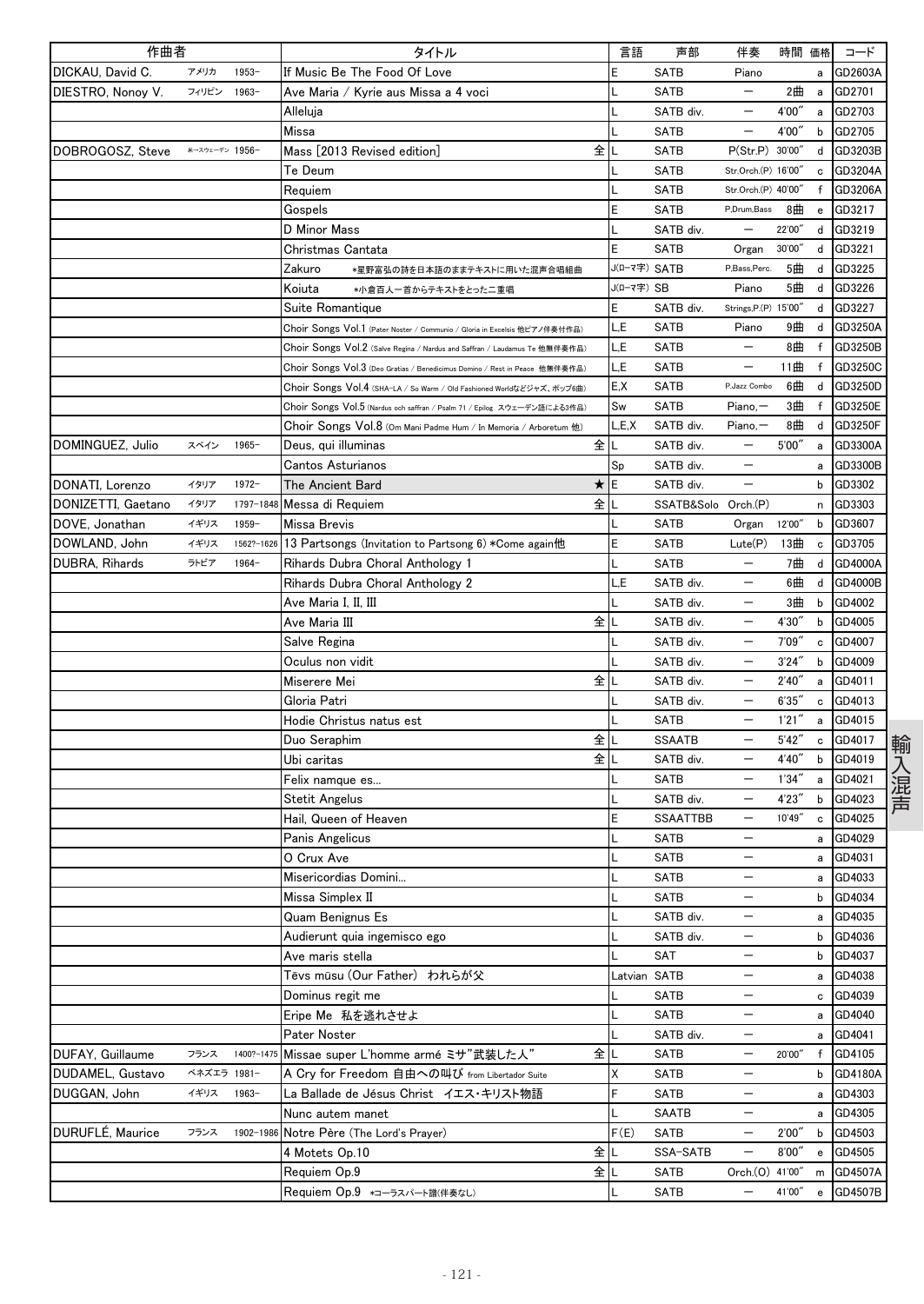| 作曲者                                     |                      |                 | タイトル                                                                                                    | 言語        | 声部                   | 伴奏                                | 時間 価格  |                                   | コード            |
|-----------------------------------------|----------------------|-----------------|---------------------------------------------------------------------------------------------------------|-----------|----------------------|-----------------------------------|--------|-----------------------------------|----------------|
| DVOŘAK, Antonin                         | チェコ                  | 1841-1904       | Te Deum Op.103                                                                                          |           | SATB&Solo            | Orch.(P) 20'00"                   |        | d                                 | GD4905C        |
|                                         |                      |                 | Stabat Mater Op.58                                                                                      | 全         | SATB&Solo            | Orch.(P) 90'00"                   |        |                                   | f GD4907       |
|                                         |                      |                 | Messe in D Op.86                                                                                        | 全儿        | SATB&Solo            | Orch(P)orO 35'00"                 |        | e                                 | GD4909         |
|                                         |                      |                 | Messe in D Op.86 *オルガン伴奏ヴァージョン                                                                          |           | SATB&Solo            | Organ                             | 42'00" | e                                 | GD4909D        |
|                                         |                      |                 | Requiem Op.89                                                                                           | 全儿        | SATB&Solo            | Orch.(P) 95'00"                   |        |                                   | g,h GD4911     |
|                                         | (FISHER, W. A. arr.) |                 | Goin' Home 家路                                                                                           | Ε         | SATB div.            | Piano(O)                          |        | b                                 | GD4919         |
| DVOŘAK / JANÁČEK                        |                      |                 | Šest Moravských Dvojzpěvů (6 Moravian Duets)                                                            | Cz(G)     | SATB                 | Piano                             | 6曲     | d                                 | GD4915         |
| EBEN, Petr                              | チェコ                  | 1929-2007       | De tempore (Liber Ecclesiastes 3, 1-8)                                                                  | 全Ⅱ        | SATB div.            | $\qquad \qquad -$                 | 7'00'' | c                                 | GE0303         |
|                                         |                      |                 | De circuitu aeterno (Liber Ecclesiastes 1, 4-9)                                                         | 全工        | <b>SATB</b>          | $\qquad \qquad -$                 | 4'00"  | c                                 | GE0305         |
|                                         |                      |                 | Ubi caritas et amor                                                                                     | 全儿        | SSATB(B)             |                                   | 4'50'' | с                                 | GE0309         |
|                                         |                      |                 | Salve Regina / Cantico delle creature                                                                   |           | <b>SATB</b>          |                                   | 2曲     | d                                 | GE0311         |
|                                         |                      |                 | Gute Nacht (Dobrú noc)                                                                                  | Cz(G)     | SATB div.            |                                   | 3'00'' | b                                 | GE0315         |
| EHALA, Olav                             | エストニア 1950-          |                 | Päikeseratas お日さまの歌                                                                                     | Es        | SATB                 | Piano                             |        | b                                 | <b>GE0750A</b> |
| EISLER, Hanns                           | ドイツ                  | 1898-1962       | Gegen den Krieg Op. 55 戦争反対                                                                             | G         | <b>SATB</b>          | $\qquad \qquad -$                 |        | b                                 | GE0760A        |
| ELIASSEN, Terje/CAPLIN, Thomas ノルウェー    |                      |                 | You see into mine eyes                                                                                  | E         | SATB div.            | $\qquad \qquad -$                 |        | a                                 | GE0803         |
| ELBERDIN, Josu                          | スペイン                 | $1976 -$        | Segalariak                                                                                              | 全         | Basque SATB          | $\qquad \qquad -$                 | 2'30'' | a                                 | GE0880A        |
|                                         |                      |                 | Alleluia                                                                                                |           | SATB div.            | Piano                             | 3'00'' | a                                 | GE0880B        |
|                                         |                      |                 | Cantate Domino (Kanta Jaunari Kantu Berria)                                                             |           | +Basque+E SATB div.  |                                   | 3'45'' |                                   |                |
|                                         |                      |                 |                                                                                                         |           | SATB div.            | $\qquad \qquad -$                 | 5'00'' | a                                 | GE0880C        |
|                                         | アメリカ                 | 1986-           | Ubi caritas et amor                                                                                     | 全         |                      | $\qquad \qquad -$                 |        | b                                 | GE0880D        |
| ELDER, Daniel                           |                      |                 | O Magnum Mysterium                                                                                      |           | <b>SSAATTBB</b>      |                                   |        | b                                 | GE0890A        |
|                                         |                      |                 | Ballade to the Moon 月へのバラード from Three Nocturnes                                                        | Ε         | SATB div.            | Piano                             |        | b                                 | GE0890B        |
|                                         |                      |                 | Star Sonnet 星のソネット from Three Nocturnes                                                                 | E         | SATB div.            |                                   |        | а                                 | GE0890C        |
|                                         |                      |                 | Lullaby 子守歌 from Three Nocturnes                                                                        | E         | SATB div.            | Piano                             |        | a                                 | GE0890D        |
|                                         |                      |                 | Twinkle, Twinkle, Little Star キラキラ星                                                                     | E         | <b>SATB</b>          |                                   |        | а                                 | GE0890E        |
|                                         |                      |                 | Ave Maria                                                                                               | 全儿        | SATB div.            | $\qquad \qquad -$                 | 4'45'' | $\mathsf{a}$                      | <b>GE0890F</b> |
|                                         |                      |                 | The Heart's Reflection (Cordis Speculum)                                                                | E.L       | <b>SSAATTBB</b>      | $\qquad \qquad -$                 |        | b                                 | GE0890G        |
|                                         |                      |                 | Factus est repente                                                                                      |           | SATB div.            | $\qquad \qquad -$                 | 2'00'' | b                                 | GE0890H        |
|                                         |                      |                 | Verbum caro factum est                                                                                  |           | SATB div.            | $\qquad \qquad -$                 | 3'00'' | b                                 | GE0890I        |
|                                         |                      |                 | Dona Nobis Pacem                                                                                        | ★         | SATB div.            |                                   | 4'00"  | a                                 | GE0890J        |
|                                         |                      |                 | Willow-Wood                                                                                             | ★IE       | SATB div.            | $\qquad \qquad -$                 | 4'15'' | a                                 | <b>GE0890K</b> |
| ELGAR, Edward                           | イギリス                 |                 | 1857-1934 Land of Hope and Glory 威風堂々                                                                   | E         | <b>SATB</b>          | Piano                             | 7'00'' | c                                 | GE0905         |
|                                         |                      |                 | Land of Hope and Glory                                                                                  | F         | Unison               | Orch.(P)                          |        | a                                 | GE0905B        |
|                                         |                      |                 | Lux Aeterna                                                                                             | 全         | <b>SSAATTBB</b>      |                                   | 3'45'' | b                                 | GE0910         |
|                                         |                      |                 | Te Deum and Benedictus Op.34                                                                            | Ε         | SATB div.            | Organ                             | 20'00" | e                                 | GE0913         |
|                                         |                      |                 | The Dance from Bavarian Highlands *「ババリアの高地から」より                                                        | E         | <b>SATB</b>          | Orch.(P)                          |        | b                                 | GE0918         |
| 輸入混声                                    |                      |                 | The Early Part-songs Op.18, 23                                                                          | E         | SATB-SATTBB          | — Piano                           | 4曲     | $\mathbf c$                       | GE0921         |
|                                         |                      |                 | 3 unaccompanied Part-songs                                                                              | E         | SATB-SAATTBB         | $\qquad \qquad -$                 | 3曲     | $\mathbf c$                       | GE0925         |
|                                         |                      |                 | 4 Latin Motets Op.2, 64 (Ave Maria, Ave Verum, Ave Maris他)                                              |           | <b>SATB</b>          | Organ                             | 4曲     |                                   | c GE0931       |
|                                         |                      |                 | Great is the Lord (Psalm 48)                                                                            | E         | SATB div.            | Orch.(0) 9'30"                    |        | d                                 | GE0933         |
|                                         |                      |                 | My Love Dwelt in a Northern Land 愛する人は北の地にありて                                                           | E         | SATB div.            |                                   |        | a                                 | GE0938         |
|                                         |                      |                 | 3 marianische Gesänge Op.2                                                                              | L         | <b>SATB</b>          | Organ                             | 3曲     | b                                 | GE0950B        |
| ELGAR/GIARDINIERE,David                 |                      |                 | Agnus Dei *エルガーのピアノ曲「ニムロド」を合唱曲に編曲                                                                       |           | <b>SSAATTBB</b>      |                                   | 3'32'' | a                                 | GE0950A        |
| EMERSON, Roger                          | アメリカ                 | Contemporal     | Rainstorm!                                                                                              | E         | SAB                  | Piano + Perc. 3'00"               |        |                                   | a GE1103       |
| <b>EMERY, Matthew</b>                   | カナダ                  | $1991 -$        | The Lover's Chant 愛の歌                                                                                   | E         | <b>SATB</b>          |                                   |        | a                                 | GE1150A        |
| ERIKSSON, Gunnar                        | スウェーデン 1936-         |                 | Nu ar kommen den lyckliga dag (Den blida var ar inne) ★                                                 | <b>Sw</b> | SATB div.            | $\overline{\phantom{m}}$          |        | b                                 | GE4803         |
| ERNESAKS, Gustav                        |                      | エストニア 1908-1993 | Mu isamaa on munu arms わが祖国、わが愛                                                                         | Es        | <b>SATB</b>          | $\qquad \qquad -$                 |        | b                                 | GE5003         |
| ESCALADA, Oscar arr. ァルゼンチン Contemporal |                      |                 | Hanacpachap 天なる栄光                                                                                       |           | Quechua SATB         |                                   |        | а                                 | GE5203A        |
| ESCOBAR, Aylton                         | ブラジル                 | 1943-           | Sabia, coracao de uma viola (Sabia, Heart of a Guitar)                                                  |           | Portuguese SATB div. | $\overline{\phantom{0}}$          |        |                                   | b GE5303A      |
| EŠENVALDS, Ēriks                        | ラトヴィア 1977-          |                 | Eriks Ešenvalds Choral Anthology 1                                                                      |           | 全 Latvian,他 SATB div | $\qquad \qquad -$                 | 6曲     | d                                 | GE5500A        |
|                                         |                      |                 |                                                                                                         | 全 E       | SATB div             | -,他                               | 5曲     | d                                 | <b>GE5500B</b> |
|                                         |                      |                 | Eriks Ešenvalds Choral Anthology 2<br>Eriks Ešenvalds Choral Anthology 4                                | 全LE       | SATB div.            | -,他                               | 8曲     | $\mathbf{e}% _{t}\left( t\right)$ |                |
|                                         |                      |                 | $\bar{\mathsf{E}}$ riks Ešenvalds Selected Songs for Mixed Choir $\left[\mathsf{CD}\,\mathsf{H}\right]$ |           |                      | -,他                               | 44曲    |                                   | GE5500C        |
|                                         |                      |                 |                                                                                                         | E         | Lat,E,他 SATB div. 他  | $\qquad \qquad -$                 |        | t                                 | GE5500D        |
|                                         |                      |                 | Amazing Grace                                                                                           |           | SSAATTBB&S Solo      | $\qquad \qquad -$                 | 5'44″  | c                                 | GE5501         |
|                                         |                      |                 | Long Road                                                                                               | 全E        | SATB&SSAATTBB        |                                   | 6'40'' |                                   | b GE5503       |
|                                         |                      |                 | A Drop in the Ocean 大海の一滴                                                                               | 全lE       | SSSAAATTBB&S Solo    |                                   | 6'43'' | c                                 | GE5505         |
|                                         |                      |                 | O Salutaris Hostia                                                                                      |           | SSAATTB&SS Soli      | $\qquad \qquad -$                 |        | b                                 | GE5507         |
|                                         |                      |                 | Psalm 67                                                                                                | E         | SSAATTBB&Bar Solo    |                                   |        | b                                 | GE5509         |
|                                         |                      |                 | Stars                                                                                                   | 全lE       | SATB div.            | Tibetan singing<br>bowls, glasses |        | b                                 | GE5511         |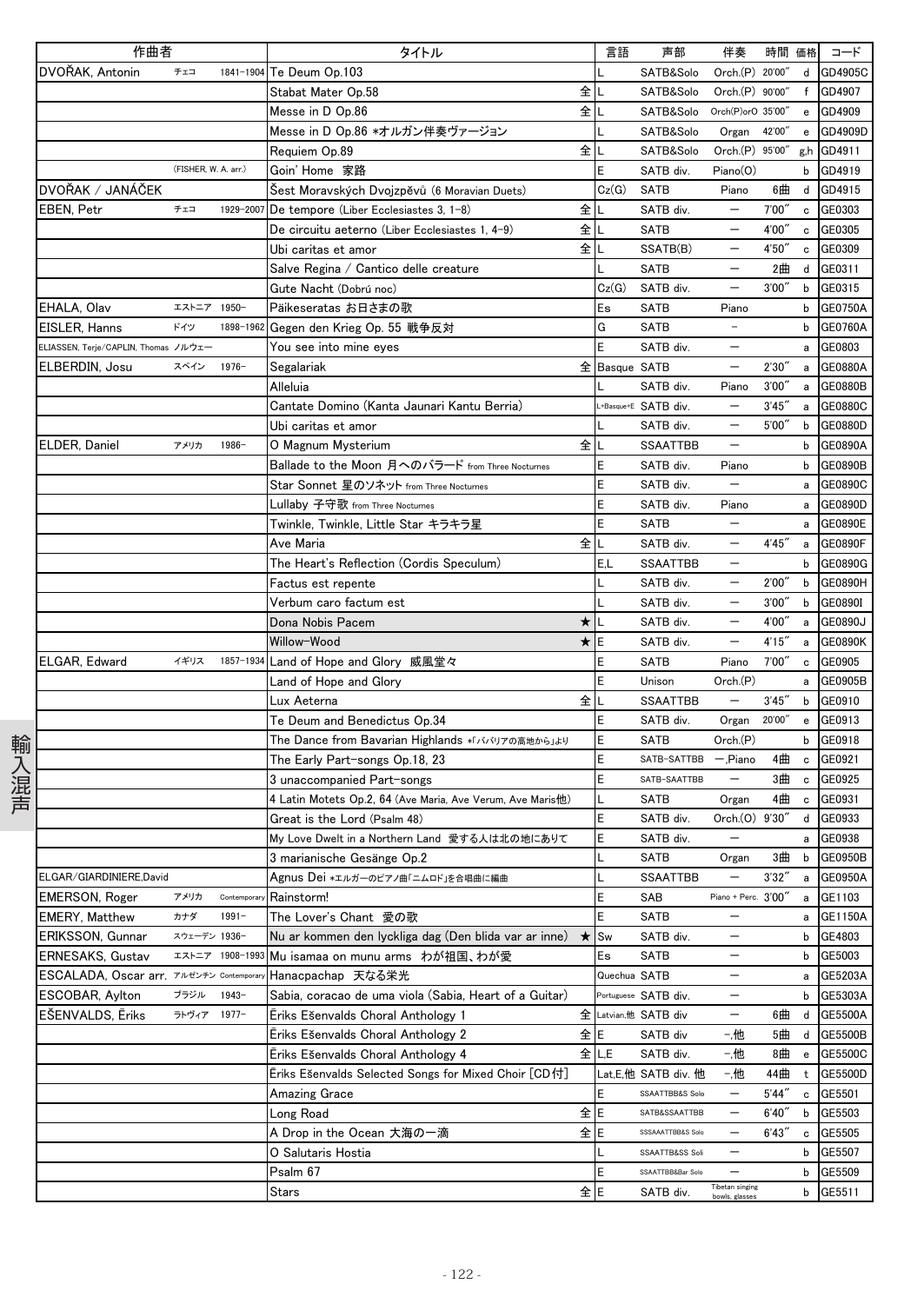| 作曲者                                       |                      |                       | タイトル                                                                 |         | 言語   | 声部                                       | 伴奏                       | 時間 価格  |                                                  | コード            |
|-------------------------------------------|----------------------|-----------------------|----------------------------------------------------------------------|---------|------|------------------------------------------|--------------------------|--------|--------------------------------------------------|----------------|
| (EŠENVALDS, Ēriks)                        |                      |                       | Northern Lights                                                      | 全       |      | E+Latvian SATB div.&Solo Chimes, Glasses |                          |        | c                                                | GE5513         |
|                                           |                      |                       | Magnificat; Nunc Dimittis                                            |         |      | SSATTB&Solo                              |                          |        | c                                                | GE5515         |
|                                           |                      |                       | Only in Sleep                                                        |         |      | SATB div.&Solo Suspended cymbal          |                          |        | b                                                | GE5517         |
|                                           |                      |                       | Lielupe (The River Lielupe)                                          |         |      | Latvian SATB div.                        |                          |        | a                                                | GE5519         |
|                                           |                      |                       | In My Little Picture Frame                                           |         |      | SSSATB div.&S.T.Solo Percussion          |                          |        | c                                                | GE5521         |
|                                           |                      |                       | Rivers of Light 光の河                                                  |         |      | E, Joiku SATB div.&Soli Jew harp in C    |                          |        | с                                                | GE5523         |
|                                           |                      |                       | The Heavens' Flock                                                   | 全       | E    | SATB div.                                |                          |        | b                                                | GE5525         |
| ESTEVEZ, Antonio                          |                      | ベネズエラ 1916-1988       | Mata Del Anima Sola (Tree of the lonely soul) ひとりぼっちのさびしい木           |         | Sp   | SATB div.                                | —                        |        | a                                                | GE6003         |
| FAJARDO, Javier                           | スペイン                 | 1992-                 | 0 magnum mysterium                                                   | *       |      | SATB div. + Ssolo                        |                          |        | b                                                | GF1503A        |
|                                           |                      |                       | Catro vellos marineiros                                              | $\star$ |      | ガリシア語 SATB div.                          |                          |        | a                                                | GF1503B        |
| FARKAS, Ferenc                            |                      |                       | ハンガリー 1905-2000 Missa secunda                                        |         |      | SATB                                     | Organ                    |        | c                                                | GF2302         |
|                                           |                      |                       | Hymnus in Navitate Christi キリスト誕生への讃歌                                |         |      | <b>SATB</b>                              | $\overline{\phantom{0}}$ |        |                                                  | a GF2307       |
|                                           |                      |                       | Hymnus in honorem Sanctae Crucis 聖十字への讃歌                             |         |      | <b>SATB</b>                              | $\overline{\phantom{0}}$ |        | a                                                | GF2309         |
| FARLEY, Guy                               | イギリス                 | 1963-                 | Dulce Et Decorum Est                                                 |         |      | SATB div.                                | —                        | 3'30'  | a                                                | GF2350A        |
| FAURE, Gabriel                            | フランス                 |                       | 1845-1924 Cantique de Jean Racine ラシーヌ讃歌                             |         | F    | SATB                                     | O(P)(Str.) 6'00'         |        |                                                  | $b.c$ GF2503   |
|                                           |                      |                       | Requiem (1893 version) *J.Rutter edit.                               | 全       | L(E) | SATB&Solo                                | Orch.(O) 40'00'          |        | d                                                | GF2507A        |
|                                           |                      |                       | Requiem (1900 version) *J-M.Nectoux edit.                            |         |      | SATB&Solo                                | Orch.(P) 40'00'          |        | g                                                | GF2507B        |
|                                           |                      |                       | Requiem (1893 version) *J-M.Nectoux & R.Delage edit.                 |         |      | SATB&Solo                                | Orch.(P) 40'00"          |        | e                                                | GF2507C        |
|                                           |                      |                       | Requiem *オルガン伴奏ヴァージョン                                                |         |      | SATB&Solo                                | Organ                    | 40'00' | d                                                | GF2507F        |
|                                           |                      |                       | Requiem (1900 version) *J-M.Nectoux & R.Zimmermann edit.             |         |      | SATB&Solo                                | Orch.(P) 40'00"          |        | e                                                | GF2507G        |
|                                           |                      |                       | Requiem (1900 version) *Christina M. Stahl & Michael Stegemann edit. |         |      | SATB&Solo                                | Orch.(P) 40'00'          |        | d                                                | GF2507H        |
|                                           |                      |                       | Requiem (1900 version) *Marc Rigaudière edit.                        |         |      | SATB&Solo                                | Orch.(P) 40'00'          |        | d                                                | GF2507I        |
|                                           |                      |                       | Messe Basse [SATB]                                                   |         |      | <b>SATB</b>                              | Piano or Organ           |        | b                                                | GF2511         |
| FELICIANO, Francisco F. フィリピン             |                      | $1941 -$              | Pamugun すずめ                                                          | 全       |      | Magindanao SATB div.                     | —                        |        | a                                                | GF2703         |
| FELLER, Harald                            | ドイツ                  | $1951 -$              | Ave Maria *4つのクリスマスモテットより                                            |         |      | SATB div.                                | $\qquad \qquad -$        |        | a                                                | GF2740A        |
|                                           |                      |                       | 0 gloriosissimi                                                      |         |      | <b>SSATBB</b>                            | $\overline{\phantom{0}}$ |        | b                                                | GF2740B        |
|                                           |                      |                       | Lux fulgebit 光は輝き *4つのクリスマスモテットより                                    |         |      | SATB div.                                |                          |        | b                                                | GF2740C        |
| FERKO, Frank                              | アメリカ                 | $1950 -$              | The Spring of Life 生命の春                                              |         | E    | SATB div.                                |                          | 3曲     | a                                                | GF2748A        |
| FERRARIO, Pietro                          | イタリア                 | $1967-$               | Jubilate Deo                                                         | 全       |      | <b>SSAATTBB</b>                          | $\overline{\phantom{0}}$ | 3'30'' | b                                                | GF2750A        |
|                                           |                      |                       | Panis angelicus                                                      | 全       |      | <b>SATB</b>                              | —                        |        | a                                                | GF2750B        |
| FINZI, Gerald                             | イギリス                 |                       | 1901-1956 7 Poems of Robert Bridges                                  |         | E    | SAT-SSATB                                | $\overline{\phantom{0}}$ | 7曲     | f                                                | GF3305         |
|                                           |                      |                       | My Spirit sang all Day *7 Poems of Robert Bridges J&Y                |         | E    | SATB                                     |                          |        | b                                                | GF3305C        |
|                                           |                      |                       | Magnificat                                                           |         | Ε    | <b>SSAATTBB</b>                          | Organ(Orch.) 9'00"       |        | c                                                | GF3307         |
| FISSINGER, Edwin                          | アメリカ                 |                       | 1920-1990 By The Waters of Babylon                                   | 全       | E    | SATB&S Solo                              |                          | 7'00"  | a                                                | GF3503         |
|                                           |                      |                       | Lux Aeterna                                                          |         |      | SSAATTBB&Solo                            | $\overline{\phantom{0}}$ | 7'00'  | а                                                | GF3505         |
| FORBES, Guy                               | アメリカ                 | Contemporal           | O Nata Lux                                                           | 全       |      | SATB div.                                |                          | 3'30'' | a                                                | GF2870A        |
|                                           |                      |                       | Ubi Caritas                                                          |         |      | <b>SATB</b>                              | $\qquad \qquad -$        |        | a                                                | GF2870B        |
|                                           |                      |                       | Magnificat                                                           |         |      | SATB div.                                |                          |        |                                                  | GF2870C        |
|                                           |                      |                       | Come Back to Me, My Love                                             |         |      | SSATB div.                               |                          |        | а                                                | GF2870D        |
|                                           |                      |                       |                                                                      |         |      |                                          |                          |        | a                                                | GF4103A        |
| FORREST, Dan                              | アメリカ                 | 1978-                 | Requiem For The Living 生けるもののためのレクイエム<br>Entreat Me Not to Leave You |         | E    | SATB div.                                | Orch.(P) 40'00"          | 7'00"  | $\mathbf{e}% _{t}\left  \mathbf{1}\right\rangle$ | GF4105         |
|                                           | アメリカ                 |                       |                                                                      |         | E    | SATB div.<br>SATB, SSA, TTBB             |                          |        | a                                                |                |
| FOSTER, Stephen                           | (J.Washburn arr.)    |                       | 1826-1864 Immortal Melodies *混声42, 女声6, 男声12, 独唱25曲                  |         |      |                                          | , Piano                  |        | c                                                | GF2903         |
|                                           |                      |                       | A Stephen Foster Medley *金髪のジェニー、草競馬、おおスザンナなど5曲のメドレー                 |         | E    | SATB                                     |                          | 6'40'' | a                                                | GF2901         |
|                                           |                      | (HALLORAN, Jack arr.) | Nelly Bly ネリー・ブライ                                                    |         | E    | SATB div.                                | —                        |        | а                                                | GF2904         |
|                                           | (BOLKS, Dick arr.)   |                       | Nelly Bly ネリー・ブライ                                                    |         | E    | SATB                                     | Piano                    |        | а                                                | GF2904A        |
|                                           | (MOORE, Donald arr.) |                       | My old Kentacky Home ケンタッキーの我が家                                      |         | E    | SATB div.                                |                          |        | а                                                | GF2905         |
|                                           |                      | (R.Shaw&A.Parker arr. | De Camptown Races 草競馬                                                |         | E    | <b>SATB</b>                              | $\qquad \qquad -$        | 1'35'  | а                                                | <b>KG7751A</b> |
| FRANCK, César                             |                      | ベルギー →フランス 1822-1890  | Panis angelicus                                                      |         |      | SATB&S Solo                              | Org.                     | 4'00'' | а                                                | GF5003         |
| FRIEBERGER, Rupert Gottfried オーストリア 1951- |                      |                       | Veni creator spritus                                                 |         |      | SATB                                     | $\qquad \qquad -$        |        | a                                                | GF5303         |
|                                           |                      |                       | Ave Maria                                                            |         |      | SATB div.                                | —                        |        | а                                                | GF5304         |
| GABRIELI, Giovanni                        | イタリア                 | 1557?-1613            | Jubilate Deo                                                         |         |      | SSAT+ATBB                                |                          | 4'00'' | b                                                | GG0502         |
| GALIAN, Oscar                             | ベネズエラ 1944-          |                       | Salseo サルセオ                                                          |         | Χ    | SATBB                                    | —                        |        | a                                                | GG0803A        |
| GARCIA-MARTIN, Rubeスペイン                   |                      | 1983-                 | Ave Maria for Mixed Choir *第2回ICCC第2位入賞作品                            |         |      | SATB div.&S Solo                         | $\qquad \qquad -$        | 4'00"  | b                                                | GG1203A        |
| GASTOLDI, Giovanni Giacomo イタリア           |                      | 1554-160              | 9 Missa Ne Tieas Maria                                               |         |      | <b>SATB</b>                              | $\qquad \qquad -$        | 6曲     | b                                                | GG1305         |
| GATTI, Luigi                              | イタリア                 | 1740-1817             | Schöpfungsmesse                                                      |         |      | SATB&Solo                                | Orch.(P) 35'00"          |        | f                                                | GG1503         |
| GESUALDO, Carlo                           | イタリア                 |                       | 1560?-1613 8 Madrigale                                               |         | I(G) | SSATB, SAATB                             |                          | 8曲     | d                                                | GG2103         |
|                                           |                      |                       | Responsorien *聖木曜日,金曜日,土曜日のレスポンソリウム他2曲                               | 全       |      | SSATTB                                   |                          | 29曲    | n                                                | GG2115         |
|                                           |                      |                       | Sancti Spiritus / O vos omnes                                        |         |      | SATTB                                    |                          | 2曲     | a                                                | GG2119         |
|                                           |                      |                       |                                                                      |         |      |                                          |                          |        |                                                  |                |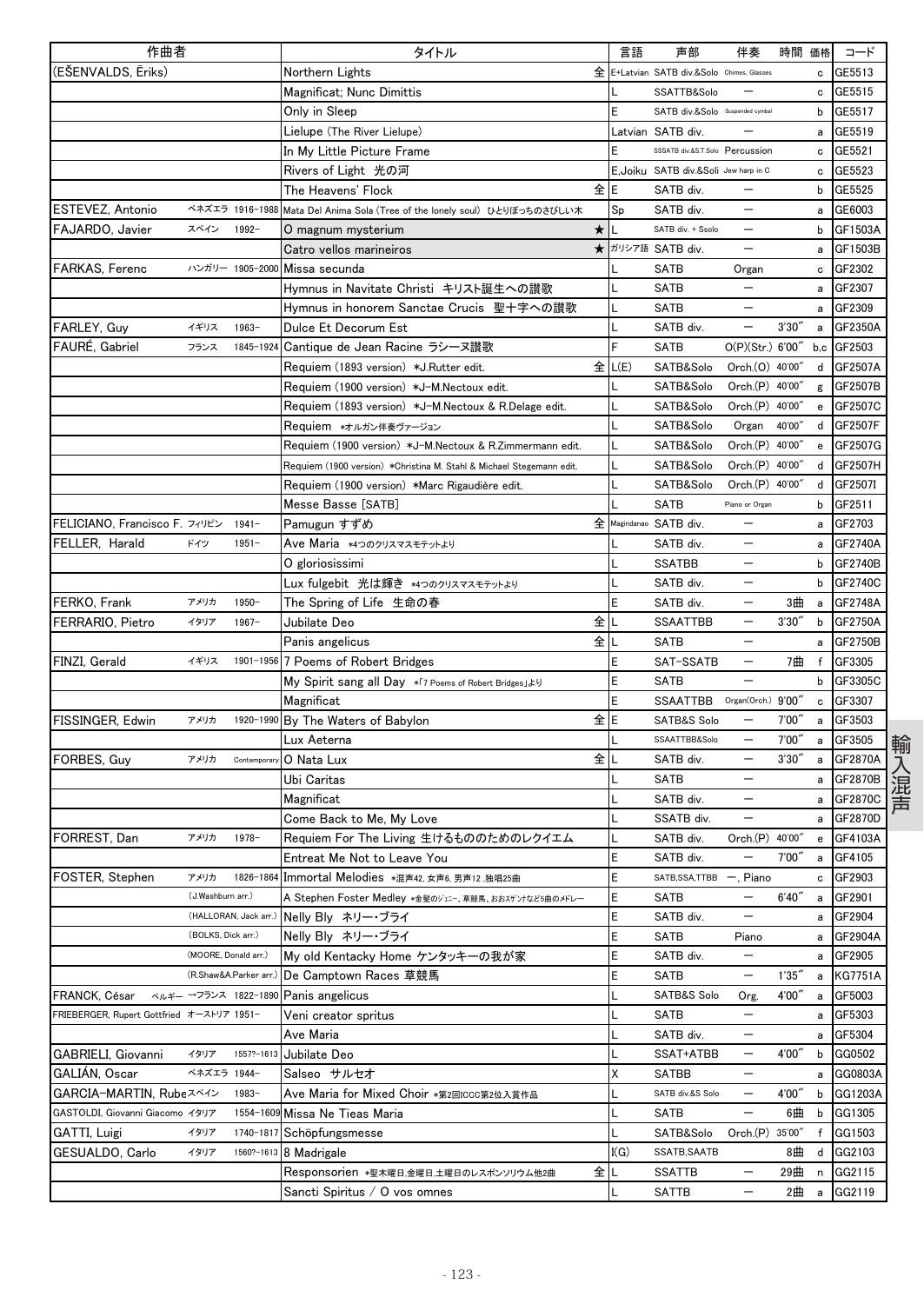|     | 作曲者                                        |             |                  | タイトル                                                            | 言語      | 声部                             | 伴奏                                     |        | 時間 価格                                          | コード       |
|-----|--------------------------------------------|-------------|------------------|-----------------------------------------------------------------|---------|--------------------------------|----------------------------------------|--------|------------------------------------------------|-----------|
|     | GIBBONS, Orlando                           | イギリス        | 1583-1625        | The Gibbons Hymnal                                              | E       | SATB~SATB+SATB -, Organ 27曲    |                                        |        | $\mathbf{e}% _{t}\left  \mathbf{v}_{t}\right $ | GG2501    |
|     | GINASTERA, Alberto                         |             | アルゼンチン 1916-1983 | The Lamentations of Jeremiah エレミアの哀歌                            | 全儿      | <b>SSAATTBB</b>                | $\qquad \qquad -$                      | 10'00" |                                                | b GG2903  |
|     | GIRVAN, Allison arr.                       | カナダ         | Contemporary     | V'la L'Bon Vent ほら、良い風だ *フランス系カナダ人の民謡                           |         | SSAB div.&Soli                 | $\qquad \qquad -$                      |        | a                                              | GG3320A   |
|     | GJEILO, Ola                                | ノルウェー 1978- |                  | Tota pulchra es                                                 |         | SSAATTBB                       | $\qquad \qquad -$                      | 6'20'' | b                                              | GG3403    |
|     |                                            |             |                  | Ubi Caritas                                                     |         | SATB                           |                                        | 3'00'' | a                                              | GG3405    |
|     |                                            |             |                  | Ubi Caritas with Piano Improvisation *for pianist and conductor |         | SATB                           | Piano                                  |        | d                                              | GG3405A   |
|     |                                            |             |                  | 全<br>Prelude                                                    |         | SATB div.                      |                                        | 3'15'' | b                                              | GG3406    |
|     |                                            |             |                  | Unicornis Captivatur                                            | 全儿      | <b>SSAATTBB</b>                | $\qquad \qquad -$                      | 6'15'' | b                                              | GG3407    |
|     |                                            |             |                  | Sanctus: London                                                 |         | SATB div.                      | $\qquad \qquad -$                      | 4'30"  | a                                              | GG3409    |
|     |                                            |             |                  | Vesper Variations                                               |         | SATB div.                      | Organ                                  | 9'27'' | c                                              | GG3410    |
|     |                                            |             |                  | 全<br>Northern Lights                                            |         | SATB                           |                                        | 4'35'' | a                                              | GG3411    |
|     |                                            |             |                  | Phoenix (Agnus Dei)                                             | 全儿      | <b>SSAATTBB</b>                | $\overline{\phantom{m}}$               | 5'25'' | a                                              | GG3412    |
|     |                                            |             |                  | Sunrise Mass                                                    |         | SSAATTBB                       | Str.Orch.(P) 32'00"                    |        |                                                | d GG3413  |
|     |                                            |             |                  | The Spheres [from Sunrise Mass]                                 |         | <b>SSAATTBB</b>                |                                        | 5'35'' | a                                              | GG3413A   |
|     |                                            |             |                  | 全<br>The Ground [from Sunrise Mass]                             |         | SATB div.                      | Strings+P(P) 3'30"                     |        | a                                              | GG3413D   |
|     |                                            |             |                  | Serenity (O Magnum Mysterium)                                   |         | SSAATTBB Violin or Cello 6'00" |                                        |        | a                                              | GG3413E   |
|     |                                            |             |                  | Dark Night of the Soul                                          | Ε       | SSAATTBB                       | Strings+P(P) 12'45"                    |        | c                                              | GG3414    |
|     |                                            |             |                  | Luminous Night of the Soul                                      | E       | SSAATTBB                       | Strings+P(P) 10'30"                    |        | b                                              | GG3415    |
|     |                                            |             |                  | Second Eve                                                      |         | SSAATTBB                       | $\overline{\phantom{m}}$               | 5'40'' | a                                              | GG3416    |
|     |                                            |             |                  | Ubi Caritas II: Through Infinite Ages                           |         | SATB div.                      | $\qquad \qquad -$                      | 3'35'' | a                                              | GG3418    |
|     |                                            |             |                  | Across the Vast, Eternal Sky                                    | E       | SSAATTBB                       | Str.+Piano 4'10"                       |        | a                                              | GG3419    |
|     |                                            |             |                  | Evening Prayer                                                  | E       | SATB div.                      | Sax+Piano 6'00"                        |        | b                                              | GG3420    |
|     |                                            |             |                  | Sacred Heart [Ubi Caritas III]                                  |         | SSAATTBB Strings(P) 4'45"      |                                        |        | a                                              | GG3421    |
|     |                                            |             |                  | The Lake Isle                                                   | E       | SATB div.                      | P, Gt, Str 6'30"                       |        | a                                              | GG3422    |
|     |                                            |             |                  | ★<br>Ave Generosa                                               |         | SATB div.&S Solo               | $\qquad \qquad -$                      | 4'30'' | b                                              | GG3423    |
|     |                                            |             |                  | ★<br>The Rose                                                   |         | SATB div.                      | P(Strings)                             |        | b                                              | GG3424    |
|     |                                            |             |                  | Wintertide                                                      | ★IE     | SATB div.                      |                                        |        | b                                              | GG3426    |
|     |                                            |             |                  | $\star$<br>Dreamweaver                                          | E       | SATB div.                      | P,StringOrch 20'00"                    |        | e                                              | GG3427    |
|     |                                            |             |                  | Christmas Carols Vol.1                                          | Ε       | SATB+SATB                      |                                        | 3曲     | c                                              | GG3499A   |
|     |                                            |             |                  | Christmas Carols Vol.2                                          | E       | <b>SSAATTBB</b>                | $\qquad \qquad -$                      | 4曲     | b                                              | GG3499B   |
|     | GODZIEMBA-TRYTEK, Szymon ポーランド 1988-       |             |                  | Beati misericordes                                              |         | SATB div.                      | $\qquad \qquad -$                      |        | b                                              | GG3550A   |
|     | GOODALL, Howard                            | イギリス        | 1958-            | Missa Aedis Christi                                             |         | <b>SSAATTBB</b>                | Organ                                  |        | g                                              | GG3603    |
|     |                                            |             |                  | The Lord is my Shepherd (Psalm 23)                              | E       | SATB                           | Organ(P)                               |        | b                                              | GG3605    |
|     | GÓRECKI, Henryk Mikołaj ポーランド 1933-2010    |             |                  | <b>Totus Tuus</b>                                               |         | SSAATTBB                       | $\qquad \qquad -$                      | 11'00" | c                                              | GG4103    |
|     |                                            |             |                  | Broad Waters (Szeroka Woda) Op.39                               | Po      | SATB div.                      | $\qquad \qquad -$                      | 16'00" |                                                | d GG4111  |
| 輸   |                                            |             |                  | Kyrie Op.83                                                     | L, Po   | SATB div.                      | Orch.(P) 15'00"                        |        | c                                              | GG4116    |
|     | GOUNOD, Charles                            | フランス        | 1818-1893        | Messe No.6 in G                                                 |         | <b>SATB</b>                    | Organ                                  | 22'00" |                                                | d GG4411  |
| 入混声 |                                            |             |                  | Messe breve No.7 in C                                           |         | SATB&Soli                      | Organ                                  | 12'00" | $\mathsf{b}$                                   | GG4413B   |
|     |                                            |             |                  | Messe breve pour les morts (Requeim in F)                       |         | SATB+SATB Organ(P)             |                                        |        | b                                              | GG4414    |
|     |                                            |             |                  | Messe Solennelle en l'honneur de St.Cécile 聖チェチリアミサ             |         | SATB&Solo Orch.(P) 45'00"      |                                        |        |                                                | f GG4415  |
|     |                                            |             |                  | Choral-Messe (Messe Chorale)                                    | L       | SATB                           | Organ                                  |        |                                                | g GG4417  |
|     |                                            |             |                  | Requiem in C                                                    |         | SATB&Solo                      | Orch.(P) 35'00"                        |        | $\mathbf{e}$                                   | GG4419    |
|     |                                            |             |                  | Pater noster                                                    |         | <b>SATB</b>                    | Organ                                  |        |                                                | a GG4421  |
|     | GRAINGER, Percy Aldridge オーストラリア 1882-1961 |             |                  | Irish Tune from Country Derry (Londonderry Air)                 | χ       | <b>SATTBB</b>                  | $\qquad \qquad -$                      | 3'50'' |                                                | c GG4804  |
|     | GRAU, Alberto                              | ベネズエラ 1937- |                  | 21 sacred and secular polyphonies                               | Sp      | SATB div.                      | $\qquad \qquad -$                      | 21曲    |                                                | GG4903A   |
|     |                                            |             |                  |                                                                 | Sp      | SATB                           |                                        |        | g<br>a                                         | GG4903B   |
|     |                                            |             | (Grau編纂          | BIN-NAM-MA (Lluvia Larga - Endless Rain) 終わらない雨                 | Sp      | SATB                           | $\qquad \qquad -$                      | 4曲     |                                                | GG4903C   |
|     |                                            |             | ノルウェー 1843-1907  | Quatro canciones españolas del Renacimiento ルネサンス時代の4つのスペインの歌   |         |                                | $\qquad \qquad -$                      |        | a                                              |           |
|     | GRIEG, Edvard                              |             |                  | Blegnet, segnet (Ved en ung hustrus båre) Op.39-5 若き花嫁の棺のそばで    | Nr(G)   | SATB div.<br>SATB&Bar Solo     |                                        |        |                                                | a GG5200X |
|     |                                            |             |                  | 4 Salmer Op.74                                                  | 全 Nr(G) |                                | $\qquad \qquad -$<br>$\qquad \qquad -$ | 4曲     |                                                | d GG5203A |
|     |                                            |             |                  | Våren ∗вєск, тһоmas編曲                                           | Nr(G)   | SATB&S Solo                    |                                        |        | a                                              | GG5205    |
|     |                                            |             |                  | Ave Maris Stella                                                |         | SATB div.                      | $\qquad \qquad -$                      | 3'00'' | b                                              | GG5207B   |
|     |                                            |             |                  | Dona nobis pacem *平成19年度全日本合唱コンクール課題曲                           |         | SATB                           |                                        | 3'00'' | b                                              | GG5209    |
|     |                                            |             |                  | [ love thee (Ich Liebe dich) *CAPLIN, Thomas編曲                  | E(G)    | SATB div.                      | —                                      |        |                                                | a GG5211  |
|     |                                            |             |                  | Ved Rondane *CAPLIN, Thomas編曲                                   | Nr      | <b>SSAATB</b>                  | $\qquad \qquad -$                      |        |                                                | a GG5213  |
|     | GUSTAVINO, Carlos                          |             | アルゼンチン 1922-2000 | Se Equivoco la Paloma(The Dove Was Wrong) 鳩のあやまち                | Sp      | SATB                           | $\qquad \qquad -$                      |        | a                                              | GG5403A   |
|     | <b>GUERRERO, Francisco スペイン</b>            |             | 1528-1599        | Ave Virgo sanctissima                                           |         | SSATB                          | $\qquad \qquad -$                      |        | a                                              | GG5503    |
|     |                                            |             |                  | Duo Seraphim                                                    | 全儿      | SSAT+SATB+SATB                 | $\qquad \qquad -$                      |        | a                                              | GG5505    |
|     |                                            |             |                  | Sancta Maria / Ave Regina Caelorum / Alma Redemptoris Mater     | 全儿      | SATB                           |                                        | 3曲     | $\mathbf c$                                    | GG5507    |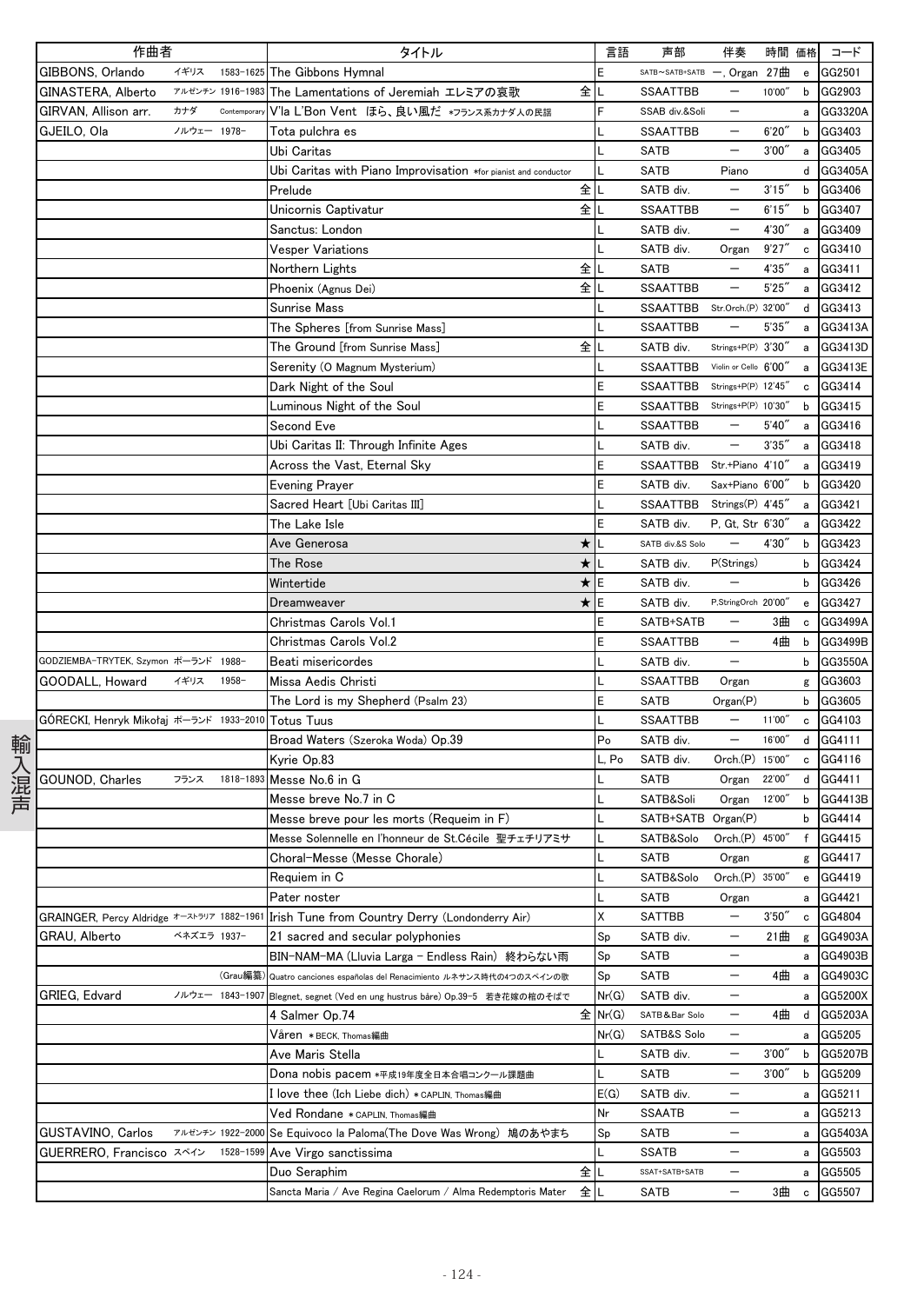| 作曲者                                    |                 |             | タイトル                                                                       | 言語    | 声部                           | 伴奏                       | 時間 価格   |              | コード        |
|----------------------------------------|-----------------|-------------|----------------------------------------------------------------------------|-------|------------------------------|--------------------------|---------|--------------|------------|
| GUILLAUME, Sydney                      | ハイチ→米 1982-     |             | Kalinda                                                                    |       | 全 Haitian SSAATTBB           |                          |         | a            | GG5703     |
|                                        |                 |             | Dominus Vobiscum (The Lord be with you)                                    |       | Haitian SATB div.&Bar Solo   | $\qquad \qquad -$        | 7'00''  | a            | GG5704     |
|                                        |                 |             | Twa Tanbou (Three drums)                                                   |       | Haitian SATB                 | $\overline{\phantom{m}}$ | 3'35''  | b            | GG5705     |
|                                        |                 |             | Mama Afrika 母なるアフリカ                                                        |       | Haitian SSAATTBB             | Perc.                    | 6'00''  | a            | GG5706     |
| GUSTAFSSON, Kaj-Erik フィンランド 1942-      |                 |             | Magnificat                                                                 |       | <b>SSAATBB</b>               | $\overline{\phantom{0}}$ |         | d            | GG5903     |
|                                        |                 |             | 全儿<br>Missa a cappella                                                     |       | <b>SSATBB</b>                | $\overline{\phantom{0}}$ | 18'00"  | e            | GG5905     |
|                                        |                 |             | Te Deum                                                                    |       | SATB div.                    | Organ(2Tb) 10'00"        |         | c            | GG5907     |
|                                        |                 |             | Convenite                                                                  |       | SATB div.+SATB div.          | $\overline{\phantom{0}}$ |         | b            | GG5911     |
| GYÖNGYÖSI, Levente ハンガリー 1975-         |                 |             | Famous Choral Works Vol.2(Cantate Domino, Assumpta est Maria, 他)           | 全儿    | SATB~SSATTB                  | $\overline{\phantom{0}}$ | 3曲      | d            | GG8001     |
|                                        |                 |             | Ha én kedvesemről gondolkodom                                              | 全M    | <b>SSATB</b>                 |                          |         | b            | GG8003     |
|                                        |                 |             | Missa Lux et Origo                                                         |       | <b>SSATB</b>                 |                          | 15'30"  | c            | GG8006     |
|                                        |                 |             | 全<br>Domine Deus meus                                                      |       | <b>SSAATTBB</b>              |                          | 3'15''  | b            | GG8007     |
|                                        |                 |             | Puer natus in Bethlehem                                                    | 全儿    | <b>SSAATTBB</b>              | $\overline{\phantom{m}}$ | 3'30''  | b            | GG8009     |
|                                        |                 |             | Dominus regnavit 主の光臨                                                      |       | SATB div.                    | $\overline{\phantom{0}}$ | 2'30''  | b            | GG8010     |
|                                        |                 |             | Ave verum corpus                                                           |       | SATB div.&S Solo             | $\qquad \qquad -$        | 3'00'   | а            | GG8011     |
| HAAS, David                            | アメリカ            | $1957 -$    | You Are Mine                                                               | Ε     | SATB                         | Inst.                    |         | a            | GH0100A    |
| HAHN, Gunnar                           | スウェーデン 1908-200 |             | Rondo Lapponico                                                            | X(Fi) | SATB div.                    |                          |         | c            | GH1880A    |
| HAMILTON, David                        | ニュージーランド 1955-  |             | Lux Aeterna                                                                |       | <b>SSAATB</b>                |                          |         | b            | GH0304     |
|                                        |                 |             | Caliban's Song カリバンの歌                                                      | E     | <b>SSAATBB</b>               |                          |         | b            | GH0305     |
|                                        |                 |             | Hine e Hine (A New Zealand Maori Lullaby) マオリの子守唄                          | Χ     | <b>SSATB</b>                 | —                        | 2'00''  | a            | GH0306     |
|                                        |                 |             | Song for a Young Country                                                   |       | E+Maori SSAATTBB             |                          |         | а            | GH0307     |
| HAMILTON, Gordon                       | オーストラリア 1955-   |             | The Facebook Song ザ・フェイスブックソング                                             | E     | SATB div.                    |                          | 4'00"   | a            | GH0330A    |
| HANDL (GALLUS), Jacobus スロベニア 1550-159 |                 |             | Missa canonica                                                             |       | SATB+SATB                    | $\overline{\phantom{0}}$ |         | c            | GH0350A    |
|                                        |                 |             | HÄNDEL, Georg Friedrich ドイツ-イギリス 1685-1759 4 Coronation Anthems 4つの戴冠式アンセム | E     | SATB div.                    | Orch.(P) 36'00"          |         | f            | GH0505     |
|                                        |                 |             | Dixit Dominus (Psalm 109)                                                  |       | SSATB&Solo                   | Orch.(P) 40'00"          |         | g            | GH0509     |
|                                        |                 |             | Messiah<br>(Novello社<br>/ Watkins Shaw edit.)                              | Ε     | SATB&Solo                    | Orch.(P) 150'00"         |         | e            | GH0511A    |
|                                        |                 |             | (Bärenreiter社/ Max Schneider edit.)<br>Messiah                             | Ε     | SATB&Solo                    | Orch.(P) 150'00'         |         | g            | GH0511B    |
|                                        |                 |             | Messiah (Peters社 EP7317/ Donald Burrows edit.)                             | E     | SATB&Solo                    | Orch(P)                  | 150'00" | h            | GH0511E    |
|                                        |                 |             | Messiah (OUP社 / Clifford Bartlett edit.)                                   | Ε     | SATB&Solo                    | Orch.(P) 150'00''        |         | e            | GH0511H    |
|                                        |                 |             | Messiah (Carus社 / Ton Koopman edit.) *異稿付き                                 | E     | SATB&Solo                    | Orch.(P) 150'00''        |         | f            | GH0511J    |
|                                        |                 |             | Messiah (Carus 大型版)                                                        | E     | SATB&Solo                    | Orch.(P) 150'00"         |         | ÷            | GH0511K    |
|                                        |                 |             | Halleluja Chorus from Messiah                                              | Ε     | SATB                         | Orch(P)                  |         | b            | GH0512     |
|                                        |                 |             | Utrecht Te Deum                                                            | E     | ~SST+AATB Orch.(P)           |                          |         | e            | GH0515     |
|                                        |                 |             | Chorbuch Handel *ヘンデルの宗教小品をオルガン伴奏で                                         | G     | SATB 他                       | Organ                    | 37曲     | g            | GH0517     |
|                                        |                 |             | Samson HWV.57                                                              | E     | Solo + SATB Orch.(P) 120'00" |                          |         | u            | GH0519     |
|                                        |                 |             | Dettingen Te Deum HWV 283                                                  | E     | SSATB&Solo                   | Orch.(P)                 |         |              | GH0521A    |
|                                        |                 |             | The King shall rejoice HWV 260 王は汝の力によって喜び                                 | E     | <b>SATB</b>                  | Orch.(P)                 |         | g<br>e       | GH0522A    |
|                                        |                 |             | Zadok the priest HWV 258                                                   | Ε     | <b>SSAATBB</b>               | Orch(P)                  |         | b            | GH0523A    |
| HANNEY, Corlynn                        | カナダ             | Contemporar | Christmas Angel                                                            | E     | SATB&Solo                    | —                        |         | a            | GH0530A    |
| HANSSON, Bo                            | スウェーデン 1950-    |             | Lighten mine eyes                                                          | E     | SSAATTBB                     | $\overline{\phantom{m}}$ | 5'00''  |              | GH0550A    |
| HARALDSSON, Ulfar Ingi アイスランド 1966-    |                 |             | <b>Three Motets</b>                                                        |       |                              |                          | 3曲      | a            | GH0630A    |
| <b>HARRIS, Matthew</b>                 | アメリカ            | $1956 -$    |                                                                            | E     | SATB<br><b>SATB</b>          | —                        | 3曲      | c            | GH0650A    |
|                                        |                 |             | Shakespeare Songs Book I<br>Shakespeare Songs Book II                      | E     |                              | —                        |         | b<br>b       | GH0650B    |
|                                        |                 |             |                                                                            |       | <b>SATB</b>                  |                          | 4曲      |              |            |
|                                        |                 |             | Shakespeare Songs Book III                                                 | E     | <b>SATB</b>                  | $\qquad \qquad -$        | 4曲      | b            | GH0650C    |
|                                        |                 |             | Shakespeare Songs Book IV                                                  | Ε     | <b>SATB</b>                  |                          | 3曲      | $\mathbf{b}$ | GH0650D    |
|                                        |                 |             | Shakespeare Songs Book V                                                   | E     | <b>SATB</b>                  | $\overline{\phantom{0}}$ | 4曲      | b            | GH0650E    |
| HARVEY, Jonathan                       | イギリス            | 1939-       | Missa Brevis                                                               |       | <b>SSAATTBB</b>              | $\overline{\phantom{0}}$ | 10'00"  | c            | GH0703     |
|                                        |                 |             | The Angeles                                                                | Ε     | SATB+SATB                    | $\qquad \qquad -$        | 4'00"   | c            | GH0705     |
| <b>HASSLER, Hans Leo</b>               | ドイツ             | 1564-1612   | Cantate Domino                                                             | L     | <b>SATB</b>                  | $\qquad \qquad -$        |         | a            | GH1308     |
|                                        |                 |             | Missa secunda                                                              |       | <b>SATB</b>                  | $\overline{\phantom{0}}$ | 15'00"  | b            | GH1309     |
|                                        |                 |             | Missa super Dixit Maria ミサ マリアは言われた                                        |       | SATB                         | —                        | 13'00"  | b            | GH1310     |
| HAWLEY, William                        | アメリカ            | 1950-       | Flos ut rosa floruit                                                       |       | SSAATTBB+SSAATTBB            | —                        | 3'30''  | a            | GH1850A    |
|                                        |                 |             | 全<br>O Maria maris stella                                                  |       | <b>SSAATTBB</b>              | $\overline{\phantom{0}}$ | 4'00"   | a            | GH1850B    |
| HAYDN, Franz Joseph オーストリア 1732-1809   |                 |             | Te Deum                                                                    |       | <b>SATB</b>                  | Orch.(P) 12'00"          |         | e            | GH1311     |
|                                        |                 |             | Stabat Mater                                                               |       | SATB&Solo                    | Orch.(P) 75'00"          |         | f            | GH1312A    |
|                                        |                 |             | Die Jahreszeiten (The Seasons) 四季                                          | G(E)  | SATB&Solo                    | Orch.(P) 120'00"         |         | e,f          | GH1313     |
|                                        |                 |             | 全<br>Die Schöpfung(The Creation)天地創造                                       | G(E)  | SATB&Solo                    | Orch.(P) 120'00"         |         |              | e,f GH1314 |
|                                        |                 |             | Gross Orgelmesse in Es                                                     |       | SATB&Solo                    | Orch.&Org. 39'00"        |         | h            | GH1315     |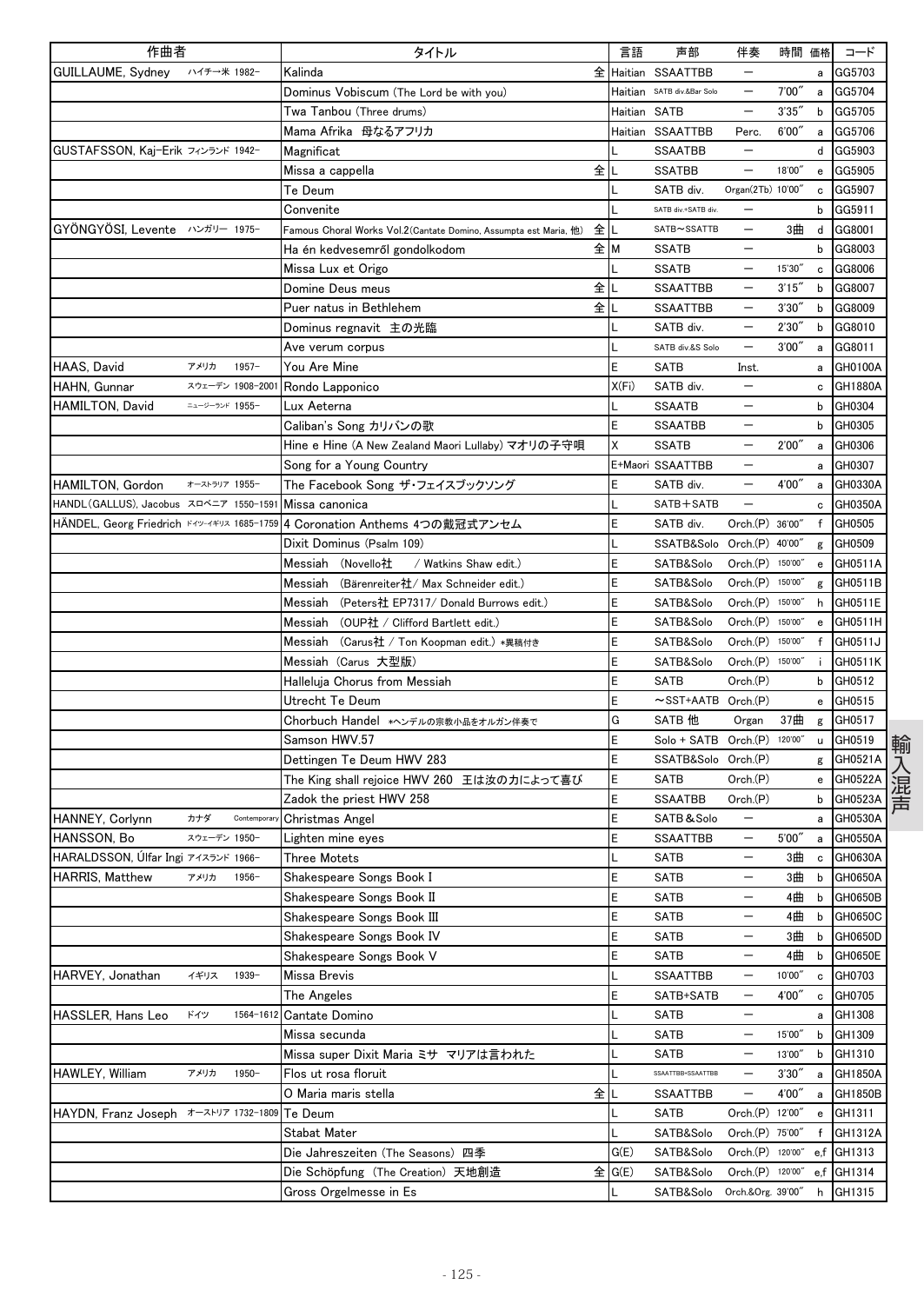|      | 作曲者                            |              |                  | タイトル                                                           | 言語       | 声部                                  | 伴奏                   | 時間 価格   |              | コード        |
|------|--------------------------------|--------------|------------------|----------------------------------------------------------------|----------|-------------------------------------|----------------------|---------|--------------|------------|
|      | (HAYDN, Franz Joseph)          |              |                  | Missa in Tempore belli (Paukenmesse) 戦時のミサ                     |          | SATB&Solo                           | Orch.(P) 40'00"      |         | g            | GH1317     |
|      |                                |              |                  | Theresienmesse テレジアミサ                                          |          | SATB&Solo                           | Orch.(P) 42'00"      |         |              | g,h GH1319 |
|      |                                |              |                  | Schöpfungsmesse                                                |          | SATB&Solo                           | Orch.(P) 45'00"      |         | g            | GH1321     |
|      |                                |              |                  | Harmoniemesse ハルモニミサ                                           |          | SATB&Solo                           | Orch.(P) 55'00"      |         | f,g          | GH1323     |
|      |                                |              |                  | Missa in Angustiis (Nelsonmesse) ネルソンミサ                        |          | SATB&Solo                           | Orch.(P) 40'00"      |         | f            | GH1325     |
|      |                                |              |                  | Missa St.Bernardi von Offida (Heiligmesse) 聖なるかなのミサ            |          | SATB&Solo                           | Orch.(P) 52'00"      |         | f,g          | GH1327     |
|      |                                |              |                  | Missa Sancti Nicolai 聖ニコライミサ                                   |          | SATB&Solo                           | Orch.(P) 26'00"      |         | d            | GH1328     |
|      |                                |              |                  | Missa Brevis In hon. St. Joannis de Deo (Kleine Orgelmesse)    |          | SATB&S Solo Orch.(P) 15'00"         |                      |         | c            | GH1329     |
|      |                                |              |                  | Missa Cellensis (Cäcilienmesse) チチリアミサ                         |          | SATB&S Solo SATB&S.Solo 65'00"      |                      |         | h,i          | GH1330     |
|      |                                |              |                  | Missa Cellensis (Mariazeller-Messe) ミサ・チェレンシス                  |          | SATB&S Solo SATB&S.Solo 40'00"      |                      |         | g            | GH1331     |
|      |                                |              |                  | Salve Regina in g (Hob.XXIIIb:2)                               |          | SATB                                | Str(P) 20'00"        |         | d            | GH1332C    |
|      |                                |              |                  | Missa brevis in F Hob.XXII:1 (Jugentmesse) ユーゲントミサ             |          | SATB & Solo Orch.(P) 13'00"         |                      |         |              | d GH1333C  |
|      |                                |              |                  | Die sieben letzten Worte unseres Erlösers am Kreuze            | G        | SATB&S Solo Orch.(P) 60'00"         |                      |         | f,g          | GH1339     |
|      |                                |              |                  | Der Augenblick *平成23年度全日本合唱コンクール課題曲                            | G        | <b>SATB</b>                         | Piano                | 3'00''  | a            | GH1340     |
|      | HAYDN, Michael                 |              | オーストリア 1737-1806 | Requiem in c MH.155                                            |          | SATB&Solo                           | Orch(P)              | 35'00"  |              | f,k GH1703 |
|      |                                |              |                  | Missa sub titulo Sancti Francisci MH826                        |          | SATB&Solo                           | Orch.(P) 45'00"      |         | h            | GH1705     |
|      |                                |              |                  | Requiem in B MH.838                                            |          | SATB&Solo                           | Orch.(P) 55'00"      |         |              | GH1707A    |
|      |                                |              |                  | Veni Creator Spiritus                                          |          | <b>SATB</b>                         | Piano                | 4'00"   | a            | GH1711     |
|      |                                |              |                  | Missa Sancti Raphaelis MH 87/111                               | ★Ⅱ       | SATB                                | Orch.(P) 17'00"      |         | g            | GH1714     |
|      | HAZZARD, Matthew               | アメリカ         | 1989-            | Requiem Aeternam *第2回ICCC第2位入賞作品                               |          | SATB div.&S Solo(opt)               |                      | 4'21"   | b            | GH1903A    |
|      | <b>HEILLER, Anton</b>          |              | オーストリア 1923-1979 | 全<br>Missa brevis in C                                         |          | SATB                                |                      | 13'00"  | e            | GH2505     |
|      |                                |              |                  | Kleine Messe über zwölftonmodelle                              |          | SATB                                |                      |         | е            | GH2509     |
|      | HELVEY, Howard                 | アメリカ         | 1968-            | An Evening Song                                                | E        | <b>SAATBB</b>                       |                      | 3'30'   | a            | GH2050A    |
|      | HENDERSON,Edward               | カナダ          | $1952 -$         | Your Fragrance あなたの香り                                          |          | SATB&S Solo                         |                      | 3'30''  | a            | GH2203     |
|      | HERZOG, Franz M.               | オーストリア 1962- |                  | Lux aeterna                                                    |          | <b>SSAATTBB</b>                     |                      | 4'20"   | b            | GH2550A    |
|      | HESSENBERG, Kurt               | ドイツ          | 1908-1994        | 2 Motetten Op.37                                               | G        | <b>SSATBB</b>                       | $\qquad \qquad -$    | 18'00"  | d            | GH2703     |
|      | HEWITT JONES, Thomas イギリス      |              | 1984-            | Oculi omnium                                                   |          | <b>SATB</b>                         | $\qquad \qquad -$    | 1'30''  | b            | GH2750     |
|      | HILL, David                    | イギリス         | $1957 -$         | God Be In My Head                                              | ★lE      | SATB&B Solo                         |                      |         | a            | GH2790A    |
|      | HILLBORG, Anders               | スウェーデン 1954- |                  | muo::a:yiyw:oum ムウヲオアエエユイユエアオウム                                | Χ        | 16-Part mixed choir                 |                      | 13'00"  | g            | GH2903     |
|      | HILHOUSE, Andy arr.            | カナダ          | Contemporar      | Huron Carol                                                    | E        | SAB div.                            | Piano                |         | a            | GH2960A    |
|      | HILLI, Peter                   | フィンランド 1956- |                  | Ave Maria                                                      |          | <b>SSAATBB</b>                      | $\qquad \qquad -$    |         | a            | GH3003A    |
|      | HINDEMITH, Paul                | ドイツ          | 1895-1963        | 6 Chansons                                                     | 全 $F(E)$ | <b>SATB</b>                         | $-(P)$               | 6'00''  | c            | GH3305     |
|      |                                |              |                  | Messe                                                          | 全工       | SATB div.                           | $\qquad \qquad -$    | 20'00"  | d            | GH3311     |
|      |                                |              |                  | Art lässt nicht von Art "Ein Wolf"Op.33–3                      | 全IG      | SATB                                | $\qquad \qquad -$    |         | b            | GH3303C    |
|      |                                |              |                  | Der Liebe Schrein "Wüsst ich, ob es auch blieb" Op.33-4        | 全IG      | <b>SSATB</b>                        | $\qquad \qquad -$    |         | b            | GH3303D    |
| 輸入混声 | HO, Chee Kong                  | シンガポール 1963- |                  | Night 夜                                                        | E        | SATB div.                           |                      |         | a            | GH3350A    |
|      | HOLMBOE, Vagn                  |              | デンマーク 1909-1996  | Benedic Domino / Hominis Dies / Benedicite Domino Op.59a       | 全儿       | SATB div.                           | $\qquad \qquad -$    | 3曲      | e            | GH3503     |
|      |                                |              |                  | Domine, Libera Animam Meam / Nimium Habitavit Anima Mea Op.59b |          | SATB                                | $\qquad \qquad -$    | 2曲      | d            | GH3504     |
|      |                                |              |                  | Lauda Anima Mea / Laudabo Dominum / Psallam Deo Op.59c   全 L   |          | SATB                                |                      | 3曲      | $\mathbf c$  | GH3506     |
|      |                                |              |                  | Speravi in Domino / Et Extraxit Me / Et Posuit Op.61d          | L        | SATB-SSATBB                         |                      | 3曲      |              | d GH3505   |
|      |                                |              |                  | Laudate Dominum Op.158b                                        | 全儿       | SATB div.                           | $\qquad \qquad -$    | 7'00"   | $\mathbf{e}$ | GH3507     |
|      |                                |              |                  | Frise Op.103b                                                  | Χ        | SATB div.                           | $\qquad \qquad -$    | 5曲      | $\mathbf{e}$ | GH3508     |
|      |                                |              |                  | Homnis Dies                                                    | 全∥       | SATB div.                           | -                    | 3曲      |              | e GH3509   |
|      | HOLST, Gustav                  | イギリス         | 1874-1934        | <b>Nunc Dimittis</b>                                           |          | <b>SSAATTBB</b>                     | $\qquad \qquad -$    | 4'00"   |              | a GH3702   |
|      |                                |              |                  | 5 Partsongs Op.12                                              | E        | <b>SATB</b>                         | $\qquad \qquad -$    | 5曲      | $\mathtt{c}$ | GH3707     |
|      |                                |              |                  | Let All Mortal Flesh Keep Silence                              | E        | SATB                                | Orch.(P)             | 3'00''  | b            | GH3709     |
|      | HOMILIUS, Gottfried August ドイツ |              | 1714-1785        | Markuspassion                                                  | G        | SATB&Solo                           | Orch. <sub>(P)</sub> | 140'00" |              | GH3903     |
|      | HONEGGER, Arthur               | スイス          | 1892-1955        | Une Cantate de Noël クリスマスカンタータ                                 |          | L+F(G,E) SATB&Boy's Orch.(P) 28'00" |                      |         |              | GH4103     |
|      | HOVLAND, Egil                  | ノルウェー        | 1924-2013        | How Long, O Lord                                               | E        | <b>SSAATTBB</b>                     | $\qquad \qquad -$    | 6'00''  | a            | GH4307     |
|      | HOWELLS, Herbert               | イギリス         | 1892-1983        | Take him, Earth, for Cherishing                                | E        | SATB div.                           | $\qquad \qquad -$    | 9'00''  | b            | GH4503     |
|      |                                |              |                  | Magnificat and Nunc Dimittis for St.Paul's Caathedral          | E        | <b>SATB</b>                         | Organ                | 12'00"  | b            | GH4511     |
|      |                                |              |                  | Sing Lullaby *平成24年度全日本合唱コンクール課題曲収録                            | 全E       | SATB div.                           | $\qquad \qquad -$    | 3'19''  | b            | GH4512     |
|      |                                |              |                  | A Spotless Rose                                                | E        | SATB&Bar Solo                       | $\qquad \qquad -$    | 3'16''  | b            | GH4514     |
|      |                                |              |                  | Te Deum and Jubilate                                           | E        | SATB                                | Organ                | 2曲      | b            | GH4515     |
|      |                                |              |                  | Salve Regina / O salutaris Hostia                              | 全Ⅱ       | $\sim$ SSATBB                       | $\qquad \qquad -$    | 2曲      | $\mathsf{a}$ | GH4521     |
|      |                                |              |                  | The "Oxford & Cambridge" Services                              | E        | <b>SATB</b>                         | Organ                | 8曲      | $\mathbf{e}$ | GH4526     |
|      |                                |              |                  | <b>King David</b>                                              | E        | SSAATTBB                            | Piano                | 4'30"   | b            | GH4528     |
|      |                                |              |                  | The Shadows                                                    | E        | <b>SSAATTBB</b>                     | $\qquad \qquad -$    | 3'30''  | $\mathsf{a}$ | GH4529     |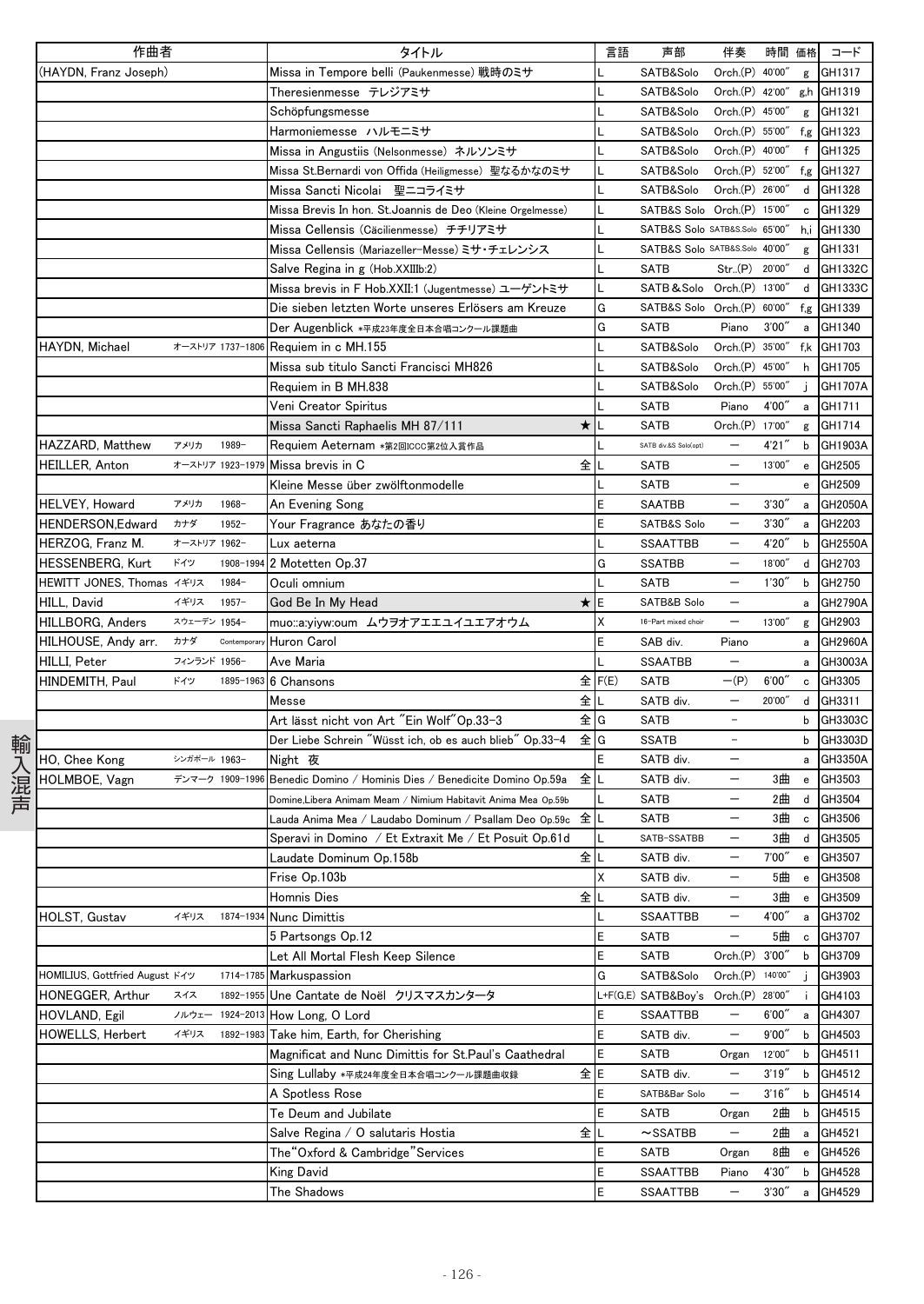| 作曲者                                     |              |                    | タイトル                                                            | 言語             | 声部                    | 伴奏                       | 時間 価格  |   | コード            |
|-----------------------------------------|--------------|--------------------|-----------------------------------------------------------------|----------------|-----------------------|--------------------------|--------|---|----------------|
| (HOWELLS, Herbert)                      |              |                    | Creep afore ye gang                                             | E              | <b>SSAATTBB</b>       | $\overline{\phantom{0}}$ | 4'00"  | a | GH4530         |
|                                         |              |                    | Like as the hart desireth the waterbrooks                       | E              | <b>SATB</b>           | Organ                    |        | b | GH4531         |
| HUMMEL, Johann Nepomuk オーストリア 1778-1837 |              |                    | Mass in B-flat                                                  |                | <b>SATB</b>           | Orch.(P) 35'00"          |        | f | GH4903         |
| <b>HUTTER, Gregory</b>                  | アメリカ         | $1971 -$           | Under the Harvest Moon ハーベストの月のもとで                              | E              | SATB div.             | —                        | 2'30'' | a | GH4950A        |
| <b>HYDE, Thomas</b>                     | イギリス         | 1978-              | As a lily among thorns                                          | E              | <b>SATB</b>           |                          | 2'00'' | a | GH8003         |
| HYÖKKI, Matti                           | フィンランド 1946- |                    | On suuri sun rantas autius 淋しい海辺で                               | Fi             | <b>SATB</b>           |                          |        | a | GH8303         |
| <b>INGARI, Robert</b>                   | カナダ          | Contempora         | Soleils Couchants 沈む太陽                                          | F              | <b>SATB</b>           |                          |        | a | GI0403A        |
|                                         |              |                    | Chanson d'automne 秋の歌                                           |                | <b>SATB</b>           | $\qquad \qquad -$        |        |   | a GI0403B      |
|                                         |              |                    | Dona Nobis Pacem                                                |                | <b>SATB</b>           | Piano                    |        | a | GI0403C        |
| <b>IVANOVS, Jānis</b>                   | ラトビア         | 1906-1983          | Vocalises                                                       | Χ              | SATB div.             | $\qquad \qquad -$        | 14曲    | g | GI0701         |
|                                         |              |                    | Lietainā dienā (On a Rainy Day)                                 | Χ              | SATTTBB               |                          |        | a | GI0703         |
| ISAAC, Heinrich                         |              | (フランドル) 1450?-1517 |                                                                 | G              | <b>SATB</b>           | $\overline{\phantom{0}}$ |        |   | GI5003         |
|                                         | イギリス         | $1962 -$           | Innsbruck, ich muß dich lassen インスブルックよさようなら                    |                |                       |                          | 12'00" | a |                |
| JACKSON, Gabriel                        |              |                    | Missa Sanctae Margaretae                                        |                | <b>SATB</b>           | Organ                    |        |   | e GJ0305       |
|                                         |              |                    | To Morning                                                      | E              | <b>SSATB</b>          | —                        | 2'26'' | a | GJ0307         |
|                                         |              |                    | Vidi aquam                                                      |                | <b>SSATB</b>          | Organ                    | 4'00'' | b | GJ0309         |
|                                         |              |                    | l look from afar                                                | E              | <b>SSATB</b>          |                          |        | b | GJ0311         |
|                                         |              |                    | Tomorrow go ye forth                                            | E              | SATB div.             |                          |        | a | GJ0312         |
|                                         |              |                    | Magnificat and Nunc Dimittis (Truro Service)                    | E              | SATB div.             |                          |        | b | GJ0313         |
|                                         |              |                    | Salus aeterna                                                   |                | SATB div.             | —                        |        | b | GJ0314         |
|                                         |              |                    | Cecilia Virgo                                                   |                | SSSAAATTTBBB          | —                        |        | b | GJ0315         |
|                                         |              |                    | O fear the Lord                                                 | E              | <b>SATB</b>           |                          |        | a | GJ0316         |
|                                         |              |                    | O thou that art the light                                       | E              | <b>SATB</b>           |                          |        | a | GJ0317         |
|                                         |              |                    | Creator of the stars of night                                   | E              | <b>SATB</b>           | Organ                    |        | b | GJ0318         |
|                                         |              |                    | Ah. mine heart                                                  | E              | <b>SSAATB</b>         | $\equiv$                 |        | a | GJ0319         |
|                                         |              |                    | Ane sang of the Birth of Christ                                 | E              | SATB div.             | Organ                    |        | b | GJ0320         |
|                                         |              |                    | Cantate Domino                                                  |                | SATB div.             | Organ                    | 5'00'' | b | GJ0321         |
| JANÁČEK, Leoš                           | チェコ          | 1854-1928          | Mša Glagolskaja (Final Version)                                 | SI             | <b>SATB</b>           | Orch.(P) 40'00"          |        | n | GJ0905C        |
| JANSSON, Lars                           | スウェーデン 1951- |                    | To The Mothers in Brazil : Salve Regina (ERIKSSON, Gunnar arr.) |                | SATB div.             |                          | 5'30'' | a | GJ0930A        |
| JANSSON, Mårten                         | スウェーデン 1965- |                    | Maria (IV)                                                      | Sw(E)          | SATB div.             |                          | 4'50"  | b | GJ0940A        |
|                                         |              |                    | The Choirmaster's Burial 聖歌隊長の葬礼                                | E              | SSATBB (SSASSATBB)    | $\overline{\phantom{0}}$ | 6'45'' | c | GJ0940B        |
|                                         |              |                    | Cantate Domino                                                  |                | <b>SSAATTBB</b>       | $\overline{\phantom{0}}$ |        | b | GJ0940C        |
|                                         |              |                    | God Rest Ye Merry, Gentlemen                                    | E              | SATB div.             | —                        |        | b | GJ0940D        |
|                                         |              |                    | Es ist ein Ros entsprungen (Lo, How a Rose E'er Blooming)       |                | G(E,Sw) SSAATTBB      | —                        |        | c | GJ0940E        |
|                                         |              |                    | In The Light Of God (I Guds Ljus)                               | Sw(E)          | <b>SSATB</b>          |                          |        | d | <b>GJ0940F</b> |
|                                         |              |                    | Missa brevis E flat minor                                       |                | <b>SATB</b>           |                          |        | b | GJ0940G        |
|                                         |              |                    | De sancto Pelagio et sancto Theodolo                            |                | SATB div.             | Organ                    |        | b | GJ0940H        |
|                                         |              |                    | Missa Popularis *女声3部での演奏も可能                                    |                | SSATB or SSA Orch.(P) |                          |        | f | GJ0941A        |
| JASIŃSKI, Marek                         | ポーランド 1949-  |                    | Ave Maria                                                       |                | <b>SSAATTBB</b>       | $\qquad \qquad -$        | 5'00'' | b | GJ0950         |
|                                         |              |                    |                                                                 |                | SSAATTBB              | —                        | 5'00'' | b | GJ0951         |
|                                         |              |                    | Dona nobis pacem                                                |                |                       |                          | 6'00'' |   |                |
|                                         |              |                    | Kyrie                                                           |                | 3S3A3T3B+TB           | $\qquad \qquad -$        |        | c | GJ0953         |
|                                         |              |                    | Psalm 100                                                       | Ε              | SSAATTBB              |                          | 6'15'' | b | GJ0954         |
| JEKABSONE, Laura                        | ラトビア         | 1985-              | Dindaru dandaru [SATB]                                          |                | Latvian SATB div.     | $\overline{\phantom{0}}$ |        |   | c GJ0960A      |
| JENKINS, Karl                           | イギリス         | $1944-$            | The Armed Man: A Mass for Peace [Complete]                      | L+E            | <b>SATB</b>           | Piano or Organ 70'00'    |        | h | GJ0980A        |
|                                         |              |                    | The Armed Man: A Mass for Peace 「Choral Suite]                  | L+E            | SATB                  | Piano or Organ 30'00"    |        | e | GJ0980B        |
|                                         |              |                    | Stabat Mater                                                    | L+E他           | SATB                  | Orch.(P) 62'00'          |        | g | GJ0982         |
|                                         |              |                    | The Spirit of the Lord                                          | Е              | SSAATTBB              | Organ                    | 6'00'' | b | GJ0983         |
|                                         |              |                    | Lullaby                                                         | E              | <b>SATB</b>           | P (opt.Rec.) 3'00"       |        | b | GJ0985         |
|                                         |              |                    | Gods of Olympus                                                 | Χ              | SATB div.             | Orch.(P)                 | 4曲     | d | GJ0986         |
|                                         |              |                    | Motets モテット                                                     | L.E            | SATB div.             | $\qquad \qquad =$        | 19曲    | h | GJ0987         |
|                                         |              |                    | Requiem *通常のレクイエム+辞世の句                                          |                | J(ローマ字) SATB div.     | Orch.(P) 55'00"          |        | h | GJ0988         |
|                                         |              |                    | Te Deum                                                         |                | SATB                  | Orch.(P) 15'00"          |        | e | GJ0989         |
| JENSEN, Aaron                           | カナダ          | $1982 -$           | The Carpenter's Carol 大工のキャロル                                   | Е              | SSATB                 | $\overline{\phantom{0}}$ | 3'00'' | b | GJ1031         |
| JOHANSSON, Bengt                        |              | フィンランド 1914-1989   | Missa a Quattro Voci                                            |                | SATB                  | $\overline{\phantom{0}}$ | 12'00" | е | GJ1103         |
|                                         |              |                    | The Tomb At Akr Çaar アクル・チャールの墓                                 | E              | SATB&Bar Solo         | —                        | 9'00'' | d | GJ1105         |
| JOHNSON, Kate                           | イギリス         | $1979 -$           | Angele Dei                                                      |                | SATB div.             | $\qquad \qquad -$        |        | а | GJ1303         |
| JOHNSON, Randall                        | アメリカ         | $1959 -$           | Festival Gloria                                                 |                | SATB                  | Piano                    |        | а | GJ1330A        |
|                                         |              |                    | Sanctus                                                         | L+Various SATB |                       | P (opt.Timp) 3'35"       |        | a | GJ1330B        |
|                                         |              |                    | Kyrie eleison                                                   |                | SATB                  | Piano                    | 2'50'' | а | GJ1330C        |
|                                         |              |                    |                                                                 |                |                       |                          |        |   |                |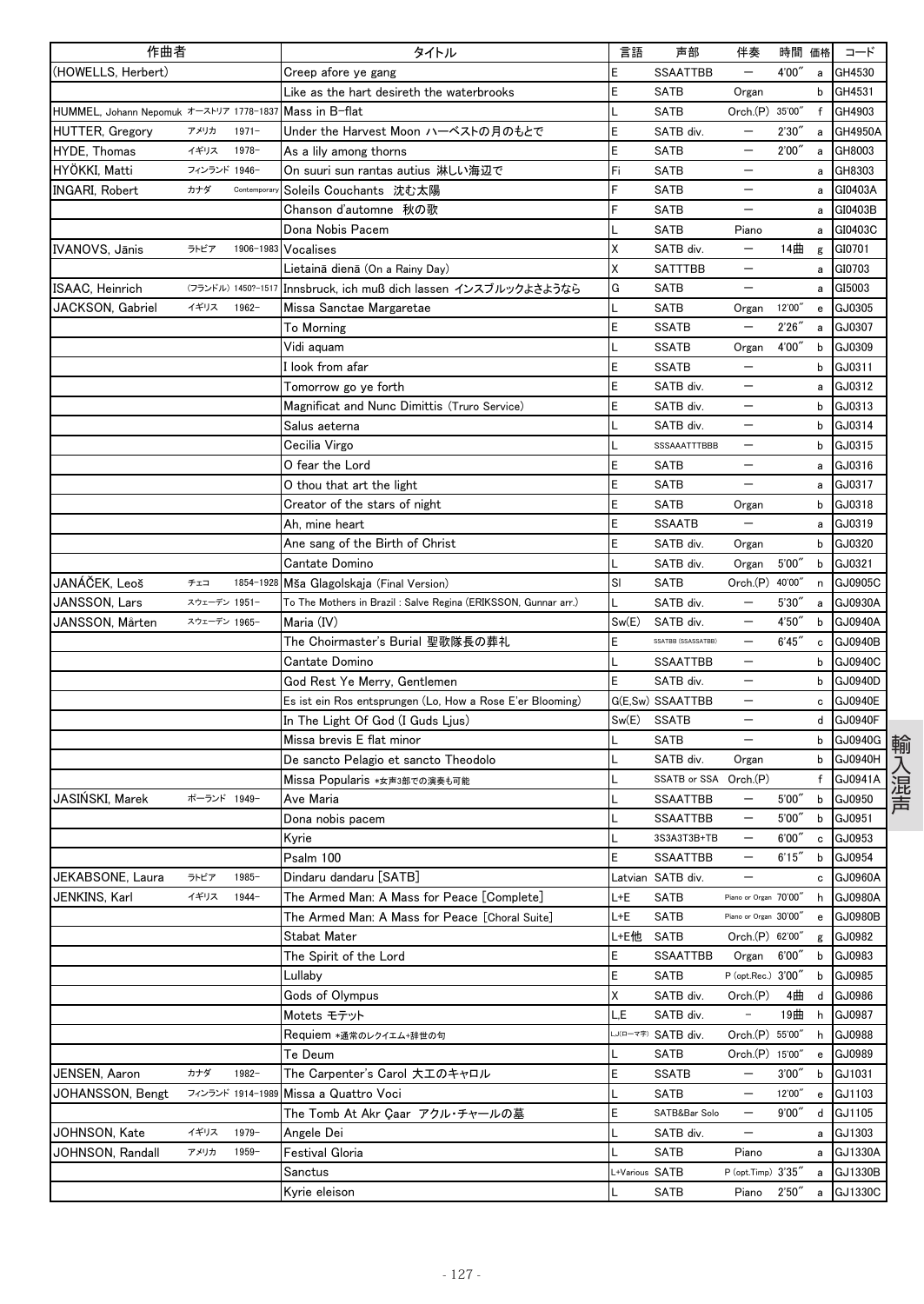|      | 作曲者                               |              |                    | タイトル                                                                     | 言語      | 声部                              | 伴奏                       | 時間 価格  |                                   | コード            |
|------|-----------------------------------|--------------|--------------------|--------------------------------------------------------------------------|---------|---------------------------------|--------------------------|--------|-----------------------------------|----------------|
|      | JOLIVET, André                    | フランス         | 1905-1974          | Messe Uxor tua                                                           |         | <b>SSATB</b>                    | Inst.(Org) 25'00"        |        | c                                 | GJ1503         |
|      |                                   |              |                    | Messe Pour le Jour de la Paix ユニゾンによるミサ曲                                 |         | Unison                          | Organ                    |        |                                   | g GJ1505       |
|      | JONES, Robert                     | イギリス         | 1577-1617          | Farewell, Dear Love さようなら愛しき君よ                                           |         | <b>SATB</b>                     | $\overline{\phantom{m}}$ | 1'15'' | a                                 | GJ2003A        |
|      | JOSIA, Michele                    | イタリア         | $1974-$            | Sanctus (Missa brevis) *ボディパーカッション                                       |         | SATB div.                       |                          |        | b                                 | GJ2203C        |
|      | JOSQUIN DES PRES                  |              | (フランドル) 1440?-1521 | 全<br>Ave Maria                                                           |         | <b>SATB</b>                     |                          | 4'38'  | a                                 | GJ2305         |
|      |                                   |              |                    | 全<br>Missa Pange Lingua                                                  |         | <b>SATB</b>                     |                          | 20'00" | d                                 | GJ2331A        |
|      |                                   |              |                    | Missa super L'homme Armé (Missa sexti toni) ミサ武器を持つ人(第6旋法)               |         | <b>SATB</b>                     |                          | 20'00" | f                                 | GJ2337         |
|      | KALCAS, Jurijus                   | リトアニア 1956-  |                    | Silent Night きよしこの夜                                                      |         | Lith (E) SATB div.              |                          |        | a                                 | GK0330A        |
|      |                                   |              |                    | Trys Giesmės Į Mergelę Mariją 聖母マリアへの三つの聖歌                               |         | <b>SATB</b>                     | $\overline{\phantom{m}}$ | 6'10'' | $\mathsf b$                       | GK0330B        |
|      | KALMER, Stefan                    | ドイツ          | $1955 -$           | When shall we three meet again?                                          |         | SSA+SSA+TBB                     | $\qquad \qquad -$        | 6'00'' | b                                 | GK0340         |
|      | KANKAINEN, Jukka                  | フィンランド 1932- |                    | Alleluia                                                                 |         | SATB div.                       |                          |        | b                                 | GK0350         |
|      | KARAI, József                     |              | ハンガリー 1927-2013    | 全<br>De Profundis                                                        |         | SSSAAATBB                       | $\overline{\phantom{m}}$ | 6'02'' | $\mathbf b$                       | GK0403         |
|      |                                   |              |                    | Alleluja                                                                 |         | SATB div.                       |                          | 4'00'' | b                                 | GK0404         |
|      |                                   |              |                    | 全<br><b>Stabat Mater</b>                                                 |         | <b>SSAATTBB</b>                 | $\qquad \qquad -$        | 6'20'' | b                                 | GK0405         |
|      |                                   |              |                    | Pater Noster                                                             |         | SATB div.                       | $\qquad \qquad -$        | 3'00'' | $\mathsf{a}$                      | GK0408         |
|      |                                   |              |                    | Adeste fideles 神の御子は今宵しも                                                 |         | SATB div.                       |                          |        | a                                 | GK0414         |
|      |                                   |              |                    | Ugrotanc 跳ねて踊る                                                           | м       | <b>SATB</b>                     | Piano                    | 1'45'' | a                                 | GK0415         |
|      | <b>KARLSONS, Juris</b>            | ラトビア         | 1948-              | Neslēgtais Gredzens (The Unclosed Ring)                                  |         | atvian SSSAAAATTTTBBB           |                          | 3曲     | b                                 | GK0730A        |
|      |                                   | フィンランド 1961- |                    | Marriott-Motet                                                           |         | SSAATTBB                        | $\overline{\phantom{m}}$ |        | b                                 | GK0755         |
|      | KEKKONEN, Reijo                   |              |                    | A toi…                                                                   |         | <b>SATB</b>                     | $\overline{\phantom{0}}$ |        |                                   | GK0759         |
|      |                                   |              |                    | Rainbow Covenant                                                         | F       |                                 |                          |        | a                                 |                |
|      |                                   |              |                    |                                                                          |         | <b>SSATBB</b>                   |                          |        | a                                 | GK0761         |
|      |                                   |              |                    | An Old Celtic Blessing *東日本大震災の被災者のために作曲された作品                            |         | SATB                            |                          |        | a                                 | GK0763         |
|      |                                   |              |                    | Happy Birthday, true Friend! お誕生日おめでとう、わたしの親友!                           |         | <b>SATB</b>                     |                          |        | a                                 | GK0765         |
|      | KERKO, Harri                      | フィンランド 1968- |                    | Ave Maris stella                                                         |         | <b>SSAATTBB</b>                 |                          |        | b                                 | GK0850A        |
|      | KHVOSHCHINSKY, Sergey ベラルーシ 1957- |              |                    | Ave Maria #1 (solist, SATB choir a cappella)<br>$\star$                  |         | SATB div.&S Solo                | $\overline{\phantom{m}}$ |        | b                                 | GK1201A        |
|      |                                   |              |                    | Ave Maria #1 (double choir, a cappella)<br>$\star$                       |         | SATB+SATB&S Solo                | $\overline{\phantom{0}}$ |        | b                                 | GK1201B        |
|      |                                   |              |                    | $\star$<br>Ave Maria #1 (solist, SATB choir, instrument)                 |         | SATB div.&S Solo Fl,Hp(Org)     |                          |        | b                                 | GK1201C        |
|      |                                   |              |                    | Ave Maria #2 (the Rose Ensemble, 2012 version)                           |         | SSAAATTBB&S Solo                |                          |        | b                                 | GK1203A        |
|      |                                   |              |                    | Ave Maria #2 (solist, SATB choir a cappella)<br>★                        |         | SATB div.&S Solo                |                          |        | b                                 | GK1203B        |
|      | KIRSCHNER, Alessandro イタリア        |              | $1972 -$           | Missa brevis                                                             |         | SATB div.&Soli                  |                          | 12'00" | $\mathtt{c}$                      | GK1340A        |
|      | KLEIVE, Iver                      | ノルウェー 1949-  |                    | Kyrie Eleison                                                            |         | <b>SSATBB</b>                   | $\overline{\phantom{m}}$ |        |                                   | a GK1350A      |
|      | KOCSÁR, Miklós                    | ハンガリー 1933-  |                    | Famous Choral Works Vol.5 (Hegyet hágék, Csodafiú-szarvas, Liliom-dal) 全 | M       | <b>SATB</b>                     |                          | 3曲     | d                                 | GK1501         |
|      |                                   |              |                    | Adramus Te                                                               |         | <b>SATB</b>                     |                          |        | b                                 | GK1502         |
|      |                                   |              |                    | Magnificat                                                               |         | SATB                            | Organ                    |        | c                                 | GK1503         |
| 輸入混声 |                                   |              |                    | Missa Tertia 第3ミサ                                                        |         | <b>SATB</b>                     |                          |        | d                                 | GK1504         |
|      |                                   |              |                    | Hegyet Hágék (6 Folk Prayers)                                            | М       | SATB div.                       | $\overline{\phantom{m}}$ | 6曲     | g                                 | GK1505         |
|      |                                   |              |                    | Quattuor carmina Mariana (Négy Mária ének)                               |         | <b>SATB</b>                     | Organ                    | 4曲     | b                                 | GK1507         |
|      |                                   |              |                    | Stabat Mater                                                             |         | SATB&S.Bar.Solo Orch.(P) 20'00" |                          |        | c                                 | GK1509         |
|      |                                   |              |                    | Pater Noster                                                             |         | <b>SATB</b>                     |                          |        | b                                 | GK1510         |
|      | KODÁLY, Zoltán                    |              |                    | ハンガリー 1882-1967 Veni, veni Emmanuel                                      | E L(E)  | SAB                             | $\overline{\phantom{m}}$ | 3'39'' | $\mathsf b$                       | GK1707         |
|      |                                   |              |                    | Esti dal タベの歌                                                            | M       | <b>SATB</b>                     | $\qquad \qquad -$        | 3'00'' | a                                 | GK1721B        |
|      |                                   |              |                    | Öregek 老人                                                                | М       | <b>SATB</b>                     |                          | 7'00'' | a                                 | GK1723A        |
|      |                                   |              |                    | A Magyarokhoz 信仰の歌                                                       | М       | SATB                            | $\qquad \qquad -$        | 2'00'' |                                   | a GK1725A      |
|      |                                   |              |                    | Szekler Klage (Székely Keserves) トランシルヴァニア人の嘆き                           | G       | <b>SATB</b>                     | $\qquad \qquad -$        | 3'30'' | a                                 | <b>GK1727B</b> |
|      |                                   |              |                    | Balassi Bálint Elfelejtett Éneke バラッシ・バーリントの忘れた歌                         | М       | <b>SATB</b>                     | $\qquad \qquad -$        | 5'00'' | a                                 | GK1731         |
|      |                                   |              |                    | Mátrai képek マートラの風景                                                     | 全 M(G)  | SATB div.                       | $\overline{\phantom{m}}$ | 12'00" | $\mathbf{e}% _{t}\left( t\right)$ | GK1757         |
|      |                                   |              |                    | 全<br>Missa Brevis                                                        |         | <b>SATB</b>                     | Orch.(0) 32'00"          |        | Ι.                                | GK1759         |
|      |                                   |              |                    | Miserere                                                                 |         | SATB+SATB                       | $\overline{\phantom{m}}$ |        | b                                 | GK1760         |
|      |                                   |              |                    | Horatii Carmen II.10 (A Szép énekszó múzsájához)                         | M(L)    | SATB                            | $\qquad \qquad -$        |        | a                                 | GK1762         |
|      |                                   |              |                    | Choruses for Mixed Voices (Vegyeskarok) 混声合唱曲集 全                         | M, L, E | SATB 他                          | $\qquad \qquad -$        | 45曲    | h                                 | GK1761         |
|      | KOKKONEN, Joonas                  |              | フィンランド 1921-1996   | Missa a cappella                                                         |         | <b>SSATBB</b>                   | $\overline{\phantom{m}}$ |        | g                                 | GK2103         |
|      | KOMULAINEN, Juhani                | フィンランド 1953- |                    | Jesu Christe pie (from Piae Cantiones)                                   |         | SSAATTBB                        | $\overline{\phantom{m}}$ |        | a                                 | GK2203         |
|      |                                   |              |                    | Shall I Compare Thee                                                     | E       | <b>SSAATB</b>                   | $\overline{\phantom{m}}$ |        | b                                 | GK2207         |
|      |                                   |              |                    | The Song of Solomon                                                      |         | <b>SSAATTBB</b>                 | $\qquad \qquad -$        | 4曲     | d                                 | GK2211         |
|      |                                   |              |                    | Hope is *東日本大震災の被災者のために作曲された作品                                           |         | SATB div.                       | $\overline{\phantom{m}}$ |        |                                   | a GK2213       |
|      | KOPPIN, Connor J.                 | アメリカ         | $1991 -$           | At Night 夜に                                                              | F       | SATB div.                       | $\qquad \qquad -$        | 5'00'' | b                                 | GK2280A        |
|      | KOOK, Hyun                        | 韓国           | $1967 -$           | Cantate Domino<br>★                                                      |         | SATB div.                       | $\qquad \qquad -$        | 3'15'' | b                                 | GK2240A        |
|      |                                   |              |                    | $\star$<br>Sanctus                                                       |         | SATB                            | $\qquad \qquad -$        | 2'15'' | b                                 | GK2240B        |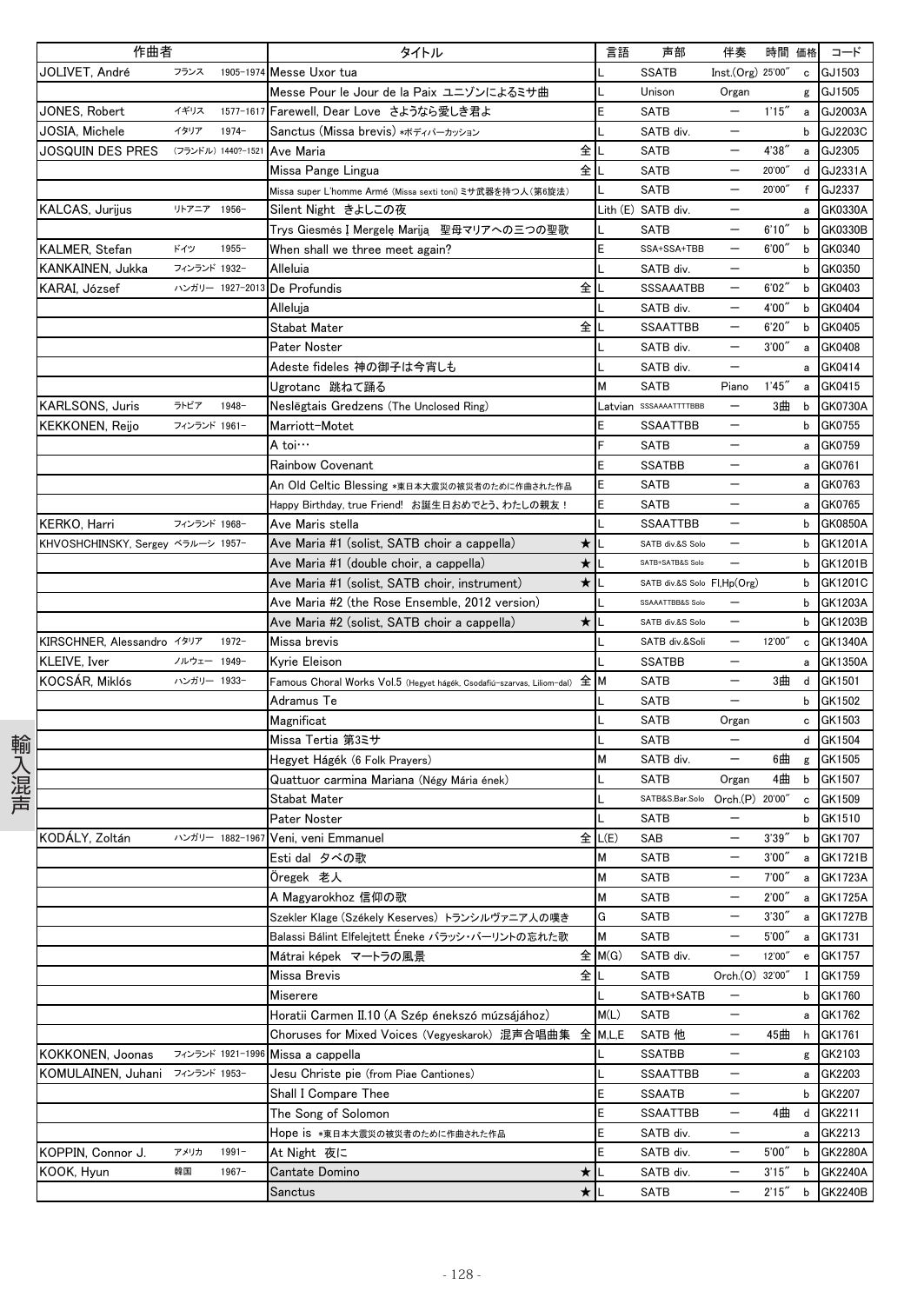| 作曲者                                |              |                    | タイトル                                                                    |         | 言語              | 声部                    | 伴奏                       | 時間 価格  |              | コード            |
|------------------------------------|--------------|--------------------|-------------------------------------------------------------------------|---------|-----------------|-----------------------|--------------------------|--------|--------------|----------------|
| (KOOK, Hyun)                       |              |                    | Suri Suri Masuri 魔法の呪文                                                  | $\star$ |                 | Korean SATB&SATB Soli |                          |        | a            | GK2240C        |
| KOPPIN, Connor J.                  | アメリカ         | $1991 -$           | At Night 夜に                                                             | $\star$ | E               | SATB div.             | —                        | 5'00'' | b            | <b>GK2280A</b> |
| KORVITS, Tonu                      | エストニア 1969-  |                    | Puudutus 触れる                                                            |         | Estonian SATB   |                       | $\qquad \qquad -$        |        | c            | GK2403A        |
| KOSASIH, Daud                      |              | インドネシア Contempora  | Rindu kepada kediaman Allah (How lovely is your dwelling place)         |         | Indonesian SATB |                       |                          |        | a            | GK2450A        |
| KOSTIAINEN, Pekka                  | フィンランド 1944- |                    | Missa in deo saltare meum                                               | 全       |                 | <b>SSAATTBB</b>       |                          | 25'00" | g            | GK2503         |
|                                    |              |                    | Laudate pueri                                                           | 全       |                 | <b>SSATB</b>          |                          | 8'30'' | b            | GK2505         |
|                                    |              |                    | Te Deum                                                                 |         |                 | <b>SSATB</b>          |                          | 14'00" | b            | GK2507         |
|                                    |              |                    | 10 Piae Cantiones                                                       |         |                 | <b>SATB</b>           |                          | 10曲    | d            | GK2509         |
|                                    |              |                    | Jaakobin isot pojat (The Sons of Jacob) ヤコブの息子たち 全                      |         | Fi              | <b>SSSAATB</b>        | —                        | 4'00'' | c            | GK2511         |
|                                    |              |                    | Tenebrae factae sunt                                                    |         |                 | SATB                  |                          | 2'20'' | a            | GK2515         |
|                                    |              |                    | Salus infirmorum                                                        |         |                 | <b>SSATBB</b>         |                          | 4'30'' | b            | GK2517         |
|                                    |              |                    | Sancta Maria, vas spirituale                                            |         |                 | <b>SSATBB</b>         |                          | 4'30'' | a            | GK2519         |
|                                    |              |                    | Agnus Dei                                                               |         |                 | SATB div.             | $\overline{\phantom{0}}$ |        | b            | GK2521         |
|                                    |              |                    | Kyrie eleison                                                           |         |                 | <b>SSATTBB</b>        |                          | 4'00'' | b            | GK2523         |
|                                    |              |                    | O magnun mysterium                                                      |         |                 | <b>SSAATB</b>         | $\overline{\phantom{0}}$ | 6'00'' | b            | GK2525         |
|                                    |              |                    | Crucifixus                                                              |         |                 | SSAATTBB              | —                        |        | a            | GK2527         |
|                                    |              |                    | Ave verum corpus                                                        |         |                 | <b>SSAATTBB</b>       |                          |        | a            | GK2529         |
| <b>KREEK, Cyrillus</b>             |              | エストニア 1889-1962    | Taaveti Laulud (The Psalms of David) ダヴィデ詩篇                             | 全Es     |                 | SATB div.             |                          | 7曲     | g            | GK3140         |
|                                    |              |                    | Taaveti laul Nr.104 (Psalm 104)                                         |         | Es              | SATB div.             | $\overline{\phantom{0}}$ | 2'30'  | a            | GK3140X        |
| <b>KRING, Katie</b>                | アメリカ         | 1983-              | The Snow Is Deep on the Ground                                          |         | E               | SATB div.             |                          | 4'00'' | a            | GK3145A        |
| KRUSE, Bjørn                       | ノルウェー 1946-  |                    | Song for Winter                                                         |         | E               | <b>SSAATTBB</b>       | —                        | 15'00" | $\mathbf c$  | GK3151         |
| KUULA, Toivo                       |              |                    | フィンランド 1883-1918 Rukous *平成21年度全日本合唱コンクール課題曲                            | 全       | Fi              | SATB                  |                          | 4'20'  | $\mathsf{a}$ | GK3201         |
|                                    |              |                    | Auringon noustessa 日の出                                                  | 全       | Fi              | SATB div.             |                          | 3'00'' | а            | GK3202         |
|                                    |              |                    | Siell'on kauan jo kukkineet omenapuut そこにはもう長い間花咲くりんごの木がある              |         | Fi              | SATB div.             |                          | 5'41'' | a            | GK3205         |
| KUBIZEK, Augustin                  |              | オーストリア 1918-2009   | 3 Motetten Op.22d (Gaudia matris / Gloria / Laudate)                    |         |                 | SATB                  | $\qquad \qquad -$        | 3曲     | $\mathtt{c}$ | GK3250         |
| KVERNO, Trond                      | ノルウェー 1935-  |                    | Ave Maria                                                               |         |                 | <b>SATB</b>           | $\qquad \qquad -$        | 2'00'' | a            | GK3301         |
|                                    |              |                    | Ave Verum Corpus                                                        |         |                 | <b>SATB</b>           |                          | 2'30'  | b            | GK3302         |
|                                    |              |                    | Ave Maris Stella                                                        | 全       |                 | SSA+TBB               |                          | 4'00'' | a            | GK3303         |
|                                    |              |                    | Stabat Mater Dolorosa                                                   |         |                 | SATB div.             |                          | 9'00'' |              | GK3311         |
|                                    |              |                    |                                                                         |         |                 | SATB div.             |                          | 8'00'' | c            | GK3313         |
|                                    |              |                    | Salve Regina (2 Sacred Pieces No.1)                                     |         | E(Nr)           | <b>SATB</b>           | —                        | 4'00"  | с<br>b       | GK3316         |
|                                    |              |                    | Corpus Christi Carol                                                    |         |                 |                       |                          |        |              |                |
| KYLLÖNEN, Timo-Juhani フィンランド 1955- |              |                    | Ciclo Para Coro Mixto Op.5 月の光そして甘き死の踊り                                 | 全       | Sp              | SATB div.             | —                        | 3曲     | d            | GK3503         |
| LABARR, Susan                      | アメリカ         | $1981 -$           | Angele Dei                                                              |         |                 | SATB div.             |                          | 3'50'' | a            | GL0210A        |
|                                    |              |                    | I Hear Thy Voice                                                        |         | E               | SATB div.             |                          |        | a            | GL0210D        |
| LA COUR, Niels                     | デンマーク 1944-  |                    | Missa brevis                                                            |         |                 | <b>SATB</b>           |                          | 16'00" | h            | GL0301         |
|                                    |              |                    | 3 Mottetti Latini 1982 (Hodie ChristusAve Maria.Laudate Dominum)        | 全       |                 | <b>SATB</b>           |                          | 8'23'  | d            | GL0303         |
|                                    |              |                    | 3 Mottetti Latini 1988 (Petite et accipietis, Tu es Petrus, Magnificat) |         |                 | <b>SATB</b>           | $\qquad \qquad -$        | 10'00" |              | d GL0305       |
|                                    |              |                    | 3 Mottetti Latini 1992 (Sursum corda, Gratias agamus, Vere Sandtus)     | 全       | L               | <b>SATB</b>           | —                        | 9'00'' | d            | GL0307         |
| LANGAGER, Graeme                   | カナダ          | Contemporal        | Gaudium Vestru Sit Plenum                                               |         |                 | SATB div.             |                          |        | a            | <b>GL0940A</b> |
| LANGER, Manfred                    | オーストリア 1968- |                    | Missa deus est caritas                                                  |         |                 | <b>SSATB</b>          | $\overline{\phantom{0}}$ |        | c            | <b>GL0950A</b> |
| LÄNSIÖ, Tapani                     | フィンランド 1953- |                    | Lux aeterna                                                             |         | L               | <b>SSATB</b>          | $\qquad \qquad -$        |        | a            | GL1052         |
| LARSSON, Lars-Erik                 |              | スウェーデン 1908-1986   | Missa brevis                                                            |         |                 | SAB                   |                          |        | с            | GL1503         |
| LA RUE. Pierre de                  |              | (フランドル) 1460?-1518 | Requiem und eine Motette                                                |         | L               | SATB-SATBB            | $\qquad \qquad -$        |        |              | d GL1703       |
| LASSUS, Orlandus                   |              | (フランドル) 1532?-1594 | O la. o che bon eccho / Matona Mia Cara                                 |         | I(G)            | <b>SATB</b>           | $\qquad \qquad -$        |        |              | a GL1900A      |
|                                    |              |                    | Prophetiae Sibylarum 巫女シビラの予言                                           | 全       | L(G)            | SATB                  | $\qquad \qquad -$        | 13曲    |              | d GL1909A      |
|                                    |              |                    | Alma Redemptoris Mater/Ave Regina/Regina Caeli/Salve Regina             | 全       | L               | $\sim$ SATB+SATB      |                          | 4曲     | $\mathtt{c}$ | GL1921         |
|                                    |              |                    | Lamentations for Tenebrae on Maundy Thursday                            | 全       |                 | SATTB                 | —                        | 22'00" | $\mathbf c$  | GL1927         |
|                                    |              |                    | Missa Secundi Toni                                                      |         |                 | SATB                  |                          |        | e            | GL1930         |
|                                    |              |                    | Fugger - Motetten                                                       |         | L(G)            | <b>SATB</b>           | —                        | 22曲    | d            | GL1931         |
|                                    |              |                    | Adorna thalamum tuum Sion シオンよ汝の婚礼の間を飾れ                                 |         | L(G)            | <b>SATB</b>           | —                        |        | a            | GL1935         |
|                                    |              |                    | Ave Regina caelorum a 3                                                 |         |                 | STB                   | —                        |        | a            | GL1937         |
| LAURIDSEN, Morten                  | アメリカ         | $1943 -$           | Ave Maria                                                               | 全       |                 | SATB div.             |                          | 7'30'' | a            | GL2001         |
|                                    |              |                    | O Magnum Mysterium                                                      |         |                 | SATB div.             |                          | 5'45'' | a            | GL2002         |
|                                    |              |                    | O Nata Lux                                                              | 全       |                 | SATB div.             | $\qquad \qquad -$        | 4'45'' |              | a GL2003       |
|                                    |              |                    | Ubi Caritas et Amor                                                     | 全       |                 | SATB div.             | —                        | 7'10'' |              | a GL2004       |
|                                    |              |                    | Ov'e, Lass', Il Bel Viso? *「6つの炎の歌」より                                   |         |                 | SATB div.             | —                        | 3'00'' | a            | GL2005A        |
|                                    |              |                    | Quando Son Più Lontan *「6つの炎の歌」より                                       |         |                 | SATB div.             | —                        | 4'10'' | a            | GL2005B        |
|                                    |              |                    | Amor, Io Sento L'alma *「6つの炎の歌」より                                       |         |                 | SATB div.             | —                        | 1'45'' | a            | GL2005C        |
|                                    |              |                    |                                                                         |         |                 |                       |                          |        |              |                |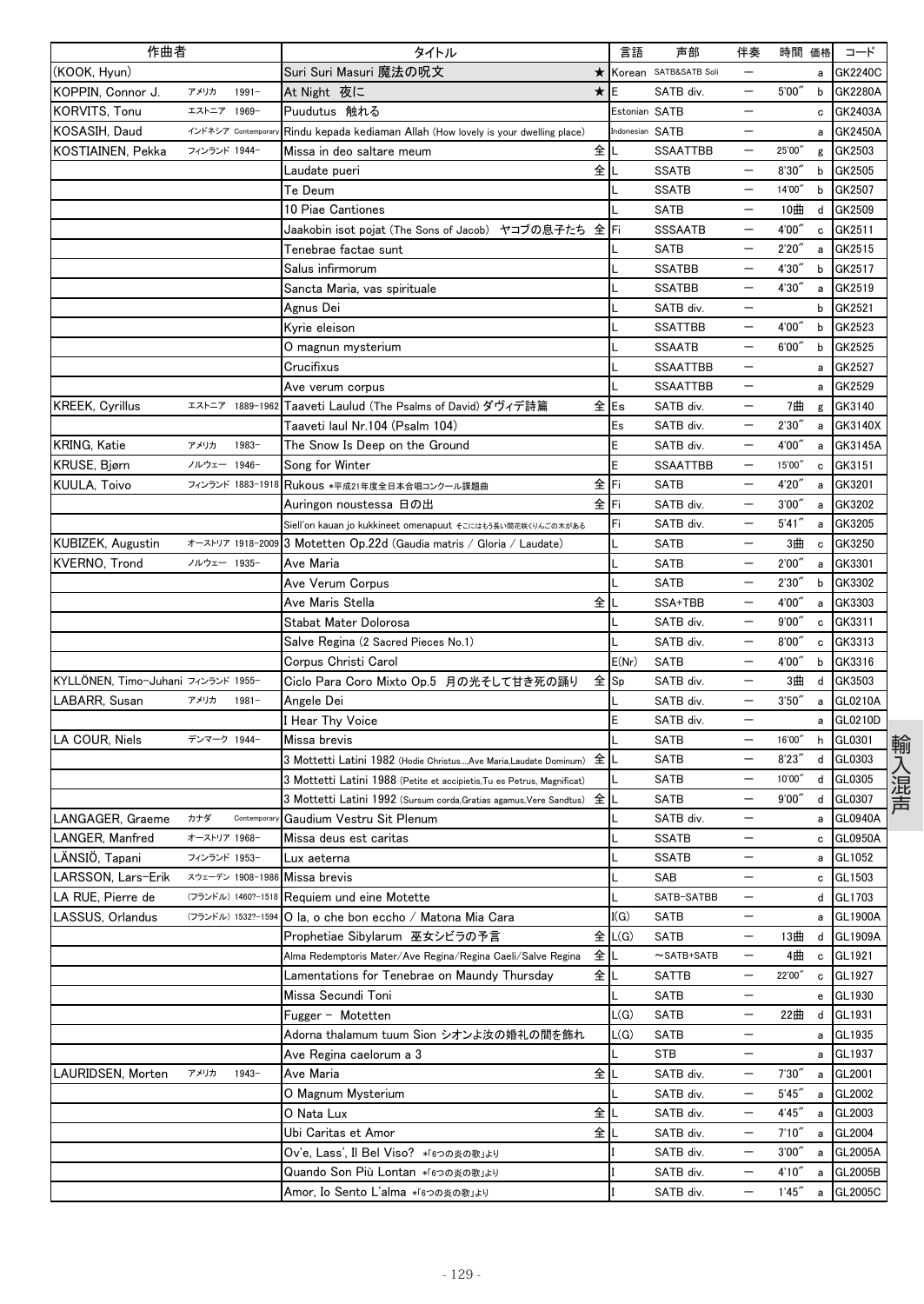|      | 作曲者                                          |              |                  | タイトル                                                          |       | 言語            | 声部                                        | 伴奏                       | 時間 価格  |              | コード            |
|------|----------------------------------------------|--------------|------------------|---------------------------------------------------------------|-------|---------------|-------------------------------------------|--------------------------|--------|--------------|----------------|
|      | (LAURIDSEN, Morten)                          |              |                  | <b>Io Piango *「6つの炎の歌」より</b>                                  |       |               | SATB div.                                 |                          | 2'45'' | $\mathsf{a}$ | GL2005D        |
|      |                                              |              |                  | Luci Serene E Chiare *「6つの炎の歌」より                              |       |               | SATB div.                                 | $\qquad \qquad -$        | 3'00'' |              | a GL2005E      |
|      |                                              |              |                  | Se Per Havervi, Oime *「6つの炎の歌」より                              |       |               | SATB div.                                 | $\qquad \qquad -$        | 3'20'' |              | a GL2005F      |
|      |                                              |              |                  | Lux Aeterna                                                   | 全儿    |               | <b>SATB</b>                               | Orch.(P) 27'00"          |        |              | d GL2007       |
|      |                                              |              |                  | En une seule fleur (In a single flower) * バラのシャンソン」より         |       | F             | <b>SATB</b>                               |                          | 2'20'' | a            | GL2009A        |
|      |                                              |              |                  | Contre qui, rose (Against whom, rose) *「バラのシャンソン」より           |       |               | SATB div.                                 |                          | 3'20'' | a            | GL2009B        |
|      |                                              |              |                  | De Ton reve trop plein (Too full of your dream) *「バラのシャンソン」より |       |               | SATB div.                                 |                          | 1'45'' | a            | GL2009C        |
|      |                                              |              |                  | La rose complète (Perfect rose) *バラのシャンソン」より                  |       |               | SATB div.                                 | $\qquad \qquad -$        | 4'00"  | a            | GL2009D        |
|      |                                              |              |                  | Dirait-on (So they say) *「バラのシャンソン」より                         |       | F             | <b>SATB</b>                               | Piano                    | 4'30'' | a            | GL2009E        |
|      |                                              |              |                  | Nocturnes ノクターン                                               |       | $E$ F, Sp, E  | SATB div.                                 | Piano, $-$               | 3曲     | $\mathbf c$  | GL2012         |
|      | LEACH, Anthony                               | アメリカ         | $1951 -$         | Walk Together Children                                        |       | E             | SSAATTBB&S Solo                           | Piano                    | 4'09'' | a            | GL2050         |
|      | LEANDERSON-ANDRÉAS, Anton スウェーデン Contemporar |              |                  | Coffee Time コーヒータイム                                           |       | E             | SATB div.                                 |                          |        | b            | GL2060A        |
|      | LIDHOLM, Ingvar                              |              | スウェーデン 1921-2017 | Laudi                                                         | 全儿    |               | <b>SATB</b>                               | $\equiv$                 | 10'40" |              | b GL3103       |
|      |                                              |              |                  | …a riveder le stelle                                          |       |               | $~8$ S8A8T8B                              | $\qquad \qquad -$        | 14'00" | b            | GL3105         |
|      |                                              |              |                  | De profundis                                                  |       | 全 L+Sw        | 4S4A4T2B                                  | $\qquad \qquad -$        | 9'00'' | d            | GL3107         |
|      |                                              |              |                  | Grekisk Gravrelief ギリシャの墓碑銘                                   | 全 ISw |               | SSSAAATTTBBB                              | —                        |        | c            | GL3109         |
|      |                                              |              |                  | Fyre körer 4つの合唱曲                                             | 全 Sw  |               | SATB div.                                 |                          | 4曲     | d            | GL3111         |
|      | LIGETI, György                               |              | ハンガリー 1923-2006  | Éjszaka / Reggel (Night / Morning)                            |       |               | $\hat{\mathbf{\Sigma}}$ M(E,G) ~ SSAATTBB | $\overline{\phantom{m}}$ | 3'55'' | $\mathbf c$  | GL3503         |
|      |                                              | →オーストリア      |                  | Pápainé (Widow Pápai) ミセス・パーパイ                                |       |               | $\hat{\mathbf{\pm}}$ M(E,G) SAATBB        | $\qquad \qquad -$        | 3'00'' |              | c GL3505       |
|      |                                              |              |                  | Lux Aeterna                                                   | 全儿    |               | 4S4A4T4B                                  | $\qquad \qquad -$        | 9'00'' |              | d GL3507       |
|      |                                              |              |                  | Magány 孤独                                                     |       | M(E,G) SAB    |                                           | $\qquad \qquad -$        | 2'30'' | b            | GL3511         |
|      |                                              |              |                  | Magyar Etüdök マジャール・エチュード                                     |       | М             | SSAATTBB × 2                              |                          | 3曲     | d            | GL3513         |
|      |                                              |              |                  | Haj, ifjuság (Oh,youth) おお、若さよ                                |       | 全 M(E,G) SATB |                                           |                          | 5'00'' | b            | GL3517         |
|      |                                              |              |                  | Kállai kettős (Double-Dance from Kálló) カッローの対舞               |       | М             | SATB div.                                 | $\qquad \qquad -$        |        | b            | GL3523         |
|      |                                              |              |                  | Hortobágy                                                     |       | М             | SATB div.                                 | $\qquad \qquad -$        |        |              | b GL3525       |
|      | LIIMOLA, Heikki                              | フィンランド 1958- |                  | Kyrie                                                         |       |               | <b>SATB</b>                               | Organ                    |        |              | b GL3550A      |
|      |                                              |              |                  | O magnum mysterium                                            |       |               | <b>SSAATTBB</b>                           | $\qquad \qquad -$        |        | $\mathsf{b}$ | <b>GL3550B</b> |
|      | LIN, Ming-Chieh                              | 台湾           | $1982 -$         | Ave Maria                                                     |       |               | SATB                                      |                          |        | $\mathsf{a}$ | GL3603A        |
|      | LINDBERG, Nils                               | スウェーデン 1933- |                  | Shall I compare thee to a summer's day                        |       | E             | SATB div.                                 |                          |        |              | b GL3703       |
|      |                                              |              |                  | Den stora sorgen(ur Ljus och mörker)大きな悲しみ                    |       | Sw            | SATB div.                                 | $\qquad \qquad -$        |        | a            | GL3704         |
|      |                                              |              |                  |                                                               |       | E             | SATB div.                                 | $\qquad \qquad -$        |        |              | b GL3705       |
|      | LINJAMA, Jouko                               | フィンランド 1934- |                  | As you are (Petra)<br>Cantate, annuntiate Op.61               |       |               | <b>SSATTB</b>                             | $\qquad \qquad -$        | 6'00'' |              | b GL3799A      |
|      | LINKOLA, Jukka                               | フィンランド 1955- |                  | Agnus Dei *東日本大震災の被災者のために作曲された作品                              |       |               | <b>SSAATTBB</b>                           | $\overline{\phantom{m}}$ |        |              | GL3850A        |
|      |                                              |              |                  | Mieliteko                                                     | 全lFi  |               | SSAATTBB                                  | $\overline{\phantom{m}}$ | 5曲     | a<br>f       | GL3850B        |
|      |                                              |              |                  | The Joiku                                                     | 全 X   |               | <b>SSAATTBB</b>                           |                          |        | b            | GL3850C        |
| 輸入混声 | <b>ISZT, Franz</b>                           |              | ハンガリー 1811-1886  | Missa Choralis                                                | 全┃∟   |               | SATB div.&Solo                            | Organ                    | 25'00" | h            | GL3903         |
|      |                                              |              |                  | Motetten                                                      |       | L, G          | SAT-SATB div. Organ, Piano 14曲            |                          |        |              | f GL3905       |
|      |                                              |              |                  | Via Crucis                                                    |       | L(G)          | SATB&Solo                                 | Organ                    | 40'00" |              | g GL3907       |
|      |                                              |              |                  | Missa Solennis (Graner Messe)                                 |       |               | SATB&Solo                                 | Orch.(P)                 |        | k            | GL3910         |
|      | LLOYD WEBBER. Andrew イギリス                    |              | 1948-            |                                                               |       |               | SATB&Solo                                 | Orch.(P) 46'00"          |        |              | e GL4303       |
|      | LOBO, Alonso                                 | スペイン         | 1555?-1617       | Requiem                                                       |       | L             | <b>SSATTB</b>                             |                          |        |              | b GL4703       |
|      |                                              |              |                  | Versa est in luctum                                           |       |               |                                           | $\overline{\phantom{0}}$ | 4'00″  |              |                |
|      | LÖFBERG, Maria                               | スウェーデン 1968- |                  | Dona Nobis Pacem                                              |       |               | SATB                                      | $\qquad \qquad -$        |        |              | b GL4803       |
|      | LOOMER, Diane                                | カナダ          | Contempora       | Ave Maris Stella                                              |       |               | SATB div.&Soli                            |                          |        |              | a GL4860A      |
|      | LOPAS, Laurynas Vakaris リトアニア                |              | 1948-            | Missa brevis quasi grigalis                                   |       |               | SATB div.                                 | $\qquad \qquad -$        |        |              | b GL4870A      |
|      |                                              |              |                  | Gloria (from Missa brevis quasi grigalis)                     |       |               | SATB div.                                 | $\qquad \qquad -$        |        | a            | <b>GL4870B</b> |
|      | LOPES, Will arr.                             | ブラジル         | Contemporal      | Sambalele                                                     |       | Port          | SATB div.                                 | $\qquad \qquad -$        | 2'10'' | a            | <b>GL4880A</b> |
|      | LÓPEZ-GAVILÁN, Guido キューバ                    |              | $1944-$          | El guayaboso (The Liar) 嘘つき                                   | 全 Sp  |               | SSAATTBB                                  |                          |        |              | a GL4903       |
|      |                                              |              |                  | iCanta! 歌え!                                                   |       | Sp            | SATB div.                                 | $\qquad \qquad -$        |        |              | b GL4904       |
|      | LOTTI, Antonio                               | イタリア         | 1667?-1740       | Crucifixus a 8                                                |       | L(E)          | <b>SSAATTBB</b>                           | Organ                    | 3'49'' |              | b GL5104       |
|      |                                              |              |                  | Crucifixus x 3 *6声、8声、10声のCrucifixusを収載                       |       |               | a 6, a 8, a 10                            | $\qquad \qquad -$        | 3曲     | c            | GL5105         |
|      | LUENGEN, Lamona                              | カナダ          | $1960 -$         | Tenebrae Factae Sunt                                          |       |               | SATB div.&A Solo                          |                          |        | a            | <b>GL5250A</b> |
|      | LUKÁŠ, Zdeněk                                |              | スロヴァキア 1928-2007 | Requiem Op.252                                                | 全     |               | SATB                                      |                          | 25'00" |              | d GL5303A      |
|      |                                              |              |                  | Quis Potest Dicere かの人言う                                      |       |               | SSATB                                     |                          | 3'30'' |              | a GL5303B      |
|      |                                              |              |                  | Magna Est Vis Veritatis (Great is the Power of Truth!)        |       |               | SATB div.                                 | $\qquad \qquad -$        | 5'00'' |              | a GL5303C      |
|      |                                              |              |                  | Parabolae Salomonis ソロモンの逸話                                   | 全∥    |               | <b>SATB</b>                               | $\qquad \qquad -$        | 14'00" |              | b GL5305A      |
|      | <b>ŁUKASZEWSKI, Paweł ポーランド 1968-</b>        |              |                  | Dwa motety wielkopostne (2 Passions-Motetten)                 | 全儿    |               | <b>SSAATTBB</b>                           | $\qquad \qquad -$        | 2曲     | b            | GL5403A        |
|      |                                              |              |                  | Ave Maria                                                     | 全儿    |               | SSAT+ATBB                                 | $\qquad \qquad -$        | 4'00"  | a            | GL5403B        |
|      |                                              |              |                  | Angelus Domini                                                |       |               | <b>SSAATTBB</b>                           | $\qquad \qquad -$        | 4'00"  | b            | GL5403C        |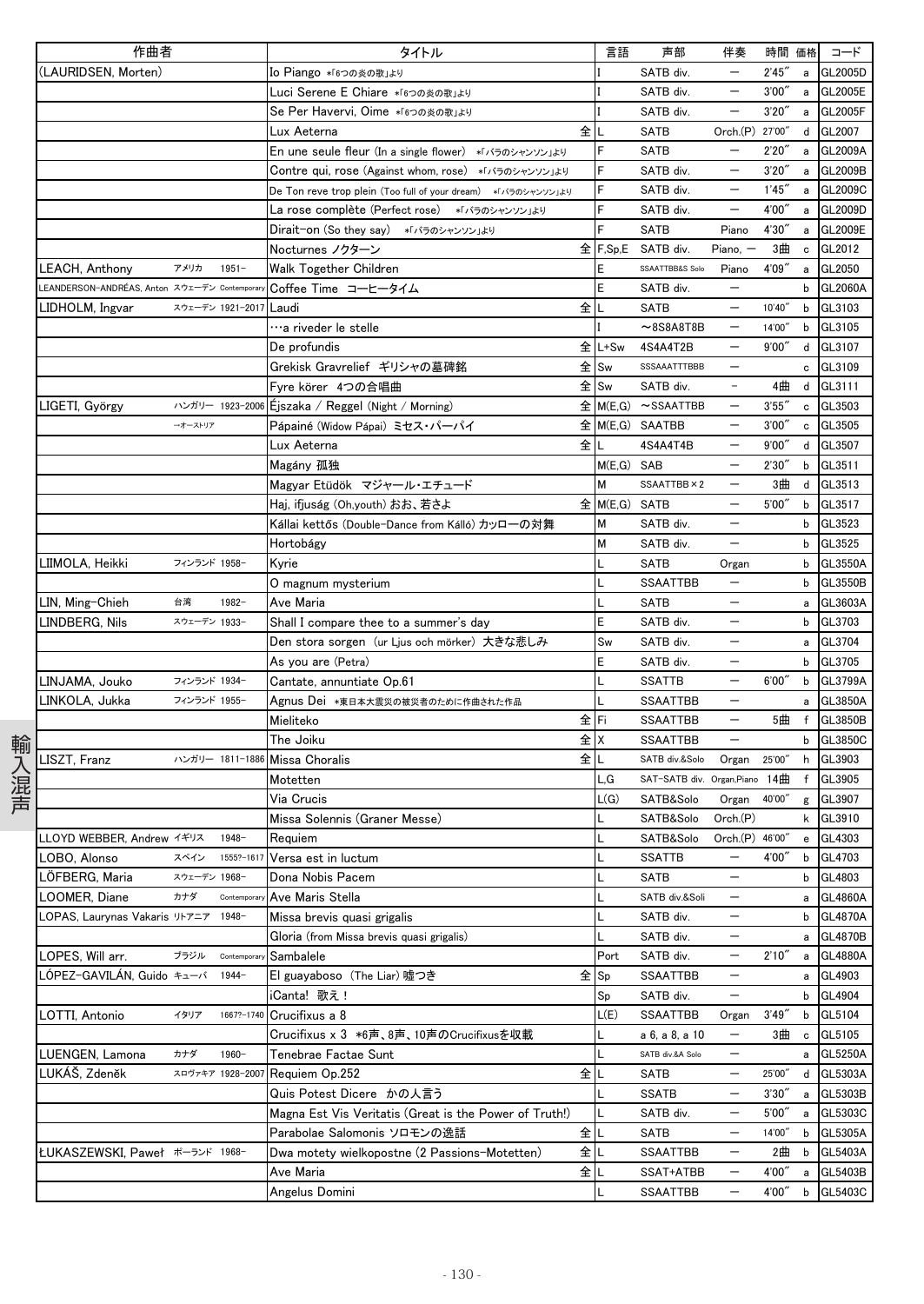|                                                   | タイトル                                                                  | 言語  | 声部               | 伴奏                       |        | 時間 価格  | コード            |
|---------------------------------------------------|-----------------------------------------------------------------------|-----|------------------|--------------------------|--------|--------|----------------|
| (ŁUKASZEWSKI, Paweł)                              | Beatus vir, Sanctus Adalbertus                                        |     | <b>SSAATTBB</b>  |                          |        | a      | GL5403D        |
|                                                   | Beatus vir, Sanctus Paulus<br>全                                       |     | SATB div.        | —                        | 2'32'  | b      | GL5403E        |
|                                                   | Nunc Dimittis                                                         |     | SATB soli & SATB | —                        | 4'23'  | b      | GL5403F        |
|                                                   | O Adonai                                                              |     | SSSAAATTTBBB     |                          | 9'19'' | b      | GL5403G        |
|                                                   | O Sapientia                                                           |     | SSSSAATTBBBB     |                          | 3'42'' | b      | GL5403I        |
|                                                   | 全<br>O Emmanuel                                                       |     | SSSSAAATTTTBBBB  |                          | 3'32'  | b      | GL5403J        |
|                                                   | O Radix Jesse おお、エッサイの根よ<br>全                                         |     | SSSSAAATTTBBB    | —                        | 5'28'  | b      | GL5403K        |
|                                                   | O Rex Gentium                                                         |     | <b>SSAATTBB</b>  | $\overline{\phantom{0}}$ | 4'39'' | b      | GL5403L        |
|                                                   | O Clavis David                                                        |     | SSSSAAAATTTTBBB  | $\overline{\phantom{0}}$ | 3'27'  | b      | GL5403M        |
|                                                   | Salve Regina                                                          |     | SATB + SATB      | —                        |        | b      | GL5403N        |
|                                                   | 全<br>Beatus vir, Sanctus Antonius                                     |     | <b>SSAATTBB</b>  |                          |        | b      | GL5403O        |
|                                                   | Splendor Patriae (Beatus vir, Sanctus Stanislaus)                     |     | SATB div.        |                          |        | b      | GL5403Q        |
|                                                   | 2 Funeral Psalms 2つの葬送の詩篇                                             |     | SATB+SATB        | $\overline{\phantom{0}}$ | 4'00'  | b      | GL5403R        |
|                                                   | Jubilate Deo                                                          |     | SATB div.        | —                        |        | b      | GL5403S        |
|                                                   | Laudate Dominum                                                       |     | SATB             | Organ                    | 5'00'  | b      | GL5403T        |
|                                                   | Beatus Vir, Sanctus Martinus                                          |     | SATB div.        |                          |        | b      | GL5403U        |
|                                                   | Alleluia                                                              |     | SATB div.        |                          | 2'00'' | a      | GL5403V        |
|                                                   | Pater Noster from Musica Sacra for unaccompanied choir                |     | SATB div.        |                          | 3'30'  | b      | GL5403W        |
|                                                   | Regina Caeli from Musica Sacra for unaccompanied choir                |     | SATB div.        |                          | 3'00'' | b      | GL5403X        |
|                                                   | Adoramus Te, Christe from Musica Sacra for unaccompanied choir        |     | SATB div.        |                          | 3'00'' | b      | GL5403Y        |
|                                                   | $\star$<br>Cantate Domino                                             |     | SATB div.        |                          | 5'00'  | b      | GL5404B        |
|                                                   | Like As The Waves 波が砂浜に打ち寄せるように<br>$\star$                            | Ε   | SATB div.        |                          | 4'00'  | b      | GL5404C        |
| カナダ<br>MACDONALD, Don<br>Contemporal              | Ave Maria                                                             |     | SATB div.        |                          |        | а      | GM0450A        |
|                                                   | Tabula Rasa                                                           | Sp  | SATB div.&S Soli | $\qquad \qquad -$        |        | a      | <b>GM0450B</b> |
|                                                   | The Piano                                                             | E   | SATB div.        | Piano                    |        |        | GM0450C        |
| イギリス<br>$1951 -$                                  |                                                                       |     | SATB div.        |                          |        | a<br>b | GM0460A        |
| McDOWALL, Cecilia                                 | Regina Caeli                                                          |     | SATB             | Orch.(P) 30'00'          |        |        |                |
|                                                   | Stabat Mater (Stabat Mater Dolorosa / Quis est homo qui non frelet?他) | L   | SSTT or TTBB     |                          | 20'00' | f<br>f | GM0461A        |
| MACHAUT, Guillaume de フランス<br>1300?-1377<br>1958- | Messe de Nostre Dame ノートルダム・ミサ                                        |     |                  | $\overline{\phantom{0}}$ |        |        | GM0503A        |
| MacMILLAN, James<br>イギリス                          | Dominus dabit benignitatem from the Strathclyde Motets                |     | SSAATTBB         |                          | 5'00'  | b      | GM0709         |
|                                                   | Seven Last Words from the Cross                                       | E+L | <b>SSAATTBB</b>  | Orch.(P) 45'00'          |        | ÷.     | GM0713         |
| MACMILLAN, Scott arr. カナダ<br>Contemporary         | If I Were a Blackbird                                                 | E   | <b>SATB</b>      | Piano                    |        | а      | GM0803A        |
| MADETOJA, Leevi<br>フィンランド 1887-1947               | Onnelliset 幸福<br>全                                                    | Fi  | SATB div.        |                          | 2'00'' | a      | GM0908         |
|                                                   | 全<br>Erkki paimen 牧童のエリッキ                                             | Fi  | SATB             |                          | 2'00'  | a      | GM0910         |
|                                                   | De Profundis Op.56                                                    |     | SATB&Bar Solo    |                          |        | b      | GM0917         |
| MAGISTRALI, Matteo<br>イタリア<br>1980-               | Tota Pulchra for Mixed Chorus a cappella *第1回ICCC第2位入賞作               |     | SSATBB div.      |                          | 3'45'  | b      | GM1150A        |
| MAHLER, Alma<br>オーストリア 1879-1964                  | Drei frühe Lieder<br>* Clytus Gottwald arr.                           | G   | SSAAATTBBB       | —                        | 3曲     | g      | GM1290         |
| <b>MAHLER, Gustav</b>                             | ォーストリア 1860-1911 Symphony No.2 復活<br>*コーラスパート譜                        | G   | SATB&Solo        | Orch.(P)                 |        | d      | GM1303B        |
|                                                   | Symphony No.8 千人の交響曲                                                  | G   | SATB&Solo        | Orch(P)                  |        | g,w    | GM1305         |
|                                                   | Das Klagende lied [original version] 嘆きの歌                             | G   | SATB             | Orch.(P) 60'00"          |        | p      | GM1309         |
| MAIERHOFER, Lorenz オーストリア 1956-                   | Missa de Anima 魂のミサ                                                   |     | SATB&Bar Solo    | Org.an                   | 5曲     | c      | GM1505A        |
| MAKAROFF, Mia<br>フィンランド 1970-                     | Butterfly *フィンランドのアカペラグループRajatonの代表曲                                 | E   | <b>SSATBB</b>    |                          |        | b      | GM1650A        |
|                                                   | Kaikki maat, te riemuitkaatte 全世界よ 歓喜せよ                               | Fi  | <b>SSATBB</b>    | —                        |        | b      | GM1650B        |
| MAKOR, Andrej<br>スロベニア 1987-                      | Angelus ad pastores ait<br>*                                          |     | SSAATTBB div.    | $\qquad \qquad -$        |        | b      | GM1655A        |
|                                                   | O lux beata Trinitas<br>$\star$                                       |     | SATB div.        | $\qquad \qquad -$        |        | a      | GM1655B        |
|                                                   | $\star$<br>O magnum mysterium                                         |     | SATB div.        | —                        |        | b      | GM1655C        |
|                                                   | ★<br>Oh, Danny Boy                                                    |     | SATBdiv.&S,Tsolo | $\overline{\phantom{0}}$ | 4'00"  | b      | GM1655D        |
|                                                   | $\star$<br>O Emmanuel                                                 |     | SAATB div.       | $\overline{\phantom{0}}$ |        | b      | GM1655E        |
| MALACHEVSKY, Eduardo Andres アルゼンチン 1960-          | Do not pass by like a dream 夢のように通り過ぎて行かないで                           | E   | SSSSAATTBBBB     | —                        | 7'00'' | c      | GM1670A        |
| MALEC, Michał<br>ポーランド 1995-                      | Salve Regina                                                          |     | <b>SSAATTBB</b>  | $\overline{\phantom{0}}$ |        | c      | GM1680A        |
| MÄNTYJÄRVI, Jaakko フィンランド 1963-                   | Ave Maria                                                             |     | SATB             | —                        | 2'00'  | а      | GM1901         |
|                                                   | Die Stimme des Kindes                                                 | G   | <b>SSAATTBB</b>  | —                        | 4'30'' | b      | GM1903         |
|                                                   | Canticum Calamitatis Maritimae                                        |     | SSAATTBB         |                          | 10'00" | d      | GM1905         |
|                                                   | Benedic anima mea Domino                                              |     | <b>SSATBB</b>    | $\overline{\phantom{0}}$ | 3'30'' | b      | GM1907         |
|                                                   | 4 Shakespeare Songs                                                   | 全IE | SATB div.        | —                        | 12'00" | c      | GM1909         |
|                                                   | Omnes gentes plaudite manibus                                         |     | SSAATTBB         | —                        | 4'15'' | c      | GM1913         |
|                                                   | Tórramat do nóebaengil (Evening Hymn) 夜の讃歌                            |     | Irish(E) SSATBB  | —                        | 4'00"  | b      | GM1915         |
|                                                   | Liber primum Motectorum *Ave verum, Tantum ergo など宗教曲                 |     | SAB, SATB        |                          | 5曲     | b      | GM1919         |
|                                                   | More Shakespeare Songs                                                | 全IE | SATB-SSAATTBB    | —                        | 5曲     | d      | GM1922         |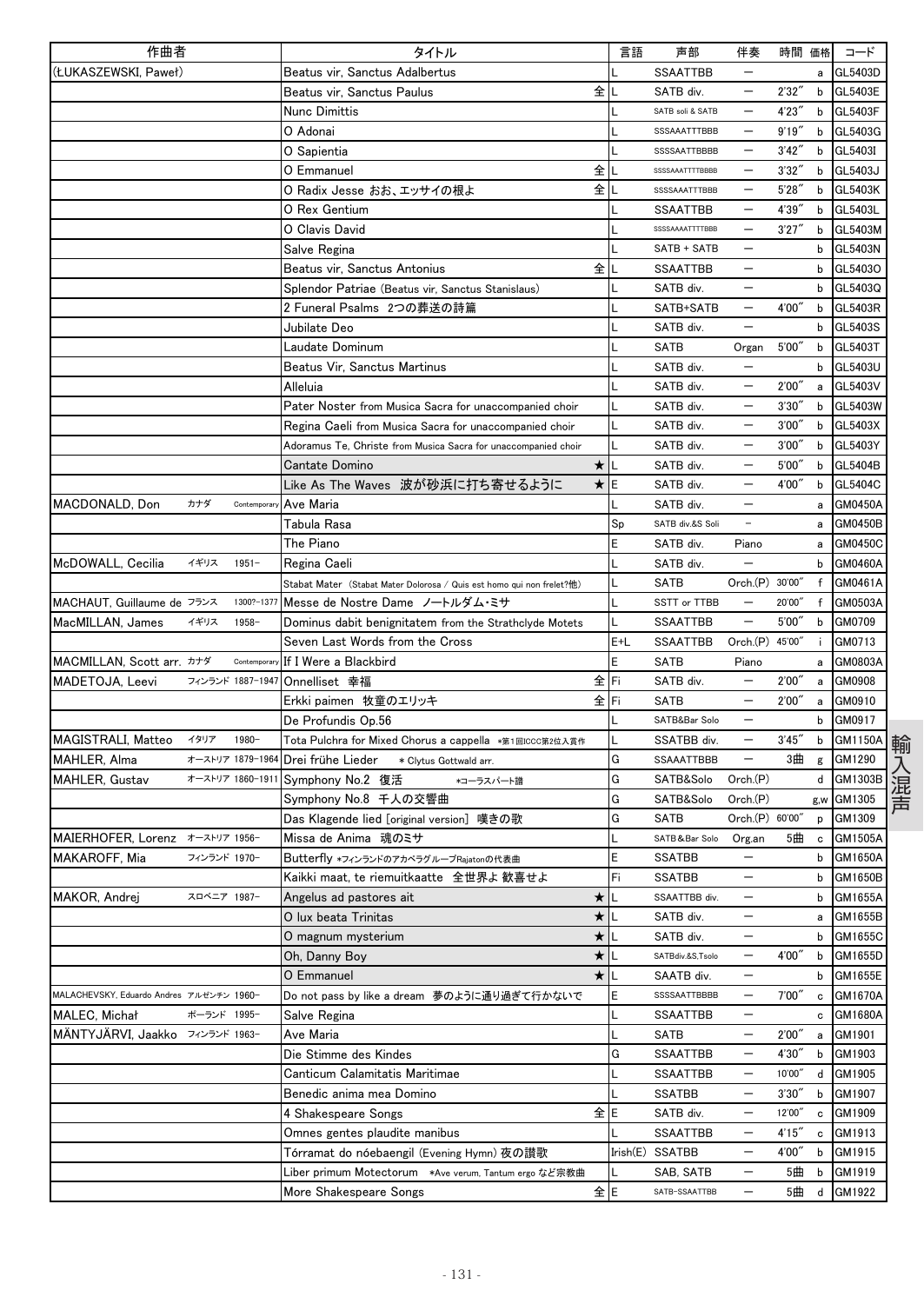|      | 作曲者                                        |              |                  | タイトル                                                                    | 言語    | 声部                               | 伴奏                         | 時間 価格  |                                                       | コード                |
|------|--------------------------------------------|--------------|------------------|-------------------------------------------------------------------------|-------|----------------------------------|----------------------------|--------|-------------------------------------------------------|--------------------|
|      | (MÄNTYJÄRVI, Jaakko)                       |              |                  | No More Shakespeare Songs?                                              | E     | <b>SSATBB</b>                    |                            | 2'00'' | a                                                     | GM1923             |
|      |                                            |              |                  | Ecce magnus presbiter                                                   |       | SSAATTBB+TTBB -(Pedal) 7'30"     |                            |        | c                                                     | GM1925             |
|      |                                            |              |                  | Pseudo-Yoik 偽ヨイク                                                        | 全 X   | <b>SSATBB</b>                    |                            | 2'15'' | b                                                     | GM1926             |
|      |                                            |              |                  | El Hambo                                                                | 全 X   | SATB div.                        | $\qquad \qquad -$          | 2'25'' | b                                                     | GM1927             |
|      |                                            |              |                  | Psalm 150 in Kent Treble Bob Minor                                      |       | SSATBB&7 Soli                    |                            | 5'28'' | c                                                     | GM1928             |
|      |                                            |              |                  | 全<br>Psalm 150 in Grandsire Triples                                     |       | 3Soli+SATBB                      |                            | 3'45'' | b                                                     | GM1929             |
|      |                                            |              |                  | Announcement *携帯電話の電源をお切りくださいというアナウンスを合唱で。開演前に。                         | Ε     | <b>SATB</b>                      |                            | 0'25'' | a                                                     | GM1930             |
|      |                                            |              |                  | Announcements *Announcement I-IVを収載                                     | E     | <b>SATB</b>                      | $\overline{\phantom{m}}$   | 4曲     | b                                                     | GM1932B            |
|      |                                            |              |                  | The Lord's Prayer                                                       | E     | <b>SSATBB</b>                    | $\qquad \qquad -$          | 2'00'' | $\mathsf{a}$                                          | GM1933             |
|      |                                            |              |                  | Iubilemus Deo salutari nostoro                                          |       | <b>SSATBB</b>                    | Organ                      |        | b                                                     | GM1935             |
|      |                                            |              |                  | Zwei deutsche Volkslieder                                               | G     | <b>SSATBB</b>                    | $-(CI.addib)$              | 2曲     | b                                                     | GM1937             |
|      |                                            |              |                  | l Was Glad                                                              | E     | SSATBB+T Solo                    |                            | 5'00'' | b                                                     | GM1940             |
|      |                                            |              |                  | Tvenne ballader (Two Ballads)                                           | 全 ISw | SSAATTBB                         | $\qquad \qquad -$          | 7'50'' | c                                                     | GM1942             |
|      | MANUEL, Ralph                              | ブラジル         | $1951 -$         | 全<br>Alleluia                                                           |       | <b>SATB</b>                      | $\qquad \qquad -$          | 3'00'' | a                                                     | GM2001A            |
|      | MARENZIO, Luca                             | イタリア         | 1556-1599        | 全Ⅱ<br>6 Madrigals (Invitation to Madrigals 12 Zeffiro torna 他)          |       | <b>SATB</b>                      | $\qquad \qquad -$          | 6曲     | $\mathbf c$                                           | GM2109             |
|      |                                            |              |                  | 7 Madrigals (Invitation to Madrigals 13 Tutto il de piango 他) 全 I       |       | SATB                             |                            | 7曲     | $\mathbf c$                                           | GM2111             |
|      | MARGUTTI, Corrado                          | イタリア         | $1974-$          | Agnus Dei from Missa Lorca                                              | Sp+L  | SATB+SSATTB Soli                 |                            | 6'21'' | b                                                     | GM2303             |
|      | MARTIN, Frank                              | スイス          | 1890-1974        | Song of Ariel アリエルの歌                                                    | E     | SATB div.                        |                            | 9'00'' |                                                       | GM2503             |
|      |                                            |              |                  | Messe pour double Choeur a cappella                                     | 全儿    | SATB+SATB                        | $\qquad \qquad -$          | 22'00" | g<br>$\mathbf{e}% _{t}\left  \mathbf{1}\right\rangle$ | GM2507             |
|      | MARTIN, Stephanie                          | カナダ          | Contemporary     | Ave Verum Corpus                                                        |       | <b>SATB</b>                      | —                          |        | a                                                     | GM2703A            |
|      |                                            |              |                  | Missa Brevis for Three Voices                                           |       | SAB                              |                            |        |                                                       | GM2703B            |
|      |                                            |              |                  | Kontakion                                                               | E     | SATB                             |                            |        | a                                                     | GS2703C            |
|      | MATHIAS, Willian                           | イギリス         | 1934-1992        | 全<br><b>Rex Gloriae</b>                                                 |       | SATB div.                        |                            | 13'00" | a<br>d                                                | GM4103             |
|      |                                            | アイルランド 1936- |                  |                                                                         |       | SATB div.                        | $\qquad \qquad -$          | 3'00'' |                                                       | GM4231A            |
|      | MAWBY, Colin<br>MAXWELL DAVIES, Peter イギリス |              | 1934-2016        | Ave Maria<br>Mass                                                       |       | SATB~SSAATTBB                    |                            |        | $\mathsf{a}$                                          |                    |
|      |                                            |              | $1942 -$         | *2台オルガンでの伴奏も可<br>Liverpool Oratorio リヴァプール・オラトリオ                        |       |                                  | Organ                      | 25'00" | g                                                     | GM4250             |
|      | McCARTNEY, Paul                            | イギリス<br>イギリス | $1951 -$         |                                                                         | E+L   | SATB&Boy's Orch.(P)<br>SATB div. |                            | 95'00″ | h<br>b                                                | GM4303<br>GM4350A  |
|      | McDOWALL, Cecilia                          | カナダ          | $1957 -$         | Aurea Iuce                                                              | Χ     | SATB                             | Organ<br>$\qquad \qquad -$ | 3'00'' |                                                       |                    |
|      | McKENNITT, Loreena<br>MEALOR, Paul         | イギリス         | $1975 -$         | Tango to Evora                                                          |       | SATB div.                        |                            | 4'00"  | a<br>b                                                | GM4403A<br>GM4450A |
|      |                                            |              |                  | Ubi caritas *ロイヤル・ウェディングで演奏                                             | E,L   | SATB div.                        | $\qquad \qquad -$          | 9曲     | $\mathbf{e}% _{t}\left( t\right)$                     | GM4450B            |
|      |                                            |              |                  | A Tender Light *ベストセラー同名アルバムより9曲<br>Wherever You Are *TVの企画で大ヒットした曲の混声版 | E     | <b>SATB</b>                      | Piano                      | 2'30'' | b                                                     | GM4450C            |
|      |                                            |              |                  | Stabat Mater                                                            |       | SATB div.&S Solo                 | Piano                      | 25'00" | d                                                     | GM4450D            |
|      |                                            |              |                  | O vos omnes                                                             |       | SATB div.                        | Tubular Bells 4'00"        |        | b                                                     | GM4450E            |
|      |                                            |              |                  | O Sanctissima Maria                                                     |       | SATB div.                        |                            | 4'00"  | a                                                     | GM4450G            |
|      |                                            |              |                  | Locus iste                                                              |       | SATB div.&S Solo                 |                            | 6'00'' | b                                                     | <b>GM4450H</b>     |
| 輸入混声 |                                            |              |                  | Crucifixus                                                              |       | SATB&Bar Solo Str.Orch(P) 30'00" |                            |        | d                                                     | GM4450I            |
|      |                                            |              |                  | Ave verum corpus                                                        |       | SATB div.                        |                            | 4'00"  | b                                                     | <b>GM4450K</b>     |
|      |                                            |              |                  | Sleep On *ロイヤル・ベイビーに捧げられた曲                                              | E     | <b>SATB</b>                      | Piano                      | 2'30'' | b                                                     | GM4450L            |
|      |                                            |              |                  | The Paul Mealor Collection                                              | E.L   | SATB 他                           | $P, O, -$                  | 12曲    | $\mathbf{e}% _{t}\left( t\right)$                     | <b>GM4450M</b>     |
|      |                                            |              |                  | Ae Fond Kiss やさしいキス *スコットランド民謡を編曲                                       | E     | SATB div.                        |                            |        | a                                                     | <b>GM4450N</b>     |
|      |                                            |              |                  | God So Loved The World 神はこの世界を大いに愛されている                                 | E     | SATB div.                        |                            | 4'00"  |                                                       | b GM44500          |
|      | MELLNÄS, Arne                              |              | スウェーデン 1933-2002 | Dream                                                                   | E     | <b>SATB</b>                      |                            |        |                                                       | a GM4503           |
|      |                                            |              |                  | Bossa Buffa                                                             |       | SATB div.                        | $\qquad \qquad -$          | 6'00'' |                                                       | b GM4504           |
|      | MEMLEY, Kevin A.                           | アメリカ         | $1971 -$         | 全<br>O Magnum Mysterium                                                 |       | SATB div.                        | $\qquad \qquad -$          |        | a                                                     | GM4710A            |
|      |                                            |              |                  | Lux Aeterna                                                             |       | SATB div.                        | $\qquad \qquad -$          |        | a                                                     | GM4710B            |
|      |                                            |              |                  | Locus Iste                                                              |       | SATB div.                        |                            |        | a                                                     | GM4710C            |
|      |                                            |              |                  | Ave Maria                                                               |       | SATB div.                        | -                          |        | a                                                     | GM4710D            |
|      |                                            |              |                  | O Vos Omnes                                                             |       | SATB div.                        | Piano                      |        |                                                       | a GM4710E          |
|      | MENCE, Selga arr.                          | ラトビア         | $1953 -$         | Kalejs kala debesis (Blacksmith forges in the sky) 鍛冶屋が空を鋳出す歌           |       | Latvian SATB div.                | $\qquad \qquad -$          |        | b                                                     | GM4890A            |
|      | MENDELSSOHN, Felix                         | ドイツ          | 1809-1847        | Kyrie eleison (1846)                                                    | L(E)  | SATB+SATB                        | -                          | 1'00'' | a                                                     | GM4905             |
|      |                                            |              |                  | Ehre sei Gott in der Hohe. Gloria                                       | L(E)  | SATB+SATB                        | $\qquad \qquad -$          | 4'00"  | b                                                     | GM4906A            |
|      |                                            |              |                  | Verleih uns Frieden gnädiglich                                          | G(L)  | <b>SATB</b>                      | Orch.(P) 6'00"             |        | b                                                     | GM4907             |
|      |                                            |              |                  | Der 115. Psalm Op.31                                                    | G(L)  | <b>SSAATTBB</b>                  | Orch.(P) 12'00"            |        | c                                                     | GM4908             |
|      |                                            |              |                  | Paulus Op.36                                                            | 全IG   | SATB&Solo                        | $Orch.(P)$ 145'00"         |        |                                                       | f,g GM4909         |
|      |                                            |              |                  | 6 Lieder Op.41                                                          | G     | <b>SATB</b>                      |                            | 6曲     | b                                                     | GM4911             |
|      |                                            |              |                  | Der 42. Psalm Op.42                                                     | G     | SATB&Solo                        | Orch.(P) 24'00" d,e        |        |                                                       | GM4913             |
|      |                                            |              |                  |                                                                         |       |                                  |                            |        |                                                       |                    |
|      |                                            |              |                  | 6 Lieder Op.48                                                          | G     | SATB                             | $\qquad \qquad -$          | 6曲     | b                                                     | GM4915             |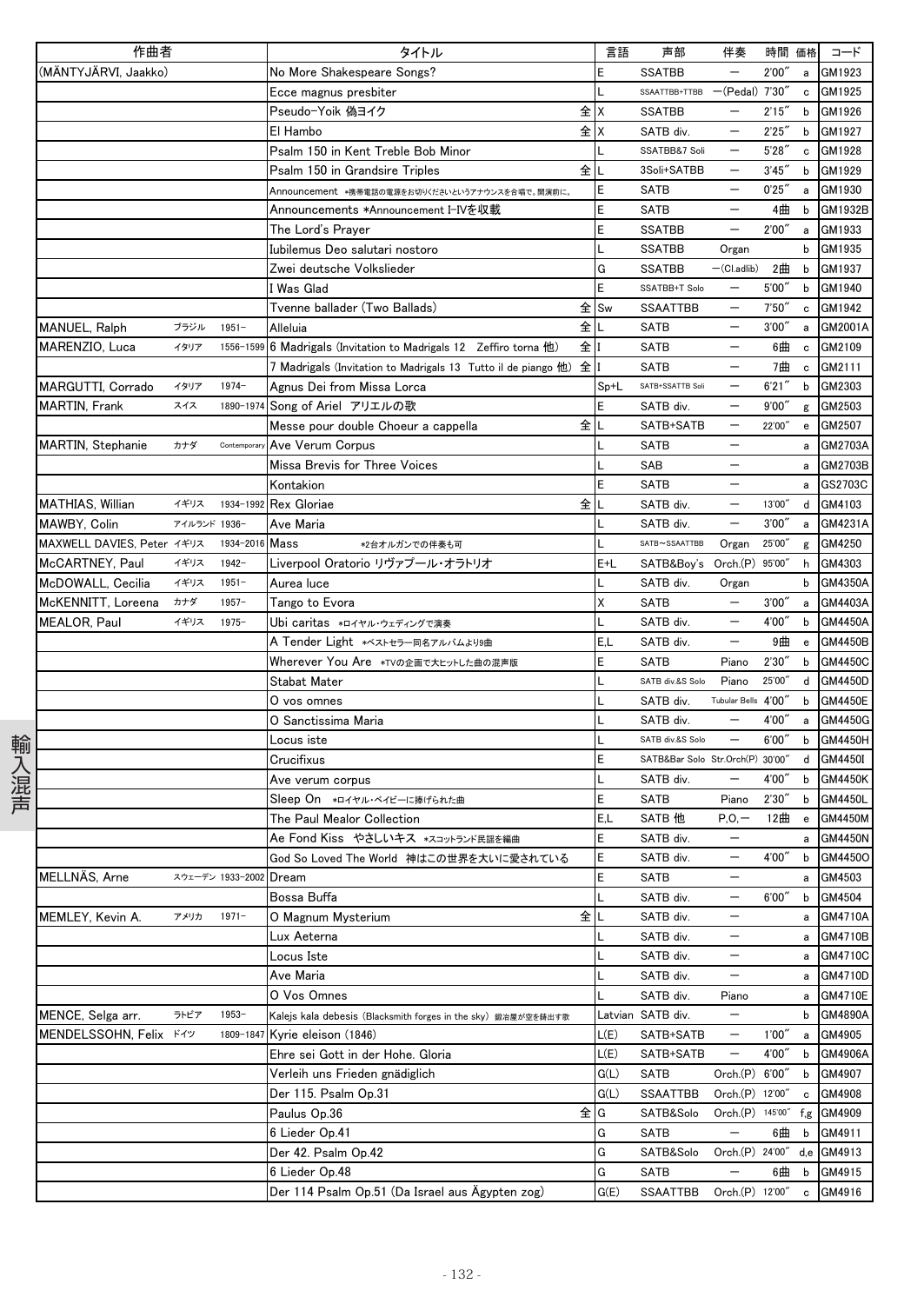| 作曲者                    |               |           | タイトル                                                      |        | 言語      | 声部                         | 伴奏                       | 時間 価格  |                                                  | コード        |
|------------------------|---------------|-----------|-----------------------------------------------------------|--------|---------|----------------------------|--------------------------|--------|--------------------------------------------------|------------|
| (MENDELSSOHN, Felix)   |               |           | Lobgesang Op.52(Symphony No.2)交響曲第2番「賛歌」                  |        | G(E)    | SSAATB&Solo                | Orch.(P) 66'00'          |        | $\mathbf{e}$                                     | GM4917     |
|                        |               |           | 3 Motetten Op.69                                          |        | G(E)    | <b>SATB</b>                |                          | 22'00" |                                                  | c.f GM4921 |
|                        |               |           | Elias Op.70                                               | 全      | G, G(E) | SSAATTBB&Solo              | Orch.(P) 160'00"         |        | g,h                                              | GM4923     |
|                        |               |           | Lauda Sion Op.73                                          | 全      | L(G)    | SATB&Solo                  | Orch.(P) 30'00'          |        | $\mathbf c$                                      | GM4925     |
|                        |               |           | Der 95. Psalm Op.46                                       |        | G(E)    | SATB&Solo                  | Orch.(P) 28'00'          |        | c                                                | GM4928     |
|                        |               |           | Psalm 98 Singet dem Herrn ein neues Lied                  |        | G(E)    | SATB+SATB                  |                          | 7'00'' | b,c                                              | GM4929     |
|                        |               |           | Christus Op.97                                            | 全IG    |         | SATB & Solo                | Orch(P)                  | 25'00' | $\mathbf{e}% _{t}\left  \mathbf{1}\right\rangle$ | GM4931     |
|                        |               |           | Kirchenmusik I 教会音楽集 *Op.23, Op.39(女声), Op.121(男声) 他      |        | G,L     | $\sim$ SSAATTBB            | $-$ , Org.               | 12曲    | f                                                | GM4935     |
|                        |               |           | Kirchenmusik II 教会音楽集 *Op.78, Op.69, Op.79, Op.116 他      |        | G,L     | $\sim$ SATB+SATB           | —                        | 18曲    | g                                                | GM4937     |
|                        |               |           | Lieder *Op.41, Op.48, Op.59, Op.88, Op.100                | 全IG    |         | <b>SATB</b>                | —                        | 28曲    | $\mathbf{e}$                                     | GM4939     |
|                        |               |           | Hora est                                                  |        |         | $SATB \times 4$            | Organ                    | 10'00" | d                                                | GM4941     |
|                        |               |           | Walpurgisnacht Op.60 最初のワルプルギスの夜                          |        | G       | SATB&Solo                  | Orch(P)                  |        | f                                                | GM4943     |
|                        |               |           | Aus tiefer Not schrei ich zu dir Op.23-1                  | 全 G(E) |         | <b>SATB</b>                | Organ                    | 12'00" | b                                                | GM4945A    |
|                        |               |           | Ave Maria Op.23-2                                         |        |         | <b>SSAATTBB</b>            | Organ                    | 7'00"  | с                                                | GM4945B    |
|                        |               |           | Mitten wir im Leben sind Op.23–3                          |        | G(E)    | <b>SSAATTBB</b>            | $\overline{\phantom{0}}$ | 7'00'' | b                                                | GM4945C    |
|                        |               |           | Denn er hat seinen Engeln befohlen                        | 全<br>G |         | SSAATTBB                   | —                        | 4'00″  | a                                                | GM4947     |
|                        |               |           | Sechs Sprüche Op.79                                       |        | G(E)    | <b>SSAATTBB</b>            | $\qquad \qquad -$        | 11'00" | с                                                | GM4949     |
|                        |               |           | Warum toben die Heiden Op.78-1 *Psalm 2                   | 全 G(E) |         | SATB+SATB                  |                          | 7'30'  | b                                                | GM4950A    |
|                        |               |           | Richte mich, Gott Op.78-2 *Psalm 43                       |        | G(E)    | <b>SSAATTBB</b>            | $\qquad \qquad -$        | 4'00'' | a                                                | GM4950B    |
|                        |               |           | Mein Gott, warum hast du mich verlassen Op.78-3 *Psalm 22 |        | G       | SATB div.&Soli             | $\overline{\phantom{0}}$ |        | b                                                | GM4950C    |
|                        |               |           | Hör mein Bitten                                           |        | G(E)    | SATB&Solo                  | Organ                    | 10'00" | c                                                | GM4951A    |
|                        |               |           | Jauchzet dem Herrn, alle Welt (Psalm 100)                 |        | G       | <b>SSAATTBB</b>            | —                        | 5'00'' | a                                                | GM4953     |
|                        |               |           | Magnificat                                                |        |         | SATB&Solo                  | Orch.(P) 27'00"          |        | f                                                | GM4955     |
|                        |               |           | Tu es Petrus Op.111                                       |        |         | <b>SSATB</b>               | Orch.(P) 8'00'           |        | с                                                | GM4957A    |
|                        |               |           | Jesu, meine Freude                                        |        | G(E)    | <b>SATB</b>                | Orch. (O)                |        | d                                                | GM4958A    |
| MENDOZA, Michael D.    | アメリカ          | $1944-$   | Brotan les flores つぼみ                                     |        |         | <b>SATB</b>                | $\overline{\phantom{0}}$ |        |                                                  | GM5503     |
|                        | ハンガリー 1981-   |           |                                                           |        | Sp      |                            | —                        |        | a                                                |            |
| MESKÓ, Ilona           |               |           | Vivat, crescat, floreat!                                  |        |         | SATB div.                  |                          |        | a                                                | GM5803     |
| MESSIAEN, Olivier      | フランス          | 1908-1992 | O Sacrum Convivium                                        |        |         | <b>SATB</b>                | $-(0)$                   | 3'00'' | b                                                | GM6103     |
|                        |               |           | 5 Rechants 5つのルシャン                                        | 全<br>F |         | 3S3A3T3B                   |                          | 19'00" |                                                  | GM6105     |
| <b>MILHAUD, Darius</b> | フランス          | 1892-1974 | Le Deux Cites (The Two Cities)                            |        | F(E)    | <b>SATB</b>                | $\overline{\phantom{0}}$ | 3曲     | $\mathbf c$                                      | GM6503     |
| MILLER, Timothy        | イギリス          | $1957 -$  | The Kings' Song                                           |        | E       | <b>SATB</b>                | Organ(or P)              |        | b                                                | GM6550     |
| MILLIKEN, Sandra       | オーストラリア 1961- |           | 【n paradisum ∗バリ島の爆弾テロ事件の犠牲者を追悼するために作曲                    | E      |         | SSAATTBB                   |                          | 6'00'' | b                                                | GM6603     |
|                        |               |           | At the Milonga                                            | Ε      |         | SATB div.                  | —                        | 2'30'' | b                                                | GM6604A    |
|                        |               |           | Death of a giant                                          | E      |         | <b>SATB</b>                | Piano                    | 4'00'' | b                                                | GM6604B    |
|                        |               |           | Missa piccola [SATB verison]                              |        |         | <b>SATB</b>                |                          | 4'00'  | a                                                | GM6604C    |
|                        |               |           | Missa semplice                                            |        |         | <b>SATB</b>                | $\qquad \qquad -$        | 5'45'' | b                                                | GM6604D    |
|                        |               |           | Remember when                                             | E      |         | SATB div.                  | Piano                    | 2'50'' | b                                                | GM6604E    |
|                        |               |           | Sing for joy                                              | E      |         | <b>SATB</b>                | $-(P)$                   | 1'30'' | b                                                | GM6604F    |
|                        |               |           | The Old Prison                                            | E      |         | SSAATTBB+Soli              | —                        |        | b                                                | GM6605     |
| MIŠKINIS, Vytautas     | リトアニア 1954-   |           | Ave Maria                                                 | 全<br>L |         | <b>SAATTBB</b>             | —                        | 2'00"  | a                                                | GM6701     |
|                        |               |           | O salutaris hostia                                        | 全儿     |         | $\sim$ SAATTBB             |                          | 3'00'' | а                                                | GM6702     |
|                        |               |           | Cantate Domino                                            | 全      |         | SAATBB                     | $\overline{\phantom{0}}$ | 3'00'' |                                                  | a GM6703   |
|                        |               |           | Neišeik, saulala (Don't Leave Me, Sun) *リトアニア民謡           |        |         | Lithanian SATB div.&S Solo | Pan flute<br>(Skudučiai) |        |                                                  | c GM6704   |
|                        |               |           | 3 Motets (O bone Jesu, Adoramus, Regina coeli)            | 全      |         | SATB div.                  | —                        | 3曲     | a                                                | GM6705     |
|                        |               |           | O sacrum convivium                                        | 全儿     |         | SSAATTBB                   |                          |        | b                                                | GM6707     |
|                        |               |           | Ave Maria No.3                                            | 全      |         | SAATBB                     | —                        |        | b                                                | GM6709     |
|                        |               |           | Lucis Creator optime                                      |        |         | SSAATTBB                   |                          |        | b                                                | GM6711     |
|                        |               |           | Exultate Deo                                              |        |         | SATB                       | $\overline{\phantom{0}}$ |        |                                                  | a GM6713   |
|                        |               |           | Beati mundo corde                                         | 全      |         | SATB div.                  | —                        | 3'00'' | а                                                | GM6715     |
|                        |               |           | Salve Regina                                              |        |         | $\sim$ SSSAAATTTBB         | —                        | 4'00"  | а                                                | GM6717     |
|                        |               |           | Alleluja                                                  |        |         | $\sim$ SSSAAATTBB          | —                        | 6'00″  | b                                                | GM6719     |
|                        |               |           | Teneburae factae sunt                                     |        |         | $\sim$ SSSAATTBBBB         |                          | 3'30'' | b                                                | GM6721     |
|                        |               |           | Iru errege (The three kings)                              |        |         | Basque SATB                |                          | 2'30'' | а                                                | GM6723     |
|                        |               |           | 5 "When I " *タゴールの詩をテキストとした作品                             | E      |         | SATB div.                  | —                        | 5曲     | b                                                | GM6725     |
|                        |               |           | Memento                                                   |        |         | SATB div.                  | —                        |        |                                                  | a GM6727   |
|                        |               |           | Laudate pieri, Dominum                                    |        |         | SSAATTBB                   | $\qquad \qquad -$        |        | b                                                | GM6729     |
|                        |               |           | Te lucis                                                  |        |         | SSAATTBB                   | —                        |        | а                                                | GM6731     |
|                        |               |           | Kyrie from Missa brevis in G                              |        |         | SSAATTBB&S Solo            | —                        | 4'43'' | а                                                | GM6733     |
|                        |               |           |                                                           |        |         |                            |                          |        |                                                  |            |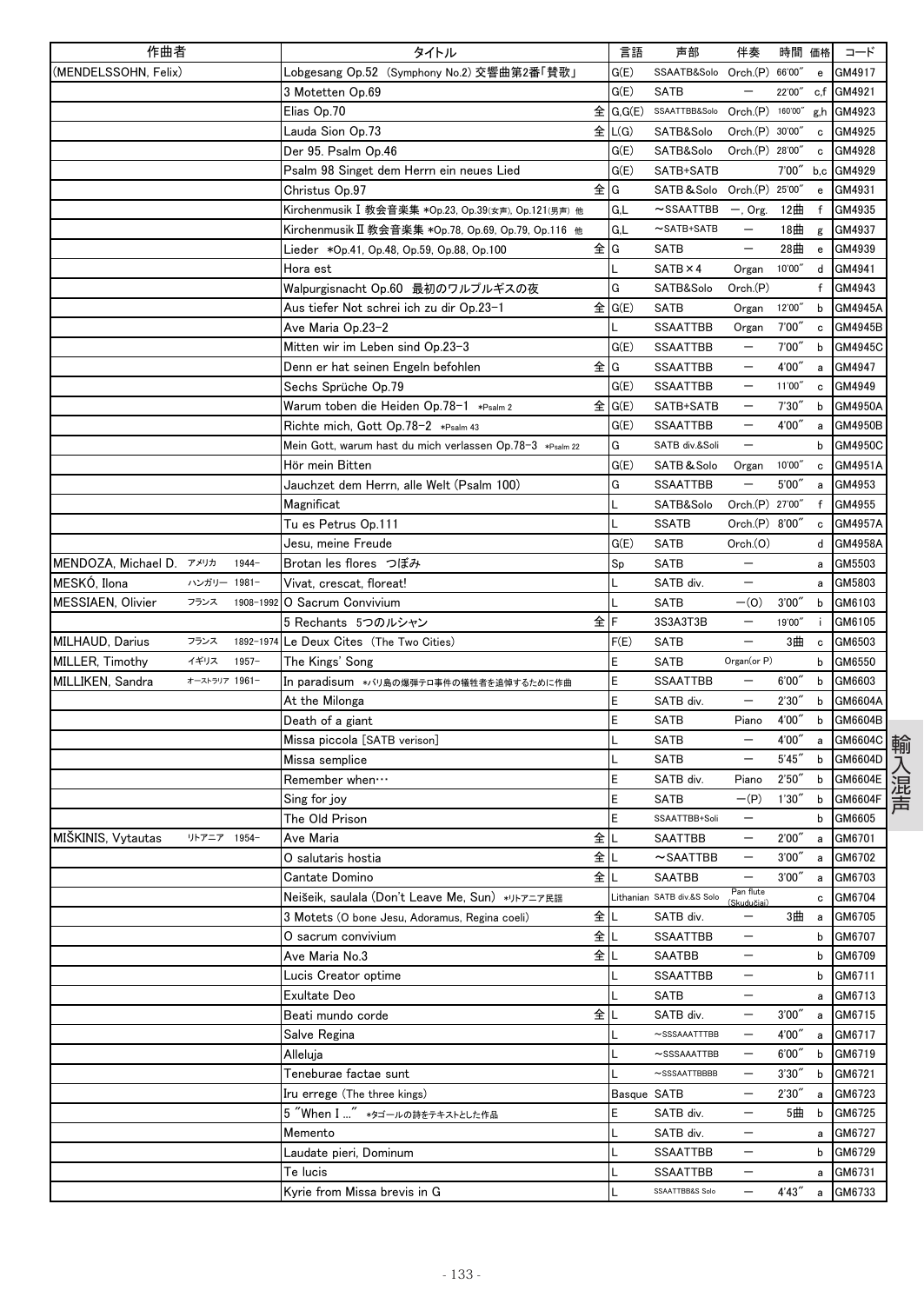|      | 作曲者                                   | タイトル                                                                 | 言語    | 声部                                      | 伴奏                       | 時間 価格      |              | コード                |
|------|---------------------------------------|----------------------------------------------------------------------|-------|-----------------------------------------|--------------------------|------------|--------------|--------------------|
|      | (MIŠKINIS, Vytautas)                  | Missa brevis in F                                                    |       | SATB div.                               | Organ                    |            | e            | GM6735             |
|      |                                       | Multi dicunt                                                         |       | <b>SSAATTBB</b>                         |                          | 5'00"      | a            | GM6739             |
|      |                                       | Stans autem Jesus                                                    |       | <b>SSAATBB</b>                          | $\qquad \qquad -$        | 2'30"      | a            | GM6741             |
|      |                                       | 12 sacred polyphonies for mixed voices a cappella                    |       | SATB div.                               | $\qquad \qquad -$        | 12曲        | $\mathsf{f}$ | GM6743             |
|      |                                       | Canticum Canticorum [11 sacred polyphonies]                          |       | SATB div.                               |                          | 11曲        | g            | GM6744A            |
|      |                                       | 全<br>Gloria                                                          |       | SATB div.                               |                          | 5'49''     | b            | GM6745             |
|      |                                       | Dilexi                                                               |       | SATB div.                               |                          | 5'40''     | b            | GM6747             |
|      |                                       | Tu es qui venturus es an alium                                       |       | <b>SATB</b>                             | $\qquad \qquad -$        | 4'41''     | a            | GM6751             |
|      |                                       | Angelis suis Deus                                                    |       | <b>SSAATTBB</b>                         | $\overline{\phantom{m}}$ | 3'35''     | a            | GM6752             |
|      |                                       | O magnum mysterium                                                   |       | SSAATTBB&Soli                           | $\qquad \qquad -$        | 3'30''     | a            | GM6753             |
|      |                                       | At This Time of My Parting *タゴールの詩をテキストとした作品                         | E     | SSAATTBB                                | $\qquad \qquad -$        | 6'00''     | $\mathbf c$  | GM6754             |
|      |                                       | Jubilate                                                             |       | <b>SSAATTBB</b>                         |                          |            | b            | GM6755             |
|      |                                       | O Nata Lux                                                           |       | <b>SSAATTBB</b>                         |                          | 3'40''     | b            | GM6756             |
|      |                                       | The Night *タゴールの詩をテキストとした作品                                          | E     | <b>SSAATTBB</b>                         | $\qquad \qquad -$        | 5'30''     | b            | GM6757             |
|      |                                       | 全<br>Dum medium silentium                                            |       | <b>SSAATTBB</b>                         | $\qquad \qquad -$        | 5'30''     | b            | GM6758             |
|      |                                       | Ta, kurios ilgiesi tu                                                |       | 全 Lithuanian SATB div.                  | $\qquad \qquad -$        | 3'00''     | $\mathsf{a}$ | GM6759             |
|      |                                       | Four motets in memory of Maurice Duruflé                             |       | SATB                                    |                          | 4曲         | $\mathbf c$  | GM6760             |
|      |                                       | Pater Noster *最大16声                                                  |       | SATB div.                               |                          |            | $\mathsf{a}$ | GM6761             |
|      |                                       | ★<br>Veni Sancte Spiritus                                            |       | SATB div. & Soli                        |                          |            | b            | GM6762             |
|      |                                       | Vytautas Miskinis Choral Anthology 1                                 | L,E   | SATB div.                               | $\qquad \qquad -$        | 7曲         | d            | GM6798A            |
|      | MOČNIK, Damijan<br>スロベニア 1967-        | Christus est natus<br>全                                              |       | <b>SATB</b>                             | $\qquad \qquad -$        | 3'50''     | a            | GM6803             |
|      |                                       | Verbum supernum prodiens                                             |       | <b>SSATB</b>                            | $\overline{\phantom{m}}$ | 2'24''     | a            | GM6805             |
|      |                                       | Diptychon in honorem tolerantibus                                    |       | <b>SSATBB</b>                           |                          |            | b            | GM6807             |
|      |                                       | 全<br>Regina caeli                                                    |       | <b>SSAATTBB</b>                         |                          | 4'00"      | b            | GM6809             |
|      |                                       | Doxologia (Salus Deo nostro)                                         |       | <b>SSAATTBB</b>                         | $\qquad \qquad -$        | 5'38''     | b            | GM6811             |
|      |                                       | Blagri (The Beatitudes)<br>*スロベニア語発音解説付                              |       | Slovene SAATTBB                         | $\overline{\phantom{0}}$ | 2'45''     | a            | GM6813             |
|      |                                       | Prošnja (The Prayer)<br>*スロベニア語発音解説付                                 |       | Slovene SAATTBB                         | $\qquad \qquad -$        | 3'07''     | a            | GM6815             |
|      |                                       | In taberna quando sumus                                              |       | SATB div.                               | Hand drum                |            | a            | GM6816             |
|      |                                       | Praesgium (Umbra angeli)                                             |       | <b>SSAATTBB</b>                         | $\overline{\phantom{0}}$ |            | a            | GM6817             |
|      |                                       | Evhe "Gebet"                                                         | Greek | <b>SSAATTBB</b>                         | $\overline{\phantom{m}}$ | 5'00"      | b            | GM6819             |
|      |                                       | Missa brevis et simplex                                              |       | SATB                                    | $\overline{\phantom{0}}$ |            | a            | GM6821             |
|      |                                       | Missa in organi benedictione                                         |       | SATB                                    | Organ                    | 20'00"     | $\mathsf{f}$ | GM6823             |
|      | MØLLER, Svein<br>ノルウェー 1958-1999      | Laudate Dominum                                                      |       | <b>SATB</b>                             | $\overline{\phantom{m}}$ | 2'19''     | b            | GM6850             |
|      |                                       | Surely goodness and mercy                                            | E     | SATB                                    | Organ                    | 4'32"      | b            | GM6851             |
| 輸入混声 |                                       | Ave Verum Corpus                                                     |       | <b>SATB</b>                             |                          |            | b            | GM6852             |
|      | MONTEVERDI, Claudio イタリア<br>1567-1644 | Madrigali Libro I *イタリアUt Orpheus社の新しいマドリガーレ全集<br>Madrigali Libro II |       | <b>SSATB</b><br><b>SSATB</b>            | $\qquad \qquad -$        | 21曲        | $\mathsf{n}$ | GM6900A<br>GM6900B |
|      |                                       | Madrigali Libro III                                                  |       | <b>SSATB</b>                            | $\qquad \qquad -$        | 21曲<br>20曲 | $\mathsf{r}$ | GM6900C            |
|      |                                       | Madrigali Libro IV                                                   |       | <b>SSATB</b>                            | $\qquad \qquad -$        | 20曲        | r<br>p       | GM6900D            |
|      |                                       | Madrigali Libro V                                                    |       | <b>SSATB</b>                            |                          | 19曲        | r            | GM6900E            |
|      |                                       | Madrigali Libro VI                                                   |       | <b>SSATB</b>                            | $\qquad \qquad -$        | 13曲        | p            | GM6900F            |
|      |                                       | Madrigali Libro VII                                                  |       | SSATB,他                                 | — 'Bc,Inst.              | 33曲        | v            | GM6900G            |
|      |                                       | Madrigali Libro VIII-I                                               |       | $\sim$ SSAATTBB                         | Str.Bc                   | 9曲         |              | t GM6900H          |
|      |                                       | Madrigali Libro VIII-II                                              |       | $\sim$ SSATTTB                          | Str.Bc                   | 13曲        | $\mathsf{s}$ | GM6900I            |
|      |                                       | Madrigali Libro IX                                                   |       | ST,TT,ATB,SSS                           | $-(Bc)$                  | 19曲        | q            | GM6900J            |
|      |                                       | Crudel perchè mi fuggi むごき人よ、なぜ私から逃れるのか<br>全                         |       | <b>SSATB</b>                            | $\qquad \qquad -$        | 3'00''     | $\mathbf c$  | GM6907             |
|      |                                       | 全<br>Sfogava con le stelle 星空の輝きのもとに                                 |       | <b>SSATB</b>                            |                          | 3'00''     | c            | GM6909             |
|      |                                       | 全工<br>Zefiro torna e'bel tempo rimena 西風が帰り美しい季節が                    |       | SSATB                                   |                          | 4'00"      | c            | GM6911             |
|      |                                       | Si ch'io vorrei morire 愛する人の胸に身を沈めて死ねるものなら                           |       | <b>SSATB</b>                            | $\qquad \qquad -$        | 4'00"      |              | c GM6913           |
|      |                                       | 全<br>Ecco mormorar l'onde 波のささやき                                     |       | <b>SSATB</b>                            | $\qquad \qquad -$        | 4'00"      | b            | GM6915             |
|      |                                       | Non piu guerra pietate お願いだ、もう戦争はやめて                                 |       | SSATB                                   | $\qquad \qquad -$        | 4'00"      | c            | GM6919             |
|      |                                       | 全<br>Lagrime d'Amante al Sepolcro dell' Amata (Sestina)              |       | <b>SSATB</b>                            | —                        | 11'00"     | d            | GM6931B            |
|      |                                       | O Primavera おお春よ                                                     |       | <b>SSATB</b>                            |                          | 6'00''     | a            | GM6937             |
|      |                                       | 全<br>Io mi son giovinetta  私は若い娘                                     |       | <b>SSATB</b>                            |                          | 3'00''     | b            | GM6941             |
|      |                                       | 全<br>Lamento d'Arianna アリアンナの嘆き                                      |       | <b>SSATB</b>                            | $\qquad \qquad -$        | 4曲         | $\mathbf{c}$ | GM6943B            |
|      |                                       | Vespro Della Beata Vergine 祝福されし聖母マリアのための晩祷                          |       | $\sim$ SSATB $\times$ 2 Orch.(0) 70'00" |                          |            |              | h GM6946           |
|      |                                       | Gloria a 7 voci                                                      |       | <b>SSATTBB</b>                          | VI,Bc                    |            | h            | GM6947S            |
|      |                                       | Nisi Dominus (from Marien-Vesper)                                    |       | SATB+SATB Orch.(O)                      |                          |            | c            | GM6948A            |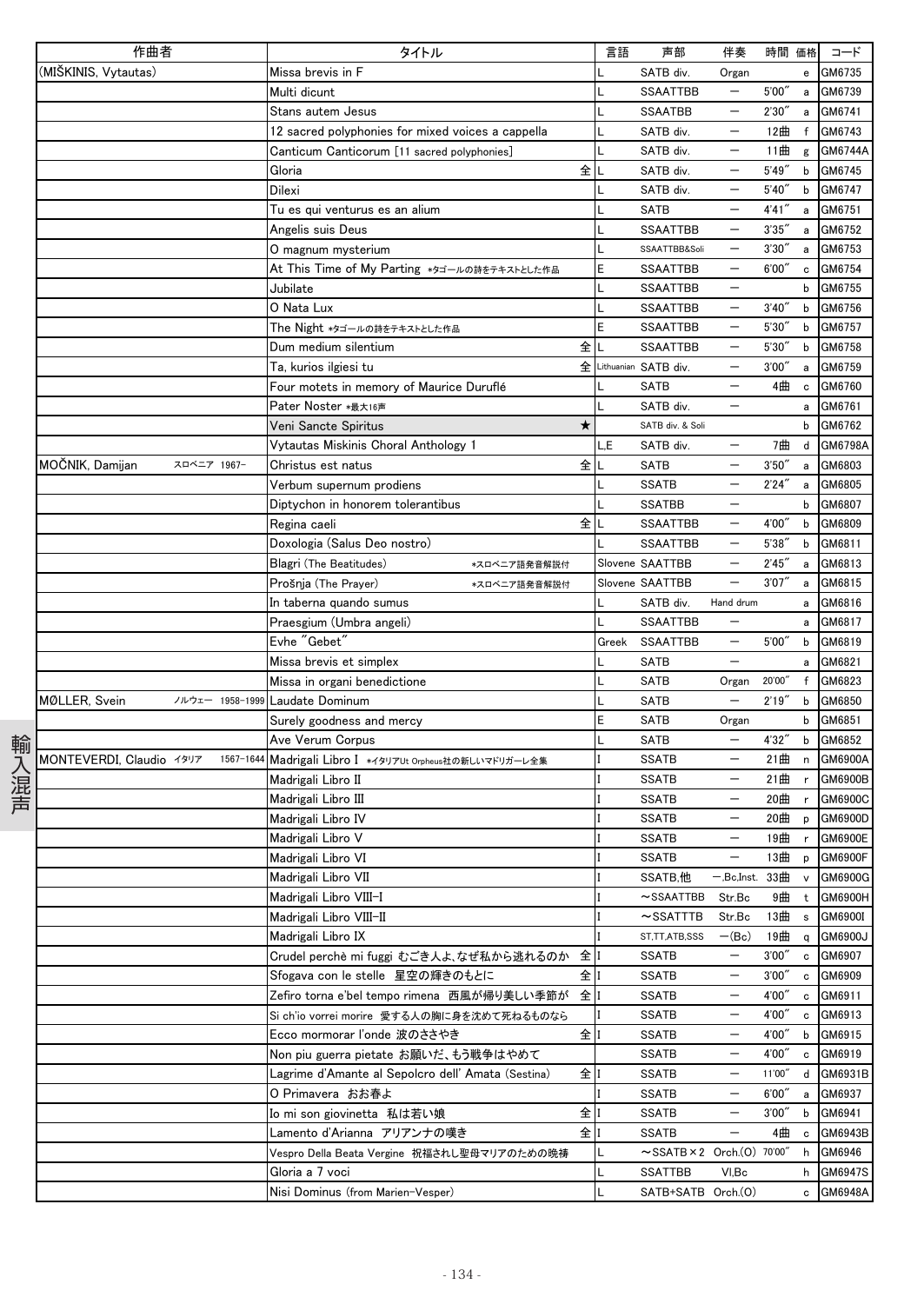| 作曲者                                       |                  | タイトル                                                     |    | 言語   | 声部                             | 伴奏                       | 時間 価格  |                                                  | コード            |
|-------------------------------------------|------------------|----------------------------------------------------------|----|------|--------------------------------|--------------------------|--------|--------------------------------------------------|----------------|
| (MONTEVERDI, Claudio)                     |                  | Messa a 4 voci da cappella (1651)                        | 全  |      | <b>SATB</b>                    | $-(0)$                   | 14'00" | e                                                | GM6979         |
|                                           | (Peters社)        | Madrigale 1 *Ch' ami la vita mia, O Mirtillo 他           | 全  |      | <b>SSATB</b>                   | $\qquad \qquad -$        | 12曲    | d                                                | GM6949         |
|                                           |                  | Madrigale 2   *Non più, A un giro sol, Ecco mormorar 他   | 全  |      | <b>SSATB</b>                   | —                        | 12曲    | $\mathbf{e}% _{t}\left  \mathbf{v}_{t}\right $   | GM6951         |
|                                           |                  | Madrigale 3 *Io mi son, Quel Augellin, Zefiro torna 他    | 全  |      | <b>SSATB</b>                   |                          | 8曲     | d                                                | GM6953         |
|                                           | (Universal社      | Complete 1/マドリガル曲集 1巻 *Ch'io ami la mia vita他            |    |      | <b>SSATB</b>                   |                          | 21曲    | p                                                | GM6957         |
|                                           |                  | Complete 3/マドリガル曲集 3巻 *0 rossignuol, 0 primavera他        |    |      | <b>SSATB</b>                   |                          | 20曲    | t                                                | GM6959         |
|                                           |                  | Complete 4/マドリガル曲集 4巻 *Sfogava con le stelle, Io mi son他 |    |      | <b>SSATB</b>                   |                          | 20曲    | $\mathsf{v}$                                     | GM6960         |
|                                           |                  | Complete 8−1/戦と愛のマドリガル(戦の歌)                              |    |      | $\sim$ SSAATTBB                | Str.Bc                   | 18曲    | $\mathbf{y}$                                     | GM6964         |
|                                           |                  | Complete 14−2/さまざまな声部による晩祷                               |    |      | $\sim$ SSAATTTTBB              | $-$ , $Bc$ , $Inst$ .    | 8曲     | $\boldsymbol{\mathsf{x}}$                        | GM6971         |
|                                           | (Carus社)         | Selva morale et spirituale Salmi 1 倫理的・宗教的な森             |    |      | $\sim$ SSAATTBB                | Bc.Inst                  | 6曲     | z                                                | GM6987A        |
|                                           |                  | Selva morale et spirituale Salmi 2 倫理的・宗教的な森             |    |      | $\sim$ SSAATTBB                | Bc.Inst.                 | 8曲     | $\mathsf z$                                      | GM6987B        |
| アメリカ<br>MOORE, Zachary J.                 | $1992 -$         | I Will Lift My Eyes                                      |    | E    | SATB div.                      | $\qquad \qquad -$        |        | a                                                | GM7003B        |
| <b>MORLEY, Thomas</b><br>イギリス             | 1557-1602        | 8 Madrigals (Invitation to Madrigals 8)                  |    | E    | SATB-SSATB                     | —                        | 8曲     | c                                                | GM7705         |
|                                           |                  | Now is the month of maying $\ell$ Sing we and chant it   |    | E(G) | <b>SSATB</b>                   |                          | 2曲     | a                                                | GM7707         |
| <b>MORRICONE, Ennio</b><br>イタリア           | $1928 -$         | Amen                                                     |    | L    | $SATB \times 6$                |                          |        | ÷                                                | <b>GM7750A</b> |
| ノルウェー 1942-<br>MOSTAD, Jon                |                  | O Sing to the Lord (from 2 Psalms)                       | 全に |      | <b>SSAATTBB</b>                |                          | 6'10'' | $\mathbf c$                                      | GM7831A        |
|                                           |                  | The Lord is my Shepherd (from 2 Psalms)                  |    | E    | <b>SSAATTBB</b>                | $\overline{\phantom{m}}$ | 4'15'' | b                                                | GM7831B        |
| MOZART, Leopold                           | オーストリア 1719-1787 | Missa brevis in C KV.115                                 |    |      | SATB                           | Organ                    | 15'00" | f                                                | GM8115         |
| MOZART, Wolfgang Amadeus オーストリア 1756-1791 |                  | Kyrie in F KV.33                                         |    |      | SATB                           | Orch.(P)                 | 2'00'  | а                                                | GM8033         |
|                                           |                  | Scande coeli limina KV.34                                |    |      | SATB&Solo                      | Orch.(P) 4'00"           |        | b                                                | GM8034A        |
|                                           |                  | Veni Sancte Spiritus KV.47                               |    | L    | SATB&Solo                      | Orch.(P) 4'00"           |        | b                                                | GM8047A        |
|                                           |                  | Missa brevis in G KV.49                                  |    |      | SATB&Solo                      | Orch.(P) 22'00'          |        | d                                                | GM8049         |
|                                           |                  | Missa brevis in d KV.65                                  |    |      | SATB&Solo                      | Orch.(P) 18'00"          |        | d                                                | GM8065         |
|                                           |                  | Missa in C KV.66 (Dominicus-Messe) ドミニクス・ミサ              |    |      | SATB&Solo                      | Orch.(P) 40'00"          |        | $\mathsf{f}$                                     | GM8066         |
|                                           |                  | Inter natos mulierum KV.72                               |    |      | <b>SATB</b>                    | Orch.(P) 3'00'           |        | с                                                | GM8072A        |
|                                           |                  | Kvrie in d KV.90                                         |    |      | <b>SATB</b>                    | Organ                    | 2'00'  | a                                                | GM8090         |
|                                           |                  | Regina coeli KV.108                                      |    |      | SATB&S Solo Orch.(P) 11'00"    |                          |        | d                                                | GM8108         |
|                                           |                  | Litaniae Lauretanae B.M.V. KV.109                        |    |      | SATB&Solo                      | Orch.(P) 11'00"          |        | $\mathbf c$                                      | GM8109         |
|                                           |                  | Benedictus sit Deus KV.117                               |    |      | SATB&Solo                      | Orch.(P) 11'00"          |        | b                                                | GM8117A        |
|                                           |                  | Litaniae de venerabili altaris Sacramento KV.125         |    |      | SATB&Solo                      | Orch.(P) 32'00"          |        | d                                                | GM8125A        |
|                                           |                  | Regina coeli KV.127                                      |    |      | SATB&S Solo SATB&S.Solo 17'00" |                          |        | d                                                | GM8127         |
|                                           |                  | Missa solemnis in C KV.139 (Waisenhaus-Messe) 孤児院ミサ      |    |      | SATB&Solo                      | Orch.(P) 43'00"          |        | f                                                | GM8139A        |
|                                           |                  | Missa solemnis in C KV.139 (オルガン伴奏ヴァージョン)                |    |      | SATB&Solo                      | Organ                    | 43'00" | $\mathbf{f}$                                     | GM8139D        |
|                                           |                  | Missa brevis in G KV.140                                 |    |      | SATB&Solo                      | Orch.(P) 17'00"          |        | d                                                | GM8140         |
|                                           |                  | Te Deum KV 141                                           | 全  |      | <b>SATB</b>                    | Str.(P) 11'00"           |        |                                                  | b,c GM8141     |
|                                           |                  | Tantum ergo KV.142                                       |    |      | <b>SATB</b>                    | Orch.(P) 5'00"           |        | b                                                | GM8142A        |
|                                           |                  | Missa in C KV.167 (Trinitatis-Messe) 聖三位一体の祝日のミサ         |    |      | <b>SATB</b>                    | Orch.(P) 28'00"          |        | f                                                | GM8167         |
|                                           |                  | Missa brevis in F KV.192                                 |    |      | <b>SATB</b>                    | Orch.(P) 25'00"          |        | d                                                | GM8192         |
|                                           |                  | Dixit et Magnificat KV.193                               |    |      | SATB&Solo                      | Orch.(P) 10'00"          |        | c                                                | GM8193         |
|                                           |                  | Missa brevis in D KV.194                                 |    |      | <b>SATB</b>                    | Orch.(P) 18'00"          |        | d                                                | GM8194         |
|                                           |                  | Litaniae Lauretanae B.M.V. KV.195                        |    |      | SATB&Solo                      | Orch.(P) 28'00"          |        |                                                  | d GM8195       |
|                                           |                  | Tantum ergo KV.197                                       |    | L    | <b>SATB</b>                    | Orch.(P) 4'00"           |        | b                                                | GM8197A        |
|                                           |                  | Missa brevis in C KV.220 (Spatzenmesse) 雀ミサ              |    |      | <b>SATB</b>                    | Orch.(P) 20'00"          |        |                                                  | c,d GM8220     |
|                                           |                  | Missa brevis in C KV.220 (オルガン伴奏ヴァージョン)                  |    |      | SATB                           | Organ                    | 20'00" | d                                                | GM8220D        |
|                                           |                  | Misericordias Domini KV.222                              | 全  |      | <b>SATB</b>                    | Orch.(P) 7'00"           |        | c                                                | GM8222         |
|                                           |                  | Hosanna in G KV.223                                      |    |      | SATB                           | Str(P)                   | 2'00'' | a                                                | GM8223A        |
|                                           |                  | Litaniae de venerabili altaris Sacramento KV.243         |    |      | SATB&Solo                      | Orch.(P) 35'00"          |        | f                                                | GM8243         |
|                                           |                  | Missa in C KV.257 (Große Credo-Messe) クレドミサ              |    |      | SATB&Solo                      | Orch.(P) 27'00"          |        | f                                                | GM8257         |
|                                           |                  | Missa in C KV.257 (オルガン伴奏ヴァージョン)                         |    |      | SATB&Solo                      | Organ                    | 27'00" | $\mathbf{e}% _{t}\left  \mathbf{1}\right\rangle$ | GM8257E        |
|                                           |                  | Missa brevis in C KV.258 シュパウルミサ                         |    |      | SATB&Solo                      | Orch.(P) 20'00"          |        | $\mathbf{e}% _{t}\left  \mathbf{1}\right\rangle$ | GM8258         |
|                                           |                  | Missa brevis in C KV.259 (Orgelsolo-Messe) オルガンソロのミサ     |    |      | SATB&Solo                      | Orch.(P) 20'00"          |        | d                                                | GM8259         |
|                                           |                  | Venite Populi KV.260                                     |    |      | SATB+SATB Orch.(P) 6'00"       |                          |        | b                                                | GM8260A        |
|                                           |                  | Missa longa in C KV.262                                  |    |      | SATB+SATB Orch.(P) 25'00"      |                          |        | f                                                | GM8262         |
|                                           |                  | Sancta Maria, mater Dei KV.273                           |    |      | SATB                           | Orch.(P) 6'00"           |        | b                                                | GM8273         |
|                                           |                  | Missa brevis in B KV.275                                 |    |      | SATB&Solo                      | Orch.(P) 24'00"          |        |                                                  | d,e GM8275     |
|                                           |                  | Regina coeli KV.276                                      |    |      | SATB&Solo                      | Orch.(P) 7'00"           |        | c                                                | GM8276         |
|                                           |                  | Alma Dei creatoris KV.277                                |    |      | SATB                           | Str(P)                   | 6'00'' | b                                                | GM8277A        |
|                                           |                  | Missa in C KV.317 (Krönungsmesse) 戴冠式ミサ                  |    |      | SATB&Solo                      | Orch.(P) 30'00"          |        |                                                  | c,d GM8317     |
|                                           |                  |                                                          |    |      |                                |                          |        |                                                  |                |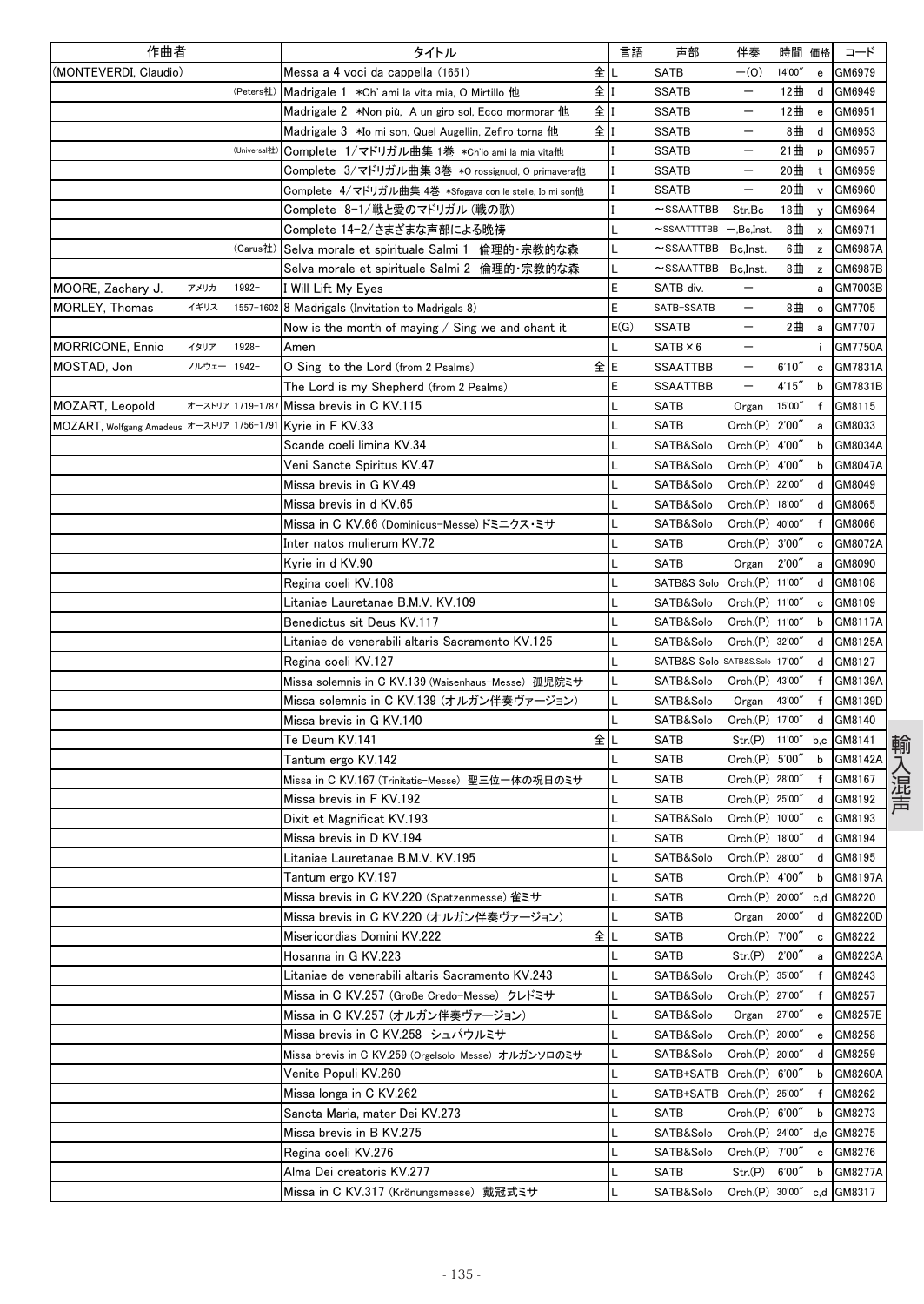|      | 作曲者                        |             |                 | タイトル                                                               | 言語      | 声部                                  | 伴奏                       | 時間 価格  |              | コード            |
|------|----------------------------|-------------|-----------------|--------------------------------------------------------------------|---------|-------------------------------------|--------------------------|--------|--------------|----------------|
|      | (MOZART, Wolfgang Amadeus) |             |                 | Missa in C KV.317 (オルガン伴奏ヴァージョン)                                   |         | SATB&Solo                           | Organ                    | 30'00" |              | d GM8317E      |
|      |                            |             |                 | Vesperae solennes de Dominica KV.321                               |         | SATB&Solo                           | Orch.(P) 20'00"          |        |              | e.f GM8321     |
|      |                            |             |                 | Missa solemnis in C KV.337 荘厳ミサ                                    |         | SATB&Solo                           | Orch.(P) 22'00"          |        |              | e.f GM8337     |
|      |                            |             |                 | Vesperae solennes de Confessore KV.339                             |         | SATB&Solo                           | Orch.(P) 29'00"          |        | e            | GM8339         |
|      |                            |             |                 | Laudate Dominum from KV.339                                        |         | SATB&Solo                           | Orch.(P) 5'00"           |        | b            | GM8340         |
|      |                            |             |                 | Kyrie KV.341                                                       |         | <b>SATB</b>                         | Orch.(P) 6'00"           |        | b            | GM8341         |
|      |                            |             |                 | Messe in c KV.427 (Bärenreiter版 Helmut Eder edit.)                 |         | ~SATB+SATB Orch.(P) 60'00"          |                          |        |              | g GM8427A      |
|      |                            |             |                 | Messe in c KV.427 (Breitkopf版 A.Schmitt edit.)                     |         | ~SATB+SATB Orch.(P) 80'00"          |                          |        | f            | GM8427B        |
|      |                            |             |                 | Messe in c KV.427 (Peters版 H.C.R.Landon edit.)                     |         | $\sim$ SATB+SATB Orch. $(P)$ 60'00" |                          |        | k            | GM8427C        |
|      |                            |             |                 | Messe in c KV.427 (Carus版 Richard Maunder edit.)                   |         | ~SATB+SATB Orch.(P) 57'00"          |                          |        | f            |                |
|      |                            |             |                 |                                                                    |         |                                     |                          |        |              | GM8427D        |
|      |                            |             |                 | Messe in c KV.427 (Peters版 by Franz Beyer edit.)                   |         | ~SATB+SATB Orch.(P) 65'00"          |                          |        | f            | GM8427E        |
|      |                            |             |                 | Messe in c KV.427 (Carus版 by Robert D. Levin edit.)                |         | ~SATB+SATB Orch.(P) 80'00"          |                          |        | g            | GM8427F        |
|      |                            |             |                 | Messe in c KV.427 (Carus版 by Frieder Bernius & Uwe Wolf edit.)     |         | ~SATB+SATB Orch.(P) 55'00"          |                          |        |              | g GM8427G      |
|      |                            |             |                 | Messiah KV.572 *ヘンデル「メサイア」をモーツァルトが編曲した作品                           | G       | SATB&Solo                           | Orch.(P) 127'00"         |        | h            | GM8572         |
|      |                            |             |                 | Ave verum KV.618                                                   |         | SATB                                | Str.(P)                  | 3'30'' | a,b          | GM8618         |
|      |                            |             |                 | 全<br>Requiem KV.626 (Bärenreiter版 by F.X.Süssmayr)                 |         | SATB&Solo                           | Orch.(P) 55'00"          |        | d            | GM8626A        |
|      |                            |             |                 | Requiem KV.626 (オルガン伴奏ヴァージョン)                                      |         | SATB&Solo                           | Organ                    | 55'00" | d            | GM8626E        |
|      |                            |             |                 | Requiem KV.626 (ピアノ連弾ヴァージョン)                                       |         | SATB&Solo                           | Piano連弾 55'00"           |        | q            | GM8626F        |
|      |                            |             |                 | Requiem KV.626 (Carus版 by Richard Maunder)                         |         | SATB&Solo                           | Orch.(P) 50'00"          |        | d            | GM8628         |
|      |                            |             |                 | Requiem KV.626 (Kunzelmann版 by Franz Beyer)                        |         | SATB&Solo                           | Orch.(P) 50'00'          |        | g            | GM8630B        |
|      |                            |             |                 | Requiem KV.626 (Carus版 by Robert D.Levin)                          |         | SATB&Solo                           | Orch.(P) 45'00"          |        | d            | GM8632         |
|      |                            |             |                 | Kleinere Kirchenwerke (オルガン版) K.47.117.141.618.142.197.108.127.273 |         | SATB&Solo                           | Organ                    | 10曲    | $\mathsf{f}$ | GM8635         |
|      | MUHLY, Nico                | アメリカ        | $1981 -$        | <b>Bright Mass with Canons</b>                                     |         | SATB div.                           | Organ                    | 13'30" | $\mathbf c$  | GM8903A        |
|      |                            |             |                 | Magnificat & Nunc Dimittis                                         |         | SATB div.                           | Organ                    |        | b            | GM8903B        |
|      |                            |             |                 | Lord heare my prayer instantly                                     |         | SATB div.                           |                          | 4'00"  | b            | GM8903C        |
|      | MURPHY, Ryan               | アメリカ        | $1971 -$        | ★<br>A Lullaby                                                     | E       | SATB div.                           | Piano(Str) 6'45"         |        | a            | GM8960A        |
|      |                            |             |                 | Let All the World in Every Corner Sing                             | ★∥E     | SATB div.                           | P or Orch 3'45"          |        | b            | GM8960B        |
|      |                            |             |                 | *<br>Pilgrim Song                                                  | IE      | SATB div.                           |                          |        | b            | GM8960C        |
|      | NANCE, Richard             | アメリカ        | $1955 -$        | Set me as a seal                                                   | E       | SATB                                | $Hr.P(O)$ 4'00"          |        | a            | GN0203         |
|      | NARDONE, Peter             | イギリス        | $1965 -$        | <b>Preces and Responses</b>                                        |         | SATB div.                           | $\overline{\phantom{0}}$ |        | b            | GN0303         |
|      | NARVERUD, Jacob            | アメリカ        | 1986-           | Sisi ni moja (We are one) ぼくらはひとつ                                  |         | SAB div.                            | P,Djembe                 |        | a            | GN0350A        |
|      |                            | ベルギー        | 1936-201        |                                                                    |         | <b>SATB</b>                         | Oboe                     | 3曲     |              |                |
|      | NEES, Vic                  |             |                 | Concerto per la beate Vergine                                      |         |                                     |                          |        | f            | GN0403         |
|      |                            |             |                 | Trumpet Te Deum                                                    |         | SATB &S Solo 2 Trumpets 28'00"      |                          |        | ÷            | GN0405         |
|      | NICKEL, Larry              | カナダ         | $1952 -$        | Four Strong Winds *TYSON, Ian作曲                                    |         | SATB div.                           | Piano                    |        | а            | GN0450B        |
|      |                            |             |                 | Dreamed of Rain 雨を夢見て *GARRETT, Jan作曲                              |         | SATB div.                           |                          |        | a            | GN0450C        |
|      |                            |             |                 | The Hockey Song *CONNORS, Tom作曲                                    |         | SATB div.                           | Piano                    |        |              | a GN0450D      |
| 輸入混声 |                            |             |                 | All the Diamonds すべてのダイアモンドの輝きも *COCKBURN. Bruce作曲                 |         | SATB div.                           | Piano                    |        | a            | <b>GN0450E</b> |
|      |                            |             |                 | A la claire fontaine 泉のほとり *カナダ民謡                                  |         | SATB                                | Piano                    |        | a            | <b>GN0450F</b> |
|      |                            |             |                 | 全<br>I cannot Dance                                                | E       | SATB div.                           | $\overline{\phantom{a}}$ |        | а            | GN0450H        |
|      | NICOLAI, Otto              | ドイツ         |                 | 1810-1849 Messe in D                                               |         | SATB&Solo                           | Orch.(P) 32'00"          |        | e            | GN0460A        |
|      | NIELSEN, Carl              |             |                 | デンマーク 1865-1931 3 Motets Op.55                                     | 全工      | ATTB-SSATB                          | $\qquad \qquad -$        | 16'00" |              | d GN0505       |
|      | NÓGRÁDI, Péter             | ハンガリー 1952- |                 | Októberi ima                                                       | M       | SATB div.                           | $\qquad \qquad -$        |        |              | a GN1103       |
|      | NOON, Timothy              | イギリス        | $1974-$         | Ave verum                                                          |         | SATB div.                           | $\qquad \qquad -$        |        |              | a GN1203       |
|      | NYSTEDT, Knut              |             | ノルウェー 1915-2014 | Knut Nystedt Sacred Choral Music [CD付]                             | E,L,G   | SATB div.                           | $-$ , Cello              | 8曲     |              | m GN2500A      |
|      |                            |             |                 | Ave Maria                                                          |         | SATB div.                           | Violin                   | 10'00" | b            | GN2501         |
|      |                            |             |                 | 全<br>Will Praise Thee, O Lord                                      | E       | SSATB                               | $\overline{\phantom{m}}$ | 1'30'' | а            | GN2502         |
|      |                            |             |                 | Thus saith the Lord                                                | Ε       | SATB div.                           |                          | 1'54'' | b            | GN2503         |
|      |                            |             |                 | Peace I Leave With You                                             | 全lE     | <b>SSATB</b>                        | $\qquad \qquad -$        | 1'30'' | a            | GN2504         |
|      |                            |             |                 | Thou O Lord                                                        |         | SATB div.                           | $\qquad \qquad -$        | 3'34'' | а            | GN2505         |
|      |                            |             |                 | Sing & Rejoice                                                     | 全E      | SATB div.                           | $\overline{\phantom{m}}$ | 3'30'' | a            | GN2507         |
|      |                            |             |                 | Cry Out and Shout                                                  | Ε       | <b>SSATTB</b>                       | $\qquad \qquad -$        | 2'30'' | a            | GN2509         |
|      |                            |             |                 | Immortal Bach (Komm, susser Tod) 不滅のバッハ                            | G       | SATB div.                           | $\overline{\phantom{m}}$ | 5'00'' | а            | GN2511         |
|      |                            |             |                 | Kyrie (from "A Thanksgiving Mass")                                 |         | SSA+SATB                            |                          | 5'00'' | a            | GN2515         |
|      |                            |             |                 | 全<br>0 Crux                                                        |         | SSAATTBB                            | $\qquad \qquad -$        | 6'00'' | a            | GN2519         |
|      |                            |             |                 | Veni                                                               | 全 L(Nr) |                                     | $\qquad \qquad -$        |        |              | GN2521         |
|      |                            |             |                 |                                                                    |         | SATB div.                           |                          | 5'00'' | b            |                |
|      |                            |             |                 | Missa Brevis Op.102<br>全丨                                          |         | SATB div.                           | $\overline{\phantom{m}}$ | 15'00" | b            | GN2523         |
|      |                            |             |                 | If You Receive My Words                                            | 全E      | SATTBB                              | $\qquad \qquad -$        | 6'00'' | b            | GN2531         |
|      |                            |             |                 | 全<br>Laudate                                                       |         | SATB div.                           | $\qquad \qquad -$        | 2'00'' | b            | GN2533         |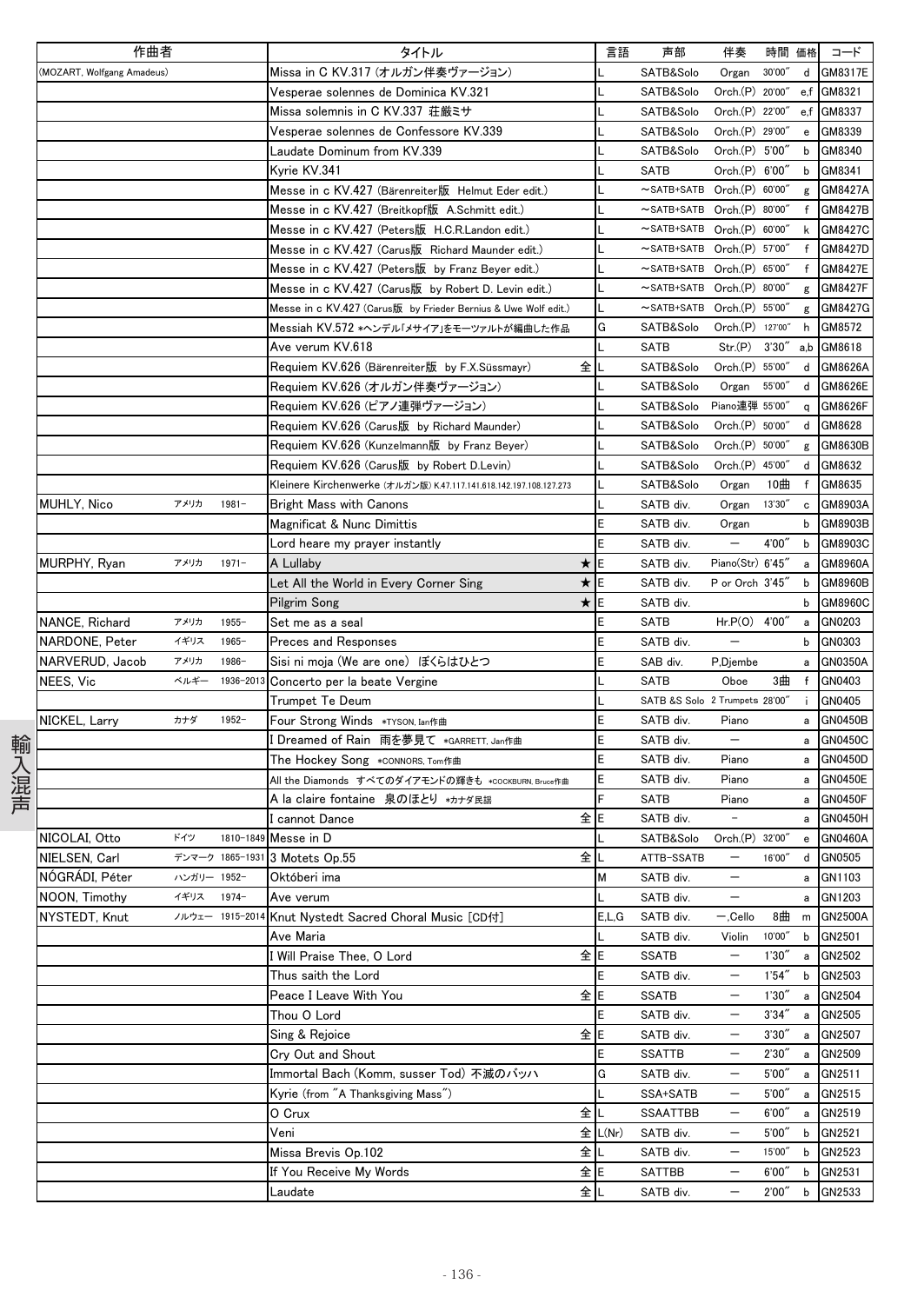| 作曲者                                   |             |                  | タイトル                                                       | 言語    | 声部                               | 伴奏                       |        | 時間 価格        | コード              |
|---------------------------------------|-------------|------------------|------------------------------------------------------------|-------|----------------------------------|--------------------------|--------|--------------|------------------|
| (NYSTEDT, Knut)                       |             |                  | 全<br>Jerusalem                                             |       | <b>SSAATTBB</b>                  |                          | 8'00'' | d            | GN2539           |
|                                       |             |                  | 全<br>Get you up                                            | E     | SATB div.                        | $\overline{\phantom{0}}$ |        | a            | GN2541           |
|                                       |             |                  | 全<br>Adoro Te                                              |       | <b>SSAATTBB</b>                  | $\overline{\phantom{0}}$ | 6'00'  | b            | GN2545           |
|                                       |             |                  | 全<br>Audi                                                  |       | <b>SSAATTBB</b>                  |                          |        | a            | GN2549           |
|                                       |             |                  | Lord of My Heart                                           | E     | SSAA+SATB+SATB                   |                          |        | с            | GN2551           |
|                                       |             |                  | I Will Greatly Rejoice!                                    | E     | SATB div.                        | $\overline{\phantom{0}}$ |        | a            | GN2555           |
|                                       |             |                  | 'Cry out and Shout" Nystedt's Masterpieces for mixed choir | L.E.G | SATB div.                        |                          | 26曲    | t            | GN2556           |
| OBISPO, Fabian arr.                   | フィリピン 1947- |                  | Mamayog Akun (My Dear Mamayog)                             |       | Maranao SATB div.                |                          |        | a            | GO0303A          |
| OCKEGHEM. Johannes (フランドル) 1420?-1497 |             |                  | Missa Caput                                                |       | SATB                             |                          | 19'00" | e            | GO0507           |
|                                       |             |                  | Missa Pro Defunctis (Requiem)                              |       | SA-SATB                          |                          | 54'00" | с            | GO0509           |
|                                       |             |                  | Missa sine nomine a 3 voci *3声ならSSA、TTBでも                  |       | <b>STB</b>                       |                          |        | d            | GO0511           |
|                                       |             |                  | Alma redemptoris mater                                     |       | <b>SATB</b>                      | $\overline{\phantom{0}}$ |        | b            | GO0512           |
| ØDEGAARD, Henrik                      | ノルウェー 1955- |                  | 3 Gregorian Antiphones (Tre gregorianske antifoner)        |       | SATB div.                        |                          | 10'30" | e            | GO0703           |
|                                       |             |                  | Cantus II: Christus factus est                             |       | <b>SAATB</b>                     | —                        | 3'00'' | b            | GO0704A          |
|                                       |             |                  | Cantus III: Sanctus                                        |       | SATB                             |                          | 1'15'  | b            | GO0704B          |
|                                       |             |                  | Krist stod op af Døde キリストは死より立ち上がり                        | Nr    | SATB div.                        |                          | 3'30'' | b            | GO0704D          |
| OLSSON, Otto                          |             | スウェーデン 1879-1964 | 全<br>6 Latin Hymn Op.40                                    |       | $\sim$ SSAATTBB                  | $\qquad \qquad -$        | 6曲     | b            | GO1303           |
|                                       |             |                  | Te Deum Op.25                                              |       | SATB                             | Str.Harp,O(P)            |        |              | g GO1305         |
| OLTRA, Manuel                         | スペイン        |                  | 1922-2015 Tres Andaluzas 3つのアンダルシアの歌<br>★.                 | Sp    | <b>SATB</b>                      | $\overline{\phantom{0}}$ | 3曲     | c            | GO1350A          |
|                                       |             |                  | Tres Canciones de Amor 3つの愛の歌<br>$\star$                   | Sp    | <b>SATB</b>                      |                          | 6'15'' | с            | GO1350B          |
| ONDARRA, Lorenzo                      | スペイン        | $1931 -$         | Pater noster                                               |       | <b>SAATTB</b>                    |                          |        | a            | GO1850A          |
|                                       |             |                  | Christus factus est<br>$\star$                             |       | <b>SATB</b>                      |                          |        | а            | GO1850B          |
|                                       |             |                  | $\star$<br>Padre nuestro                                   | Sp    | <b>SATB</b>                      |                          |        | а            | GO1850C          |
| ORBÁN, György                         | ハンガリー 1947- |                  | 全<br>Ave Maria in D                                        |       | <b>SATB</b>                      | $\qquad \qquad -$        | 2'00'' | a            | GO2003           |
|                                       |             |                  | Salve Regina                                               |       | SATB div.                        | $\qquad \qquad -$        | 2'00'  | a            | GO2005           |
|                                       |             |                  | 全<br>Ave Regina                                            |       | SATB div.                        |                          | 3'00'' | a            | GO2006           |
|                                       |             |                  | 全<br>Veni Creator Spiritus                                 |       | <b>SSATBB</b>                    | $\overline{\phantom{0}}$ | 4'00'' | b            | GO2007           |
|                                       |             |                  | Stabat Mater (1987)                                        |       | <b>SSATBB</b>                    |                          | 7'00"  | b            | GO2008           |
|                                       |             |                  | Mundi renovatio                                            |       | SATB div.                        |                          | 4'00'' | b            | GO2009           |
|                                       |             |                  | Agnus Dei                                                  |       | SATB+SATB Organ, Tp 5'00"        |                          |        | b            | GO2010           |
|                                       |             |                  | 全<br>Stabat Mater in F                                     |       | <b>SSATBB</b>                    |                          | 8'55'' | f            | GO2011           |
|                                       |             |                  | Mass No.1 in C                                             |       | $\sim$ SATB+SATB                 | Piano 30'00'             |        | f            | GO2012           |
|                                       |             |                  | Pater Noster                                               |       | SATB div.                        |                          | 3'00'' |              |                  |
|                                       |             |                  |                                                            |       | SATB div.                        |                          | 3'00'' | a<br>b       | GO2014<br>GO2015 |
|                                       |             |                  | De vitae vanitate                                          |       | <b>SATB</b>                      |                          | 1'30'  |              | GO2017           |
|                                       |             |                  | Ave Verum                                                  |       |                                  |                          | 2'30'' | a            | GO2018           |
|                                       |             |                  | Pange Lingua                                               |       | <b>SSATBB</b>                    | —                        |        | b            |                  |
|                                       |             |                  | Kóruskönyv S.A.Emlékére<br>全                               | M     | $\sim$ SSATBB                    | $\qquad \qquad -$        | 5曲     | d            | GO2019           |
|                                       |             |                  | O Pan                                                      | E     | <b>SAATBB</b>                    |                          |        | a            | GO2020           |
|                                       |             |                  | Farewell                                                   | E     | SATB div.                        | Piano                    |        | a            | GO2021           |
|                                       |             |                  | Dramolett                                                  | E     | SAATBB                           |                          |        | $\mathbf{a}$ | GO2022           |
|                                       |             |                  | Orpheus With His Lute オルフェウスとリュート                          | E     | <b>SAATBB</b>                    |                          |        |              | a GO2023         |
|                                       |             |                  | 全<br>Daemon Irrepit Callidus 悪魔は巧妙に忍び寄る                    |       | SATB div.                        |                          |        | a            | GO2024           |
|                                       |             |                  | O. Mistress Mine!<br>*シェークスピア「十二夜」よりテキスト                   | 全lE   | <b>SATB</b>                      | —                        | 1'00'' | a            | GO2025           |
|                                       |             |                  | Missa Quinta ミサ曲第5番 *クラリネットとコントラバスによる伴奏                    |       | <b>SSATBB</b>                    | CI,Kb                    | 15'00" | f            | GO2030           |
|                                       |             |                  | Nobis Natus                                                |       | SATB                             |                          | 2'00'' | b            | GO2031           |
|                                       |             |                  | 全<br>Nunc Dimittis                                         |       | <b>SATB</b>                      |                          | 2'30'' | а            | GO2033           |
| O'REGAN, Tarik                        | イギリス        | 1978-            | Ave Maria                                                  |       | <b>SSAATTBB</b>                  | $\qquad \qquad -$        |        | b            | GO2052           |
|                                       |             |                  | Confirma hoc Deus                                          |       | <b>SSAATTBB</b>                  | Organ                    |        | c            | GO2053           |
|                                       |             |                  | Nunc Dimittis                                              |       | SATB+SATB                        | —                        | 4'00"  | b            | GO2055           |
|                                       |             |                  | O Vera Digna Hostia                                        | L     | SATB div.                        | —                        | 4'30'' | b            | GO2056           |
|                                       |             |                  | I Saw Him Standing                                         | E     | SATB&Bar Solo                    | Organ                    |        | b            | GO2057           |
|                                       |             |                  | Care charminge Sleepe                                      | E     | SSATB+SSATB                      | $- (0)$                  |        | b            | GO2058           |
|                                       |             |                  | Locus iste                                                 |       | SATB                             | $\qquad \qquad -$        |        |              | a GO2059         |
| ORFF, Carl                            | ドイツ         | 1895-1982        | Carmina Burana<br>*ソロ、混声合唱、児童合唱                            |       | $\sim$ SATB+SATB                 | Orch.(P) 65'00'          |        |              | GO2103A          |
|                                       |             |                  | Carmina Burana<br>*2台ピアノとパーカッションヴァージョン                     |       | $\sim$ SATB+SATB                 | 2 Piano 65'00"           |        | r            | GO2104           |
|                                       |             |                  | Catulli Carmina                                            |       | SSATTBB&Solo 4Piano&Perc. 45'00' |                          |        | n            | GO2105           |
|                                       |             |                  | Ave Maria                                                  |       | SATB                             |                          | 2'00'' | b            | GO2107           |
| OSTRZYGA, Michael                     | ドイツ         | $1975 -$         | Iuppiter ユピテル                                              | 全儿    | <b>SSAATTBB</b>                  | $\qquad \qquad -$        | 5'00'' | b            | GO3001           |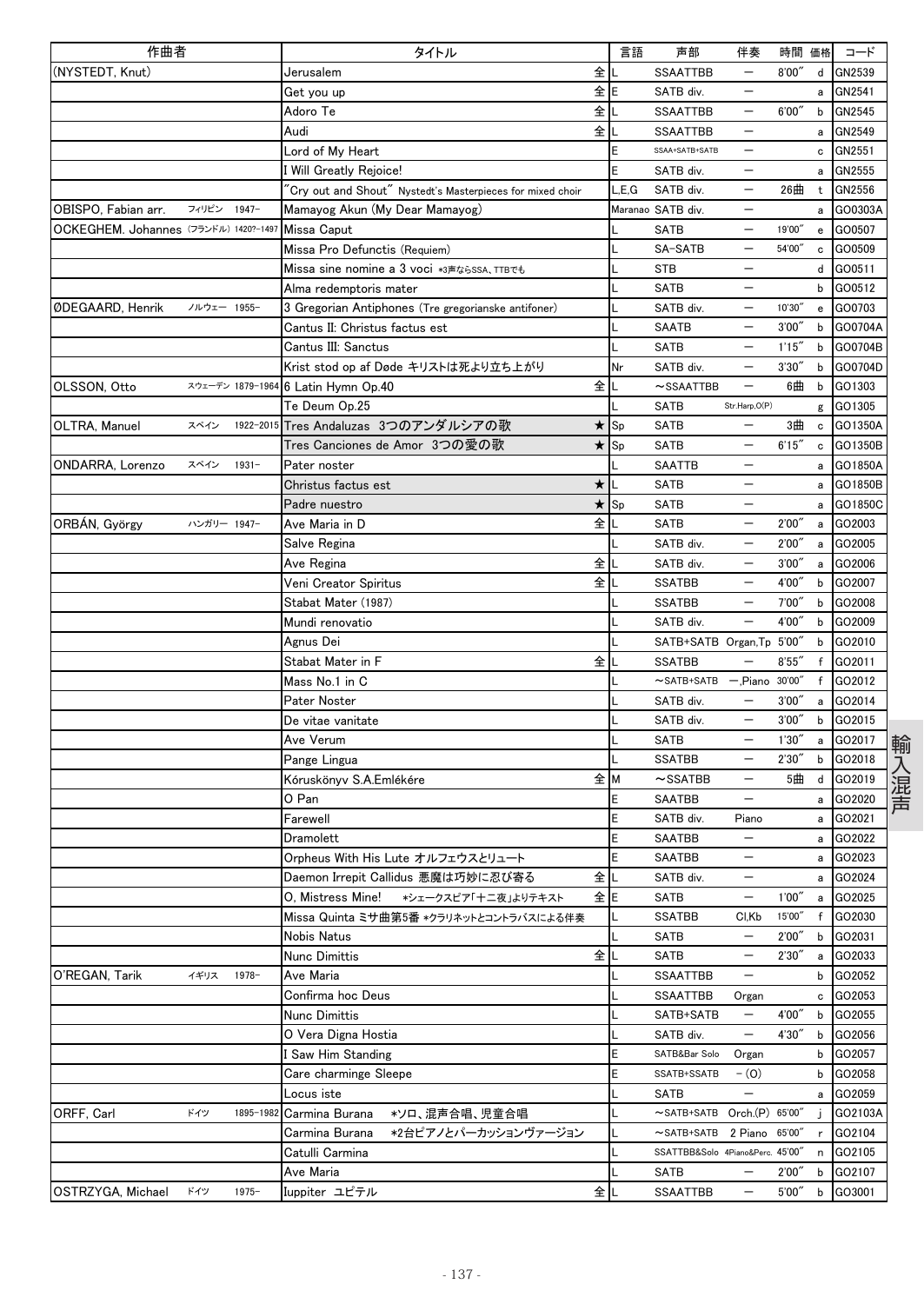| 作曲者                          |             |            | タイトル                                                           | 言語          | 声部                           | 伴奏                       | 時間 価格         |              | コード        |
|------------------------------|-------------|------------|----------------------------------------------------------------|-------------|------------------------------|--------------------------|---------------|--------------|------------|
| OTT, Rezső                   | ハンガリー 1981- |            | Vivat, crescat, floreat!                                       |             | SATB div.                    | $\overline{\phantom{0}}$ |               | a            | GO5003     |
| <b>OWENS, Matthew</b>        | イギリス        | $1971 -$   | This joyful Eastertide                                         | E           | <b>SATB</b>                  | Organ                    |               | a            | GO8010A    |
| PALESTRINA, G.P.da           | イタリア        | 1525-1594  | Motets for SATB *Ave Maria, In Diebus Illis, O Rex Gloriaeなど7曲 | L           | <b>SATB</b>                  | —                        | 7曲            | $\mathbf{e}$ | GP0901     |
|                              |             |            | 3 Liebeslieder (Madrigale)                                     | G(I)        | SATB                         |                          | 3曲            | b            | GP0903     |
|                              |             |            | Super flumina Babylonis バビロン川のほとりで                             | L           | <b>SATB</b>                  |                          |               | a            | GP0909C    |
|                              |             |            | Sicut cervus 鹿が谷川の水を慕うごとく                                      |             | <b>SATB</b>                  |                          | 4'45''        | a            | GP0911C    |
|                              |             |            | 全<br>Viri Galilae / Ascendit Deus                              |             | <b>SSATTB</b>                | —                        | 2曲            | b            | GP0912A    |
|                              |             |            | 全<br>Ave regina / Gaude gloriosa                               | L           | SATTB                        | —                        | 2曲            | b            | GP0912B    |
|                              |             |            | Alma redemptoris mater                                         |             | <b>SATB</b>                  |                          |               | b            | GP0914A    |
|                              |             |            | Stabat Mater dolorosa                                          | L           | SATB+SATB                    | —                        | 9'00''        | b            | GP0915     |
|                              |             |            | Missa Brevis                                                   |             | <b>SATB</b>                  |                          | 25'00"        | b            | GP0921     |
|                              |             |            | 全<br>Missa Assumpta est Maria マリア被昇天ミサ                         |             | <b>SSATTB</b>                |                          | 30'00"        | c,e          | GP0925     |
|                              |             |            | Missa Papae Marcelli 教皇マルチェルスのミサ                               |             | <b>SATTBB</b>                |                          | 30'00"        |              | b,c GP0927 |
|                              |             |            | Missa Aeterna Christi Munera ミサ永遠の恵み                           |             | <b>SATB</b>                  | —                        | 25'00"        |              | b,c GP0931 |
|                              |             |            | <b>Missa Pater Noster</b>                                      |             | <b>SATB</b>                  |                          | 22'00"        | b            | GP0933     |
|                              |             |            | 全<br>Missa De Beata Virgine                                    | L           | <b>SATB</b>                  | —                        | 23'00"        | b            | GP0935     |
|                              |             |            | Missa Iste Confessor                                           |             | <b>SATBB</b>                 |                          |               | b            | GP0938A    |
| PAMINTUAN, John August フィリピン |             | 1972-      | 全<br>Pater noster (Maior caritas Op.5-1)                       |             | SATB div.                    |                          | 4'01"         | a            | GP1450A    |
|                              |             |            | Memorare (Maior caritas Op.5-3)                                |             | SATB div.                    | —                        | 4'54''        | a            | GP1450C    |
|                              |             |            | Crucifixus (Maior caritas Op.5-4)                              |             | SATB div.                    | —                        | 5'45''        | b            | GP1450D    |
|                              |             |            | De profundis (Maior caritas Op.5-5)<br>全                       | $Sp+L$      | <b>SSAATB</b>                |                          | 4'30'         | b            | GP1450E    |
|                              |             |            | Alma de Cristo (Maior caritas Op.5-6)                          |             | Filipino SATB div.           |                          | 5'04''        | a            | GP1450F    |
|                              |             |            | O magnum mysterium (Maior caritas Op.5-7)                      |             | S Solo&SATB                  | Guitar                   | 3'20''        | a            | GP1450G    |
|                              |             |            | Pange lingua gloriosi / Nobis datus (Maior caritas Op.5-8/9)   |             | SATB div.                    | $\overline{\phantom{0}}$ | 1'00''/2'45'' | a            | GP1450H    |
|                              |             |            | In supremae nocte cenae (Maior caritas Op.5-10)                | L           | SATB div.                    | —                        | 1'30''        | a            | GP1450J    |
|                              |             |            | Verbum caro (Maior caritas Op.5-11)                            | L           | SATB div.                    | —                        | 2'20''        | a            | GP1450K    |
|                              |             |            | Tantum ergo (Maior caritas Op.5-12)                            |             | SATB div.                    |                          | 4'00"         | а            | GP1450L    |
|                              |             |            | Genitori Genitoque / Dayawenen (Maior caritas Op.5-13)         |             | L/Filipino SATB div.         |                          | 1'00''/3'00'' | a            | GP1450M    |
|                              |             |            | Maior caritas (Maior caritas Op.5-14)                          |             | SATB+SATB+SATB               | —                        | 3'00''        | a            | GP1450N    |
| PANUFNIK, Roxanna            | イギリス        | 1968-      | Westminster Mass                                               | L+E         | SSAATTBB&Solo                | Organ,-                  |               | k            | GP1501     |
|                              |             |            |                                                                | L+E         | S Solo&SSAATTBB              |                          |               | c            | GP1505     |
| PARK, Owain                  | イギリス        | 1993-      | Deus, deus meus *「Westminster Mass」より<br>Ave Maris Stella      |             | SSATB div.                   |                          |               | b            | GP2405A    |
|                              |             |            |                                                                | E           |                              | —                        |               |              | GP2405B    |
|                              | イギリス        | 1965-      | Tomorrow Shall Be My Dancing Day                               | E           | SATB+SATB<br><b>SSAATTBB</b> |                          |               | b<br>b       | GP1707     |
| PARRY, Ben                   | イギリス        |            | Flame 炎                                                        | E           | <b>SATB</b>                  | —                        | 7曲            |              | GP1705     |
| PARRY, C.Hubert              | エストニア       |            | 1848-1918 7 Partsongs                                          |             |                              |                          |               | $\mathbf c$  |            |
| PÄRT, Arvo                   |             | 1934-      | Collected Choral Works *ペルトの作品を縮小楽譜にて収録,研究、検討用に                |             | L,E,G,SI,X,I SATB,TB,SSATB   | -.Org.                   | 19曲           | $\mathsf{o}$ | GP2501     |
|                              |             |            | Magnificat                                                     |             | <b>SSATB&amp;S Solo</b>      | —                        | 7'00''        | c            | GP2505     |
|                              |             |            | Summa                                                          |             | <b>SATB</b>                  | —                        | 5'30''        | d            | GP2509     |
|                              |             |            | Stabat Mater                                                   | L           | SAT                          | Vn.Vla.Vc. 25'00"        |               | n            | GP2515     |
|                              |             |            | Cantate Domino Canticum Novum                                  |             | <b>SATB</b>                  | Organ                    | 3'00''        | e            | GP2518A    |
|                              |             |            | Solfeggio<br>*歌詞は音階名のみ                                         | Χ           | SATB                         | $\overline{\phantom{m}}$ | 6'00''        | a            | GP2530     |
|                              |             |            | Littlemore Tractus                                             | E           | <b>SATB</b>                  | Organ                    | 6'00''        | ${\bf e}$    | GP2532     |
|                              |             |            | Salve Regina                                                   | L           | SATB div.                    | Organ                    | 12'00"        | h            | GP2533     |
|                              |             |            | Anthem of St John the Baptist                                  | E           | <b>SATB</b>                  | Organ                    | 5'00''        | d            | GP2534     |
| PASSEREAU, Pierre            | フランス        | 1490-154   | 全<br>Ⅱ est bel et bon うちの亭主は美男でお人好し                            | $\mathsf F$ | SATB                         | —                        |               | а            | GP2903B    |
| PASZTI, Miklós               | ハンガリー       | 1928-1989  | Csángó-magyar szerelmi dalok チャンーゴー・マジャール人の愛の歌                 | М           | <b>SATB</b>                  |                          | 5'15''        | a            | GP2980A    |
| PATRIQUIN, Donald arr. カナダ   |             | Contempora | Hey Ho, Nobody Home *イギリス・キャロル                                 | E           | SATB&Soli                    | Piano                    |               | a            | GP3203A    |
| PATTERSON, Paul              | イギリス        | $1947 -$   | 全<br>Missa Brevis Op.54                                        | L           | <b>SATB</b>                  | —                        | 14'00"        | h            | GP3303     |
|                              |             |            | Stabat Mater Op.57                                             | L           | SATB&Solo                    | Orch.(P)                 | 40'00"        | g            | GP3305     |
| PEARSALL. Robert L.          | イギリス        | 1795-1856  | Lay a Garland 花輪を飾れ                                            | E           | <b>SSAATTBB</b>              |                          | 3'30''        | a            | GP3603     |
| PENDERECKI, Krzysztof ポーランド  |             | 1933-      | Cantate Domino (ペンデレツキ無伴奏合唱全集)                                 |             | L, Po, SI SATB 他             |                          | 19曲           | W            | GP4900A    |
|                              |             |            | 全<br>Song of Cherubim                                          | SI          | SSAATTBB                     |                          | 8'00''        | $\mathbf c$  | GP4903     |
|                              |             |            | Stabat Mater                                                   |             | SATB+SATB+SATB               | $\overline{\phantom{0}}$ | 8'30''        | b            | GP4905     |
|                              |             |            | 全<br>Agnus Dei                                                 |             | SSAATTBB                     | —                        | 8'00''        | c            | GP4907     |
|                              |             |            | Veni Creator<br>全                                              |             | SSAATTBBdiv.                 | —                        | 8'00''        |              | c GP4909   |
|                              |             |            | Missa brevis                                                   |             | SSAA,TTTBB,SATB div          | —                        | 20'00"        | e            | GP4915     |
| PERGOLESI, Giambattista イタリア |             | 1710-1736  | Stabat Mater [SATB version]                                    | L           | SATB                         | Orch(P)                  | 35'00"        | d            | GP4001     |
|                              |             |            | Vespro della Beata Vergine                                     |             | SSATB+SSATB Orch.(P) 120'00" |                          |               | j.           | GP4003     |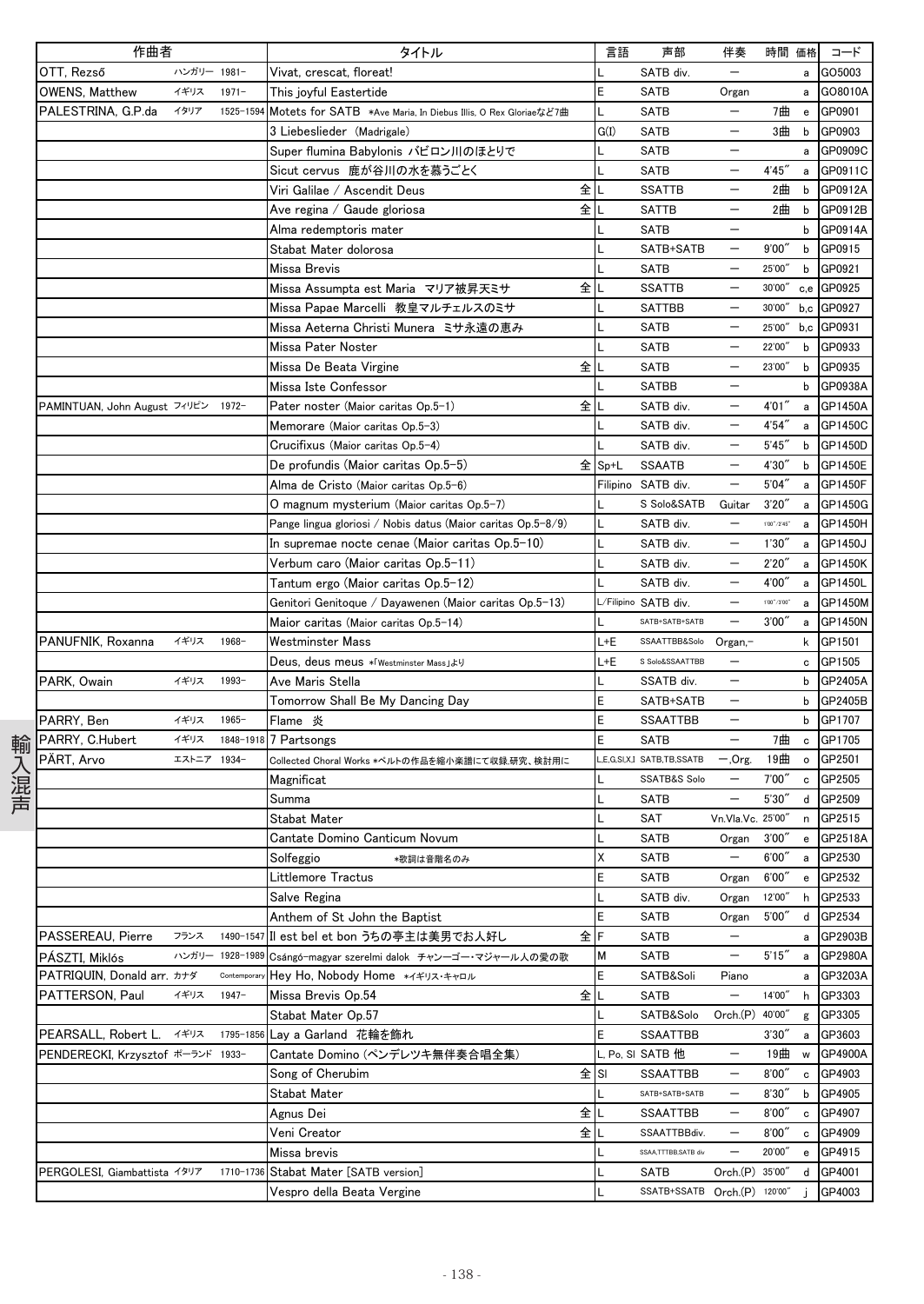| 作曲者                                       |              |                       | タイトル                                                                      |      | 言語   | 声部                             | 伴奏                       | 時間 価格    |              | コード            |
|-------------------------------------------|--------------|-----------------------|---------------------------------------------------------------------------|------|------|--------------------------------|--------------------------|----------|--------------|----------------|
| (PERGOLESI, Giambattista)                 |              |                       | Messe in F "Missa Romana"                                                 |      |      | SSATB+SATB+SSATB+SATB          | Orch(P)                  | 13曲      | $\mathbf{I}$ | GP4005         |
| PETERSON-BERGER, Wilhelm スウェーデン 1867-1942 |              |                       | Stämning メロディー                                                            |      | Sw   | <b>SATB</b>                    | $\qquad \qquad -$        | 3'00''   | a            | GP4507         |
| PETRASSI, Goffredo                        | イタリア         | 1904-2003             | Nonsense                                                                  | 全    | I(E) | SATB div.                      | —                        | 5曲       | g            | GP6103         |
| PIAZZOLLA, Astor                          |              | アルゼンチン 1921-1992      | Introduccion al Angel (La Serie del Angel No.1)                           |      | Χ    | SATB div.                      | —                        | 4'18''   | a            | GP6701A        |
|                                           |              | (Javier Zentner arr.) | Milonga del Angel<br>(La Serie del Angel No.2)                            |      | Χ    | <b>SATBB</b>                   |                          |          | b            | GP6701B        |
|                                           |              | (Javier Zentner arr.) | Resurreccion del Angel (La Serie del Angel No.4)                          |      | χ    | SATB div.&S Solo               |                          |          | b            | GP6701D        |
|                                           |              | (Oscar Escalada arr.) | Libertango リベルタンゴ                                                         |      | Χ    | <b>SATB</b>                    | Piano                    |          | a            | GP6705         |
|                                           |              | (Nestor Zadoff arr.)  | Adios Nonino                                                              |      | Χ    | <b>SATB</b>                    |                          |          | b            | GP6707         |
|                                           |              | (Oscar Escalada arr.) | Oblivion 忘却                                                               |      | Χ    | SATB div.                      | —                        | 5'30'    | a            | GP6709         |
| PITKIN, Jonathan                          | イギリス         | $1978-$               | Esto mihi in Deum protectorem                                             |      |      | SATB div.                      |                          | 2'30'    | a            | GP6803A        |
| PIZZETTI, Ildebrando                      | イタリア         |                       | 1880-1968 2 Composizioni Corali 2つの合唱曲                                    | 全    |      | <b>SATTBB</b>                  |                          | 8'00''   | d            | GP6903         |
|                                           |              |                       | 3 Composizioni Corali 3つの合唱曲                                              | 全    |      | <b>SATBB</b>                   |                          | 3曲       | h            | GP6905         |
|                                           |              |                       | Messa di Requiem                                                          | 全    |      | <b>SSAATTBB</b>                |                          | 26'00"   | g            | GP6907         |
| POOS, Heinrich                            | ドイツ          | 1928-                 | Auferstehn                                                                |      | G    | <b>SSATB</b>                   |                          |          | b            | GP7003A        |
| POTE, Allen                               | イギリス         | $1945 -$              | The Lord is My Shepherd                                                   |      | E    | <b>SATB</b>                    | Piano                    |          | a            | GP7050A        |
|                                           |              |                       | We Are One                                                                |      | E    | SATB                           | Piano                    |          | a            | GP7050B        |
| POTT, Francis                             | イギリス         | $1957 -$              | As Joseph was a-walking                                                   |      | E    | <b>SATB</b>                    |                          |          | b            | GP7103A        |
|                                           |              |                       | Ubi caritas et amor, Deus ibi est                                         |      |      | <b>SATB</b>                    | $\overline{\phantom{0}}$ |          | a            | GP7103B        |
|                                           |              |                       | A Hymn to the Virgin                                                      |      | E    | <b>SATB</b>                    | $\overline{\phantom{0}}$ |          | a            | GP7103C        |
| POTTLE, Sam                               | アメリカ         | $1934-$               | Jabberwocky ジャバウォックの詩                                                     |      | E    | <b>SATB</b>                    | P,Perc.                  | 4'15'    | a            | GP7150A        |
| POULENC, Francis                          | フランス         | 1899-1963             | <b>Exultate Deo</b>                                                       | 全    |      | SATB div.                      |                          | 2'35'    | c            | GP7303         |
|                                           |              |                       | Salve Regina                                                              | 全    |      | SATB                           |                          | 3'45'    | b            | GP7305         |
|                                           |              |                       | Un Soir de Neige 雪の夜                                                      |      | F(E) | <b>SSATBB</b>                  |                          | 6'49''   | d            | GP7307         |
|                                           |              |                       | 4 Motets pour le Temps de Noël クリスマスのための4つのモテット                           | 全    |      | <b>SATB</b>                    |                          | 10'20"   | d            | GP7309         |
|                                           |              |                       | 4 Motets pour un Temps de Pénitence 悔悟節のための4つのモテット                        | 全    |      | <b>SAATBB</b>                  | $\qquad \qquad -$        | 13'55'   | d            | GP7311         |
|                                           |              |                       | 7 Chansons                                                                | 全    |      | SATB div.                      | —                        | 13'21'   | e            | GP7313         |
|                                           |              |                       | Messe en Sol Majeur ト長調のミサ                                                | 全    |      | <b>SSAATTBB</b>                | $\overline{\phantom{0}}$ | 14'25"   | d            | GP7315         |
|                                           |              |                       | 7 Respons Tenebre                                                         | 全    |      | SATB&Solo                      | Orch.(P) 25'00"          |          |              | GP7317B        |
|                                           |              |                       | 8 Chansons Françaises<br>*混声6曲、男声2曲                                       |      |      | SATB div./TTBB                 |                          | 17'35"   |              | GP7319         |
|                                           |              |                       | Stabat Mater                                                              | 全    |      | SATBB&Solo                     | Orch.(P) 32'00'          |          | Ι.           | GP7321         |
|                                           |              |                       | Figure Humaine 人間の顔                                                       | 全    | F(E) | SSATBB × 2                     | $\overline{\phantom{0}}$ | 25'00"   | k            | GP7323         |
|                                           |              |                       | Gloria                                                                    | 全    |      | SATB&Solo                      | Orch. <sub>(P)</sub>     | 28'00'   |              | GP7327         |
|                                           |              |                       |                                                                           |      | F    | SATB他                          |                          | 17曲      | g            | GP7329         |
|                                           |              |                       | Musique pour chœur a cappella 1 *雪の夜,フシャンソン,8つのフランスの歌                     |      |      | SATB他                          |                          | 15曲      | n            | GP7331         |
| PRAULINŠ. Uģis                            | ラトビア         | $1957 -$              | Musique pour chœur a cappella 2 *クリスマス·悔悟節ミサ他宗教曲                          | 全    |      | SATB div.&Solo                 |                          | 29'00"   | d            | GP8203A        |
|                                           | イタリア         |                       | Missa Rigensis                                                            | 全    |      |                                |                          |          |              |                |
| PUCCINI, Giacomo                          |              |                       | 1858-1924 Messa di Gloria                                                 |      |      | SATB&Solo                      | Orch.(P) 43'00"          |          |              | c,h,i,k GP8503 |
|                                           | インドネシア 1953- |                       | Requiem                                                                   |      |      | <b>STB</b>                     | Viola&Org. 4'00"         |          | a            | GP8507         |
| PURBA, Pontas                             |              |                       | Siksik si batu manikkam                                                   |      | Χ    | SSATB&SAT Soli                 |                          |          | a            | GP8850A        |
| PURCELL, Henry                            | イギリス         |                       | 1659-1695 A Purcell Anthology (12 Anthems) *Hear my preyer, I was glad など |      | Ε    | $\sim$ SSAATTBB Organ-#Str 12曲 |                          |          |              | GP8902         |
|                                           |              |                       | Funeral Music of Queen Mary                                               |      | E(G) | SATB&Solo Organ, Tp, Tb 11'00" |                          |          | $\mathsf{f}$ | GP8909         |
|                                           |              |                       | Hear My Prayer, O Lord わたしの祈りを聞いてください、主よ                                  |      | E    | SSAATTBB                       | Organ                    |          | b            | GP8915         |
| QUARTEL, Sarah                            | カナダ          | 1982-                 | Wide Open Spaces                                                          |      | E    | SATB                           | Piano                    |          | b            | GQ4003         |
|                                           |              |                       | Snow Angel 雪の天使                                                           |      | E    | <b>SATB</b>                    | P. Vc. djembe 20'00"     |          |              | c GQ4004       |
|                                           |              |                       | God will give orders / Sweet Child ("Snow Angel" Ly)                      |      | E    | <b>SATB</b>                    | P. Vc. djembe 5'00"      |          | b            | GQ4004A        |
|                                           |              |                       | Sing, my Child                                                            |      | E    | SATB div.                      | Hand drum 4'30"          |          | а            | GQ4005         |
| QUICK, Jonathan arr.                      | カナダ          | Contemporal           | Loch Lomond *スコットランド民謡                                                    |      | E    | SATB div.&Solo                 |                          |          | а            | GQ4503A        |
| QUINTANA, Ariel                           | アルゼンチン 1965- |                       | Ave verum Corpus                                                          | 全    |      | SATB                           | —                        | 2'30''   | a            | GQ5001         |
|                                           |              |                       | Mass From Two Worlds                                                      | 全    |      | SATB&S.A.Soli Piano (O) 24'52" |                          |          | e            | GQ5002         |
|                                           |              |                       | Hodie Christus Natus Est                                                  | 全    |      | SATB div+SATB div              |                          | 2'40''   | а            | GQ5003         |
|                                           |              |                       | Here I Am                                                                 | 全    | E    | SSAATTBB                       | Piano                    |          | а            | GQ5004         |
|                                           |              |                       | Ave maris stella                                                          |      |      | SSS trio&SSAATTBB              | $\qquad \qquad -$        |          | a            | GQ5005         |
|                                           |              |                       | Quem Vidistis Pastores 羊飼いたちよ、汝ら見たものを語れ                                   |      |      | SSAATTBB                       |                          |          | b            | GQ5006         |
|                                           |              |                       | Furusato 故郷                                                               |      |      | J(ローマ字) SATB div.              | —                        | 3'00''   | a            | GQ5007         |
|                                           |              |                       | Psalm 95                                                                  | 全    | E    | SATB div.                      | Piano (O)                |          |              | b GQ5008       |
| RABE, Folke                               | スウェーデン 1935- |                       | Rondes ロンド                                                                |      | Χ    | SATB div.                      |                          | 4'00''   | b            | GR0503         |
| RACHMANINOFF, Sergei ロシア                  |              |                       | 1873-1943 Liturgy of St. John Chrysostom Op.31                            |      | SI   | $\sim$ SATB+SATB               | —                        | 21曲      | g            | GR0902         |
|                                           |              |                       | All Night Vigil Op.37 晩祷(教会スラヴ語版)                                         | 全SI  |      | SSAATTBB                       | $\qquad \qquad -$        | 15曲 h, i |              | GR0903         |
|                                           |              |                       | Ave Maria (Bogoroditse Devo)(教会スラヴ語版)                                     | 全ISI |      | SATB div.                      | —                        | 1'45''   | a            | GR0905A        |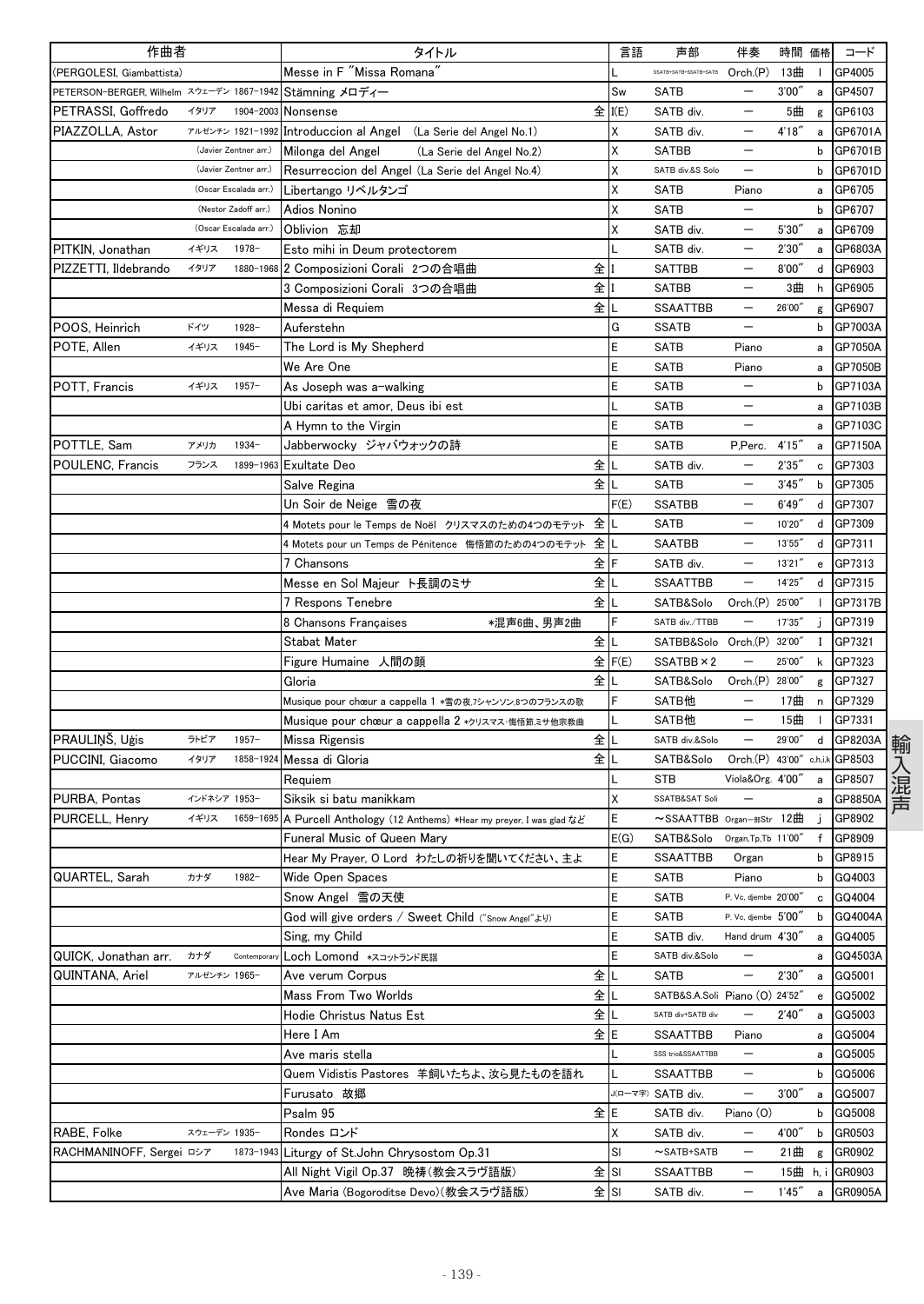| 全 L(E)<br>(RACHMANINOFF, Sergei)<br>SATB div.<br>1'45''<br>GR0905B<br>Ave Maria(ラテン語版)<br>a<br>$\qquad \qquad -$<br>$\pm$ SI<br>Concert for choir 合唱協奏曲<br>SATB div.<br>c GR0907<br>RACHMANINOFF/VALE<br>E<br>Mass in $B \, \flat$<br><b>SSAATTBB</b><br>b GR0910<br>$\qquad \qquad -$<br>RAMINSH, Imant<br><b>SATB</b><br>$\qquad \qquad -$<br>4'00"<br>GR1211<br>ラトビアーカナダ 1943-<br>Ave Verum Corpus<br>$\mathsf{a}$<br>3'27''<br>Latvian(E) SSAATBB<br>$\qquad \qquad -$<br>GR1213<br>Pūt, Vējini (Blow, Winds)<br>a<br>RAMIREZ, Ariel<br>アルゼンチン 1921-2010 Misa Criolla<br>Sp(E)<br><b>SATB</b><br>P, Gt, Perc. 16'00"<br>GR1303<br>c<br>RAMSAY, Miles arr.<br>Silent Night きよしこの夜<br>E<br>アメリカ<br>$1941 -$<br><b>SATB</b><br>GR1503A<br>a<br>E<br>2'19''<br>RATHBONE, Johathan イギリス<br>SATB div.<br>$\qquad \qquad -$<br>b GR1901<br><b>Cradle Song</b><br>contemporar<br>E<br>Absolon, My Son<br>SSAATTBB<br>4'38''<br>GR1903<br>$\qquad \qquad -$<br>b<br>Suite de Lorca Op.72 ガルシア・ロルカの詩による組曲<br>RAUTAVAARA, Einojuhani フィンランド 1928-2016<br>$\hat{\Xi}$ Sp(Fi)<br>SATB div.<br>4曲<br>GR2103<br>d<br>全に<br>SSAATTBBdiv.<br>16'00"<br>GR2107<br>Magnificat<br>$\qquad \qquad -$<br>g<br>G<br>SATB div.<br>9'00''<br>GR2109<br>Die Erste Elegie<br>$\mathbf{e}$<br>全┃∟<br>Credo<br>SATB div.<br>4'19''<br>GR2113<br>$\mathbf c$<br>Christmas Carol<br>E<br>$\qquad \qquad -$<br>b GR2119<br><b>SSAATTBB</b><br>4'30"<br>E<br>4'30"<br><b>SSAATTBB</b><br>$\qquad \qquad -$<br>GR2120<br>Our joyful'st feast<br>b<br>Fi(E)<br>SATB div.<br>$\qquad \qquad -$<br>3曲<br>GR2121<br>Halavan Himmean Alla (In the Shade of the Willow) 柳の陰で<br>$\mathbf{e}$<br>RAVEL, Maurice<br>1875-1937<br>Daphnis et Chloe ダフニスとクロエ<br>X<br>フランス<br>SATB div.<br>Orch.(P)<br>GR2509<br>x<br>E<br>RAY, Robert<br>アメリカ<br>$1943 -$<br><b>Gospel Mass</b><br><b>SATB</b><br>P,Bass,Perc. 25'00"<br>b<br>GR2703<br>E<br><b>SATB</b><br>P(G.Bas.Dr.) 13'30"<br>GR2705<br>Gospel Magnificat<br>b<br>ドイツ<br>全IG<br>REGER, Max<br>1873-1916 3 Chöre Op.6 (Trost, Zur Nacht, Abendlied)<br><b>SATB</b><br>3曲<br>GR2901B<br>Piano<br>$\mathbf c$<br>3 Sechsstimmige Chöre Op.39 (Schweigen, Abendlied, Frühlingsblick)<br>全IG<br>SAATBB<br>3曲<br>GR2907<br>$\overline{\phantom{a}}$<br>$\mathbf{e}$<br>3 Motteten Op.110<br>全lG<br><b>SSATB</b><br>42'00"<br>$\qquad \qquad -$<br>GR2909<br>$\mathtt{c}$<br>全IG<br>SSAATB div.<br>GR2909C<br>O Tod, wie bitter bist du op.110−3<br>b<br>G,L<br>GR2910<br>17曲<br>Geistliche Chormusik a cappella アカペラ宗教合唱曲集<br>$\sim$ SATB+SATB<br>$\qquad \qquad -$<br>j.<br>$\overline{\phantom{0}}$<br>全G<br>8 Geistliche Gesänge Op.138<br>$\sim$ SATB+SATB<br>8曲<br>d GR2911<br>$\qquad \qquad -$<br><b>SSATBB</b><br>2'00"<br>GR2911X<br>Unser lieben Frauen Traum Op.138-4<br>G(E)<br>a<br>GR3303<br>ドイツ<br>$1936 -$<br>Various SSAATTBB<br>$\qquad \qquad -$<br>8'00''<br>REIMANN, Aribert<br>John III, 16 *英仏独洪露希ノルウェー語のテキスト<br>G<br>オーストリア 1964-<br>SAB<br>REISINGER, Wolfgang<br>Deutsche Messe<br>Organ<br>h<br>GR3503<br>RESPIGHI, Ottorino<br>イタリア<br>1879-1936<br>Lauda per la Natività del Signore<br>SATBdiv.&Solo Wind&2P(P)<br>GR3703<br>g<br>REX, Ed<br>イギリス<br>$1987 -$<br>E<br>4'00"<br>GR3903<br>Hymn to the night<br>SSAATTTBBB<br>b<br>$\overline{\phantom{0}}$<br>$\overline{\phantom{0}}$<br>E<br>b GR3904<br>This Marriage<br>SATB div.<br>Geistliche Chormusik für gemischten Chor<br>全LG<br>RHEINBERGER, Josef Gabriel VE7>>>294> 1839-1901<br>SATB-SSATB - Organ 26曲<br>GR4101<br>$\mathbf{e}$<br>→ドイツ<br>Missa brevis in F Op.117<br><b>SATB</b><br>19'00"<br>GR4102<br>c<br>全<br>SATB+SATB<br>Messe in Es Op.109(Cantus Missae)<br>$\qquad \qquad -$<br>23'00"<br>d<br>GR4103<br>Messe in f Op.159<br><b>SATB</b><br>GR4105<br>Organ<br>27'00"<br>輸入混声<br>e<br>Organ&Str. 14'00"<br>Stabat Mater Op.138<br><b>SATB</b><br>GR4106<br>g<br>L(G)<br>Requiem in b Op.60<br>SSATB&Solo Orch.(P) 52'00"<br>g GR4107<br>Requiem in Es Op.84<br>全儿<br><b>SATB</b><br>$\overline{\phantom{m}}$<br>21'00"<br>b GR4109<br><b>SATB</b><br>20'00"<br>GR4111<br>Requiem in d Op.194<br>Organ<br>d<br>f GR4112<br>Missa in C Op.169<br>Orch.(P) 25'00"<br>$\mathsf{L}$<br>SATB<br>Salve Regina Op.107-4<br>a GR4113<br>L<br>SATB<br>$\qquad \qquad$<br>全儿<br><b>SATB</b><br>GR4114A<br>Christus factus est Op.107-5<br>a<br>全 L(E)<br>22'00"<br>d GR4115<br>Advent-Motetten Op.176<br>SATB<br>$\qquad \qquad -$<br>3 Geistliche Gesänge Op69 (Morgenlied/Hymne/Abendlied)<br>全 G(E.L)<br><b>SSATTB</b><br>11'00"<br>b GR4117<br>$\qquad \qquad -$<br>17'00"<br>GR4118<br>Messe in G Op.151<br>SATB<br>$\qquad \qquad -$<br>b<br>L(G)<br>5曲<br>5 Hymnen Op.140<br>SATB<br>GR4123<br>Organ<br>$\mathbf{e}% _{t}\left( t\right)$<br><b>SATB</b><br>Kyrie JWV.155<br>Piano<br>GR4125<br>g<br>De profundis WoO 13 (1886)<br>L(G)<br>GR4127<br><b>SATTB</b><br>a<br>全儿<br>アメリカ<br>$1943 -$<br><b>SATB</b><br>7'00"<br>d GR4503<br>RILEY, Dennis<br>$\overline{\phantom{m}}$<br>Magnificat<br>フィンランド 1965-<br>E<br><b>SSAATBB</b><br>GR4703<br>RISSANEN, Säde<br>Through the Darkness and Fear 暗闇と恐れを抜けて<br>$\qquad \qquad -$<br>b<br>ROSSINI, Gioachino<br>1792-1868<br>La Passeggiata<br>6'00''<br>GR5703<br>イタリア<br>SATB<br>Piano<br>b<br><b>SATB</b><br>5'00''<br>l Gondolieri<br>Piano<br>GR5705<br>b<br>全儿<br><b>SATB</b><br>Orch.(P) 59'00"<br>Stabat Mater<br>f,h GR5709<br>f GR5711A<br>SATB&Solo<br>Piano(2P&Harm)<br>Petite Messe Solennelle (Bärenreiter版 1台ピアノリダクション)<br>h GR5711C<br>Petite Messe Solennelle (Oxford版 2台ピアノとハルモニウム)<br>SATB&Solo<br>2P&Harm 78'00"<br>Petite Messe Solennelle (Peters版 1台ピアノとハルモニウム)<br>SATB&Solo<br>Piano&Harm 90'00"<br>g GR5711D<br>L<br>Petite Messe Solennelle (Carus版 1台ピアノリダクション)<br>SATB&Solo<br>Piano(2P&Harm) 90'00"<br>f<br>GR5711E<br>I,F,L<br>31曲<br>$\sim$ SATB+SATB<br>$- P$<br>GR5715<br>$\mathsf z$ | 作曲者 |  | タイトル                                        | 言語 | 声部 | 伴奏 | 時間 価格 | コード |
|-------------------------------------------------------------------------------------------------------------------------------------------------------------------------------------------------------------------------------------------------------------------------------------------------------------------------------------------------------------------------------------------------------------------------------------------------------------------------------------------------------------------------------------------------------------------------------------------------------------------------------------------------------------------------------------------------------------------------------------------------------------------------------------------------------------------------------------------------------------------------------------------------------------------------------------------------------------------------------------------------------------------------------------------------------------------------------------------------------------------------------------------------------------------------------------------------------------------------------------------------------------------------------------------------------------------------------------------------------------------------------------------------------------------------------------------------------------------------------------------------------------------------------------------------------------------------------------------------------------------------------------------------------------------------------------------------------------------------------------------------------------------------------------------------------------------------------------------------------------------------------------------------------------------------------------------------------------------------------------------------------------------------------------------------------------------------------------------------------------------------------------------------------------------------------------------------------------------------------------------------------------------------------------------------------------------------------------------------------------------------------------------------------------------------------------------------------------------------------------------------------------------------------------------------------------------------------------------------------------------------------------------------------------------------------------------------------------------------------------------------------------------------------------------------------------------------------------------------------------------------------------------------------------------------------------------------------------------------------------------------------------------------------------------------------------------------------------------------------------------------------------------------------------------------------------------------------------------------------------------------------------------------------------------------------------------------------------------------------------------------------------------------------------------------------------------------------------------------------------------------------------------------------------------------------------------------------------------------------------------------------------------------------------------------------------------------------------------------------------------------------------------------------------------------------------------------------------------------------------------------------------------------------------------------------------------------------------------------------------------------------------------------------------------------------------------------------------------------------------------------------------------------------------------------------------------------------------------------------------------------------------------------------------------------------------------------------------------------------------------------------------------------------------------------------------------------------------------------------------------------------------------------------------------------------------------------------------------------------------------------------------------------------------------------------------------------------------------------------------------------------------------------------------------------------------------------------------------------------------------------------------------------------------------------------------------------------------------------------------------------------------------------------------------------------------------------------------------------------------------------------------------------------------------------------------------------------------------------------------------------------------------------------------------------------------------------------------------------------------------------------------------------------------------------------------------------------------------------------------------------------------------------------------------------------------------------------------------------------------------------------------------------------------------------------------------------------------------------------------------------------------------------------------------------------------------------------------------------------------------------------------|-----|--|---------------------------------------------|----|----|----|-------|-----|
|                                                                                                                                                                                                                                                                                                                                                                                                                                                                                                                                                                                                                                                                                                                                                                                                                                                                                                                                                                                                                                                                                                                                                                                                                                                                                                                                                                                                                                                                                                                                                                                                                                                                                                                                                                                                                                                                                                                                                                                                                                                                                                                                                                                                                                                                                                                                                                                                                                                                                                                                                                                                                                                                                                                                                                                                                                                                                                                                                                                                                                                                                                                                                                                                                                                                                                                                                                                                                                                                                                                                                                                                                                                                                                                                                                                                                                                                                                                                                                                                                                                                                                                                                                                                                                                                                                                                                                                                                                                                                                                                                                                                                                                                                                                                                                                                                                                                                                                                                                                                                                                                                                                                                                                                                                                                                                                                                                                                                                                                                                                                                                                                                                                                                                                                                                                                                                                                                     |     |  |                                             |    |    |    |       |     |
|                                                                                                                                                                                                                                                                                                                                                                                                                                                                                                                                                                                                                                                                                                                                                                                                                                                                                                                                                                                                                                                                                                                                                                                                                                                                                                                                                                                                                                                                                                                                                                                                                                                                                                                                                                                                                                                                                                                                                                                                                                                                                                                                                                                                                                                                                                                                                                                                                                                                                                                                                                                                                                                                                                                                                                                                                                                                                                                                                                                                                                                                                                                                                                                                                                                                                                                                                                                                                                                                                                                                                                                                                                                                                                                                                                                                                                                                                                                                                                                                                                                                                                                                                                                                                                                                                                                                                                                                                                                                                                                                                                                                                                                                                                                                                                                                                                                                                                                                                                                                                                                                                                                                                                                                                                                                                                                                                                                                                                                                                                                                                                                                                                                                                                                                                                                                                                                                                     |     |  |                                             |    |    |    |       |     |
|                                                                                                                                                                                                                                                                                                                                                                                                                                                                                                                                                                                                                                                                                                                                                                                                                                                                                                                                                                                                                                                                                                                                                                                                                                                                                                                                                                                                                                                                                                                                                                                                                                                                                                                                                                                                                                                                                                                                                                                                                                                                                                                                                                                                                                                                                                                                                                                                                                                                                                                                                                                                                                                                                                                                                                                                                                                                                                                                                                                                                                                                                                                                                                                                                                                                                                                                                                                                                                                                                                                                                                                                                                                                                                                                                                                                                                                                                                                                                                                                                                                                                                                                                                                                                                                                                                                                                                                                                                                                                                                                                                                                                                                                                                                                                                                                                                                                                                                                                                                                                                                                                                                                                                                                                                                                                                                                                                                                                                                                                                                                                                                                                                                                                                                                                                                                                                                                                     |     |  |                                             |    |    |    |       |     |
|                                                                                                                                                                                                                                                                                                                                                                                                                                                                                                                                                                                                                                                                                                                                                                                                                                                                                                                                                                                                                                                                                                                                                                                                                                                                                                                                                                                                                                                                                                                                                                                                                                                                                                                                                                                                                                                                                                                                                                                                                                                                                                                                                                                                                                                                                                                                                                                                                                                                                                                                                                                                                                                                                                                                                                                                                                                                                                                                                                                                                                                                                                                                                                                                                                                                                                                                                                                                                                                                                                                                                                                                                                                                                                                                                                                                                                                                                                                                                                                                                                                                                                                                                                                                                                                                                                                                                                                                                                                                                                                                                                                                                                                                                                                                                                                                                                                                                                                                                                                                                                                                                                                                                                                                                                                                                                                                                                                                                                                                                                                                                                                                                                                                                                                                                                                                                                                                                     |     |  |                                             |    |    |    |       |     |
|                                                                                                                                                                                                                                                                                                                                                                                                                                                                                                                                                                                                                                                                                                                                                                                                                                                                                                                                                                                                                                                                                                                                                                                                                                                                                                                                                                                                                                                                                                                                                                                                                                                                                                                                                                                                                                                                                                                                                                                                                                                                                                                                                                                                                                                                                                                                                                                                                                                                                                                                                                                                                                                                                                                                                                                                                                                                                                                                                                                                                                                                                                                                                                                                                                                                                                                                                                                                                                                                                                                                                                                                                                                                                                                                                                                                                                                                                                                                                                                                                                                                                                                                                                                                                                                                                                                                                                                                                                                                                                                                                                                                                                                                                                                                                                                                                                                                                                                                                                                                                                                                                                                                                                                                                                                                                                                                                                                                                                                                                                                                                                                                                                                                                                                                                                                                                                                                                     |     |  |                                             |    |    |    |       |     |
|                                                                                                                                                                                                                                                                                                                                                                                                                                                                                                                                                                                                                                                                                                                                                                                                                                                                                                                                                                                                                                                                                                                                                                                                                                                                                                                                                                                                                                                                                                                                                                                                                                                                                                                                                                                                                                                                                                                                                                                                                                                                                                                                                                                                                                                                                                                                                                                                                                                                                                                                                                                                                                                                                                                                                                                                                                                                                                                                                                                                                                                                                                                                                                                                                                                                                                                                                                                                                                                                                                                                                                                                                                                                                                                                                                                                                                                                                                                                                                                                                                                                                                                                                                                                                                                                                                                                                                                                                                                                                                                                                                                                                                                                                                                                                                                                                                                                                                                                                                                                                                                                                                                                                                                                                                                                                                                                                                                                                                                                                                                                                                                                                                                                                                                                                                                                                                                                                     |     |  |                                             |    |    |    |       |     |
|                                                                                                                                                                                                                                                                                                                                                                                                                                                                                                                                                                                                                                                                                                                                                                                                                                                                                                                                                                                                                                                                                                                                                                                                                                                                                                                                                                                                                                                                                                                                                                                                                                                                                                                                                                                                                                                                                                                                                                                                                                                                                                                                                                                                                                                                                                                                                                                                                                                                                                                                                                                                                                                                                                                                                                                                                                                                                                                                                                                                                                                                                                                                                                                                                                                                                                                                                                                                                                                                                                                                                                                                                                                                                                                                                                                                                                                                                                                                                                                                                                                                                                                                                                                                                                                                                                                                                                                                                                                                                                                                                                                                                                                                                                                                                                                                                                                                                                                                                                                                                                                                                                                                                                                                                                                                                                                                                                                                                                                                                                                                                                                                                                                                                                                                                                                                                                                                                     |     |  |                                             |    |    |    |       |     |
|                                                                                                                                                                                                                                                                                                                                                                                                                                                                                                                                                                                                                                                                                                                                                                                                                                                                                                                                                                                                                                                                                                                                                                                                                                                                                                                                                                                                                                                                                                                                                                                                                                                                                                                                                                                                                                                                                                                                                                                                                                                                                                                                                                                                                                                                                                                                                                                                                                                                                                                                                                                                                                                                                                                                                                                                                                                                                                                                                                                                                                                                                                                                                                                                                                                                                                                                                                                                                                                                                                                                                                                                                                                                                                                                                                                                                                                                                                                                                                                                                                                                                                                                                                                                                                                                                                                                                                                                                                                                                                                                                                                                                                                                                                                                                                                                                                                                                                                                                                                                                                                                                                                                                                                                                                                                                                                                                                                                                                                                                                                                                                                                                                                                                                                                                                                                                                                                                     |     |  |                                             |    |    |    |       |     |
|                                                                                                                                                                                                                                                                                                                                                                                                                                                                                                                                                                                                                                                                                                                                                                                                                                                                                                                                                                                                                                                                                                                                                                                                                                                                                                                                                                                                                                                                                                                                                                                                                                                                                                                                                                                                                                                                                                                                                                                                                                                                                                                                                                                                                                                                                                                                                                                                                                                                                                                                                                                                                                                                                                                                                                                                                                                                                                                                                                                                                                                                                                                                                                                                                                                                                                                                                                                                                                                                                                                                                                                                                                                                                                                                                                                                                                                                                                                                                                                                                                                                                                                                                                                                                                                                                                                                                                                                                                                                                                                                                                                                                                                                                                                                                                                                                                                                                                                                                                                                                                                                                                                                                                                                                                                                                                                                                                                                                                                                                                                                                                                                                                                                                                                                                                                                                                                                                     |     |  |                                             |    |    |    |       |     |
|                                                                                                                                                                                                                                                                                                                                                                                                                                                                                                                                                                                                                                                                                                                                                                                                                                                                                                                                                                                                                                                                                                                                                                                                                                                                                                                                                                                                                                                                                                                                                                                                                                                                                                                                                                                                                                                                                                                                                                                                                                                                                                                                                                                                                                                                                                                                                                                                                                                                                                                                                                                                                                                                                                                                                                                                                                                                                                                                                                                                                                                                                                                                                                                                                                                                                                                                                                                                                                                                                                                                                                                                                                                                                                                                                                                                                                                                                                                                                                                                                                                                                                                                                                                                                                                                                                                                                                                                                                                                                                                                                                                                                                                                                                                                                                                                                                                                                                                                                                                                                                                                                                                                                                                                                                                                                                                                                                                                                                                                                                                                                                                                                                                                                                                                                                                                                                                                                     |     |  |                                             |    |    |    |       |     |
|                                                                                                                                                                                                                                                                                                                                                                                                                                                                                                                                                                                                                                                                                                                                                                                                                                                                                                                                                                                                                                                                                                                                                                                                                                                                                                                                                                                                                                                                                                                                                                                                                                                                                                                                                                                                                                                                                                                                                                                                                                                                                                                                                                                                                                                                                                                                                                                                                                                                                                                                                                                                                                                                                                                                                                                                                                                                                                                                                                                                                                                                                                                                                                                                                                                                                                                                                                                                                                                                                                                                                                                                                                                                                                                                                                                                                                                                                                                                                                                                                                                                                                                                                                                                                                                                                                                                                                                                                                                                                                                                                                                                                                                                                                                                                                                                                                                                                                                                                                                                                                                                                                                                                                                                                                                                                                                                                                                                                                                                                                                                                                                                                                                                                                                                                                                                                                                                                     |     |  |                                             |    |    |    |       |     |
|                                                                                                                                                                                                                                                                                                                                                                                                                                                                                                                                                                                                                                                                                                                                                                                                                                                                                                                                                                                                                                                                                                                                                                                                                                                                                                                                                                                                                                                                                                                                                                                                                                                                                                                                                                                                                                                                                                                                                                                                                                                                                                                                                                                                                                                                                                                                                                                                                                                                                                                                                                                                                                                                                                                                                                                                                                                                                                                                                                                                                                                                                                                                                                                                                                                                                                                                                                                                                                                                                                                                                                                                                                                                                                                                                                                                                                                                                                                                                                                                                                                                                                                                                                                                                                                                                                                                                                                                                                                                                                                                                                                                                                                                                                                                                                                                                                                                                                                                                                                                                                                                                                                                                                                                                                                                                                                                                                                                                                                                                                                                                                                                                                                                                                                                                                                                                                                                                     |     |  |                                             |    |    |    |       |     |
|                                                                                                                                                                                                                                                                                                                                                                                                                                                                                                                                                                                                                                                                                                                                                                                                                                                                                                                                                                                                                                                                                                                                                                                                                                                                                                                                                                                                                                                                                                                                                                                                                                                                                                                                                                                                                                                                                                                                                                                                                                                                                                                                                                                                                                                                                                                                                                                                                                                                                                                                                                                                                                                                                                                                                                                                                                                                                                                                                                                                                                                                                                                                                                                                                                                                                                                                                                                                                                                                                                                                                                                                                                                                                                                                                                                                                                                                                                                                                                                                                                                                                                                                                                                                                                                                                                                                                                                                                                                                                                                                                                                                                                                                                                                                                                                                                                                                                                                                                                                                                                                                                                                                                                                                                                                                                                                                                                                                                                                                                                                                                                                                                                                                                                                                                                                                                                                                                     |     |  |                                             |    |    |    |       |     |
|                                                                                                                                                                                                                                                                                                                                                                                                                                                                                                                                                                                                                                                                                                                                                                                                                                                                                                                                                                                                                                                                                                                                                                                                                                                                                                                                                                                                                                                                                                                                                                                                                                                                                                                                                                                                                                                                                                                                                                                                                                                                                                                                                                                                                                                                                                                                                                                                                                                                                                                                                                                                                                                                                                                                                                                                                                                                                                                                                                                                                                                                                                                                                                                                                                                                                                                                                                                                                                                                                                                                                                                                                                                                                                                                                                                                                                                                                                                                                                                                                                                                                                                                                                                                                                                                                                                                                                                                                                                                                                                                                                                                                                                                                                                                                                                                                                                                                                                                                                                                                                                                                                                                                                                                                                                                                                                                                                                                                                                                                                                                                                                                                                                                                                                                                                                                                                                                                     |     |  |                                             |    |    |    |       |     |
|                                                                                                                                                                                                                                                                                                                                                                                                                                                                                                                                                                                                                                                                                                                                                                                                                                                                                                                                                                                                                                                                                                                                                                                                                                                                                                                                                                                                                                                                                                                                                                                                                                                                                                                                                                                                                                                                                                                                                                                                                                                                                                                                                                                                                                                                                                                                                                                                                                                                                                                                                                                                                                                                                                                                                                                                                                                                                                                                                                                                                                                                                                                                                                                                                                                                                                                                                                                                                                                                                                                                                                                                                                                                                                                                                                                                                                                                                                                                                                                                                                                                                                                                                                                                                                                                                                                                                                                                                                                                                                                                                                                                                                                                                                                                                                                                                                                                                                                                                                                                                                                                                                                                                                                                                                                                                                                                                                                                                                                                                                                                                                                                                                                                                                                                                                                                                                                                                     |     |  |                                             |    |    |    |       |     |
|                                                                                                                                                                                                                                                                                                                                                                                                                                                                                                                                                                                                                                                                                                                                                                                                                                                                                                                                                                                                                                                                                                                                                                                                                                                                                                                                                                                                                                                                                                                                                                                                                                                                                                                                                                                                                                                                                                                                                                                                                                                                                                                                                                                                                                                                                                                                                                                                                                                                                                                                                                                                                                                                                                                                                                                                                                                                                                                                                                                                                                                                                                                                                                                                                                                                                                                                                                                                                                                                                                                                                                                                                                                                                                                                                                                                                                                                                                                                                                                                                                                                                                                                                                                                                                                                                                                                                                                                                                                                                                                                                                                                                                                                                                                                                                                                                                                                                                                                                                                                                                                                                                                                                                                                                                                                                                                                                                                                                                                                                                                                                                                                                                                                                                                                                                                                                                                                                     |     |  |                                             |    |    |    |       |     |
|                                                                                                                                                                                                                                                                                                                                                                                                                                                                                                                                                                                                                                                                                                                                                                                                                                                                                                                                                                                                                                                                                                                                                                                                                                                                                                                                                                                                                                                                                                                                                                                                                                                                                                                                                                                                                                                                                                                                                                                                                                                                                                                                                                                                                                                                                                                                                                                                                                                                                                                                                                                                                                                                                                                                                                                                                                                                                                                                                                                                                                                                                                                                                                                                                                                                                                                                                                                                                                                                                                                                                                                                                                                                                                                                                                                                                                                                                                                                                                                                                                                                                                                                                                                                                                                                                                                                                                                                                                                                                                                                                                                                                                                                                                                                                                                                                                                                                                                                                                                                                                                                                                                                                                                                                                                                                                                                                                                                                                                                                                                                                                                                                                                                                                                                                                                                                                                                                     |     |  |                                             |    |    |    |       |     |
|                                                                                                                                                                                                                                                                                                                                                                                                                                                                                                                                                                                                                                                                                                                                                                                                                                                                                                                                                                                                                                                                                                                                                                                                                                                                                                                                                                                                                                                                                                                                                                                                                                                                                                                                                                                                                                                                                                                                                                                                                                                                                                                                                                                                                                                                                                                                                                                                                                                                                                                                                                                                                                                                                                                                                                                                                                                                                                                                                                                                                                                                                                                                                                                                                                                                                                                                                                                                                                                                                                                                                                                                                                                                                                                                                                                                                                                                                                                                                                                                                                                                                                                                                                                                                                                                                                                                                                                                                                                                                                                                                                                                                                                                                                                                                                                                                                                                                                                                                                                                                                                                                                                                                                                                                                                                                                                                                                                                                                                                                                                                                                                                                                                                                                                                                                                                                                                                                     |     |  |                                             |    |    |    |       |     |
|                                                                                                                                                                                                                                                                                                                                                                                                                                                                                                                                                                                                                                                                                                                                                                                                                                                                                                                                                                                                                                                                                                                                                                                                                                                                                                                                                                                                                                                                                                                                                                                                                                                                                                                                                                                                                                                                                                                                                                                                                                                                                                                                                                                                                                                                                                                                                                                                                                                                                                                                                                                                                                                                                                                                                                                                                                                                                                                                                                                                                                                                                                                                                                                                                                                                                                                                                                                                                                                                                                                                                                                                                                                                                                                                                                                                                                                                                                                                                                                                                                                                                                                                                                                                                                                                                                                                                                                                                                                                                                                                                                                                                                                                                                                                                                                                                                                                                                                                                                                                                                                                                                                                                                                                                                                                                                                                                                                                                                                                                                                                                                                                                                                                                                                                                                                                                                                                                     |     |  |                                             |    |    |    |       |     |
|                                                                                                                                                                                                                                                                                                                                                                                                                                                                                                                                                                                                                                                                                                                                                                                                                                                                                                                                                                                                                                                                                                                                                                                                                                                                                                                                                                                                                                                                                                                                                                                                                                                                                                                                                                                                                                                                                                                                                                                                                                                                                                                                                                                                                                                                                                                                                                                                                                                                                                                                                                                                                                                                                                                                                                                                                                                                                                                                                                                                                                                                                                                                                                                                                                                                                                                                                                                                                                                                                                                                                                                                                                                                                                                                                                                                                                                                                                                                                                                                                                                                                                                                                                                                                                                                                                                                                                                                                                                                                                                                                                                                                                                                                                                                                                                                                                                                                                                                                                                                                                                                                                                                                                                                                                                                                                                                                                                                                                                                                                                                                                                                                                                                                                                                                                                                                                                                                     |     |  |                                             |    |    |    |       |     |
|                                                                                                                                                                                                                                                                                                                                                                                                                                                                                                                                                                                                                                                                                                                                                                                                                                                                                                                                                                                                                                                                                                                                                                                                                                                                                                                                                                                                                                                                                                                                                                                                                                                                                                                                                                                                                                                                                                                                                                                                                                                                                                                                                                                                                                                                                                                                                                                                                                                                                                                                                                                                                                                                                                                                                                                                                                                                                                                                                                                                                                                                                                                                                                                                                                                                                                                                                                                                                                                                                                                                                                                                                                                                                                                                                                                                                                                                                                                                                                                                                                                                                                                                                                                                                                                                                                                                                                                                                                                                                                                                                                                                                                                                                                                                                                                                                                                                                                                                                                                                                                                                                                                                                                                                                                                                                                                                                                                                                                                                                                                                                                                                                                                                                                                                                                                                                                                                                     |     |  |                                             |    |    |    |       |     |
|                                                                                                                                                                                                                                                                                                                                                                                                                                                                                                                                                                                                                                                                                                                                                                                                                                                                                                                                                                                                                                                                                                                                                                                                                                                                                                                                                                                                                                                                                                                                                                                                                                                                                                                                                                                                                                                                                                                                                                                                                                                                                                                                                                                                                                                                                                                                                                                                                                                                                                                                                                                                                                                                                                                                                                                                                                                                                                                                                                                                                                                                                                                                                                                                                                                                                                                                                                                                                                                                                                                                                                                                                                                                                                                                                                                                                                                                                                                                                                                                                                                                                                                                                                                                                                                                                                                                                                                                                                                                                                                                                                                                                                                                                                                                                                                                                                                                                                                                                                                                                                                                                                                                                                                                                                                                                                                                                                                                                                                                                                                                                                                                                                                                                                                                                                                                                                                                                     |     |  |                                             |    |    |    |       |     |
|                                                                                                                                                                                                                                                                                                                                                                                                                                                                                                                                                                                                                                                                                                                                                                                                                                                                                                                                                                                                                                                                                                                                                                                                                                                                                                                                                                                                                                                                                                                                                                                                                                                                                                                                                                                                                                                                                                                                                                                                                                                                                                                                                                                                                                                                                                                                                                                                                                                                                                                                                                                                                                                                                                                                                                                                                                                                                                                                                                                                                                                                                                                                                                                                                                                                                                                                                                                                                                                                                                                                                                                                                                                                                                                                                                                                                                                                                                                                                                                                                                                                                                                                                                                                                                                                                                                                                                                                                                                                                                                                                                                                                                                                                                                                                                                                                                                                                                                                                                                                                                                                                                                                                                                                                                                                                                                                                                                                                                                                                                                                                                                                                                                                                                                                                                                                                                                                                     |     |  |                                             |    |    |    |       |     |
|                                                                                                                                                                                                                                                                                                                                                                                                                                                                                                                                                                                                                                                                                                                                                                                                                                                                                                                                                                                                                                                                                                                                                                                                                                                                                                                                                                                                                                                                                                                                                                                                                                                                                                                                                                                                                                                                                                                                                                                                                                                                                                                                                                                                                                                                                                                                                                                                                                                                                                                                                                                                                                                                                                                                                                                                                                                                                                                                                                                                                                                                                                                                                                                                                                                                                                                                                                                                                                                                                                                                                                                                                                                                                                                                                                                                                                                                                                                                                                                                                                                                                                                                                                                                                                                                                                                                                                                                                                                                                                                                                                                                                                                                                                                                                                                                                                                                                                                                                                                                                                                                                                                                                                                                                                                                                                                                                                                                                                                                                                                                                                                                                                                                                                                                                                                                                                                                                     |     |  |                                             |    |    |    |       |     |
|                                                                                                                                                                                                                                                                                                                                                                                                                                                                                                                                                                                                                                                                                                                                                                                                                                                                                                                                                                                                                                                                                                                                                                                                                                                                                                                                                                                                                                                                                                                                                                                                                                                                                                                                                                                                                                                                                                                                                                                                                                                                                                                                                                                                                                                                                                                                                                                                                                                                                                                                                                                                                                                                                                                                                                                                                                                                                                                                                                                                                                                                                                                                                                                                                                                                                                                                                                                                                                                                                                                                                                                                                                                                                                                                                                                                                                                                                                                                                                                                                                                                                                                                                                                                                                                                                                                                                                                                                                                                                                                                                                                                                                                                                                                                                                                                                                                                                                                                                                                                                                                                                                                                                                                                                                                                                                                                                                                                                                                                                                                                                                                                                                                                                                                                                                                                                                                                                     |     |  |                                             |    |    |    |       |     |
|                                                                                                                                                                                                                                                                                                                                                                                                                                                                                                                                                                                                                                                                                                                                                                                                                                                                                                                                                                                                                                                                                                                                                                                                                                                                                                                                                                                                                                                                                                                                                                                                                                                                                                                                                                                                                                                                                                                                                                                                                                                                                                                                                                                                                                                                                                                                                                                                                                                                                                                                                                                                                                                                                                                                                                                                                                                                                                                                                                                                                                                                                                                                                                                                                                                                                                                                                                                                                                                                                                                                                                                                                                                                                                                                                                                                                                                                                                                                                                                                                                                                                                                                                                                                                                                                                                                                                                                                                                                                                                                                                                                                                                                                                                                                                                                                                                                                                                                                                                                                                                                                                                                                                                                                                                                                                                                                                                                                                                                                                                                                                                                                                                                                                                                                                                                                                                                                                     |     |  |                                             |    |    |    |       |     |
|                                                                                                                                                                                                                                                                                                                                                                                                                                                                                                                                                                                                                                                                                                                                                                                                                                                                                                                                                                                                                                                                                                                                                                                                                                                                                                                                                                                                                                                                                                                                                                                                                                                                                                                                                                                                                                                                                                                                                                                                                                                                                                                                                                                                                                                                                                                                                                                                                                                                                                                                                                                                                                                                                                                                                                                                                                                                                                                                                                                                                                                                                                                                                                                                                                                                                                                                                                                                                                                                                                                                                                                                                                                                                                                                                                                                                                                                                                                                                                                                                                                                                                                                                                                                                                                                                                                                                                                                                                                                                                                                                                                                                                                                                                                                                                                                                                                                                                                                                                                                                                                                                                                                                                                                                                                                                                                                                                                                                                                                                                                                                                                                                                                                                                                                                                                                                                                                                     |     |  |                                             |    |    |    |       |     |
|                                                                                                                                                                                                                                                                                                                                                                                                                                                                                                                                                                                                                                                                                                                                                                                                                                                                                                                                                                                                                                                                                                                                                                                                                                                                                                                                                                                                                                                                                                                                                                                                                                                                                                                                                                                                                                                                                                                                                                                                                                                                                                                                                                                                                                                                                                                                                                                                                                                                                                                                                                                                                                                                                                                                                                                                                                                                                                                                                                                                                                                                                                                                                                                                                                                                                                                                                                                                                                                                                                                                                                                                                                                                                                                                                                                                                                                                                                                                                                                                                                                                                                                                                                                                                                                                                                                                                                                                                                                                                                                                                                                                                                                                                                                                                                                                                                                                                                                                                                                                                                                                                                                                                                                                                                                                                                                                                                                                                                                                                                                                                                                                                                                                                                                                                                                                                                                                                     |     |  |                                             |    |    |    |       |     |
|                                                                                                                                                                                                                                                                                                                                                                                                                                                                                                                                                                                                                                                                                                                                                                                                                                                                                                                                                                                                                                                                                                                                                                                                                                                                                                                                                                                                                                                                                                                                                                                                                                                                                                                                                                                                                                                                                                                                                                                                                                                                                                                                                                                                                                                                                                                                                                                                                                                                                                                                                                                                                                                                                                                                                                                                                                                                                                                                                                                                                                                                                                                                                                                                                                                                                                                                                                                                                                                                                                                                                                                                                                                                                                                                                                                                                                                                                                                                                                                                                                                                                                                                                                                                                                                                                                                                                                                                                                                                                                                                                                                                                                                                                                                                                                                                                                                                                                                                                                                                                                                                                                                                                                                                                                                                                                                                                                                                                                                                                                                                                                                                                                                                                                                                                                                                                                                                                     |     |  |                                             |    |    |    |       |     |
|                                                                                                                                                                                                                                                                                                                                                                                                                                                                                                                                                                                                                                                                                                                                                                                                                                                                                                                                                                                                                                                                                                                                                                                                                                                                                                                                                                                                                                                                                                                                                                                                                                                                                                                                                                                                                                                                                                                                                                                                                                                                                                                                                                                                                                                                                                                                                                                                                                                                                                                                                                                                                                                                                                                                                                                                                                                                                                                                                                                                                                                                                                                                                                                                                                                                                                                                                                                                                                                                                                                                                                                                                                                                                                                                                                                                                                                                                                                                                                                                                                                                                                                                                                                                                                                                                                                                                                                                                                                                                                                                                                                                                                                                                                                                                                                                                                                                                                                                                                                                                                                                                                                                                                                                                                                                                                                                                                                                                                                                                                                                                                                                                                                                                                                                                                                                                                                                                     |     |  |                                             |    |    |    |       |     |
|                                                                                                                                                                                                                                                                                                                                                                                                                                                                                                                                                                                                                                                                                                                                                                                                                                                                                                                                                                                                                                                                                                                                                                                                                                                                                                                                                                                                                                                                                                                                                                                                                                                                                                                                                                                                                                                                                                                                                                                                                                                                                                                                                                                                                                                                                                                                                                                                                                                                                                                                                                                                                                                                                                                                                                                                                                                                                                                                                                                                                                                                                                                                                                                                                                                                                                                                                                                                                                                                                                                                                                                                                                                                                                                                                                                                                                                                                                                                                                                                                                                                                                                                                                                                                                                                                                                                                                                                                                                                                                                                                                                                                                                                                                                                                                                                                                                                                                                                                                                                                                                                                                                                                                                                                                                                                                                                                                                                                                                                                                                                                                                                                                                                                                                                                                                                                                                                                     |     |  |                                             |    |    |    |       |     |
|                                                                                                                                                                                                                                                                                                                                                                                                                                                                                                                                                                                                                                                                                                                                                                                                                                                                                                                                                                                                                                                                                                                                                                                                                                                                                                                                                                                                                                                                                                                                                                                                                                                                                                                                                                                                                                                                                                                                                                                                                                                                                                                                                                                                                                                                                                                                                                                                                                                                                                                                                                                                                                                                                                                                                                                                                                                                                                                                                                                                                                                                                                                                                                                                                                                                                                                                                                                                                                                                                                                                                                                                                                                                                                                                                                                                                                                                                                                                                                                                                                                                                                                                                                                                                                                                                                                                                                                                                                                                                                                                                                                                                                                                                                                                                                                                                                                                                                                                                                                                                                                                                                                                                                                                                                                                                                                                                                                                                                                                                                                                                                                                                                                                                                                                                                                                                                                                                     |     |  |                                             |    |    |    |       |     |
|                                                                                                                                                                                                                                                                                                                                                                                                                                                                                                                                                                                                                                                                                                                                                                                                                                                                                                                                                                                                                                                                                                                                                                                                                                                                                                                                                                                                                                                                                                                                                                                                                                                                                                                                                                                                                                                                                                                                                                                                                                                                                                                                                                                                                                                                                                                                                                                                                                                                                                                                                                                                                                                                                                                                                                                                                                                                                                                                                                                                                                                                                                                                                                                                                                                                                                                                                                                                                                                                                                                                                                                                                                                                                                                                                                                                                                                                                                                                                                                                                                                                                                                                                                                                                                                                                                                                                                                                                                                                                                                                                                                                                                                                                                                                                                                                                                                                                                                                                                                                                                                                                                                                                                                                                                                                                                                                                                                                                                                                                                                                                                                                                                                                                                                                                                                                                                                                                     |     |  |                                             |    |    |    |       |     |
|                                                                                                                                                                                                                                                                                                                                                                                                                                                                                                                                                                                                                                                                                                                                                                                                                                                                                                                                                                                                                                                                                                                                                                                                                                                                                                                                                                                                                                                                                                                                                                                                                                                                                                                                                                                                                                                                                                                                                                                                                                                                                                                                                                                                                                                                                                                                                                                                                                                                                                                                                                                                                                                                                                                                                                                                                                                                                                                                                                                                                                                                                                                                                                                                                                                                                                                                                                                                                                                                                                                                                                                                                                                                                                                                                                                                                                                                                                                                                                                                                                                                                                                                                                                                                                                                                                                                                                                                                                                                                                                                                                                                                                                                                                                                                                                                                                                                                                                                                                                                                                                                                                                                                                                                                                                                                                                                                                                                                                                                                                                                                                                                                                                                                                                                                                                                                                                                                     |     |  |                                             |    |    |    |       |     |
|                                                                                                                                                                                                                                                                                                                                                                                                                                                                                                                                                                                                                                                                                                                                                                                                                                                                                                                                                                                                                                                                                                                                                                                                                                                                                                                                                                                                                                                                                                                                                                                                                                                                                                                                                                                                                                                                                                                                                                                                                                                                                                                                                                                                                                                                                                                                                                                                                                                                                                                                                                                                                                                                                                                                                                                                                                                                                                                                                                                                                                                                                                                                                                                                                                                                                                                                                                                                                                                                                                                                                                                                                                                                                                                                                                                                                                                                                                                                                                                                                                                                                                                                                                                                                                                                                                                                                                                                                                                                                                                                                                                                                                                                                                                                                                                                                                                                                                                                                                                                                                                                                                                                                                                                                                                                                                                                                                                                                                                                                                                                                                                                                                                                                                                                                                                                                                                                                     |     |  |                                             |    |    |    |       |     |
|                                                                                                                                                                                                                                                                                                                                                                                                                                                                                                                                                                                                                                                                                                                                                                                                                                                                                                                                                                                                                                                                                                                                                                                                                                                                                                                                                                                                                                                                                                                                                                                                                                                                                                                                                                                                                                                                                                                                                                                                                                                                                                                                                                                                                                                                                                                                                                                                                                                                                                                                                                                                                                                                                                                                                                                                                                                                                                                                                                                                                                                                                                                                                                                                                                                                                                                                                                                                                                                                                                                                                                                                                                                                                                                                                                                                                                                                                                                                                                                                                                                                                                                                                                                                                                                                                                                                                                                                                                                                                                                                                                                                                                                                                                                                                                                                                                                                                                                                                                                                                                                                                                                                                                                                                                                                                                                                                                                                                                                                                                                                                                                                                                                                                                                                                                                                                                                                                     |     |  |                                             |    |    |    |       |     |
|                                                                                                                                                                                                                                                                                                                                                                                                                                                                                                                                                                                                                                                                                                                                                                                                                                                                                                                                                                                                                                                                                                                                                                                                                                                                                                                                                                                                                                                                                                                                                                                                                                                                                                                                                                                                                                                                                                                                                                                                                                                                                                                                                                                                                                                                                                                                                                                                                                                                                                                                                                                                                                                                                                                                                                                                                                                                                                                                                                                                                                                                                                                                                                                                                                                                                                                                                                                                                                                                                                                                                                                                                                                                                                                                                                                                                                                                                                                                                                                                                                                                                                                                                                                                                                                                                                                                                                                                                                                                                                                                                                                                                                                                                                                                                                                                                                                                                                                                                                                                                                                                                                                                                                                                                                                                                                                                                                                                                                                                                                                                                                                                                                                                                                                                                                                                                                                                                     |     |  |                                             |    |    |    |       |     |
|                                                                                                                                                                                                                                                                                                                                                                                                                                                                                                                                                                                                                                                                                                                                                                                                                                                                                                                                                                                                                                                                                                                                                                                                                                                                                                                                                                                                                                                                                                                                                                                                                                                                                                                                                                                                                                                                                                                                                                                                                                                                                                                                                                                                                                                                                                                                                                                                                                                                                                                                                                                                                                                                                                                                                                                                                                                                                                                                                                                                                                                                                                                                                                                                                                                                                                                                                                                                                                                                                                                                                                                                                                                                                                                                                                                                                                                                                                                                                                                                                                                                                                                                                                                                                                                                                                                                                                                                                                                                                                                                                                                                                                                                                                                                                                                                                                                                                                                                                                                                                                                                                                                                                                                                                                                                                                                                                                                                                                                                                                                                                                                                                                                                                                                                                                                                                                                                                     |     |  |                                             |    |    |    |       |     |
|                                                                                                                                                                                                                                                                                                                                                                                                                                                                                                                                                                                                                                                                                                                                                                                                                                                                                                                                                                                                                                                                                                                                                                                                                                                                                                                                                                                                                                                                                                                                                                                                                                                                                                                                                                                                                                                                                                                                                                                                                                                                                                                                                                                                                                                                                                                                                                                                                                                                                                                                                                                                                                                                                                                                                                                                                                                                                                                                                                                                                                                                                                                                                                                                                                                                                                                                                                                                                                                                                                                                                                                                                                                                                                                                                                                                                                                                                                                                                                                                                                                                                                                                                                                                                                                                                                                                                                                                                                                                                                                                                                                                                                                                                                                                                                                                                                                                                                                                                                                                                                                                                                                                                                                                                                                                                                                                                                                                                                                                                                                                                                                                                                                                                                                                                                                                                                                                                     |     |  |                                             |    |    |    |       |     |
|                                                                                                                                                                                                                                                                                                                                                                                                                                                                                                                                                                                                                                                                                                                                                                                                                                                                                                                                                                                                                                                                                                                                                                                                                                                                                                                                                                                                                                                                                                                                                                                                                                                                                                                                                                                                                                                                                                                                                                                                                                                                                                                                                                                                                                                                                                                                                                                                                                                                                                                                                                                                                                                                                                                                                                                                                                                                                                                                                                                                                                                                                                                                                                                                                                                                                                                                                                                                                                                                                                                                                                                                                                                                                                                                                                                                                                                                                                                                                                                                                                                                                                                                                                                                                                                                                                                                                                                                                                                                                                                                                                                                                                                                                                                                                                                                                                                                                                                                                                                                                                                                                                                                                                                                                                                                                                                                                                                                                                                                                                                                                                                                                                                                                                                                                                                                                                                                                     |     |  |                                             |    |    |    |       |     |
|                                                                                                                                                                                                                                                                                                                                                                                                                                                                                                                                                                                                                                                                                                                                                                                                                                                                                                                                                                                                                                                                                                                                                                                                                                                                                                                                                                                                                                                                                                                                                                                                                                                                                                                                                                                                                                                                                                                                                                                                                                                                                                                                                                                                                                                                                                                                                                                                                                                                                                                                                                                                                                                                                                                                                                                                                                                                                                                                                                                                                                                                                                                                                                                                                                                                                                                                                                                                                                                                                                                                                                                                                                                                                                                                                                                                                                                                                                                                                                                                                                                                                                                                                                                                                                                                                                                                                                                                                                                                                                                                                                                                                                                                                                                                                                                                                                                                                                                                                                                                                                                                                                                                                                                                                                                                                                                                                                                                                                                                                                                                                                                                                                                                                                                                                                                                                                                                                     |     |  |                                             |    |    |    |       |     |
|                                                                                                                                                                                                                                                                                                                                                                                                                                                                                                                                                                                                                                                                                                                                                                                                                                                                                                                                                                                                                                                                                                                                                                                                                                                                                                                                                                                                                                                                                                                                                                                                                                                                                                                                                                                                                                                                                                                                                                                                                                                                                                                                                                                                                                                                                                                                                                                                                                                                                                                                                                                                                                                                                                                                                                                                                                                                                                                                                                                                                                                                                                                                                                                                                                                                                                                                                                                                                                                                                                                                                                                                                                                                                                                                                                                                                                                                                                                                                                                                                                                                                                                                                                                                                                                                                                                                                                                                                                                                                                                                                                                                                                                                                                                                                                                                                                                                                                                                                                                                                                                                                                                                                                                                                                                                                                                                                                                                                                                                                                                                                                                                                                                                                                                                                                                                                                                                                     |     |  |                                             |    |    |    |       |     |
|                                                                                                                                                                                                                                                                                                                                                                                                                                                                                                                                                                                                                                                                                                                                                                                                                                                                                                                                                                                                                                                                                                                                                                                                                                                                                                                                                                                                                                                                                                                                                                                                                                                                                                                                                                                                                                                                                                                                                                                                                                                                                                                                                                                                                                                                                                                                                                                                                                                                                                                                                                                                                                                                                                                                                                                                                                                                                                                                                                                                                                                                                                                                                                                                                                                                                                                                                                                                                                                                                                                                                                                                                                                                                                                                                                                                                                                                                                                                                                                                                                                                                                                                                                                                                                                                                                                                                                                                                                                                                                                                                                                                                                                                                                                                                                                                                                                                                                                                                                                                                                                                                                                                                                                                                                                                                                                                                                                                                                                                                                                                                                                                                                                                                                                                                                                                                                                                                     |     |  |                                             |    |    |    |       |     |
|                                                                                                                                                                                                                                                                                                                                                                                                                                                                                                                                                                                                                                                                                                                                                                                                                                                                                                                                                                                                                                                                                                                                                                                                                                                                                                                                                                                                                                                                                                                                                                                                                                                                                                                                                                                                                                                                                                                                                                                                                                                                                                                                                                                                                                                                                                                                                                                                                                                                                                                                                                                                                                                                                                                                                                                                                                                                                                                                                                                                                                                                                                                                                                                                                                                                                                                                                                                                                                                                                                                                                                                                                                                                                                                                                                                                                                                                                                                                                                                                                                                                                                                                                                                                                                                                                                                                                                                                                                                                                                                                                                                                                                                                                                                                                                                                                                                                                                                                                                                                                                                                                                                                                                                                                                                                                                                                                                                                                                                                                                                                                                                                                                                                                                                                                                                                                                                                                     |     |  |                                             |    |    |    |       |     |
|                                                                                                                                                                                                                                                                                                                                                                                                                                                                                                                                                                                                                                                                                                                                                                                                                                                                                                                                                                                                                                                                                                                                                                                                                                                                                                                                                                                                                                                                                                                                                                                                                                                                                                                                                                                                                                                                                                                                                                                                                                                                                                                                                                                                                                                                                                                                                                                                                                                                                                                                                                                                                                                                                                                                                                                                                                                                                                                                                                                                                                                                                                                                                                                                                                                                                                                                                                                                                                                                                                                                                                                                                                                                                                                                                                                                                                                                                                                                                                                                                                                                                                                                                                                                                                                                                                                                                                                                                                                                                                                                                                                                                                                                                                                                                                                                                                                                                                                                                                                                                                                                                                                                                                                                                                                                                                                                                                                                                                                                                                                                                                                                                                                                                                                                                                                                                                                                                     |     |  |                                             |    |    |    |       |     |
|                                                                                                                                                                                                                                                                                                                                                                                                                                                                                                                                                                                                                                                                                                                                                                                                                                                                                                                                                                                                                                                                                                                                                                                                                                                                                                                                                                                                                                                                                                                                                                                                                                                                                                                                                                                                                                                                                                                                                                                                                                                                                                                                                                                                                                                                                                                                                                                                                                                                                                                                                                                                                                                                                                                                                                                                                                                                                                                                                                                                                                                                                                                                                                                                                                                                                                                                                                                                                                                                                                                                                                                                                                                                                                                                                                                                                                                                                                                                                                                                                                                                                                                                                                                                                                                                                                                                                                                                                                                                                                                                                                                                                                                                                                                                                                                                                                                                                                                                                                                                                                                                                                                                                                                                                                                                                                                                                                                                                                                                                                                                                                                                                                                                                                                                                                                                                                                                                     |     |  |                                             |    |    |    |       |     |
|                                                                                                                                                                                                                                                                                                                                                                                                                                                                                                                                                                                                                                                                                                                                                                                                                                                                                                                                                                                                                                                                                                                                                                                                                                                                                                                                                                                                                                                                                                                                                                                                                                                                                                                                                                                                                                                                                                                                                                                                                                                                                                                                                                                                                                                                                                                                                                                                                                                                                                                                                                                                                                                                                                                                                                                                                                                                                                                                                                                                                                                                                                                                                                                                                                                                                                                                                                                                                                                                                                                                                                                                                                                                                                                                                                                                                                                                                                                                                                                                                                                                                                                                                                                                                                                                                                                                                                                                                                                                                                                                                                                                                                                                                                                                                                                                                                                                                                                                                                                                                                                                                                                                                                                                                                                                                                                                                                                                                                                                                                                                                                                                                                                                                                                                                                                                                                                                                     |     |  |                                             |    |    |    |       |     |
|                                                                                                                                                                                                                                                                                                                                                                                                                                                                                                                                                                                                                                                                                                                                                                                                                                                                                                                                                                                                                                                                                                                                                                                                                                                                                                                                                                                                                                                                                                                                                                                                                                                                                                                                                                                                                                                                                                                                                                                                                                                                                                                                                                                                                                                                                                                                                                                                                                                                                                                                                                                                                                                                                                                                                                                                                                                                                                                                                                                                                                                                                                                                                                                                                                                                                                                                                                                                                                                                                                                                                                                                                                                                                                                                                                                                                                                                                                                                                                                                                                                                                                                                                                                                                                                                                                                                                                                                                                                                                                                                                                                                                                                                                                                                                                                                                                                                                                                                                                                                                                                                                                                                                                                                                                                                                                                                                                                                                                                                                                                                                                                                                                                                                                                                                                                                                                                                                     |     |  |                                             |    |    |    |       |     |
|                                                                                                                                                                                                                                                                                                                                                                                                                                                                                                                                                                                                                                                                                                                                                                                                                                                                                                                                                                                                                                                                                                                                                                                                                                                                                                                                                                                                                                                                                                                                                                                                                                                                                                                                                                                                                                                                                                                                                                                                                                                                                                                                                                                                                                                                                                                                                                                                                                                                                                                                                                                                                                                                                                                                                                                                                                                                                                                                                                                                                                                                                                                                                                                                                                                                                                                                                                                                                                                                                                                                                                                                                                                                                                                                                                                                                                                                                                                                                                                                                                                                                                                                                                                                                                                                                                                                                                                                                                                                                                                                                                                                                                                                                                                                                                                                                                                                                                                                                                                                                                                                                                                                                                                                                                                                                                                                                                                                                                                                                                                                                                                                                                                                                                                                                                                                                                                                                     |     |  |                                             |    |    |    |       |     |
|                                                                                                                                                                                                                                                                                                                                                                                                                                                                                                                                                                                                                                                                                                                                                                                                                                                                                                                                                                                                                                                                                                                                                                                                                                                                                                                                                                                                                                                                                                                                                                                                                                                                                                                                                                                                                                                                                                                                                                                                                                                                                                                                                                                                                                                                                                                                                                                                                                                                                                                                                                                                                                                                                                                                                                                                                                                                                                                                                                                                                                                                                                                                                                                                                                                                                                                                                                                                                                                                                                                                                                                                                                                                                                                                                                                                                                                                                                                                                                                                                                                                                                                                                                                                                                                                                                                                                                                                                                                                                                                                                                                                                                                                                                                                                                                                                                                                                                                                                                                                                                                                                                                                                                                                                                                                                                                                                                                                                                                                                                                                                                                                                                                                                                                                                                                                                                                                                     |     |  |                                             |    |    |    |       |     |
|                                                                                                                                                                                                                                                                                                                                                                                                                                                                                                                                                                                                                                                                                                                                                                                                                                                                                                                                                                                                                                                                                                                                                                                                                                                                                                                                                                                                                                                                                                                                                                                                                                                                                                                                                                                                                                                                                                                                                                                                                                                                                                                                                                                                                                                                                                                                                                                                                                                                                                                                                                                                                                                                                                                                                                                                                                                                                                                                                                                                                                                                                                                                                                                                                                                                                                                                                                                                                                                                                                                                                                                                                                                                                                                                                                                                                                                                                                                                                                                                                                                                                                                                                                                                                                                                                                                                                                                                                                                                                                                                                                                                                                                                                                                                                                                                                                                                                                                                                                                                                                                                                                                                                                                                                                                                                                                                                                                                                                                                                                                                                                                                                                                                                                                                                                                                                                                                                     |     |  |                                             |    |    |    |       |     |
|                                                                                                                                                                                                                                                                                                                                                                                                                                                                                                                                                                                                                                                                                                                                                                                                                                                                                                                                                                                                                                                                                                                                                                                                                                                                                                                                                                                                                                                                                                                                                                                                                                                                                                                                                                                                                                                                                                                                                                                                                                                                                                                                                                                                                                                                                                                                                                                                                                                                                                                                                                                                                                                                                                                                                                                                                                                                                                                                                                                                                                                                                                                                                                                                                                                                                                                                                                                                                                                                                                                                                                                                                                                                                                                                                                                                                                                                                                                                                                                                                                                                                                                                                                                                                                                                                                                                                                                                                                                                                                                                                                                                                                                                                                                                                                                                                                                                                                                                                                                                                                                                                                                                                                                                                                                                                                                                                                                                                                                                                                                                                                                                                                                                                                                                                                                                                                                                                     |     |  |                                             |    |    |    |       |     |
|                                                                                                                                                                                                                                                                                                                                                                                                                                                                                                                                                                                                                                                                                                                                                                                                                                                                                                                                                                                                                                                                                                                                                                                                                                                                                                                                                                                                                                                                                                                                                                                                                                                                                                                                                                                                                                                                                                                                                                                                                                                                                                                                                                                                                                                                                                                                                                                                                                                                                                                                                                                                                                                                                                                                                                                                                                                                                                                                                                                                                                                                                                                                                                                                                                                                                                                                                                                                                                                                                                                                                                                                                                                                                                                                                                                                                                                                                                                                                                                                                                                                                                                                                                                                                                                                                                                                                                                                                                                                                                                                                                                                                                                                                                                                                                                                                                                                                                                                                                                                                                                                                                                                                                                                                                                                                                                                                                                                                                                                                                                                                                                                                                                                                                                                                                                                                                                                                     |     |  |                                             |    |    |    |       |     |
|                                                                                                                                                                                                                                                                                                                                                                                                                                                                                                                                                                                                                                                                                                                                                                                                                                                                                                                                                                                                                                                                                                                                                                                                                                                                                                                                                                                                                                                                                                                                                                                                                                                                                                                                                                                                                                                                                                                                                                                                                                                                                                                                                                                                                                                                                                                                                                                                                                                                                                                                                                                                                                                                                                                                                                                                                                                                                                                                                                                                                                                                                                                                                                                                                                                                                                                                                                                                                                                                                                                                                                                                                                                                                                                                                                                                                                                                                                                                                                                                                                                                                                                                                                                                                                                                                                                                                                                                                                                                                                                                                                                                                                                                                                                                                                                                                                                                                                                                                                                                                                                                                                                                                                                                                                                                                                                                                                                                                                                                                                                                                                                                                                                                                                                                                                                                                                                                                     |     |  |                                             |    |    |    |       |     |
|                                                                                                                                                                                                                                                                                                                                                                                                                                                                                                                                                                                                                                                                                                                                                                                                                                                                                                                                                                                                                                                                                                                                                                                                                                                                                                                                                                                                                                                                                                                                                                                                                                                                                                                                                                                                                                                                                                                                                                                                                                                                                                                                                                                                                                                                                                                                                                                                                                                                                                                                                                                                                                                                                                                                                                                                                                                                                                                                                                                                                                                                                                                                                                                                                                                                                                                                                                                                                                                                                                                                                                                                                                                                                                                                                                                                                                                                                                                                                                                                                                                                                                                                                                                                                                                                                                                                                                                                                                                                                                                                                                                                                                                                                                                                                                                                                                                                                                                                                                                                                                                                                                                                                                                                                                                                                                                                                                                                                                                                                                                                                                                                                                                                                                                                                                                                                                                                                     |     |  |                                             |    |    |    |       |     |
|                                                                                                                                                                                                                                                                                                                                                                                                                                                                                                                                                                                                                                                                                                                                                                                                                                                                                                                                                                                                                                                                                                                                                                                                                                                                                                                                                                                                                                                                                                                                                                                                                                                                                                                                                                                                                                                                                                                                                                                                                                                                                                                                                                                                                                                                                                                                                                                                                                                                                                                                                                                                                                                                                                                                                                                                                                                                                                                                                                                                                                                                                                                                                                                                                                                                                                                                                                                                                                                                                                                                                                                                                                                                                                                                                                                                                                                                                                                                                                                                                                                                                                                                                                                                                                                                                                                                                                                                                                                                                                                                                                                                                                                                                                                                                                                                                                                                                                                                                                                                                                                                                                                                                                                                                                                                                                                                                                                                                                                                                                                                                                                                                                                                                                                                                                                                                                                                                     |     |  |                                             |    |    |    |       |     |
|                                                                                                                                                                                                                                                                                                                                                                                                                                                                                                                                                                                                                                                                                                                                                                                                                                                                                                                                                                                                                                                                                                                                                                                                                                                                                                                                                                                                                                                                                                                                                                                                                                                                                                                                                                                                                                                                                                                                                                                                                                                                                                                                                                                                                                                                                                                                                                                                                                                                                                                                                                                                                                                                                                                                                                                                                                                                                                                                                                                                                                                                                                                                                                                                                                                                                                                                                                                                                                                                                                                                                                                                                                                                                                                                                                                                                                                                                                                                                                                                                                                                                                                                                                                                                                                                                                                                                                                                                                                                                                                                                                                                                                                                                                                                                                                                                                                                                                                                                                                                                                                                                                                                                                                                                                                                                                                                                                                                                                                                                                                                                                                                                                                                                                                                                                                                                                                                                     |     |  |                                             |    |    |    |       |     |
|                                                                                                                                                                                                                                                                                                                                                                                                                                                                                                                                                                                                                                                                                                                                                                                                                                                                                                                                                                                                                                                                                                                                                                                                                                                                                                                                                                                                                                                                                                                                                                                                                                                                                                                                                                                                                                                                                                                                                                                                                                                                                                                                                                                                                                                                                                                                                                                                                                                                                                                                                                                                                                                                                                                                                                                                                                                                                                                                                                                                                                                                                                                                                                                                                                                                                                                                                                                                                                                                                                                                                                                                                                                                                                                                                                                                                                                                                                                                                                                                                                                                                                                                                                                                                                                                                                                                                                                                                                                                                                                                                                                                                                                                                                                                                                                                                                                                                                                                                                                                                                                                                                                                                                                                                                                                                                                                                                                                                                                                                                                                                                                                                                                                                                                                                                                                                                                                                     |     |  | Chor und Ensemblemusik *混声20曲,女声5曲,男声8曲とカノン |    |    |    |       |     |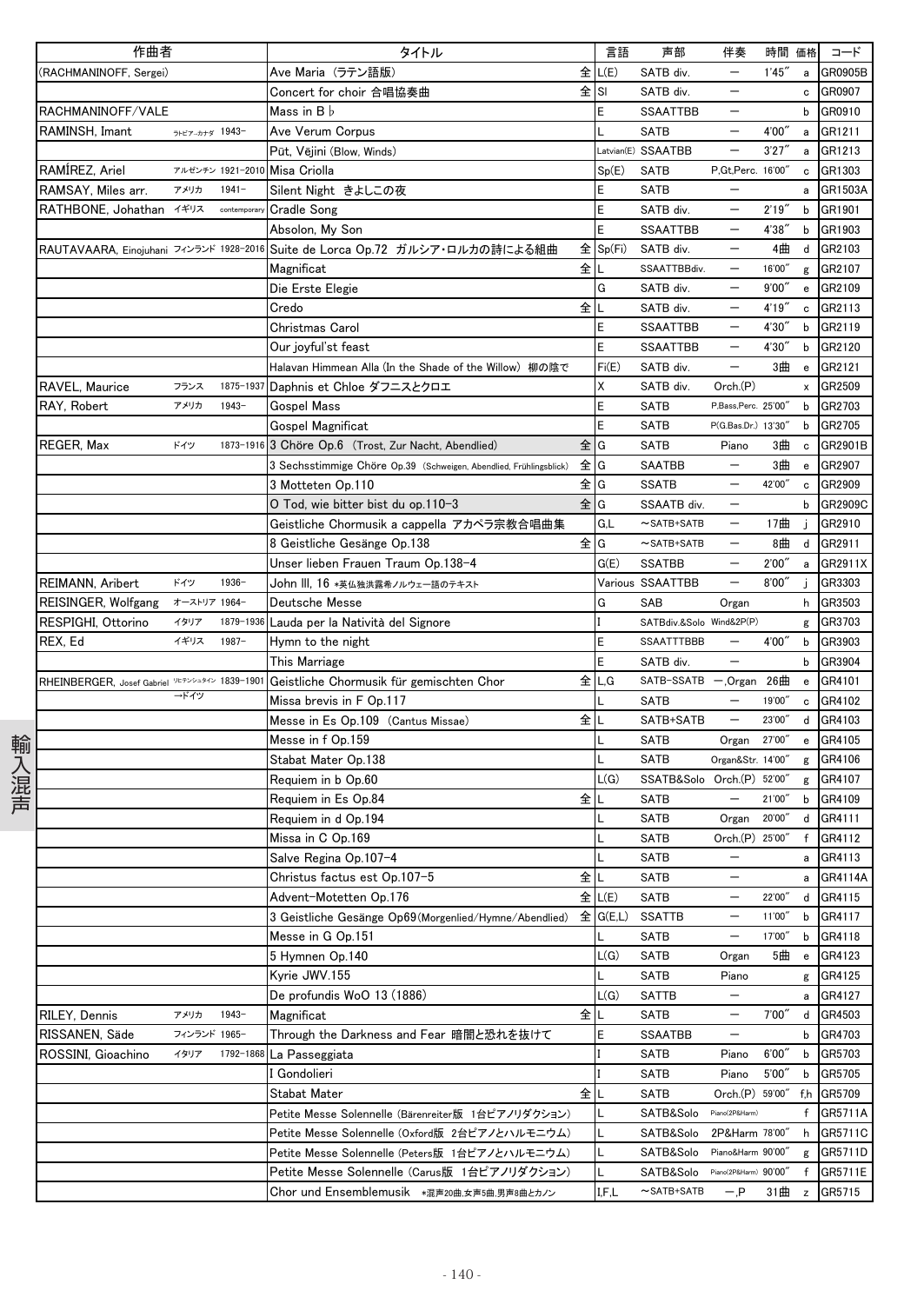| 作曲者               |                |           | タイトル                                                                    | 言語     | 声部                            | 伴奏                                   | 時間     | 価格                | コード     |
|-------------------|----------------|-----------|-------------------------------------------------------------------------|--------|-------------------------------|--------------------------------------|--------|-------------------|---------|
| ROTH, Alec        | イギリス           | 1948-     | Jubilate                                                                |        | SATB div.                     |                                      | 6'00'  | $\mathtt{c}$      | GR5803A |
| RUBBRA, Edmund    | イギリス           | 1901-1986 | 全<br>Missa in Honorem Sancti Dominici Op.66                             |        | <b>SATB</b>                   | —                                    | 15'00" | c                 | GR6103  |
| RUNESTAD, Jake    | アメリカ           | 1986-     | l Will Lift Mine Eyes                                                   | Ē      | SATB div.                     | —                                    | 5'00'' | b                 | GR6150A |
|                   |                |           | 全<br>Alleluia                                                           |        | SATB div.                     |                                      | 3'00'  | b                 | GR6150B |
|                   |                |           | 全<br>Nyon Nyon                                                          | Χ      | SATB div.                     |                                      | 3'30'  | b                 | GR6150C |
|                   |                |           | Come to the Woods                                                       | E      | SATB div.                     | Piano                                | 11'00" | $\mathbf c$       | GR6150D |
|                   |                |           | Let My Love Be Heard                                                    | E      | SATB div.                     |                                      | 4'30'' | b                 | GR6150E |
|                   |                |           | Live the Questions                                                      | E      | SATB div.                     | —                                    | 4'30'  | b                 | GR6150F |
|                   |                |           | Ner Ner                                                                 | Χ      | SATB div.                     |                                      | 4'00'' | b                 | GR6150G |
|                   |                |           | Sleep, Little Baby, Sleep                                               | E      | <b>SATB</b>                   |                                      | 4'00"  | b                 | GR6150H |
|                   |                |           | Spirited Light                                                          | E      | SATB div.                     |                                      | 4'30'  | b                 | GR6150I |
|                   |                |           | *<br>Ave Verum                                                          |        | SATB div.                     | Str                                  | 8'30'  | b                 | GR6150K |
| RUSSO, Antonio M. | 伊→アルゼンチン 1934- |           | Chacarera de las Lomas                                                  | Sp     | <b>SSAATTBB</b>               | $\overline{\phantom{0}}$             | 3'40'' | b                 | GR6203  |
| RÜTTI, Carl       | スイス            | $1949-$   | Requiem                                                                 |        | SATB+SATB Str,Hrp(P) 55'00'   |                                      |        | e                 | GR6305  |
|                   |                |           | Three Carols                                                            | E      | <b>SATB</b>                   | Organ                                | 3曲     | c                 | GR6307  |
|                   |                |           | De Virgine Maria                                                        |        | SATB div.                     | Organ                                | 3'30'' | b                 | GR6309A |
| RUTTER, John      | イギリス           | $1945 -$  | John Rutter Anthems [SATB] (God be …, All things bright …全11曲)          | E      | SATB-SSAATTBB                 | -,Piano.,Org.                        | 11曲    | e                 | GR6500A |
|                   |                |           | John Rutter Anthems [SAB] (God be …, All things bright …全9曲)            | E      | SAB                           | -,Piano.,Org.                        | 9曲     | d                 | GR6500C |
|                   |                |           | John Rutter Carols (Angels' Carol, Candlelight Carol, Star Carolなど全10曲) | E,L    | <b>SATB</b>                   | -,Piano.,Org.                        | 10曲    | $\mathsf{f}$      | GR6500B |
|                   |                |           | $\star$<br>John Rutter Carols                                           | E      | SAB, SABdiv Piano, Org        |                                      | 9曲     | d                 | GR6500D |
|                   |                |           | All things bright and beautiful                                         | E      | <b>SATB</b>                   | P or Orch 2'43"                      |        | a                 | GR6501  |
|                   |                |           | Praise ye the Lord                                                      | E      | <b>SATB</b>                   | Organ                                |        | a                 | GR6502  |
|                   |                |           | 全<br>O clap your hands                                                  | E      | <b>SATB</b>                   | Org or Orch 3'09"                    |        | a                 | GR6503  |
|                   |                |           | For the Beauty of the Earth                                             | E      | <b>SATB</b>                   | P or Orch 3'37"                      |        | b                 | GR6504  |
|                   |                |           | The Lord is my shepherd                                                 | E      | <b>SATB</b>                   | Organ                                |        | b                 | GR6505  |
|                   |                |           | Open thou mine eyes                                                     | E      | SATB&S Solo                   |                                      | 2'35'' | a                 | GR6506  |
|                   |                |           | The Lord bless you and keep you                                         | E      | SATB                          | Org. or Str. 2'35"                   |        | a                 | GR6507  |
|                   |                |           | A gaelic blessing                                                       | E      | <b>SATB</b>                   | Organ                                | 1'48'  | b                 | GR6508  |
|                   |                |           | A Prayer of Saint Patrick                                               | E      | SATB div.                     |                                      |        | а                 | GR6509  |
|                   |                |           | Thy perfect love                                                        | E      | <b>SATB</b>                   | Org. or Str. 2'58"                   |        | a                 | GR6510  |
|                   |                |           | Praise the Lord, O my soul                                              | E      | <b>SATB</b>                   | Org or Brass 4'03"                   |        | b                 | GR6513  |
|                   |                |           | God be in my head                                                       | E      | <b>SATB</b>                   |                                      | 1'37'' | a                 | GR6515  |
|                   |                |           | Behold the Tabernacle of God                                            | E      | <b>SATB</b>                   | Org or Orch 4'00"                    |        | b                 | GR6516  |
|                   |                |           |                                                                         | E      | SATB div.                     | Org or Orch 7'00"                    |        | b                 | GR6518  |
|                   |                |           | will lift up mine eyes                                                  | E+L    | <b>SATBB</b>                  | Org or Orch 4'00"                    |        |                   | GR6519A |
|                   |                |           | Candlelight Carol                                                       | 全 L(E) |                               |                                      |        | a<br>$\mathsf{f}$ |         |
|                   |                |           | Magnificat<br>Te Deum<br>全                                              | E      | SATB&Solo                     | Orch.(P) 40'00"<br>Org or Orch 7'10" |        |                   | GR6523  |
|                   |                |           | 全                                                                       |        | <b>SATB</b>                   | Brass or Orch.(P) 17'00"             |        | b                 | GR6524  |
|                   |                |           | Gloria                                                                  |        | <b>SATB</b>                   |                                      |        | e                 | GR6525  |
|                   |                |           | Mass of the Children                                                    | L+E    | Children+SATB Orch.(P) 37'00" |                                      |        | f                 | GR6526  |
|                   |                |           | 全<br>Requiem                                                            | L(E)   | SATB&S Solo Orch.(P) 40'00"   |                                      |        | $\mathsf{f}$      | GR6527  |
|                   |                |           | The Twelve Days of Christmas                                            | Ε      | SATB div.                     | P or Orch 3'00"                      |        | a                 | GR6528  |
|                   |                |           | Down by the riverside                                                   | E      | <b>SATB</b>                   | P or Orch 4'00"                      |        | b                 | GR6529  |
|                   |                |           | Praise to the Lord, the Almighty                                        | E      | <b>SATB</b>                   | Org&Brass                            |        | а                 | GR6530A |
|                   |                |           | The Lord is my light and my salvation                                   | E      | <b>SATB</b>                   | Organ&Cl. 7'02"                      |        | b                 | GR6532  |
|                   |                |           | 全IE<br>5 Childhood Lyrics                                               |        | $\sim$ SATTBB                 |                                      | 9'00'' | e                 | GR6541  |
|                   |                |           | 5 Traditional Songs                                                     | E      | SATBB                         | $\qquad \qquad -$                    | 12'00" | е                 | GR6545  |
|                   |                |           | 全 E<br>Fancies                                                          |        | <b>SATB</b>                   | Orch.(P)                             | 6曲     | g                 | GR6547  |
|                   |                |           | The Sprig of Thyme タイムの若枝                                               | E      | <b>SATB</b>                   | Orch.(P) 35'00"                      |        | e                 | GR6549  |
|                   |                |           | The Very Best Time of Year                                              | E      | <b>SATB</b>                   | P or Orch 3'30"                      |        | a                 | GR6551  |
|                   |                |           | When Icicles Hang                                                       | E      | SSATB&Solo Orch.(P)           |                                      | 6曲     | f                 | GR6555  |
|                   |                |           | Birthday Madrigals                                                      | E      | ~SSAATTBB Double Bass(P)      |                                      | 5曲     | e                 | GR6559  |
|                   |                |           | As the bridegroom to his chosen                                         | E      | SATB                          | 0 or Str & Harp 3'30"                |        | b                 | GR6561  |
|                   |                |           | A Choral Fanfare                                                        | E      | <b>SSAATTBB</b>               |                                      | 2'03'' | b                 | GR6563  |
|                   |                |           | Jesus child                                                             | E      | <b>SATB</b>                   | P or Orch 3'07"                      |        | b                 | GR6564  |
|                   |                |           | Believe in Springtime                                                   | E      | SATB&Boys P or Orch 3'02"     |                                      |        | b                 | GR6565  |
|                   |                |           | Be thou my vision                                                       | E      | <b>SATB</b>                   | P or Orch 4'12"                      |        | a                 | GR6566  |
|                   |                |           | O be joyful in the Lord                                                 | E      | SATB div.                     | Org or Orch 3'15"                    |        | b                 | GR6568  |
|                   |                |           | Angels' Carol                                                           | E+L    | <b>SATB</b>                   | P(H) or Orch 3'12"                   |        | b                 | GR6569  |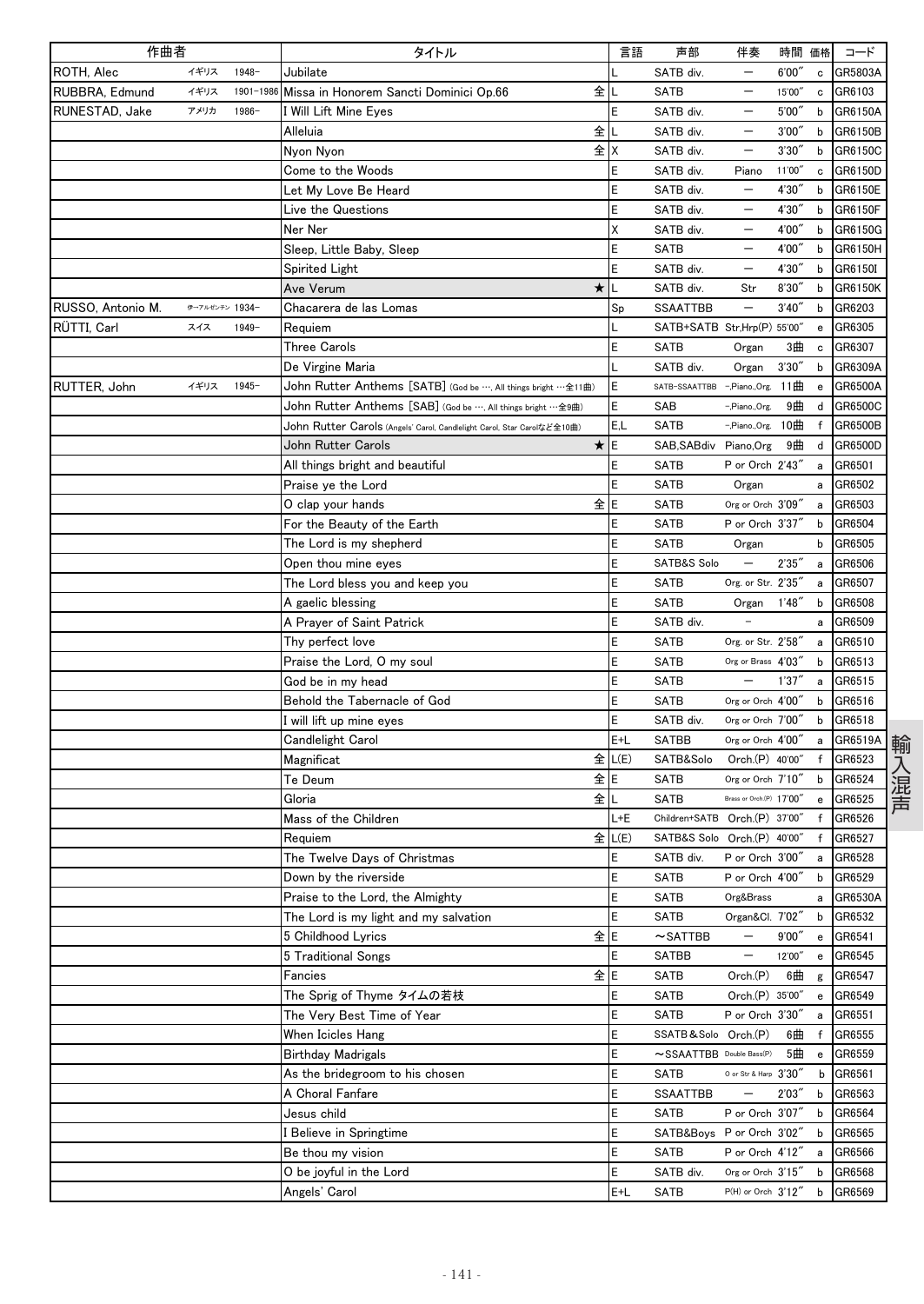|      | 作曲者                                    | タイトル                                                       | 言語   | 声部                    | 伴奏                       |        | 時間 価格        | コード                |
|------|----------------------------------------|------------------------------------------------------------|------|-----------------------|--------------------------|--------|--------------|--------------------|
|      | (RUTTER, John)                         | O Holy Night (13 Sacred Carols & Christmas Hymns)          | E    | SATB div.             | $P, Org, -$              | 13曲    | d            | GR6570A            |
|      |                                        | Joy To The World (15 Sacred Carols & Christmas Hymns)      | E    | SATB div.             | $P, Org, -15#$           |        |              | d GR6571A          |
|      |                                        | We Wish You A Merry Christmas (5 Secular Christmas Carols) | E    | <b>SATB</b>           | $Piano, -$               | 5曲     | $\mathtt{c}$ | GR6572A            |
|      |                                        | Feel The Spirit *メゾ・ソプラノと混声合唱、オーケストラによる黒人霊歌7曲              | E    | SATB&MS-Solo Orch.(P) |                          | 7曲     | d            | GR6573A            |
|      |                                        | Dormi, Jesu                                                | L+E  | SSATBB                | Organ                    | 4'46'' | $\mathsf{a}$ | GR6576             |
|      |                                        | What sweeter music                                         | E    | SATB                  | Org or Str 4'15"         |        | a            | GR6577             |
|      |                                        | Star Carol                                                 | E    | <b>SATB</b>           | P or Orch 2'45"          |        | a            | GR6578             |
|      |                                        | Cantate Domino                                             | 全Ŀѥ  | SATB div.             | $\qquad \qquad -$        | 4'39'' | b            | GR6579             |
|      |                                        | I will sing with the spirit                                | Ε    | <b>SATB</b>           | Org or Orch 3'00"        |        | a            | GR6580             |
|      |                                        | The Music's Always There With You                          | E    | <b>SATB</b>           | Piano                    | 3'30'' | b            | GR6581A            |
|      |                                        | A Crown of Glory                                           | E    | SATB div.             | Organ                    | 3'00'' | b            | GR6582             |
|      |                                        | Arise, shine                                               | E    | SATB div.             | Organ                    | 3'00'' | b            | GR6583             |
|      |                                        | Wings of the Morning                                       |      | <b>SATB</b>           | P or Orch 3'00"          |        | b            | GR6584             |
|      |                                        | Winchester Te Deum                                         | E    | SATB                  | Org or Orch 8'00"        |        | d            | GR6586             |
|      |                                        | Christmas Lullaby                                          | E    | SATB                  | Organ 3'00"              |        | a            | GR6587             |
|      |                                        | Distant Land                                               | Ē    | SATB                  | P or Orch 3'50"          |        | b            | GR6588A            |
|      |                                        | Ave Maria                                                  |      | SATB                  | Organ                    | 3'02'' | a            | GR6589             |
|      |                                        | Rejoice and be merry                                       | Ε    | <b>SATB</b>           | $Brass(P)$ 2'36"         |        | b            | GR6590             |
|      |                                        | New Year                                                   | E    | <b>SATB</b>           | Organ                    | 4'17'' | a            | GR6591             |
|      |                                        | Shepherd's Pipe Carol                                      | E    | SATB                  | Piano                    | 3'00'' | b            | GR6592             |
|      |                                        | l wish you Christmas                                       | E    | SATB                  | P or Orch 4'32"          |        | b            | GR6593             |
|      |                                        | The Colours of Christmas                                   | E    | <b>SATB</b>           | Piano                    | 3'00'' | a            | GR6594             |
|      |                                        | This is the day *ロイヤル・ウェディングのために作曲                         | E    | SATB                  | Organ                    | 4'30"  | b            | GR6595             |
|      |                                        | A Clare Benediction $\ast$ a cappella ver. & Organ ver.を収録 | Ε    | <b>SATB</b>           | $-$ , Org                |        | a            | GR6596             |
|      |                                        | Look at the world                                          | E    | SATB                  | Piano or Org. 4'30"      |        | b            | GR6597             |
|      |                                        | l would be true *ダニーボーイ(ロンドンデリーの歌)の旋律                      | E    | SATB div.             | $-(P)$                   | 2'30'' | a            | GR6598A            |
|      |                                        | Christiana Canticles (Magnificat/The Nunc Dimittis)        | E    | SATB div.             | Organ                    | 6'00'' | b            | GR6598B            |
|      |                                        | All bells in paradise                                      | E    | SATB                  | Organ                    |        | b            | GR6598C            |
|      | (ヘルビック貴子 日本語詞)                         | A flower remembered [永遠の花]                                 | E(J) | SATB                  | P or Orch                |        | a            | GR6598D            |
|      |                                        | The Gift of Charity                                        | E    | <b>SATB</b>           | Organ                    |        | b            | GR6598E            |
|      |                                        | Kum Ba Yah *ネルソン・マンデラにささげるために書かれた作品                        | E    | SATB                  | Organ                    |        | а            | GR6598F            |
|      |                                        | l my best-beloved's am                                     | E+L  | SATB div.             | $\qquad \qquad -$        |        | b            | GR6598G            |
|      |                                        | Three choral Amens                                         |      | $\sim$ SSAATTBB       | $\overline{\phantom{0}}$ | 3曲     | a            | GR6598H            |
|      |                                        | The Gift of Life 生命の贈り物                                    | E    | SATB div.             | Orch.(P) 42'00"          |        | f            | GR6598I            |
| 輸入混声 |                                        | Heavenly Aeroplane                                         | E    | <b>SATB</b>           | P or Orch 2'00"          |        | b            | GR6598J            |
|      |                                        | The Quest 試練                                               | E+L  | SATB div.             | Org, Ob                  |        | b            | GR6598K            |
|      |                                        | La Berceuse (French Lullaby)                               | E    | SATB<br>SATB div.     | Piano                    | 4'00"  | b            | GR6598L            |
|      |                                        | Rejoice and sing!                                          | E    | <b>SATB</b>           | P or Orch 3'30"          |        | b            | GR6598M<br>GR6598N |
|      |                                        | Away in a manger<br>Mary's Lullaby                         | E    | SATB div.             | P or O or Orch           |        | a            | a GR65980          |
|      |                                        | Amazing Grace                                              | E    | SATB div.             | P or Harp                |        | b            | GR6598P            |
|      |                                        | Hymn to the Creator of Light                               | E    | SATB+SATB div.        |                          |        |              | b GR6598Q          |
|      |                                        | Give the king thy judgments, O God                         | E    | SATB div.             | Org or Orch 4'00"        |        |              | b GR6598R          |
|      |                                        | We have a strong city                                      | E    | SATB div.             | Org, Trumpet 7'30"       |        |              | b GR6598S          |
|      |                                        | Nativity Carol<br>★                                        | E    | SATB                  | P or Str                 |        | a            | GR6598T            |
|      |                                        | ★IE<br>Shall I compare thee to a summer's day?             |      | SATB div.             | $\overline{\phantom{0}}$ |        |              | a GR6598U          |
|      | 日本語で歌うジョン・ラター・シリーズ)(ヘルピック貴子 日本語詞       | 天使のキャロル (Angels' Carol)                                    | J    | SATB div.             | P(H) or Orch 3'12"       |        | a            | GR6599A            |
|      |                                        | ともしびのキャロル (Candlelight Carol)                              | J    | SATBB                 | Org or Orch              |        |              | a GR6599B          |
|      |                                        | クリスマス・ララバイ (Christmas Lullaby)                             | J    | SATB div.             | Organ                    |        |              | a GR6599C          |
|      |                                        | 降誕のキャロル (Nativity Carol)                                   | J    | SATB div.             | Piano or Org.            |        |              | a GR6599D          |
|      |                                        | スター・キャロル (Star Carol)                                      | J    | SATB                  | P or Orch 2'45"          |        |              | a GR6599E          |
|      |                                        | このうるわしき大地に(For the beauty of the earth)                    | J    | SATB                  | P or Orch 3'37"          |        |              | b GR6599F          |
|      |                                        | 素晴らしきものすべてを (All things bright and beautiful)              | J    | SATB                  | P or Orch 2'43"          |        |              | b GR6599G          |
|      |                                        | ルック・アット・ザ・ワールド~世界はたからもの~ (Look at the world)               |      | SATB                  | Piano or Org. 4'30"      |        | b            | GR6599H            |
|      |                                        | 主はあなたを恵みて守り (The Lord bless you and keep you)              | J    | SATB                  | Organ 2'30"              |        |              | b GR6599I          |
|      | SAINT-SAËNS, Camille フランス<br>1835-1921 | Messe Op.4                                                 |      | SATB&Solo             | Orch. (O)                |        |              | c GS0503B          |
|      |                                        | Ave Verum Corpus in Es                                     |      | <b>SATB</b>           | Organ                    |        | a            | GS0506             |
|      |                                        | Messe de Requiem Op.54                                     |      | SATB&Solo             | Orch.(P) 35'00"          |        |              | e GS0507B          |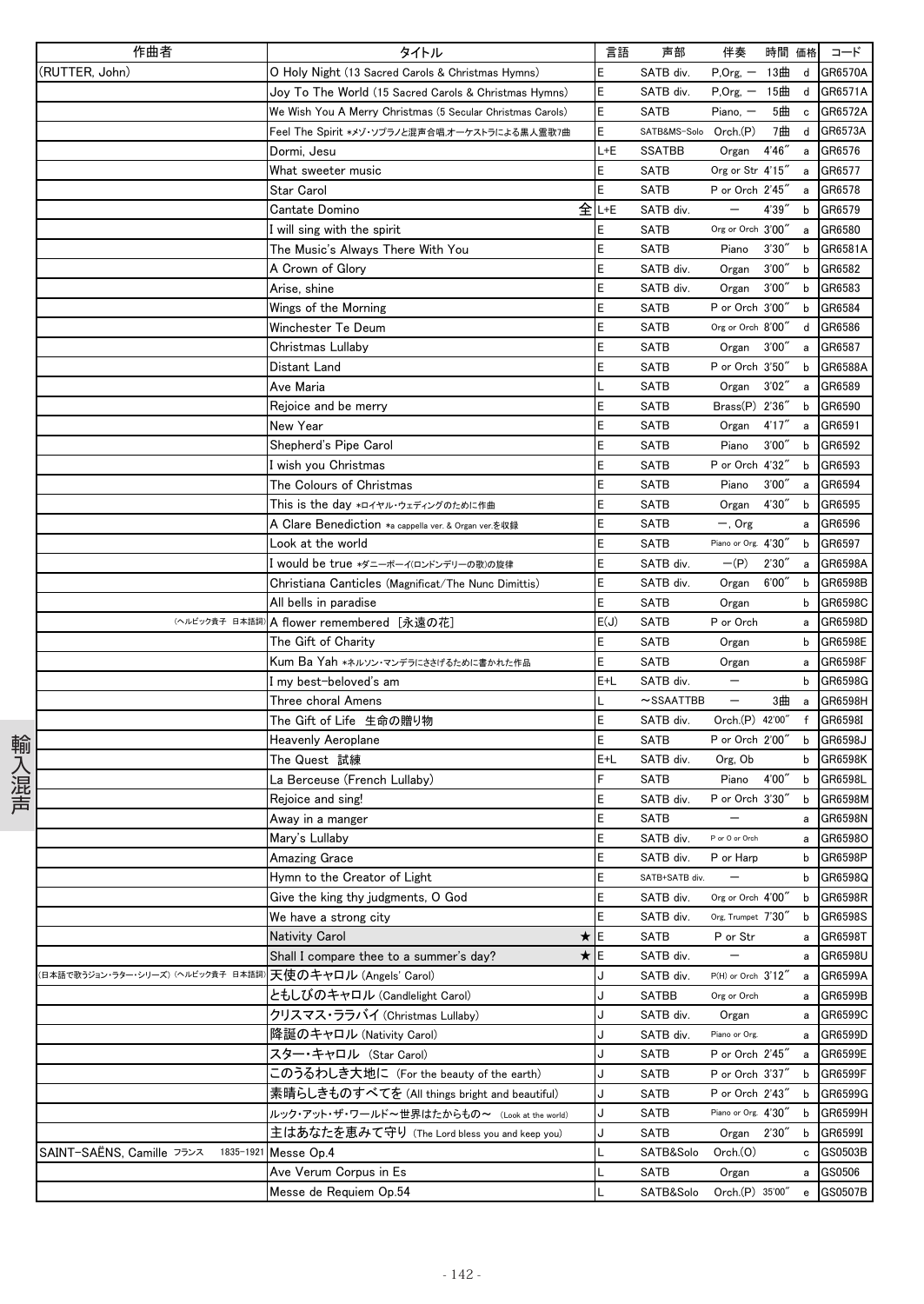| 作曲者                                |              |                 | タイトル                                                                     |              | 言語          | 声部                          | 伴奏                       | 時間 価格   |                                   | コード        |
|------------------------------------|--------------|-----------------|--------------------------------------------------------------------------|--------------|-------------|-----------------------------|--------------------------|---------|-----------------------------------|------------|
| (SAINT-SAËNS, Camille)             |              |                 | 2 Chœurs Op.68 (Calme des Nuits / Les Fleurs et les Arbres)              | 全            | F           | <b>SATB</b>                 |                          | 2曲      |                                   | d GS0509   |
|                                    |              |                 | Oratorio de Noël Op.12 クリスマス・オラトリオ                                       |              |             | SATB&Solo                   | $Orch.(P)$               | 40'00"  |                                   | d,f GS0511 |
|                                    |              |                 | Oratorio de Noël Op.12 *オルガン伴奏ヴァージョン                                     |              |             | SATB&Solo                   | Organ                    | 40'00"  | f                                 | GS0511B    |
| SALIERI, Antonio                   | イタリア         | 1750-1825       | Krönungs-Te Deum 戴冠式テデウム                                                 |              |             | SATB                        | Orch.(P) 10'00"          |         | e                                 | GS0903     |
|                                    |              |                 | Requiem                                                                  |              |             | SATB&Solo                   | Orch.(P) 48'00"          |         | g                                 | GS0905     |
|                                    |              |                 | Missa Stylo a Cappella                                                   |              |             | SATB                        |                          |         | е                                 | GS0907     |
| SALONEN, Sulo                      |              |                 | フィンランド 1899-1976 De Profundis Op.55                                      | 全            |             | SATB div.                   | $\qquad \qquad -$        | 7'00'   |                                   | d GS1303   |
| SANDBERG, Rhonda arr. アメリカ         |              | Contemporary    | Bach (Again) Come Sweet Death                                            |              | E           | <b>SATB</b>                 | —                        |         | а                                 | GS1590A    |
| SANDSTRÖM, Jan                     | スウェーデン 1954- |                 | Kyrie                                                                    |              |             | <b>SSAATTBB</b>             | $\qquad \qquad -$        | 5'00'   | a                                 | GS1601     |
|                                    |              |                 | Gloria                                                                   |              |             | SSAATTBB                    |                          | 8'00'   | a                                 | GS1602     |
|                                    |              |                 | Sanctus                                                                  |              |             | <b>SATB</b>                 |                          | 4'00''  | a                                 | GS1603     |
| SANDSTRÖM, Sven=David スウェーデン 1942- |              |                 | Ave Maria                                                                | 全            |             | SATB+SATB                   |                          | 9'00''  | e                                 | GS1701     |
|                                    |              |                 | Hear My Prayer, O Lord                                                   | 全<br>E       |             | <b>SSAATTBB</b>             | —                        | 5'31''  | d                                 | GS1703     |
|                                    |              |                 | Ave Maris Stella                                                         |              |             | SSATB div.                  | —                        | 6'00'   | d                                 | GS1704     |
|                                    |              |                 | Agnus Dei                                                                | 全            |             | SSAATTBBdiv.                | $\overline{\phantom{0}}$ | 5'00''  | a                                 | GS1705     |
|                                    |              |                 | Laudamus te                                                              | 全            |             | SSATBB div.                 | —                        | 7'00''  | d                                 | GS1706     |
|                                    |              |                 | Osanna                                                                   | 全            |             | SATB+SATB                   | $\overline{\phantom{0}}$ | 6'00''  | f                                 | GS1713     |
|                                    |              |                 | En Ny Himmel Och En Ny Jord (A New Heaven and New Earth)                 |              | 全 Sw(E)     | SSATBB div.                 |                          | 7'30'   | b                                 | GS1717     |
|                                    |              |                 | Lobet den Herrn                                                          | 全            | G           | SATB+SATB                   | —                        | 6'15''  | e                                 | GS1723     |
|                                    |              |                 | April och Tystnad (April and Silence)                                    | 全            | Sw          | SSATBB div.                 | $\overline{\phantom{0}}$ | 6'59'   | e                                 | GS1725     |
|                                    |              |                 | Singet dem Herrn                                                         |              | G           | SATB + SATB div.            | $\overline{\phantom{0}}$ | 11'10'' | e                                 | GS1727     |
|                                    |              |                 | Komm, Jesu, komm                                                         | 全            | G           | SATB + SATB div.            | $\overline{\phantom{0}}$ | 8'15''  | c                                 | GS1729     |
|                                    |              |                 | Messiah                                                                  |              | E           | <b>SSATBB</b>               | Orch.(P) 120'00"         |         |                                   | GS1730A    |
|                                    |              |                 | To see a World                                                           |              | E           | SATB div.                   |                          |         | a                                 | GS1731     |
|                                    |              |                 | Fürchte dich nicht                                                       |              | G           | <b>SSATBB</b>               | —                        | 8'00''  | d                                 | GS1733     |
|                                    |              |                 | Jesu, meine Freude                                                       |              | G           | <b>SSATBB</b>               | —                        | 15'00"  | e                                 | GS1734     |
|                                    |              |                 | Der Geist hilft unser Schwachheit auf                                    | 全            | G           | SATB+SATB                   |                          |         | d                                 | GS1735     |
|                                    |              |                 | Wachet auf, ruft uns die Stimme                                          |              | G           | SSATBB&Soli                 | Organ                    | 17'00"  | d                                 | GS1737     |
|                                    |              |                 | Psalm 139 O Lord, you have seached me                                    | 全<br>E       |             | <b>SSATBB</b>               |                          |         | c                                 | GS1739     |
|                                    |              |                 | God Be Merciful Psalm 67                                                 | 全IE          |             | <b>SSATBB</b>               | $\overline{\phantom{0}}$ | 6'30''  | c                                 | GS1740     |
|                                    |              |                 | Kyrie et Agnus Dei per tres voces                                        |              |             | SAB                         |                          |         | а                                 | GS1741     |
|                                    |              |                 | Ah!Sun-Flower ああひまわりよ!                                                   |              | E           | SSAATTBB div.               | —                        | 5'00''  | b                                 | GS1742     |
|                                    |              |                 | Four Songs of Love                                                       | 全            | E           | SSATBB div.                 | —                        | 4曲      | c                                 | GS1743     |
|                                    |              |                 | The Half-finished Heaven (Den Halvfärdiga himlen)                        |              | E           | SSATBB div.                 |                          | 5'19''  | c                                 | GS1744     |
|                                    |              |                 | A new song of love 愛についての新しい歌                                            | 全            | E           | SSATBB div.                 |                          |         | b                                 | GS1745     |
|                                    |              |                 | The Giver of Stars                                                       | $\star$<br>E |             | SSATBB div.                 | $\overline{\phantom{0}}$ |         | b                                 | GS1746     |
|                                    |              |                 | The Lord's Prayer                                                        | $\star$      | E           | SSATBB div.                 |                          |         | b                                 | GS1747     |
| SANDVOLD, Arild                    |              | ノルウェー 1895-1984 | Fem Latinske Kirkekor 5つのラテン語曲                                           |              |             | SATB                        |                          | 5曲      | b                                 | GS2103     |
| SARASOLA, Xabier                   | スペイン         | 1960-           | Ave Maria                                                                |              |             | SATB                        | —                        |         | a                                 | GS2303A    |
|                                    |              |                 | Ut queant laxis                                                          |              |             | SATB div                    |                          |         |                                   | GS2303B    |
|                                    |              |                 | Hiru euskal doinu (Aitak eman daut dotia / Altza eder ur airian 他)       |              | Basque SATB |                             | Piano                    | 3曲      | a<br>b                            | GS2303C    |
|                                    |              |                 | Neskatx' ederra 美しい娘                                                     |              |             | Basque SATB div.            | —                        | 3'15''  | a                                 | GS2303D    |
| SARIOLA, Soila                     | フィンランド 1977- |                 | Pakkanen 氷小僧                                                             |              | Fi          | <b>SSATBB</b>               | —                        |         |                                   | b GS2650A  |
|                                    |              |                 | Nouse lauluni                                                            |              | Fi          | <b>SSATBB</b>               | —                        |         | b                                 | GS2650B    |
| SATO, Kentaro                      | 日本           | $1981 -$        | Requiem Pacis                                                            |              | L           | SATB&S Solo Orch.(P) 25'00' |                          |         | d                                 | GS3400A    |
| SCANDELLO, Antonio                 | イタリア         | 1517-1580       | Bonzorno Madonna                                                         |              |             | SATB                        | —                        |         | а                                 | GS3603A    |
| SCARLATTI, Domenico イタリア           |              | 1685-1757       | <b>Stabat Mater</b>                                                      |              |             | SSSSAATTBB                  | Bc                       | 28'00"  | ÷.                                | GS4105     |
| SCHAFER, R.Murray                  | カナダ          | $1933 -$        | Miniwanka                                                                | 全            |             | E, Other SA or SATB div.    | $\qquad \qquad -$        | 5'00''  | $\mathtt{c}$                      | GS4301A    |
|                                    |              |                 | Epitaph for moonlight 月光の碑                                               | 全 E.X        |             | SATB div.                   | —                        | 3'30''  | с                                 | GS4302     |
|                                    |              |                 | Magic Songs                                                              | 全X           |             | <b>SATB</b>                 | $\qquad \qquad -$        | 12'00"  | c                                 | GS4303     |
|                                    |              |                 | A Garden of Bells                                                        |              | Χ           | SSSSAATTBB                  | —                        | 10'00"  | c                                 | GS4305     |
|                                    |              |                 | Fire                                                                     | 全            | Χ           | SATB                        | Clackers 4'00"           |         | b                                 | GS4309     |
|                                    |              |                 | Tristan and Iseult                                                       |              | E           | <b>AATTBB</b>               | $\overline{\phantom{0}}$ | 10'00"  | e                                 | GS4313     |
|                                    |              |                 | *キングス・シンガーズのために作曲<br>Jonah *Music Drama for Mixed Chorus,Actors,Children |              | E           | SATB                        | $\qquad \qquad -$        | 40'00"  | d                                 | GS4315     |
|                                    |              |                 | 2 Anthems (Yeo & Pax)                                                    |              | E           | SATB div.                   | Organ&Tape               |         |                                   | b GS4319   |
|                                    |              |                 | Once on a Windy Night                                                    |              | Χ           | SATB div.                   | —                        | 13'00"  | d                                 | GS4325     |
|                                    |              |                 | 17 Haiku 17の俳句<br>*合唱団「うたおに」のために作曲                                       | 全            |             | J(ローマ字) SATB div.           | —                        | 17曲     | $\mathbf{e}% _{t}\left( t\right)$ | GS4327     |
|                                    |              |                 | Alleluia                                                                 |              |             | SATB div.                   | —                        |         | c                                 | GS4329     |
|                                    |              |                 |                                                                          |              |             |                             |                          |         |                                   |            |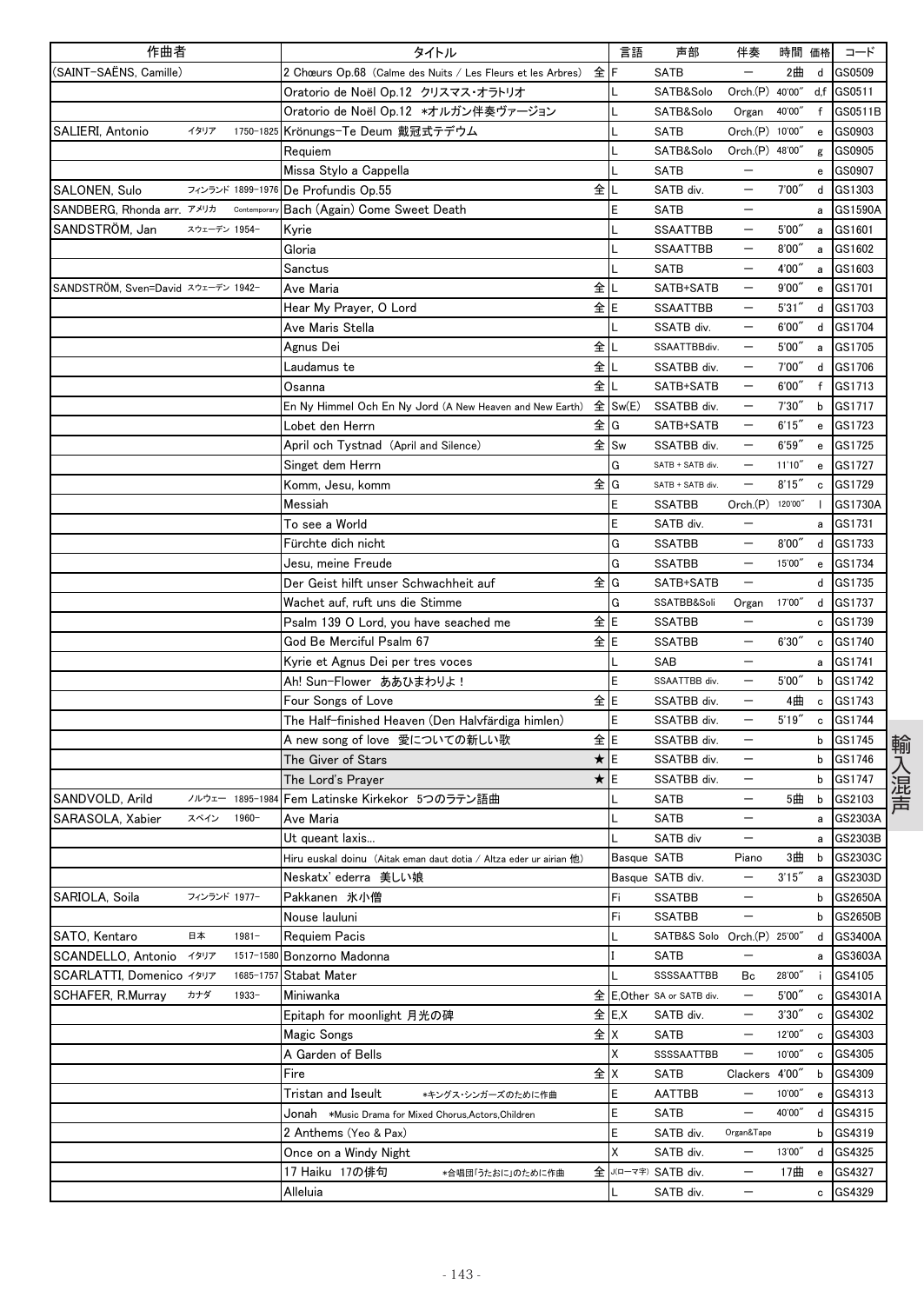|      | 作曲者                                  |                     |                   | タイトル                                                  | 言語        | 声部                         | 伴奏                         | 時間 価格   |                                                | コード        |
|------|--------------------------------------|---------------------|-------------------|-------------------------------------------------------|-----------|----------------------------|----------------------------|---------|------------------------------------------------|------------|
|      | (SCHAFER, R.Murray)                  |                     |                   | 3 Hymns                                               | E         | SATB div.                  | $-(opt.0)$                 |         | c                                              | GS4331     |
|      |                                      |                     |                   | Rain Chant                                            | Χ         | <b>SATB</b>                | $\overline{\phantom{m}}$   | 5'11''  |                                                | c GS4333   |
|      |                                      |                     |                   | Gamelan                                               | 全 X       | 4 Voices                   | $\overline{\phantom{m}}$   | 3'00''  |                                                | c FS1309   |
|      | SCHANDERL, Hans                      | ドイツ                 | $1960 -$          | Ave regina coelorum                                   |           | SATB + SATB                | $\qquad \qquad -$          | 5'07''  | b                                              | GS4403B    |
|      |                                      |                     |                   | Lux Aeterna I                                         |           | <b>SSAATTBB</b>            | Organ                      | 8'26''  | $\mathbf c$                                    | GS4403C    |
|      |                                      |                     |                   | Te Deum                                               |           | SATB+SATB+SATB             |                            | 12'41'' | e                                              | GS4403D    |
|      |                                      |                     |                   | Psalm 76                                              |           | SSAATTBB                   | $\qquad \qquad -$          |         | c                                              | GS4403E    |
|      | SCHEIN, Johann Hermann K1y           |                     | 1586-1630         | Israelsbruennlein (Fontana d'Israel) イスラエルの泉          | G(E)      | <b>SSATB</b>               | Organ                      | 26曲     | u                                              | GS4903A    |
|      | SCHMITT, Florent                     | フランス                | 1870-1958         | A Contre-Voix Op.104                                  | 全下        | <b>SATB</b>                | $\qquad \qquad -$          | 6曲      | $\mathbf{e}% _{t}\left  \mathbf{v}_{t}\right $ | GS5313     |
|      | SCHNEIDER, Enjott                    | ドイツ                 | 1950-             | Da pacem, Domine - Verleih uns Frieden                | $L + G$   | SATB div.                  |                            |         | b                                              | GS5503A    |
|      | SCHNITTKE, Alfred                    |                     | ロシア→ドイツ 1934-1998 | Konzert für Chor                                      | 全ISI      | <b>SSAATTBB</b>            |                            | 45'00"  |                                                | GS5703     |
|      |                                      |                     |                   | 12 Bussverse (Penitential Psalm) 回心の詩篇                | $\pm$ SI  | <b>SSAATTBB</b>            |                            |         | f                                              | GS5707     |
|      |                                      |                     |                   | Three Sacred Hymns for mixed choir (1984)             | <b>SI</b> | SATB div.                  | $\equiv$                   | 3曲      | $\mathbf{c}$                                   | GS5709     |
|      | SCHÖNBERG, Arnold *-****** 1874-1951 |                     |                   | Friede auf Erden (Peace on Earth) Op.13 地上の平和         | 全 $G(E)$  | <b>SSAATTBB</b>            | $\qquad \qquad -$          | 9'00''  |                                                | e GS6105   |
|      |                                      |                     |                   | 4 Stücke Op.27                                        | 全IG       | <b>SATB</b>                | $-$ ,Inst. $10'00''$       |         | g                                              | GS6107     |
|      |                                      |                     |                   | Gurre-Lieder グレの歌<br>* Soli, TTBB × 3, SSAATTBB       | G         | SSAATTBB                   | Orch.(P) 130'00"           |         | $\mathsf{z}$                                   | GS6113     |
|      |                                      |                     |                   | De Profundis (Psalm 130) Op.50B                       | 全 $Hb(E)$ | <b>SSATBB</b>              |                            | 5'16''  | c                                              | GS6115     |
|      | SCHÖGGL, Franz                       | ドイツ                 | 1930-1982         | Die launige Forelle *シューベルト「ます」をテーマにした楽しい変奏曲          | G         | <b>SATB</b>                | $\qquad \qquad -$          | 10曲     | d                                              | GS6503     |
|      | SCHÖNHERR, Christoph ドイツ             |                     | $1952 -$          | Missa in tempore incerto                              |           | SATB&T Solo                | Orch.(P) 30'00"            |         |                                                | f GS6705A  |
|      | SCHRONEN, Alwin Michalel ドイツ         |                     | $1965 -$          | Missa Argentina                                       |           | <b>SATB</b>                | $-(or P)$                  |         | d                                              | GS6803A    |
|      |                                      |                     |                   | Dominus pascit me 主は私の羊飼い                             |           | SATB div.                  |                            |         | $\mathsf{b}$                                   | GS6803B    |
|      |                                      |                     |                   | Gloria                                                |           | SATB div.                  |                            |         | b                                              | GS6803C    |
|      |                                      |                     |                   | Ave verum                                             |           | <b>SATB</b>                |                            |         | b                                              | GS6803D    |
|      | SCHUBERT, Franz                      |                     | オーストリア 1797-1828  | Stabat Mater in g D.175                               |           | <b>SATB</b>                | Orch.(P) 7'00"             |         | $\mathbf{c}$                                   | GS6904A    |
|      |                                      |                     |                   | Stabat Mater D.383                                    | G(E)      | SATB&Solo                  | Orch.(P) 40'00"            |         |                                                | g GS6905   |
|      |                                      |                     |                   | Deutsche Messe D.872                                  | G         | <b>SATB</b>                | Brass&Org(P) 30'00"        |         |                                                | c GS6907   |
|      |                                      |                     |                   | Magnificat D.486                                      |           | <b>SATB</b>                | Orch.(P) 9'00"             |         | d                                              | GS6908     |
|      |                                      |                     |                   | Messe No.1 in F D.105                                 |           | SATB&Solo                  | Orch.(P) 32'00"            |         | e                                              | GS6909     |
|      |                                      |                     |                   | Messe No.2 in G D.167                                 |           | SATB&Solo                  | Orch.(P) 25'00" c,d GS6911 |         |                                                |            |
|      |                                      |                     |                   | Messe No.2 in G D.167 *オルガン伴奏ヴァージョン                   |           | SATB&Solo                  | Organ                      | 25'00"  |                                                | d GS6911E  |
|      |                                      |                     |                   | Messe No.3 in B D.324                                 |           | SATB&Solo                  | Orch.(P) 30'00"            |         |                                                | d,e GS6913 |
|      |                                      |                     |                   | Messe No.4 in C D.452                                 |           | SATB&Solo                  | Orch.(P) 25'00"            |         |                                                | d,e GS6915 |
|      |                                      |                     |                   | Messe No.5 in As D.678                                |           | SATB&Solo                  | Orch.(P) 50'00"            |         | $\mathbf{e}$                                   | GS6917     |
|      |                                      |                     |                   | 全儿<br>Messe No.6 in Es D.950                          |           | SATB&Solo                  | Orch.(P) 60'00" d,e GS6919 |         |                                                |            |
|      |                                      |                     |                   | Intende voci D.963                                    |           | SATB&Solo                  | Orch.(P) 10'00"            |         |                                                | c GS6920   |
| 輸入混声 |                                      |                     |                   | Part Songs for Mixed Voices *D642,D236,D439,D609,D826 | G         | SAB-SATB                   | Piano                      | 5曲      | $\mathbf{e}% _{t}\left  \mathbf{v}_{t}\right $ | GS6925     |
|      |                                      |                     |                   | Tov lehodos                                           | Hb'E)     | SATB&Bar.Solo              | $\equiv$                   | 4'45"   | a                                              | GS6927     |
|      |                                      |                     |                   | Mirjams Siegesgesang D942                             | G         | SATB&S Solo                | Piano                      | 18'00"  | $\mathbf{e}$                                   | GS6933     |
|      |                                      | (STAINER, J. arr.)  |                   | The Lord is my shepherd                               | E         | SATB                       | Piano                      |         | a                                              | GS6932     |
|      |                                      | (GOTTWALD, C. arr.) |                   | Rastlose Liebe / An den Mond (from "Vier Gesänge")    | G         | SATB+SATB-SSAATBB          |                            | 2曲      |                                                | c GS6934   |
|      | SCHUBERT/千原英喜                        |                     |                   | WINTERREISE for a cappella mixed chorus 冬の旅           | G         | SATB div.                  | -                          | 71'14"  |                                                | e GS6929   |
|      | SCHUMANN, Robert                     | ドイツ                 | 1810-1856         | Requiem für Mignon Op.98b                             | G         | SATB&Solo                  | Orch.(P) 12'00"            |         |                                                | d GS7307   |
|      |                                      |                     |                   | 4 Doppelchörige Gesänge Op.141                        | G         | SATB+SATB                  |                            | 15'00"  |                                                | d GS7309   |
|      |                                      |                     |                   | Messe in c Op.147<br>全                                |           | SATB&Solo                  | Orch.(P) 45'00"            |         |                                                | g,l GS7311 |
|      |                                      |                     |                   | 全儿<br>Requiem Op.148                                  |           | SATB&Solo                  | Orch.(P) 35'00"            |         | f                                              | GS7313A    |
|      |                                      |                     |                   | Gesänge für gemischten Chor                           | G         | SATB                       | 一,Piano 10曲                |         | d                                              | GS7315     |
|      | SCHUTZ, Heinrich                     | ドイツ                 | 1585-1672         | Cantate Domino canticum novum SWV.81 *> +->10         | L(G)      | <b>SATB</b>                | $-(Bc)$                    |         | b                                              | GS7501     |
|      |                                      |                     |                   | Musikalische Exequien SWV279-281 葬送の音楽                | G(E)      | SATB+SATB Bc(Instr) 36'00" |                            |         | i.                                             | GS7510     |
|      |                                      |                     |                   | Deutsches Magnificat SWV.494                          | G         | SATB+SATB                  |                            |         | c                                              | GS7511     |
|      |                                      |                     |                   | Die Sieben Worte Jesu am Kreuz SWV 478                | G         | SATTB                      | Bc                         | 12'00"  |                                                | e,f GS7512 |
|      |                                      |                     |                   | Geistliche Chor-Music SWV369-380                      | G         | SSATB or SATTB             | Bc                         | 12曲 f   |                                                | GS7515A    |
|      |                                      |                     |                   | Geistliche Chor-Music SWV381-397                      | G         | SSATTB or SSAATBB          | Bc                         | 17曲     |                                                | GS7515B    |
|      |                                      |                     |                   | Die Himmel erzählen die Ehre Gottes SWV 386           | G         | <b>SSATBB</b>              | Bc                         |         |                                                | b GS7515C  |
|      |                                      |                     |                   | Das ist je gewißlich wahr SWV.388                     | G         | <b>SSATTB</b>              | $-(Bc)$                    |         |                                                | b GS7516B  |
|      |                                      |                     |                   | Ich bin ein rechter Weinstock SWV.389                 | G         | <b>SATB</b>                | $\bar{ }$                  | 4'00"   |                                                | a GS7516C  |
|      |                                      |                     |                   | Die mit Tränen säen SWV.378                           | G         | <b>SSATB</b>               | $\equiv$                   | 4'00″   |                                                | b GS7516E  |
|      |                                      |                     |                   | So fahr ich hin zu Jesus Christ SWV.379               | G         | <b>SSATB</b>               | $\overline{\phantom{a}}$   |         | b                                              | GS7516F    |
|      |                                      |                     |                   | Singet dem Herrn ein neues Lied SWV.35                | G         | SATB+SATB                  | $-(Bc)$ 7'30"              |         | $\mathtt{c}$                                   | GS7517     |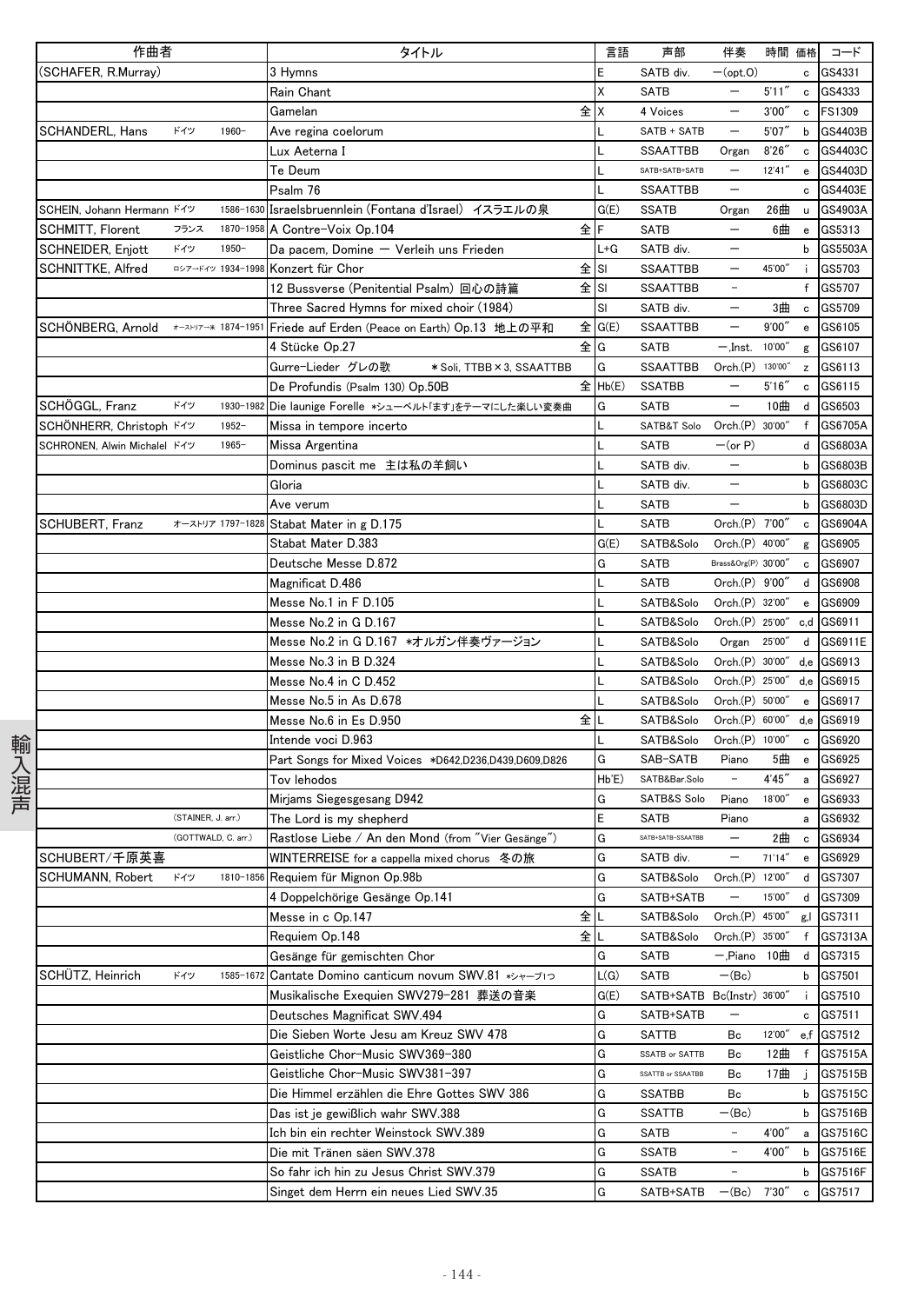| 作曲者                              |              |                  | タイトル                                                       | 言語          | 声部                            | 伴奏                       | 時間 価格  |                                                  | コード                |
|----------------------------------|--------------|------------------|------------------------------------------------------------|-------------|-------------------------------|--------------------------|--------|--------------------------------------------------|--------------------|
| (SCHÜTZ, Heinrich)               |              |                  | Fünf Passionsmotetten SWV 56-60 5つの受難節モテット                 |             | <b>SATB</b>                   | Organ                    | 5曲     | d                                                | GS7524             |
|                                  |              |                  | Cantate Domino canticum novum SWV.463                      | L(G)        | SATB+SATB                     | Organ                    | 3'00'' | b                                                | GS7525             |
| SEGERSTRÄLE, Martin フィンランド 1984- |              |                  | Salve, Regina                                              |             | SSAATTBB+S solo               | $\overline{\phantom{m}}$ |        | a                                                | GS7553A            |
| SEMENOVA, Svetlana               | ロシア          | 1986-            | Church                                                     | E           | SATB div.                     |                          |        | a                                                | GS7580A            |
| SHOSTAKOVICH, Dmitri ロシア         |              | 1906-1975        | 10 Poems Op.88 10の詩曲(全音版 カナ付)                              | 全ISI        | <b>SATB</b>                   |                          | 35'00" | d                                                | GS7802             |
|                                  |              |                  | 10 Russian Folk Song / 2 Russian Folk Song Op.104(全音版 カナ付) | R           | <b>SATB</b>                   | Piano $/$ – 28'00"       |        | d                                                | GS7804             |
|                                  |              |                  | Song of The Forests Op.81 森の歌(全音版 カナ付)                     | $\mathsf R$ | SATBdiv.&Solo Orch.(P) 38'00" |                          |        | $\mathbf{e}% _{t}\left  \mathbf{1}\right\rangle$ | GS7805A            |
|                                  |              |                  | Song of The Forests Op.81 森の歌(音友版)                         | R(J)        | SATBdiv.&Solo Orch.(P) 38'00" |                          |        | e                                                | GS7805B            |
|                                  |              |                  | Anti-Formalist Rayok 反形式主義的ラヨーク(全音版 カナ付)                   | $\mathsf R$ | SATB&4B                       | Piano                    |        | d                                                | GS7806             |
|                                  |              |                  | The Execution of Stepan Razin Op.119 ステパン・ラージンの処刑(全音 カナ付)  | $\mathsf R$ | SATB                          | Orch.(P)                 |        | d                                                | GS7807             |
|                                  |              |                  | The Great Day Has Come 偉大な日々の始まり(全音版・カナ付)                  | R           | SATB&T.B.Solo                 | Piano                    | 11曲    | $\mathbf{e}$                                     | GS7808             |
| SIBELIUS, Jean                   |              | フィンランド 1865-1957 | Finlandia Hymn Op.26-7 フィンランディア讃歌                          | Fi          | <b>SATB</b>                   | $\overline{\phantom{0}}$ |        | b                                                | GS7901             |
|                                  |              |                  | Sortunut ääni / Vad har brutit tonens välde Op. 18-1 かすれた声 | Fi(Sw)      | <b>SATB</b>                   | $\qquad \qquad -$        |        | a                                                | GS7903A            |
|                                  |              |                  | Venematka / Båtfärden Op.18-3 舟旅                           | Fi(Sw)      | SATB div.                     | $\qquad \qquad -$        |        | a                                                | GS7903B            |
|                                  |              |                  | Saarella palaa / Bröllop stunder Op.18-4 島の火               | Fi(Sw)      | <b>SATB</b>                   |                          |        | a                                                | GS7903C            |
|                                  |              |                  | Mitt hjärtas sång Op.18-6 わが心の歌                            | Sw          | <b>SATB</b>                   |                          |        | a                                                | GS7903D            |
|                                  |              |                  | Rakastava 愛する人                                             | Fi          | <b>SSATBB</b>                 |                          |        | d                                                | GS7905A            |
| SIBELIUS/曽我大介                    |              |                  | 混声合唱とピアノのための「シベリウス フィンランディア」                               | Fi(J)       | <b>SATB</b>                   | Piano                    | 8'00'' | c                                                | GS7902             |
| SIRETT, Mark                     | カナダ          | $1952 -$         | Pierless Bridge                                            | E           | <b>SATB</b>                   | Piano                    |        | a                                                | GS8203A            |
| SISASK, Urmas                    | エストニア 1960-  |                  | 全<br>Gloria Patri *24Hymns for mixed choir                 | L           | <b>SATB</b>                   | $\qquad \qquad -$        | 24曲    | u                                                | GS8304             |
|                                  |              |                  | Surrexit Dominus                                           |             | <b>SATB</b>                   |                          |        | a                                                | GS8304A            |
|                                  |              |                  | 全<br>Benedictio                                            |             | <b>SSAATTBB</b>               | $\overline{\phantom{0}}$ | 5'00'' | d                                                | GS8305             |
|                                  |              |                  | Deo gratias                                                |             | <b>SATB</b>                   |                          |        | b                                                | GS8308A            |
|                                  |              |                  | Dona Nobis Pacem *Canon                                    |             | SB div.                       | $\overline{\phantom{0}}$ | 4'00"  | b                                                | GS8309             |
|                                  |              |                  | Magnificat                                                 |             | <b>SATB</b>                   | —                        |        | $\mathsf{f}$                                     | GS8313             |
| SIXTEN, Fredrik                  | スウェーデン 1962- |                  | Ave Maris Stella                                           |             | SATB div.                     | —                        |        | b                                                | GS8325A            |
|                                  |              |                  | Jubilate Deo                                               |             | SATB div.                     |                          |        | b                                                | GS8325B            |
|                                  |              |                  |                                                            | L           | SATB div.&S Solo              |                          |        | b                                                | GS8325C            |
|                                  |              |                  | Tantum ergo<br>Osanna in excelsis                          |             | SATB+SATB div.                |                          |        | b                                                | GS8325D            |
|                                  |              |                  |                                                            | L+Sw        | SATB div.                     | —                        |        | b                                                | GS8325E            |
|                                  |              |                  | Agnus Dei *from "Requiem"                                  |             | SATB div.                     | —                        |        | b                                                | GS8325F            |
|                                  |              |                  | O Magnum Mysterium                                         |             | SATB div.                     |                          |        | b                                                | GS8325G            |
|                                  |              |                  | Ave verum corpus<br>O sacrum convivium                     |             |                               |                          |        |                                                  |                    |
|                                  |              |                  |                                                            | E           | SATB div.                     |                          | 6'00'' | c<br>b                                           | GS8325H            |
|                                  |              |                  | There is no rose<br>$\star$                                |             | SATB div.<br>SATB div.        |                          | 3'00'' |                                                  | GS8325I<br>GS8325J |
|                                  |              |                  | Alleluia                                                   |             |                               | $\qquad \qquad -$        |        | b                                                |                    |
| SKABEIKAITE, Raimonda リトアニア      |              | $1991 -$         | Lydint tekančią saulę                                      |             | Lithuanian SSAATTBB           |                          | 4'00'' | a                                                | GS8340A            |
| SKELLERN, Peter                  | イギリス         | $1947 -$         | 6 Simple Carols                                            | E           | SATB div.                     | $-(P)$                   | 6曲     | d                                                | GS8350             |
| SKEMPTON, Howard                 | イギリス         | $1947 -$         | He wishes for the Cloths of Heaven                         | E           | SATB div.                     | $\overline{\phantom{0}}$ |        | b                                                | GS8355A            |
|                                  |              |                  | Four by the clock                                          | E           | SATB                          |                          |        | a                                                | GS8355B            |
|                                  |              |                  | Rise up, my love                                           | E           | SATB, SA, TB                  |                          | 4曲     | a                                                | GS8355C            |
|                                  |              |                  | The Flight of Song                                         | E           | SATB, SA, SAB                 |                          | 4曲     | b                                                | GS8355D            |
| SKULTE, Adolfs                   | ラトビア         | 1909-2000        | Quasi una Sonata per coro da camera ソナタ                    | X           | SSSSAAAATTTTBBBB              | $\overline{\phantom{0}}$ | 7'53'' | $\mathbf c$                                      | GS8360             |
| SLED, Bruce                      | カナダ          | $1975 -$         | Kyrie                                                      | L           | <b>SSAATTBB</b>               | $\qquad \qquad -$        |        | a                                                | GS8420A            |
|                                  |              |                  | Jing-ga-Iye-ya                                             | $E+X$       | <b>SATB</b>                   | $\overline{\phantom{m}}$ |        | a                                                | GS8420B            |
| SMITH, Andrew                    | イギリス         | $1970 -$         | 3 Motets for St. Olav                                      | L           | SATB div.                     | —                        | 3曲     | b                                                | GS8430A            |
|                                  |              |                  | Stabat Mater                                               | L           | SSATB div.                    | $\qquad \qquad -$        |        | b                                                | GS8430B            |
| SMITH, Stephen arr.              | カナダ          | Contempora       | We Rise Again *DUBINSKY, Leon作曲                            | E           | SATB                          |                          |        | а                                                | GS8433A            |
| SMOLKA, Martin                   | チェコ          | $1959-$          | Fünf Choretüden                                            | X,G         | $\sim$ SSAAATB                | $\qquad \qquad -$        | 14'00" | b                                                | GS8450A            |
| SODERMAN, August                 |              | スウェーデン 1832-1876 | Andeliga Sånger (Kyrie, Agnus Dei, Jesu Christe, Osanna他)  | L           | SATB div.                     | Organ                    | 7曲     | e                                                | GS8503             |
| SOLBERG, Leif                    |              | ノルウェー 1914-2016  | Missa Brevis                                               |             | SATB                          | $\qquad \qquad -$        |        | b                                                | GS8603             |
| SOMMER, Hans                     | ドイツ          | 1837-1922        | Drei Lieder * Clytus Gottwald arr.                         | G           | SATB~SSAATTBB                 | —                        | 3曲     | d                                                | GS8620A            |
| SOMMERRO, Henning                | ノルウェー 1952-  |                  | Norwegian Wedding March                                    | Χ           | SATB                          |                          |        | а                                                | GS8630             |
|                                  |              |                  | Alleluia                                                   |             | SATB div.                     | Organ                    |        | b                                                | GS8631             |
|                                  |              |                  | 全<br>3 Gregorian Reflections                               |             | <b>SSAATTBB</b>               | $\overline{\phantom{m}}$ | 3曲     | b                                                | GS8632             |
| SOWERBY, Leo                     | アメリカ         | 1895-1968        | Eternal Light 永遠の光                                         | E           | SATB                          | $\qquad \qquad -$        |        | a                                                | GS8634A            |
| SRISUWAN, Inchai                 | タイ           | 1953-            | Phra met ta                                                | Thai        | <b>SATB</b>                   |                          |        | b                                                | GS8635A            |
| SPERRY, Ethan arr.               | アメリカ         | $1971 -$         | Jai ho! (Dance with me) *映画「スラムドッグ・ミリオネア」より                |             | Hindi+Sp SATB div.            | Drum                     |        | a                                                | GS8636A            |
|                                  |              |                  | O Saya *映画「スラムドッグ・ミリオネア」より                                 | Χ           | 2 Parts (div.) Taiko&Mallets  |                          |        | a                                                | GS8636B            |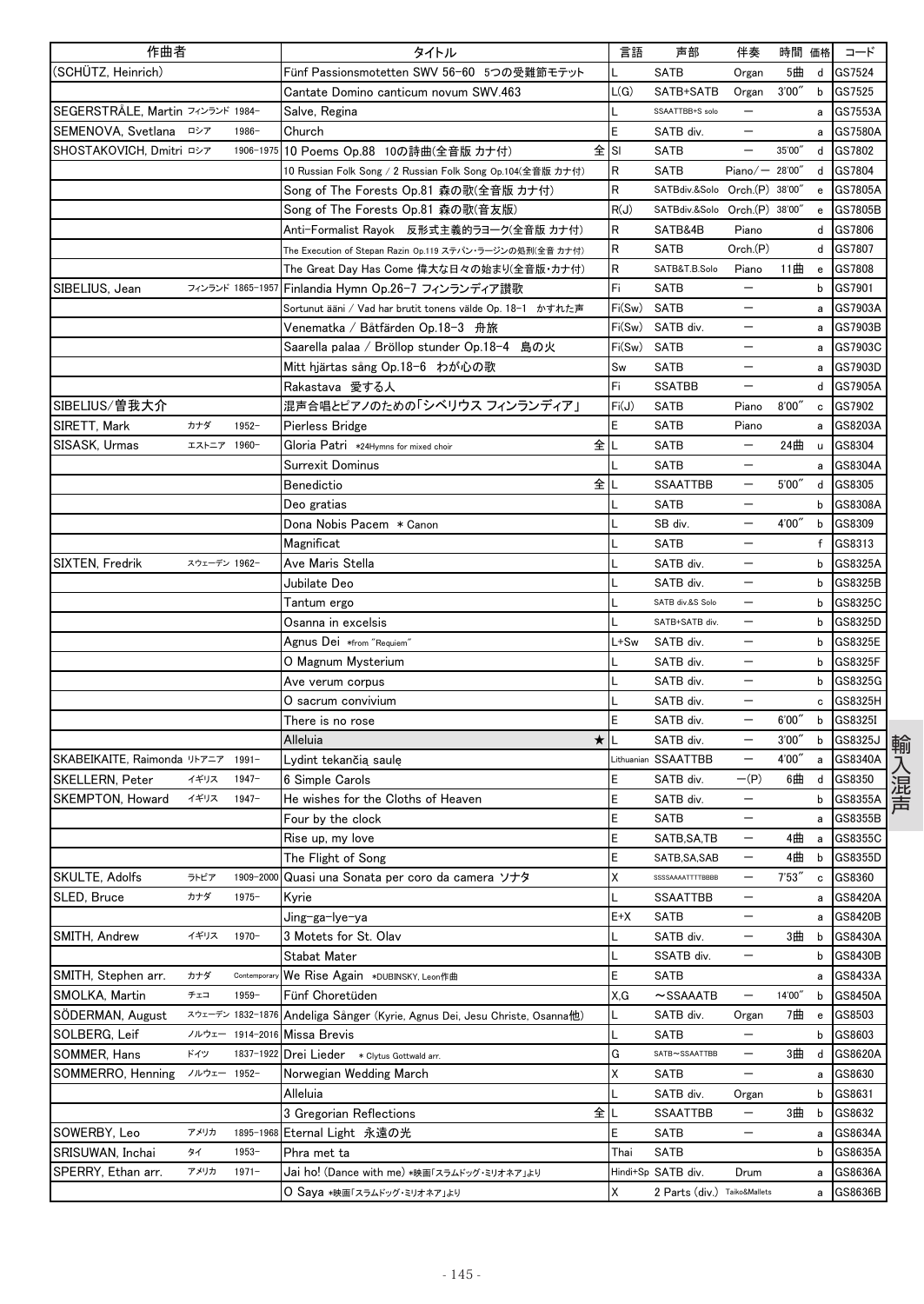|      | 作曲者                                         |              |                    | タイトル                                                                   |                  | 言語           | 声部                       | 伴奏                                     | 時間 価格           |              | コード                  |
|------|---------------------------------------------|--------------|--------------------|------------------------------------------------------------------------|------------------|--------------|--------------------------|----------------------------------------|-----------------|--------------|----------------------|
|      | (SPERRY, Ethan arr.)                        |              |                    | Zikr (God is one) *映画「Bose: The Forgotten Hero~ボース:忘れられた英雄」より          |                  | Urdu         | <b>SATB</b>              |                                        |                 | a            | GS8636C              |
|      |                                             |              |                    | Balleilakka * 映画「ボスその男シヴァージ」より                                         | $\star$          | ΙX           | SATB div.&T Solo         | Perc.                                  |                 |              | a GS8636D            |
|      |                                             |              |                    | Desh (sleep)                                                           | $\star$ $\times$ |              | SATB div.                |                                        |                 |              | a GS8636E            |
|      | STAHELI, Ronald                             | アメリカ         | $1947-$            | Sing a New Song                                                        |                  | Ε            | SATB div.                | Piano 4 Hand 5'00"                     |                 | a            | GS8640A              |
|      |                                             |              |                    | Peace Like a River                                                     |                  |              | SATB div.                |                                        |                 | a            | GS8640B              |
|      | STANFORD, Charles Villiers アイルランド 1852-1924 |              |                    | A Stanford Anthology                                                   |                  | L,E          | SATB、SSATBB他             | $-$ , Org.                             | 18曲             | $\mathbf{I}$ | GS8701               |
|      |                                             |              |                    | The Blue Bird                                                          | 全lE              |              | SAATB                    | $\qquad \qquad -$                      | 4'00''          | a            | GS8705               |
|      |                                             |              |                    | 3 Motets Op.38(Justorum animae,Doelos ascendit hodie,Beati quorum via) |                  |              | $\sim$ SATB+SATB         | $-(0)$                                 | 10'00"          | e            | GS8707               |
|      |                                             |              |                    | Magnificat Op.164                                                      |                  |              | SATB+SATB                | $\qquad \qquad -$                      | 11'34"          | b            | GS8711               |
|      | STEFFEN, Andrew                             | アメリカ         | 1990-              | O Nata Lux                                                             |                  |              | SATB div.                |                                        |                 | a            | GS8803A              |
|      |                                             |              |                    | <b>Blessing</b>                                                        | ★                |              | SATB div.                |                                        |                 | a            | GS8803B              |
|      |                                             | (Dvorak作曲)   |                    | Goin' Home 家路                                                          | ★                | ΙE           | SATB & Bar Solo          |                                        |                 | а            | GS8803C              |
|      | STENHAMMAR, Wilhelm スウェーデン 1871-1927        |              |                    | Sverige スウェーデン                                                         |                  | Sw           | SATB div.                |                                        | 2'45''          | a            | GS8905               |
|      |                                             |              |                    | 3 Körvior 3つのバラード                                                      | 全IDn             |              | SATB div.                | $\qquad \qquad -$                      | 3曲              | b            | GS8907A              |
|      | STOPFORD, Philip W. J. アメリカ                 |              | $1977 -$           | Ave, Regina Caelorum                                                   |                  |              | SATB div.                | $\qquad \qquad -$                      |                 |              | a GS9150A            |
|      |                                             |              |                    | Do Not Be Afraid                                                       |                  |              | SATB div.&S solo         | $\overline{\phantom{a}}$               |                 | a            | GS9150B              |
|      | STRAUSS I, Johann                           |              |                    | ォーストリア 1804-1849 Radetzky-Marsch ラデッキー行進曲                              |                  | G            | SATB                     | Orch.(P)                               |                 | c            | GS9203               |
|      | STRAUSS II, Johann オーストリア 1825-1899         |              |                    | An der schönen blauen Donau Op.314 美しく青きドナウ                            |                  | G            | <b>SATB</b>              | Orch.(P)                               |                 | d            | GS9303A              |
|      |                                             |              |                    | Frühlingsstimmen Op.410 春の声                                            |                  | G            | SATB                     | Piano                                  | 10'00"          |              | f GS9307             |
|      |                                             |              |                    | Kaiser-Walzer カイザー・ワルツ                                                 |                  | G            | <b>SATB</b>              | Orch(P)                                |                 |              | d GS9308             |
|      | STRAUSS, Richard                            | ドイツ          | 1864-1949          | Der Abend Op.34-1                                                      | 全                | G(E)         | 4S4A4T4B                 | $\qquad \qquad -$                      | 9'40''          |              | g GS9403             |
|      | STRAVINSKY, Igor                            |              | ロシアーアメリカ 1882-1971 | Symphony of Psalms                                                     |                  |              | SATB                     | Orch.(P) 21'00"                        |                 | d            | GS9509               |
|      |                                             |              |                    | Mass                                                                   |                  |              | <b>SATB</b>              | Brass(P) 17'00"                        |                 | g            | GS9511               |
|      | STROHBACH, Siegfried ドイツ                    |              | $1929 -$           | Sakura<br>*日本の「さくら」を編曲した作品                                             |                  | J(ローマ字) SATB |                          |                                        |                 | а            | GS9601               |
|      | STROOPE, Z.Randall                          | アメリカ         | 1953-              | Amor de Mi Alma (You Are the Love of My Soul)                          |                  | Sp           | <b>SATB</b>              | $\overline{\phantom{0}}$               | 6'27'           | a            | GS9620A              |
|      |                                             |              |                    | The Conversion of Saul                                                 | 全                |              | <b>SSAATTBB</b>          | $\qquad \qquad -$                      | 3'32''          | a            | GS9620B              |
|      |                                             |              |                    | Lamentationes de Jeremias エレミア哀歌                                       | 全丨               |              | <b>SATB</b>              | Piano                                  | 4'10''          | a            | GS9620C              |
|      |                                             |              |                    | We Beheld Once Again The Stars (Riveder le Stelle)                     | 全                |              | SATB+SATB                | $\qquad \qquad -$                      | 7'18''          | $\mathsf{a}$ | GS9620D              |
|      |                                             |              |                    | Shall I Compare Thee to a Summer's day?                                |                  | E            | <b>SATB</b>              | Piano                                  | 4'08''          | a            | GS9620E              |
|      |                                             |              |                    | Caritas et Amor                                                        |                  |              | <b>SSATB</b>             |                                        | 4'26''          | a            | GS9620F              |
|      |                                             |              |                    | Tournez, Tournez! (Turn Around, Turn Around!)                          |                  | $E + F$      | SATB                     | Piano, Perc. 3'08"                     |                 | a            | GS9620G              |
|      |                                             |              |                    | Homeland *ホルスト「Jupiter」を混声合唱に編曲                                        |                  | E.           | <b>SATB</b>              | Piano                                  | 5'00''          | a            | GS9620H              |
|      |                                             |              |                    | Magnificat                                                             |                  | 全 L+E        | <b>SATB</b>              | Piano 4 Hand 4'22"                     |                 | a            | GS9620I              |
|      |                                             |              |                    | I Am Not Yours                                                         |                  | E            | <b>SSATBB</b>            |                                        | 4'00"           | a            | GS9620J              |
|      |                                             |              |                    | Cantate Domino                                                         |                  | L+E          | SATB                     | Tambourine                             |                 | b            | GS9620K              |
| 輸入混声 |                                             |              |                    | How Sweet The Moonlight                                                |                  |              | SSATBB div.              |                                        | 3'15''          | a            | GS9620L              |
|      |                                             |              |                    | Os Justi                                                               |                  |              | SSATB div.               | $\equiv$                               | 3'27''          |              | a GS9620M            |
|      |                                             |              |                    | Winter                                                                 | ★                | E            | SATB div.                | Piano                                  |                 |              | a GS9620N            |
|      |                                             |              |                    | Ode to Joy (An die Freude)                                             |                  | $\star$ E+D  | SATB div.                | 2 Piano                                |                 | b            | GS9620O              |
|      | SUCHOŇ, Eugen                               | チェコ          |                    | 1908-1993 Slovenská pieseň                                             |                  |              | Slovak SSAATTBB          | $\overline{\phantom{m}}$               |                 | a            | GS9640               |
|      | SUGÁR, Rezső                                |              |                    | ハンガリー 1919-1988 Tizenöt vegyeskar (15 choruses for mixed voices)       |                  | M            | SAB-SAATTB               | $\overline{\phantom{m}}$               | 15曲             | $\mathsf{f}$ | GS9645A              |
|      | SUND, Robert arr.                           | スウェーデン 1942- |                    | Walzing Matilda (Australian Folksong)                                  |                  |              | <b>SSATBB</b>            |                                        | 3'50''          | a            | GS9650               |
|      |                                             |              |                    | Några Stänk av Sund ∗R.sund編曲による3作品を収録                                 |                  | Sw           | <b>SATB</b>              | -                                      | 3曲              | b            | GS9651               |
|      |                                             |              |                    | Hallelujah ! (V.Youmans.)                                              |                  | E            | SATB div.&Solo           | $\qquad \qquad -$                      | 2'50''          | b            | KG7001               |
|      | SUSANA, Giorgio                             | イタリア         | $1975 -$           | Jesu dulcedo cordium for SATB Choir a cappella *第3回ICCC第2位入賞作品         |                  |              | SATB div.                | $\qquad \qquad -$                      | 4'00"           | b            | GS9655A              |
|      | SUSANTO, Budi                               | インドネシア 1979- |                    | Janger                                                                 | 全                |              | Balinese SATB div.       | $\qquad \qquad -$                      | 3'48''          | a            | GS9660A              |
|      |                                             |              |                    | Gai Bintang (Reach for the Stars) *マドラ族民謡                              |                  |              | Madurese SATB div.       |                                        |                 | а            | GS9660B              |
|      |                                             |              |                    | Luk luk lumbu *オシン語の発音ガイド(IPA)付                                        | *                |              | Osing SATB div.&S Solo   | $\qquad \qquad -$                      |                 | a            | GS9660C              |
|      | SVILAINIS, Giedrius                         | リトアニア 1952-  |                    | Vox Populi 人間の声                                                        |                  |              | SATB div.                | $\qquad \qquad -$                      |                 |              | a GS9750A            |
|      |                                             |              |                    | Sing Dobilio                                                           | ★                |              | Lithuanian(E) SATB div.  |                                        |                 | а            | GS9750B              |
|      | SWAYNE, Giles                               | イギリス         | $1946 -$           | Nunc Dimittis Op.44                                                    |                  |              | SATB+SATB&Soli           | Organ                                  | 5'00''          | c            | GS9803               |
|      |                                             |              |                    | Magnificat                                                             |                  |              | SATB+SATB                |                                        | 4'10''          | b            | GS9807               |
|      | SWEELINCK, Jan Pieterszon オランダ              |              | 1562-162           | Hodie Christus natus est                                               |                  |              | <b>SSATB</b>             | $\qquad \qquad -$<br>$\qquad \qquad -$ | 3'00''          | b            | GS9903               |
|      | SWIDER, Józef                               | ポーランド 1930-  |                    | Cantus tristis                                                         | 全                |              | <b>SATBB</b>             | $\overline{\phantom{m}}$               |                 |              | b GS9910A<br>GS9910B |
|      |                                             |              |                    | Cantus gloriosus<br>Laudate pueri Dominum                              | 全                |              | <b>SATB</b><br>SATB div. | $\qquad \qquad -$                      | 4'00"<br>2'42'' | b<br>b       | GS9910C              |
|      |                                             |              |                    | Magnificat                                                             |                  |              | SATB                     | $\qquad \qquad -$                      |                 | b            | GS9910D              |
|      |                                             |              |                    | Ave maris stella                                                       |                  |              | SATB                     |                                        | 3'17''          | a            | GS9911A              |
|      |                                             |              |                    |                                                                        |                  |              |                          |                                        |                 |              |                      |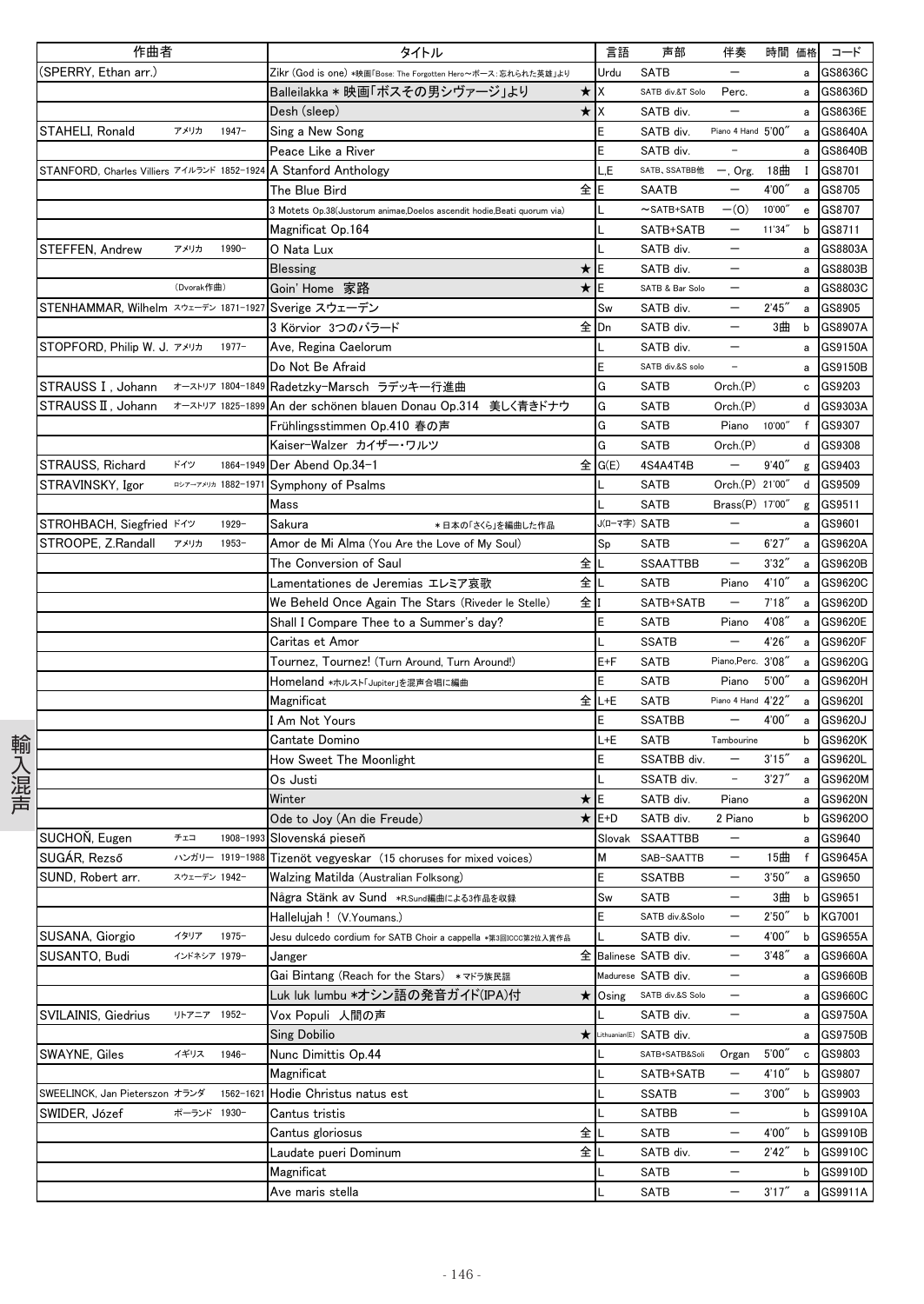| 作曲者                                         |             |            | タイトル                                                              | 言語     | 声部                                | 伴奏                       | 時間     | 価格                                             | コード     |
|---------------------------------------------|-------------|------------|-------------------------------------------------------------------|--------|-----------------------------------|--------------------------|--------|------------------------------------------------|---------|
| (SWIDER, Józef)                             |             |            | Da pacem Domine                                                   |        | SATB div.                         |                          | 4'43"  | a                                              | GS9911B |
|                                             |             |            | 全<br>Salve Regina                                                 |        | <b>SATB</b>                       |                          | 5'08'  | a                                              | GS9911C |
|                                             |             |            | Lux perpetua                                                      |        | SATB div.                         | —                        | 3'38'' | a                                              | GS9911D |
|                                             |             |            | 全<br>Requiem aeternam                                             |        | SATB div.                         |                          | 5'08'  | b                                              | GS9911E |
|                                             |             |            | Missa minima ∗Kvrie. Sanctus. Agnus Deiのみのミサ                      |        | <b>SATB</b>                       |                          | 4'28'' | a                                              | GS9911F |
|                                             |             |            | Te Deum                                                           |        | SATB&S.Bar.Soli Org.&Perc. 19'35" |                          |        | j.                                             | GS9911G |
|                                             |             |            | Jubilate Deo                                                      |        | SATB                              | Piano (0) 2'55"          |        | b                                              | GS9911H |
|                                             |             |            | Ten Songs to Words by Polish Poets                                | 全Po    | <b>SATB</b>                       |                          | 10曲    | c                                              | GS9911J |
|                                             |             |            | Missa angelica                                                    |        | S&SATB                            | Piano (O) 24'00"         |        | d                                              | GS9911K |
|                                             |             |            | Great Choral Waltz 華麗なる大合唱円舞曲                                     | Χ      | SATB div.                         |                          |        | c                                              | GS9911M |
|                                             |             |            | Rondo ロンド                                                         | Χ      | SATB div.                         |                          |        | с                                              | GS9911N |
|                                             |             |            | Canon カノン                                                         | Χ      | <b>SATB</b>                       |                          | 4'00"  | b                                              | GS9911O |
|                                             |             |            | March マーチ                                                         | X      | SATB div.                         |                          | 4'00"  | b                                              | GS9911P |
| SYKULSKI, Jacek                             | ポーランド 1964- |            | Bolero *ラヴェル「ボレロ」の合唱編曲                                            | Χ      | SATBB+BeatBox                     | —                        |        | b                                              | GS9940A |
|                                             |             |            | We Are the Champions *クイーンの有名曲の合唱編曲                               | E      | SATBB&Solo                        | $\qquad \qquad -$        |        | a                                              | GS9940B |
|                                             |             |            | Over the Rainbow *『虹の彼方に」の合唱編曲                                    | E      | SATBB&Solo                        | —                        |        | a                                              | GS9940C |
| SZOKOLAY, Sándor                            | ハンガリー 1931- |            | Due Motetti                                                       |        | SSATB div.                        |                          | 2曲     | b                                              | GS9950  |
|                                             |             |            | Missa Pannonica                                                   |        | <b>SSSSAATTBB</b>                 | $\overline{\phantom{0}}$ | 25'00" | c                                              | GS9951  |
| SZYMKO, Joan                                | アメリカ        | $1957 -$   | Hodie                                                             |        | SATB div.                         |                          |        | a                                              | GS9980A |
| TALLIS, Thomas                              | イギリス        | 1505?-1585 | The Tallis Psalter                                                | E      | SATB 他                            |                          | 14曲    | $\mathbf{e}$                                   | GT0501  |
|                                             |             |            | 全E<br>If ye love me                                               |        | <b>SATB</b>                       |                          | 2'02'' | a                                              | GT0503  |
|                                             |             |            | Sancte Deus                                                       |        | <b>SATB</b>                       |                          | 5'16'' | b                                              | GT0505  |
|                                             |             |            | Salvator mundi                                                    |        | <b>SAATB</b>                      |                          | 5'00'' | b                                              | GT0511  |
|                                             |             |            | O nata lux de lumine                                              |        | <b>SATTB</b>                      |                          |        | а                                              | GT0513  |
|                                             |             |            | A Tallis Anthology (17 Anthems & Motets)                          | E.L    | SAATB 他                           | —                        | 17曲    | h                                              | GT0515  |
|                                             |             |            | 全<br>Spem in Alium nunquam *Motet for 40 Voices                   |        | $SATBB \times 8$                  |                          | 11'04" | j.                                             | GT0517  |
|                                             |             |            | Lamentations of Jeremiah                                          | 全 L(E) | SAATB                             |                          | 21'00" | $\mathbf{e}% _{t}\left( \mathbf{1}_{t}\right)$ | GT0519  |
|                                             |             |            | O Lord, give thy Holy Spirit                                      | E      | <b>SATB</b>                       |                          | 2'00'' | a                                              | GT0523  |
| TAS, Rudi                                   | ベルギー        | $1957 -$   | 4 Motets                                                          |        | <b>SATB</b>                       |                          | 4曲     | $\mathbf c$                                    | GT0703A |
|                                             |             |            | Ave Regina for Mixed Chorus a cappella *第2回ICCC第1位入賞作品            |        | SATB div.                         | $\overline{\phantom{0}}$ | 5'00'' | b                                              | GT0703B |
| TAVENER, John                               | イギリス        | 1944-2013  | John Tavener Christmas Choral Collection                          | E      | SSATB+SATBB他 -, Organ             |                          | 8曲     | d                                              | GT0901  |
|                                             |             |            | I will lift up mine eyes unto theh hills                          | E      | SATBB div.                        |                          | 5'00'' | b                                              | GT0903  |
|                                             |             |            | Today the Virgin                                                  | E      | SATB                              |                          | 2'28'' | b                                              | GT0905  |
|                                             |             |            | 全lE<br>Funeral Ikos 葬送の儀                                          |        | <b>SSATBB</b>                     |                          | 9'39'' | b                                              | GT0907  |
|                                             |             |            | The Tyger                                                         | Ε      | $~5$ S2A3T3B                      |                          | 4'22"  | b                                              | GT0909  |
|                                             |             |            | The Lamb                                                          | E      | <b>SATB</b>                       | $\overline{\phantom{0}}$ | 3'42'' | b                                              | GT0911  |
|                                             |             |            | Let not the Prince be silent                                      | E      | SATB+SATB+SATB+SATB               |                          | 10'00" | c                                              | GT0913  |
|                                             |             |            | <b>Magnificat and Nunc Dimittis</b>                               | E      | $\sim$ SSSAAATB                   | $\overline{\phantom{m}}$ | 7'00'' | b                                              | GT0915  |
|                                             |             |            | 2 Hymns of Mother of God 2つの聖母賛歌                                  | E      | SAATBB × 2                        | —                        | 6'00'' | b                                              | GT0917  |
|                                             |             |            | Song for Athene                                                   | Ε      | SSSAATTTBBBB                      |                          |        | b                                              | GT0923  |
|                                             |             |            | A New Commandment                                                 | E      | SSAATTBB                          | $\overline{\phantom{m}}$ | 3'00'' | b                                              | GT0925  |
| TAVERNER, John                              | イギリス        | 1490?-1545 | The Western Wind Mass                                             | L      | <b>SATB</b>                       | $\overline{\phantom{0}}$ | 32'00" | ${\bf e}$                                      | GT1303  |
|                                             |             |            | Mass Gloria Tibi Trinitas                                         |        | <b>SATTBB</b>                     | —                        | 35'00" | e                                              | GT1305  |
| TCHAIKOVSKY, Peter □シア                      |             | 1840-1893  | 4 Nutcracker Favorites (Jeff Funk arr.) *くるみ割り人形の代表曲をスキャットで       | Χ      | <b>SATB</b>                       | $\qquad \qquad -$        | 4曲     | c                                              | GT1711  |
|                                             |             |            | Na Son Grjadušcij (Auf den kommenden schlaf)                      | SI(E)  | SATB div.                         | —                        |        | a                                              | GT1713  |
| TEJON, Manuel/VEGA, Hugo de la アルゼンチン 1925- |             |            | Remolinos                                                         | Sp     | SATBB div.                        | $\qquad \qquad -$        | 2'34'' | a                                              | GT1803  |
| TELFER, Nancy                               | カナダ         | $1950 -$   | Missa Brevis for Mixed Chorus                                     |        | <b>SATB</b>                       | $\qquad \qquad -$        | 8'00'' | b                                              | GT1901  |
|                                             |             |            | Ninety-Nine Names of God 神の九十九の名                                  | E      | SSAATTBB                          | —                        | 7'10'' | b                                              | GT1905  |
| THOMPSON, Randall                           | アメリカ        | 1899-198   | Alleluia                                                          |        | SATB                              | $\qquad \qquad -$        | 4'00"  | а                                              | GT2503  |
| TICHELI, Frank                              | アメリカ        | 1958-      | 全E<br>Earth Song                                                  |        | <b>SATB</b>                       | $\qquad \qquad -$        | 3'00'' | a                                              | GT2603A |
| TILLAI, Aurel                               | ハンガリー 1930- |            | Cantate Domino                                                    |        | SATB                              |                          |        | а                                              | GT2650A |
|                                             |             |            | Lauda Sion                                                        |        | <b>SATB</b>                       | —                        | 2'10'' | a                                              | GT2650B |
| todd, Will                                  | イギリス        | $1970 -$   | The Lord is my Shepherd                                           | E      | <b>SATTBB</b>                     | Piano                    | 3'30'' | b                                              | GT3603A |
|                                             |             |            | The Call of Wisdom                                                | E      | SATB div.                         | Organ                    | 4'00"  | b                                              | GT3603B |
|                                             |             |            | <b>Amazing Grace</b>                                              | E      | SATB div.                         | Piano                    | 5'30'' | b                                              | GT3603C |
|                                             |             |            | $3$ Jazz carols (Away in a Manger / Once in Royal David's City 他) | Е      | SATB div.                         | Piano                    | 3曲     | b                                              | GT3603D |
|                                             |             |            | Softly                                                            | E      | SATB div.                         | $\qquad \qquad -$        | 3'30'' | a                                              | GT3603E |
|                                             |             |            | Christus est stella                                               | E      | SATB div.                         | $\qquad \qquad -$        | 4'00"  | a                                              | GT3603F |
|                                             |             |            |                                                                   |        |                                   |                          |        |                                                |         |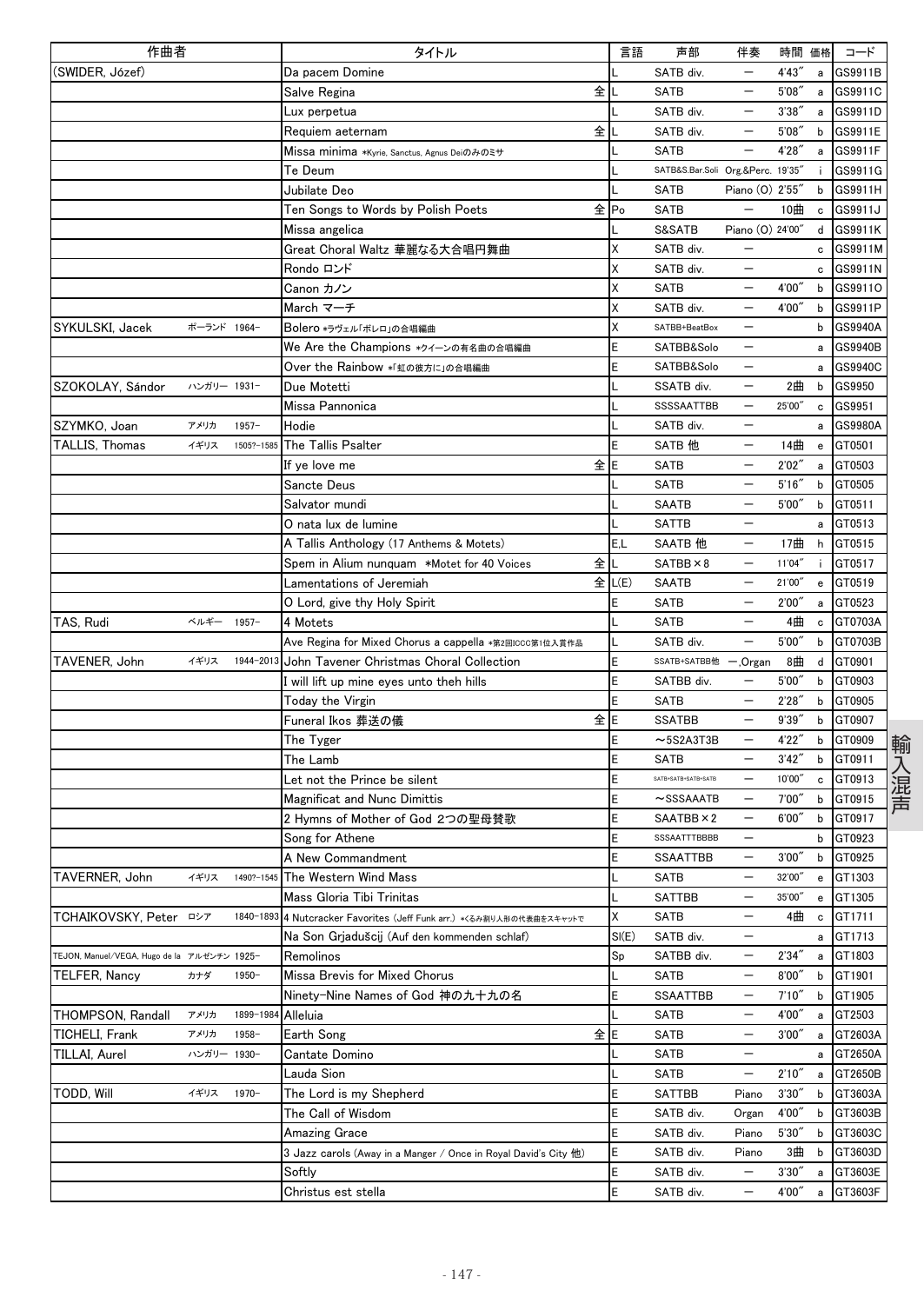|      | 作曲者                              |             |                 | タイトル                                                                                                                  | 言語    | 声部                              | 伴奏                       | 時間               | 価格          | コード                            |
|------|----------------------------------|-------------|-----------------|-----------------------------------------------------------------------------------------------------------------------|-------|---------------------------------|--------------------------|------------------|-------------|--------------------------------|
|      | (Todd, Will)                     |             |                 | Mass in Blue 青のミサ                                                                                                     |       | SATB&S Solo P,Drum,Bass 37'00"  |                          |                  |             | f GT3605A                      |
|      |                                  |             |                 | Jazz Missa Brevis                                                                                                     |       | <b>SATB</b>                     | Piano                    | 5曲               |             | e GT3607A                      |
|      | TORMIS, Veljo                    |             | エストニア 1930-2017 | Vepsa Rajad (Vepsian Paths) ヴェプス人の道                                                                                   | Es    | SATB div.&S Soli                | $\qquad \qquad -$        | 15曲              |             | g GT4104A                      |
|      |                                  |             |                 | Ingerimaa Öhtud (Ingrian Evening) インケリ地方のタベ                                                                           |       | Fi,Ingrian SATB div.            |                          | 19'04"           | f           | GT4107                         |
|      |                                  |             |                 | 全<br>Sügismaastikud (Autumn Landscapes) 秋の風景                                                                          | Es    | SATB div.                       |                          | 7曲               | d           | GT4109                         |
|      |                                  |             |                 | Raua needmine (Curse Upon Iron) 鉄への呪い                                                                                 | Es    | SSAATTBB div. Shaman Drum 9'57" |                          |                  | f           | GT4111                         |
|      |                                  |             |                 | Helletused (Childhood Memory) 幼き頃の想い出                                                                                 | Es    | SATB div.&Solo                  |                          |                  |             | d GT4113                       |
|      |                                  |             |                 | Vadja pulmalaulud (Votic Wedding Songs) ヴォーティック地方の婚礼の歌                                                                | Votic | $\sim$ SSAATTBB                 | $\qquad \qquad -$        | 11'36"           | e           | GT4117                         |
|      |                                  |             |                 | Kolm eesti mängulaulu (3 Eestonian Game Song) 3つのエストニアの遊び歌                                                            | Es    | SATB div.&Solo                  | $\qquad \qquad -$        | 3曲               | d           | GT4119                         |
|      |                                  |             |                 | Neli eesti hällilaulu (4 Eestonian Lullabies) 4つのエストニアの子守唄                                                            | Es    | SATB div.                       |                          | 4曲               | c           | GT4123                         |
|      |                                  |             |                 | Laulusild (Bridge of Song) 歌の橋                                                                                        | Es    | <b>SSAATTBB</b>                 |                          | 5'00''           | c           | GT4125                         |
|      |                                  |             |                 | Liivlaste Pärandus (Livonian Heritage) リヴォニアの遺産                                                                       |       | Livonian SATB div.              |                          | 5曲               | f           | GT4133                         |
|      |                                  |             |                 | Kihnu pulmalaulud (Kihnu Island Wedding Songs) キーヌ島の婚礼の歌                                                              | Es(G) | <b>SATB</b>                     | $\overline{\phantom{0}}$ | 4曲               | d           | GT4134                         |
|      |                                  |             |                 | Jaanilaulud (St.John's Day Songs) 聖ジョンの日の歌                                                                            | Es(E) | SATB~SSAATTBB                   | $\overline{\phantom{m}}$ | 7曲               | f           | GT4135                         |
|      |                                  |             |                 | Läti burdoonlaulud (Latvian Bourdon Songs)                                                                            |       | Es(Latv.) <b>SATB</b>           | $\overline{\phantom{m}}$ | 6曲               | $\mathbf e$ | GT4136                         |
|      |                                  |             |                 | Nostalgia (8 Favorite Estonian Songs)                                                                                 | Es    | <b>SATB</b>                     |                          | 8曲               | d           | GT4137                         |
|      | TÓTH, Péter                      | ハンガリー 1965- |                 | Hymnus ad galli cantum                                                                                                |       | SATB div.                       |                          |                  | a           | GT4250A                        |
|      |                                  |             |                 | Dormi Jesu                                                                                                            | $-M$  | SATB div.                       |                          |                  | a           | GT4250B                        |
|      |                                  |             |                 | Te lucis ante terminum                                                                                                |       | SATB div.                       | $\overline{\phantom{0}}$ | 3'10''           |             | a GT4250C                      |
|      |                                  |             |                 | O salutaris Hostia                                                                                                    |       | <b>SSATBB</b>                   | $\overline{\phantom{m}}$ |                  | a           | GT4250D                        |
|      |                                  |             |                 | Agnus Dei                                                                                                             |       | <b>SATB</b>                     | $\overline{\phantom{m}}$ | 3'10''           | a           | GT4250E                        |
|      | TSAI, Yu-Shan arr.               | 台湾          | Contemporar     | 春水 Spring Rain *客家語(漢字)+発音用アルファベット                                                                                    |       | takka(ローマ字) SATB div.           | Piano                    |                  | a           | GT4610A                        |
|      | TUNNEY, Melodie arr.             | アメリカ        | Contemporary    | Thou Didst Leave Thy Throne                                                                                           |       | SATB&A Solo                     | $\overline{\phantom{m}}$ |                  | а           | GT4701                         |
|      |                                  |             |                 | Holy, Holy, Holy                                                                                                      |       | SATB&S Solo                     | $\overline{\phantom{m}}$ |                  | а           | GT4703                         |
|      | TÜÜR, Erkki-Sven                 | エストニア 1959- |                 | Missa Brevis                                                                                                          |       | SATB div.                       | $\qquad \qquad -$        |                  |             | h GT5003A                      |
|      | TVEIT, Sigvald                   | ノルウェー 1945- |                 | <b>Blest Are The Peacemakers</b>                                                                                      |       | <b>SATB</b>                     | $\overline{\phantom{m}}$ |                  | b           | GT5105                         |
|      |                                  |             |                 | Our Little Kate                                                                                                       |       | SATB div.                       |                          |                  | b           | GT5107                         |
|      | TWARDOWSKI, Romuald ポーランド 1930-  |             |                 |                                                                                                                       |       | SATB div.                       |                          |                  | b           | GT5503                         |
|      |                                  | エストニア 1986- |                 | Alleluia<br>Meditatsioon ja Missa brevis                                                                              | X,L   | SATB div.                       | $\overline{\phantom{m}}$ |                  | f           |                                |
|      | UUSBERG, Pärt                    |             |                 |                                                                                                                       | Es    | SATB div.                       |                          |                  |             | <b>GU7905</b><br><b>GU7907</b> |
|      |                                  |             |                 | Muusika 音楽<br>全<br>Ave Maria                                                                                          |       | SSAATTBB&Soli                   | $\overline{\phantom{m}}$ |                  | a           | c GU7909                       |
|      | VAJDA, János                     | ハンガリー 1949- |                 | Ave Maria                                                                                                             |       | <b>SATB</b>                     | $\overline{\phantom{m}}$ |                  |             | GV0101                         |
|      |                                  |             |                 | 全<br>Ave Maris Stella (Hommage a Bárdos)                                                                              |       | SATB div.                       |                          | 4'00''           | a<br>a      | GV0105                         |
|      |                                  |             |                 | Missa Brevis                                                                                                          |       | <b>SATB</b>                     |                          |                  | e           | GV0107                         |
|      |                                  |             |                 | 全<br>Magnificat                                                                                                       |       | SATB div.&Solo Orch.(P)         |                          |                  | h           | GV0111                         |
| 輸入混声 |                                  |             |                 | O vos omnes                                                                                                           |       | <b>SATBB</b>                    | $\qquad \qquad -$        | 5'00''           | a           | GV0113                         |
|      |                                  |             |                 | Mark the Music *シェークスピア他3つの英語詩をテキストとした作品                                                                              |       | SATB dov.                       | Piano                    | 3曲               | $\mathbf c$ | GV0115                         |
|      |                                  |             |                 | Missa in A                                                                                                            |       | SATB div.                       | $\qquad \qquad -$        | 21'21''          | d           | GV0117                         |
|      | VANDERVELDE, Janika アメリカ         |             | $1955 -$        | 渡り鳥 (Wataridori)                                                                                                      | J(E)  | SATB div.                       | Oboe                     | 3曲               | b           | GV0201A                        |
|      | VAN DER MERWE. Andre 南アフリカ 1968- |             |                 | Ukuthula (An African Prayer for Peace) アフリカの平和への祈り                                                                    | Zulu  | SATB div.&SSAT Soli             |                          |                  | a           | GV0203B                        |
|      | VAN MAANEN, John R. アメリカ         |             | $1943 -$        | Let all mortal flesh keep silence                                                                                     | E     | <b>SATB</b>                     |                          |                  |             | GV0210A                        |
|      | VAN STEENBERGE, Sebastiaan ベルギー  |             | $1974-$         | Alleluia                                                                                                              |       | <b>SATB</b>                     | Organ                    |                  | a<br>b      | GV0220A                        |
|      | VASILIAUSKAITĖ, Kristina リトアニア   |             | 1956-           | Šv.Pranciškaus "Saulės giesmė" 太陽の賛歌                                                                                  |       | SATB+SATB                       |                          | 8'50''           |             | b GV0230A                      |
|      |                                  |             |                 | Magnificat                                                                                                            |       | SATB div.                       | O,FI,Ob,Pic.Tp 15'00"    |                  | d           | GV0230B                        |
|      |                                  |             |                 | In Passione et Morte Domini 聖金曜日の9つのモテット                                                                              |       | SATB div.                       | $\qquad \qquad -$        | 16'30"           | с           | GV0230C                        |
|      |                                  |             |                 | Kyrie [Missa Brevis in Honorem Beata Maria Virginis]<br>$\star$                                                       |       | SATB div.                       |                          | 1'30''           | a           | GV0231A                        |
|      |                                  |             |                 | Gloria [Missa Brevis in Honorem Beata Maria Virginis]                                                                 | ★∥∟   | SATB div.                       |                          | 1'15''           |             | GV0231B                        |
|      |                                  |             |                 |                                                                                                                       |       |                                 | $\qquad \qquad -$        |                  | a           |                                |
|      |                                  |             |                 | Sanctus, Benedictus [Missa Brevis in Honorem Beata Maria]<br>Agnus Dei [Missa Brevis in Honorem Beata Maria Virginis] | ★∐    | SATB div.<br>SATB div.          |                          | 1'15''<br>1'00'' | a           | GV0231C<br>GV0231D             |
|      |                                  | ラトビア        | $1946 -$        | $\star$                                                                                                               |       |                                 | $\qquad \qquad -$        | 10'00"           | a           | GV0250A                        |
|      | VASKS, Pēteris                   |             |                 | Zīles ziņa シジュウカラの伝言<br>Māte saule                                                                                    |       | _atvian SSAATTBB                | $\qquad \qquad -$        |                  | c           |                                |
|      |                                  |             |                 | Klusās dziesmas 静寂の歌<br>全                                                                                             |       | Latvian SSAATTBB                |                          | 5'00''           | $\mathbf c$ | GV0250B                        |
|      |                                  |             |                 |                                                                                                                       |       | _atvian SATB                    |                          | 4曲<br>4'00"      | b           | GV0250C<br>GV0250D             |
|      |                                  |             |                 | Madrigals                                                                                                             | E     | _atvian SATB                    |                          | 6'00''           | b           | GV0250E                        |
|      |                                  |             |                 | The Fruit of Silence 沈黙の実り                                                                                            | Ë     | <b>SATB</b>                     | Piano                    | 7'00''           | b           | GV0305                         |
|      | VAUGHAN WILLIAMS, Ralph イギリス     |             |                 | 1872-1958 3 Shakespeare Songs<br>O Be Joyfull in The Lord (Psalm 100)                                                 |       | SSATB div.<br>SATB              | Orch or Org 8'00"        |                  | b           | GV0319                         |
|      |                                  |             |                 |                                                                                                                       | E     |                                 |                          |                  | b           |                                |
|      |                                  |             |                 | O Taste and See                                                                                                       |       | <b>SATB</b>                     | Organ                    | 1'30''           | a           | GV0321                         |
|      |                                  |             |                 | 全<br>Mass in g                                                                                                        |       | SATB+SATB                       | Organ                    | 25'00"           | d           | GV0323C                        |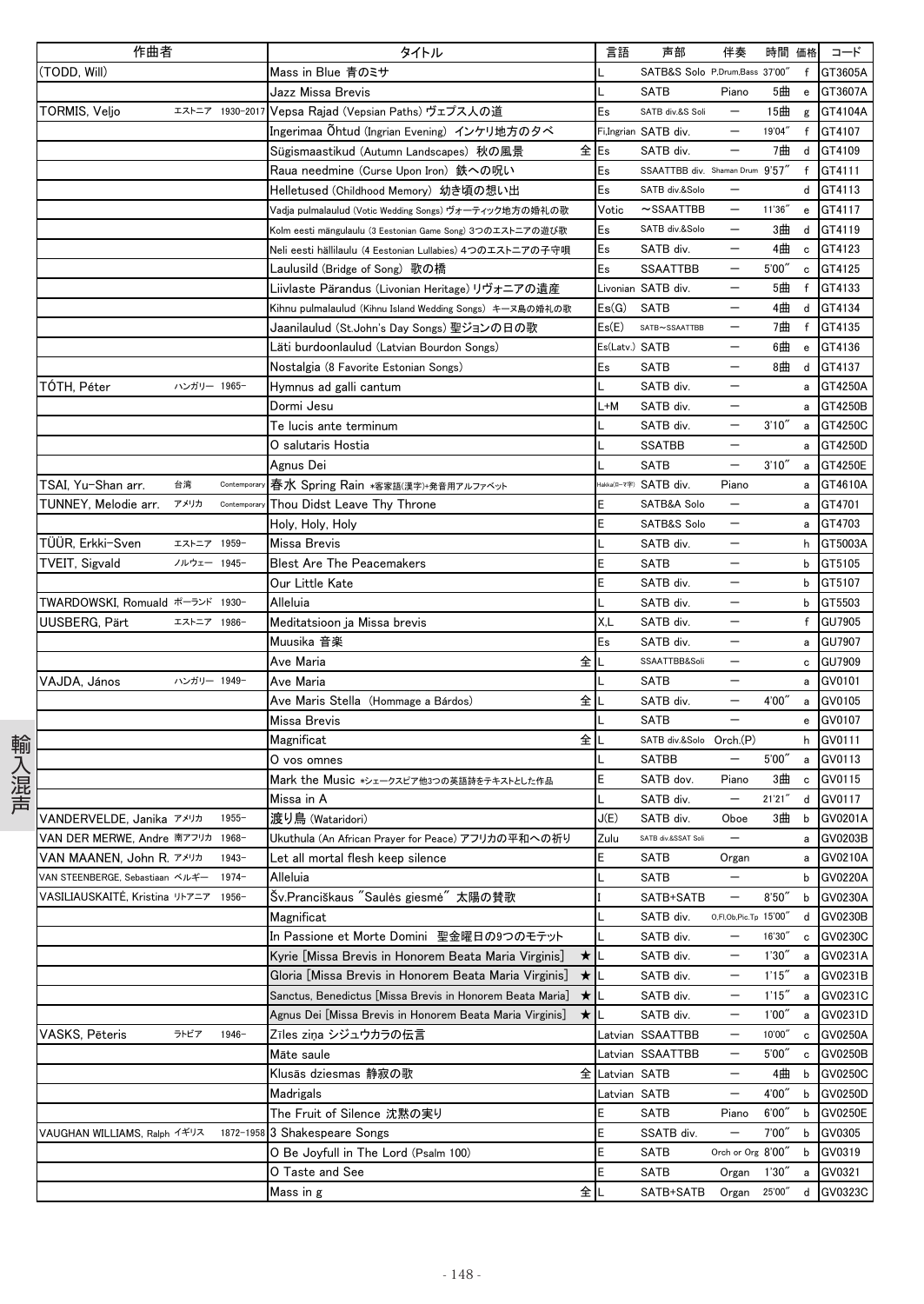| 作曲者                          |       |           | タイトル                                                                        | 言語    | 声部                                 | 伴奏                       | 時間 価格   |                                                | コード        |
|------------------------------|-------|-----------|-----------------------------------------------------------------------------|-------|------------------------------------|--------------------------|---------|------------------------------------------------|------------|
| (VAUGHAN WILLIAMS, Ralph)    |       |           | Te Deum in G                                                                | E     | SATB+SATB                          | Organ                    | 7'07'   | b                                              | GV0325     |
|                              |       |           | A Sea Symphony                                                              | E     | SATB div.&Solo Orch.(P)            |                          | 40'00"  | e                                              | GV0329     |
|                              |       |           | 5 English Folk Songs                                                        | Ε     | SATB div.                          |                          | 14'00"  | d                                              | GV0333     |
|                              |       |           | Greensleeves                                                                | L     | <b>SATB</b>                        |                          |         | b                                              | GV0337     |
| <b>VERDI, Giuseppe</b>       | イタリア  | 1813-1901 | Te Deum                                                                     |       | SATB+SATB Orch.(P) 15'00"          |                          |         | d                                              | GV0502A    |
|                              |       |           | Stabat Mater                                                                |       | <b>SATB</b>                        | Orch.(P) 13'00'          |         | d                                              | GV0503     |
|                              |       |           | 4 Pezzi Sacri 四つの聖歌                                                         | 全 L+I | $\sim$ SATB+SATB -, Orch(P) 38'00" |                          |         | e                                              | GV0505     |
|                              |       |           | Pater Noster                                                                |       | <b>SSATB</b>                       |                          | 7'40''  |                                                | b,c GV0506 |
|                              |       |           | Anvil Chorus (from Il trovatore)                                            | I(E)  | SATB                               | Orch.(P) 3'00'           |         | a                                              | GV0509A    |
|                              |       |           | Triumphal Scene (Grand March from Aida) 凱旋のコーラス                             | I(E)  | SATB+TTBB Orch.(P)                 |                          | 7'00"   | b                                              | GV0511     |
|                              |       |           | Brindisi (from La Traviata) 乾杯の歌                                            | I(E)  | <b>SATB</b>                        | Orch(P)                  | 3'00''  | b                                              | GV0512A    |
|                              |       |           | Chorus of the Hebrew Slaves (from Nabucco) ヘブライの捕虜たちの合唱                     | I(E)  | SATB div.                          | Orch.(P) 5'00"           |         | a                                              | GV0513A    |
|                              |       |           | Ave Maria from Otello *Rathbone arr.                                        |       | <b>SSAATTBB</b>                    | $\overline{\phantom{0}}$ | 3'00'   | a                                              | GV0514     |
|                              |       |           | Requiem                                                                     |       | SATB&Solo                          | Orch(P)                  | 100'00" |                                                | f,g GV0515 |
|                              |       |           | Requiem [Small Ensemble ver.]                                               | L     | SATB&Solo                          | Ens(P)                   | 100'00" | h                                              | GV0515G    |
|                              |       |           | Verdi Grosse Opernchore ヴェルディ・オペラ合唱名曲集                                      | I(G)  | SATB div.                          | Piano                    | 12曲     | $\mathsf{f}$                                   | GV0519A    |
| VICTORIA, Tomas Luis de スペイン |       | 1548?-161 | 全<br>Ave Maria for 4 Voices                                                 |       | <b>SATB</b>                        |                          | 1'30''  | a                                              | GV0903A    |
|                              |       |           | 全<br>Ave Maria a 8                                                          |       | SATB+SATB                          | $\qquad \qquad -$        | 5'00''  | b                                              | GV0905     |
|                              |       |           | 全<br>O vos omnes                                                            | L(E)  | <b>SATB</b>                        | $-(0)$                   | 2'30'   | a                                              | GV0906     |
|                              |       |           | 全<br>O Magnum Mysterium (Motet)                                             |       | <b>SATB</b>                        |                          | 2'30''  | a                                              | GV0907     |
|                              |       |           | 全<br>O Quam Gloriosum (Motet)                                               |       | <b>SATB</b>                        |                          | 2'30'   | a                                              | GV0909     |
|                              |       |           | Tenebrae Responsories                                                       |       | SATB~SSATB                         |                          | 18曲     | $\mathbf c$                                    | GV0925     |
|                              |       |           | 全<br>Missa Pro Defunctis<br>(Requiem a 4 voci)                              |       | <b>SATB</b>                        |                          |         | d                                              | GV0927A    |
|                              |       |           | Officium Defunctorum (Requiem a 6 voci)                                     |       | <b>SSATTB</b>                      | $\qquad \qquad -$        | 30'00"  | e                                              | GV0929     |
|                              |       |           | 全<br>Missa O Magnum Mysterium                                               |       | <b>SATB</b>                        | —                        | 17'00"  | c                                              | GV0935     |
|                              |       |           | Missa O quam gloriosum et regnum                                            |       | <b>SATB</b>                        |                          | 25'00"  | c                                              | GV0937     |
|                              |       |           | Missa Salve                                                                 |       | SSAB+SATB                          |                          | 17'30"  | d                                              | GV0938     |
|                              |       |           | Missa and Motet"Ascendens Christus"                                         | L     | <b>SSATB</b>                       |                          |         | d                                              | GV0939     |
|                              |       |           | 全<br>Salve Regina                                                           |       | SSAB+SATB                          | $\overline{\phantom{0}}$ | 8'00'   | c                                              | GV0941     |
|                              |       |           | Lamentationes Ieremiae Prophetae [Thursday]                                 |       | <b>SATB</b>                        | —                        |         | c                                              | GV0943A    |
|                              |       |           | Lamentationes Ieremiae Prophetae [Friday]                                   |       | <b>SATB</b>                        |                          |         | b                                              | GV0943B    |
|                              |       |           | Lamentationes Ieremiae Prophetae [Saturday]                                 |       | <b>SATB</b>                        |                          |         | c                                              | GV0943C    |
|                              |       |           | Missa simile est regnum                                                     |       | SATB+SATB                          |                          | 12'00"  | b                                              | GV0945     |
| VILA (i Casañas), Josep スペイン |       | $1966-$   | 全<br>Salve Regina                                                           |       | SATB div.                          |                          | 5'20''  | $\mathbf c$                                    | GV0980A    |
|                              |       |           | Sanctus–Benedictus                                                          |       | SATB div.                          |                          |         | b                                              | GV0980B    |
|                              |       |           | Laudate Dominum                                                             |       | SATB div.                          | —                        |         | b                                              | GV0980C    |
|                              |       |           | Kyrie                                                                       |       | SATB+SATB div.                     | $\qquad \qquad -$        | 4'15''  | b                                              | GV0980D    |
| VILLA-LOBOS. Heitor ブラジル     |       | 1887-1959 | 全<br>Bendita Sabedoria 知識に祝福あれ                                              |       | <b>SSAATTBB</b>                    |                          | 6曲      | d                                              | GV1705     |
|                              |       |           | Bachianas Brasileiras No.9 ブラジル風バッハNo.9                                     | X     | SSATBB div.                        |                          | 15'00"  |                                                | GV1707     |
|                              |       |           |                                                                             | F     |                                    |                          | 4'00"   |                                                |            |
| <b>VILLETTE, Pierre</b>      | フランス  |           | 1926-1998 Hymne à la Vierge                                                 |       | <b>SATB</b>                        | —                        |         | b                                              | GV1003     |
|                              |       |           | O Magnum Mysterium                                                          |       | <b>SATB</b>                        |                          | 3'30''  |                                                | b GV1005   |
|                              |       |           | 全<br>O Saltaris                                                             |       | SATB div.                          |                          |         | а                                              | GV1007     |
|                              |       |           | Attende Domine                                                              |       | <b>SSATBB</b>                      | —                        | 6'00''  | c                                              | GV1009     |
|                              |       |           | 全<br>3 Motets (O Quam Amabilis Es / Jesu, dulcis Memoria / Panis Angelicus) |       | SATB div.                          | —                        | 3曲      | c                                              | GV1011     |
|                              |       |           | 全<br>Ave verum                                                              | L     | SATB                               |                          | 3'16''  | a                                              | GV1013     |
|                              |       |           | O sacrum convivium                                                          |       | SSAATTBB                           |                          | 3'43''  | b                                              | GV1015     |
|                              |       |           | Salve Regina                                                                |       | S Solo&SATB                        | $\qquad \qquad -$        | 3'06''  | a                                              | GV1017     |
|                              |       |           | Inviolata                                                                   | L     | SSAATTBB+SATB                      | $\overline{\phantom{0}}$ |         | с                                              | GV1019     |
|                              |       |           | Notre Père d'Aix                                                            | F     | SATB div.                          | $-(0)$                   | 2'00''  | c                                              | GV1021     |
| VINTER, Ülo                  | エストニア | 1924-2000 | Kellad                                                                      | Es    | SATB                               | Piano                    |         | b                                              | GV1103     |
| VITOLS, Jāzeps               | ラトビア  | 1863-1948 | Dūkņu sils (The Haunted Thicket / Der Elfenwald) 妖精の森                       |       | Latvian(G) SATB div.&S solo        |                          |         | b                                              | GV1250A    |
| VIVALDI, Antonio             | イタリア  | 1678-174  | Credo RV.591                                                                |       | SATB                               | Str.&Bc(P) 12'00"        |         | d                                              | GV1303     |
|                              |       |           | 全<br>Gloria RV.589 (Ricordi版 G.F.Malipiero校訂)                               |       | SATB&Solo                          | Orch.(P) 33'00'          |         |                                                | e GV1305A  |
|                              |       |           | Gloria RV.589 (Bärenreiter版 M.Brumo, C.Ritchie校訂)                           |       | SATB&Solo                          | Orch.(P) 30'00"          |         |                                                | d GV1305B  |
|                              |       |           | Gloria RV.589 (Peters版 K.Burmeister校訂)                                      |       | SATB&Solo                          | Orch.(P) 30'00"          |         | d                                              | GV1305C    |
|                              |       |           | Gloria RV.589 (Carus版 G.Graulich校訂)                                         | ι     | SATB&Solo                          | Orch.(P) 30'00'          |         | c                                              | GV1305D    |
|                              |       |           | Gloria RV.589 (Oxford版 Paul Everett校訂)                                      |       | SATB&Solo                          | Orch.(P) 30'00'          |         | d                                              | GV1305E    |
|                              |       |           | Gloria RV.589 (Bärenreiter版オルガン伴奏ヴァージョン)                                    |       | SATB&Solo                          | Organ                    | 30'00"  | $\mathbf{e}% _{t}\left( \mathbf{1}_{t}\right)$ | GV1305G    |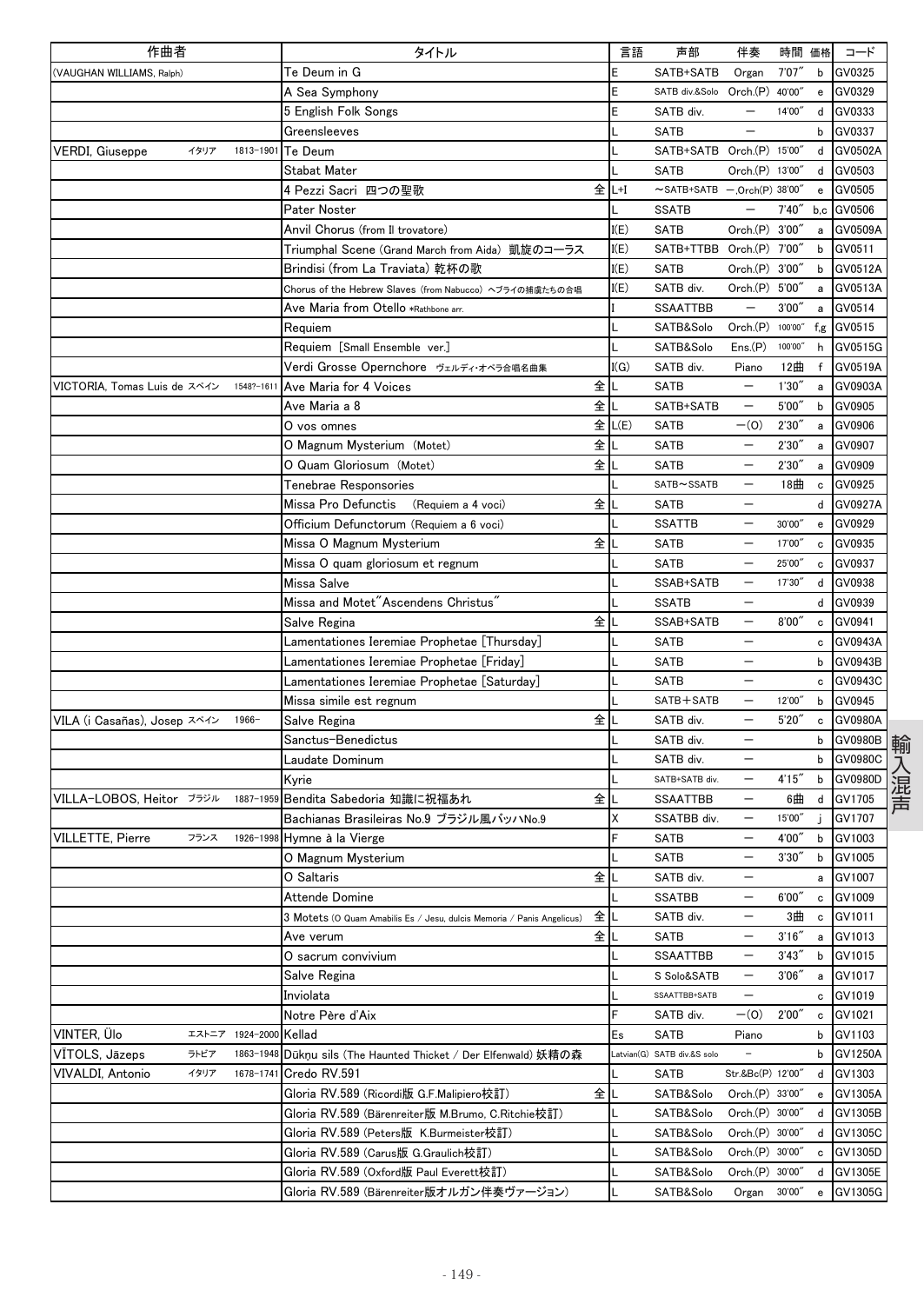|      | 作曲者                     |              |                  | タイトル                                                            |         | 言語    | 声部                                     | 伴奏                       | 時間 価格  |                                   | コード            |
|------|-------------------------|--------------|------------------|-----------------------------------------------------------------|---------|-------|----------------------------------------|--------------------------|--------|-----------------------------------|----------------|
|      | (VIVALDI, Antonio)      |              |                  | Gloria RV.589 (Carus 大型版)                                       |         |       | SATB&Solo                              | Orch.(P) 30'00"          |        |                                   | e GV1305I      |
|      |                         |              |                  | Magnificat RV 610a, 611                                         |         |       | <b>SATB</b>                            | Orch.(P) 14'00"          |        |                                   | d GV1307A      |
|      |                         |              |                  | Magnificat RV610/611(Bärenreiter版オルガン伴奏ヴァージョン)                  |         |       | <b>SATB</b>                            | Organ                    | 15'00" |                                   | d GV1307B      |
|      |                         |              |                  | Magnificat RV.610 (Carus版 G.Graulich校訂)                         |         |       | SATB                                   | Orch.(P) 15'00"          |        | e                                 | GV1307C        |
|      |                         |              |                  | Kyrie RV.587                                                    |         |       | SATB+SATB Str.&Bc(P) 12'00" c,d GV1309 |                          |        |                                   |                |
|      |                         |              |                  | Dixit Dominus RV.594                                            |         |       | <b>SATB</b>                            | Orch.(P) 25'00"          |        | g                                 | GV1311         |
|      | VÖLLINGER, Martin       | ドイツ          | $1977 -$         | The Latin Jazz Mass                                             |         | L,E,G | SATB div.                              | Jazz Torio+Sax 51'00"    |        |                                   | f GV3003A      |
|      | <b>VRHUNC, Larisa</b>   | スロベニア 1967-  |                  | Ubi est?                                                        |         |       | <b>SSAATTBB</b>                        |                          |        | d                                 | GV5003         |
|      | WADSWORTH, Zachary アメリカ |              | $1983 -$         | Beati Quorum Remissae                                           |         | E+L   | SATB+SATB                              | $\overline{\phantom{m}}$ |        | a                                 | GW0303A        |
|      |                         |              |                  | Out of the south cometh the whirlwind                           |         | E     | SATB div.&T Solo                       | Organ                    |        | a                                 | GW0303B        |
|      | <b>WAGNER, Richard</b>  | ドイツ          | 1813-1883        | Bridal Chorus (from Lohengrin) 婚礼の合唱                            |         | G(E)  | <b>SATB</b>                            | P or Orch 5'00"          |        | b                                 | GW0505         |
|      |                         |              |                  | Wagner Grosse Opernchore ワーグナー・オペラ合唱名曲集                         |         | G     | SATB div                               | Piano                    | 8曲     | $\mathbf{e}$                      | GW0507A        |
|      | WALDENBY, Michael       | スウェーデン 1953- |                  | Memento Creatoris tui Op.49-5                                   |         |       | SATB div                               | $\overline{\phantom{0}}$ | 6'04'' | b                                 | GW0703E        |
|      | <b>WALTON, William</b>  | イギリス         | 1902-1983        | Make we joy now in this fest                                    |         | E     | <b>SATB</b>                            | $\qquad \qquad -$        | 3'15'' |                                   | a GW1310       |
|      |                         |              |                  | What Cheer?                                                     |         | E     | <b>SATB</b>                            | $\overline{\phantom{m}}$ | 1'11'' | a                                 | GW1311         |
|      |                         |              |                  | Belshazzar's Feast ベルシャザルの饗宴                                    |         | E     | SATB+SATB&B Orch.(P) 34'00"            |                          |        | h                                 | GW1323         |
|      |                         |              |                  | Missa Brevis                                                    | 全       |       | SSAATTBB                               | $-.$ Organ $7'00''$      |        | b                                 | GW1327         |
|      | WASHBURN, Jon           | カナダ          | $1942 -$         | Sakura さくら *日本古謡のアレンジ                                           |         |       | J(ローマ字) SSATB div.                     | Triangle                 |        | a                                 | <b>GW1450A</b> |
|      |                         |              |                  | Dona Nobis Pacem                                                |         |       | L.J.他 SATB+SATB                        | $\qquad \qquad -$        | 3'15'' |                                   | a GW1450B      |
|      | WAWER, Simon            | ドイツ          | $1979-$          | Ave Maria                                                       |         |       | SATB div.                              | $\qquad \qquad -$        | 2'30'' |                                   | a GW1503A      |
|      |                         |              |                  | O Magnum Mysterium                                              | 全       |       | SATB div.                              | $\qquad \qquad -$        | 4'20″  | a                                 | GW1503B        |
|      |                         |              |                  | Jubilate Deo                                                    | 全       |       | <b>SSAATTBB</b>                        | $\qquad \qquad -$        | 3'30'' | b                                 | GW1503C        |
|      |                         |              |                  | Nunc dimittis                                                   |         |       | SATB div.                              |                          |        | a                                 | GW1503D        |
|      |                         |              |                  | Der Mond ist aufgegangen 月が昇って                                  |         | G     | <b>SATB</b>                            |                          |        |                                   | GW1503E        |
|      | WEBER, Carl Maria von   | ドイツ          |                  | 1786-1826 Mass in Eb                                            |         |       | <b>SATB</b>                            | Orch.(P) 35'00"          |        | $\mathsf{e}% _{t}\left( t\right)$ | GW1705         |
|      | <b>WEBERN, Anton</b>    |              | オーストリア 1883-1945 | Vier frühe Lieder<br>*Clytus Gottwald arr.                      | 全       | G     | $SATB \sim 4S4A4T4B$                   | $\qquad \qquad -$        | 4曲     | $\mathtt{c}$                      | GW2105         |
|      | WEELKES, Thomas         | イギリス         | 1576-1623        | Gloria in excelsis Deo                                          | $\star$ |       | <b>SSAATB</b>                          |                          |        | b                                 | GW2504         |
|      | WEIR, Judith            | イギリス         | 1954-            | All The Ends of The Earth *グロッケン、マリンバ、チューブラーベルとハープ              |         |       | ~SSSSAAAATTBB Harp, Perc. 10'00"       |                          |        | $\mathbf c$                       | GW3105         |
|      | WHITACRE, Eric          | アメリカ         | $1970 -$         | Eric Whitacre Collection                                        |         | E.L   | <b>SATB</b>                            |                          | 7曲     | $\mathbf{e}$                      | GW3401A        |
|      |                         |              |                  | Light & Gold ∗ウィテカー自身の指揮で話題となった同名のアルバムのタイアップ楽譜                  |         | E.L   | SATB div.                              | $-$ , $P$                | 9曲     | $\mathbf{e}$                      | GW3401B        |
|      |                         |              |                  | Water Night [The Collection]                                    |         | E,L   | SATB div.                              | $-(P)$                   | 6曲     |                                   | g GW3401C      |
|      |                         |              |                  | Water Night                                                     | 全E      |       | SATB div.                              | $\overline{\phantom{0}}$ | 5'16'' |                                   | a GW3403       |
|      |                         |              |                  | will wade out (3 songs of faith No.1)                           | 全 E     |       | SATB div.                              | $\qquad \qquad -$        | 2'48'' | a                                 | GW3404A        |
|      |                         |              |                  | hope, faith, life, love (3 songs of faith No.2)                 | 全E      |       | <b>SSAATTBB</b>                        |                          | 3'36'' | $\mathsf{a}$                      | GW3404B        |
|      |                         |              |                  | thank You God for most this amazing day (3 songs of faith No.3) | 全E      |       | SATB div.                              | $\qquad \qquad -$        | 6'51'' | $\mathsf{a}$                      | GW3404C        |
| 輸入混声 |                         |              |                  | Cloudburst                                                      |         | 全Sp   | SATB div.                              | -, P,Perc. 8'26"         |        | a                                 | GW3405         |
|      |                         |              |                  | Sleep                                                           | 全E      |       | SATB div.                              | $\overline{\phantom{m}}$ | 5'52'' |                                   | a GW3406       |
|      |                         |              |                  | Lux Aurumque                                                    | 全       | L     | SATB div.                              | $\qquad \qquad -$        | 3'52'' |                                   | a GW3408       |
|      |                         |              |                  | Leonardo Dreams of His Flying Machine                           |         | 全 E+I | SSATB div.                             | —, Perc.  8'46‴          |        | b                                 | GW3409         |
|      |                         |              |                  | 3 Flowers Songs                                                 | 全IE     |       | SATB div.                              | $\overline{\phantom{0}}$ | 3曲     | b                                 | GW3410D        |
|      |                         |              |                  | This Marriage                                                   |         | E     | <b>SATB</b>                            |                          | 2'59'' | a                                 | GW3411         |
|      |                         |              |                  | A Boy and a Girl                                                | 全 E     |       | <b>SATB</b>                            |                          | 4'25'' | а                                 | GW3412         |
|      |                         |              |                  | Little Birds                                                    |         | 全Sp   | <b>SATB</b>                            | Piano                    | 2'31'' | b                                 | GW3413         |
|      |                         |              |                  | Her Sacred Spirit Soars                                         | 全E      |       | SSATB+SSATB                            | $\qquad \qquad -$        | 5'00"  | $\mathsf{a}$                      | GW3414         |
|      |                         |              |                  | Animal Crackers Vol.1 (The Panther / The Cow / The Firefly)     | 全 E     |       | SATB                                   | Piano                    | 3曲     | b                                 | GW3415A        |
|      |                         |              |                  | Animal Crackers Vol.2 (The Canary / The Eel / The Kangaroo)     | 全E      |       | SATB                                   | Piano                    | 3曲     | b                                 | GW3415B        |
|      |                         |              |                  | 5 Hebrew Love Songs                                             |         | Hb    | SATB                                   | Piano, Violin 9'56"      |        | b                                 | GW3416         |
|      |                         |              |                  | The Seal Lullaby アザラシの子守唄                                       |         | E     | SATB                                   | Piano                    | 4'00'' | а                                 | GW3417         |
|      |                         |              |                  | Nox Aurumque                                                    | 全       |       | SATB div.                              |                          | 6'00'' | b                                 | GW3418         |
|      |                         |              |                  | little tree                                                     | 全 E     |       | SATB div.                              | Piano                    | 5'30'' | a                                 | GW3419         |
|      |                         |              |                  | Sleep My Child                                                  |         | E     | <b>SSAATTBB</b>                        |                          |        | b                                 | GW3420         |
|      |                         |              |                  | i walked the boulevard (The City and the Sea No.1)              |         | Ε     | SATB                                   | Piano                    | 1'00'' | b                                 | GW3421A        |
|      |                         |              |                  | the moon is hiding in her hair (The City and the Sea No.2)      |         | E     | <b>SATB</b>                            | Piano                    | 2'36'' | b                                 | GW3421B        |
|      |                         |              |                  | little man in a hurry (The City and the Sea No.5)               |         | E     | SATB                                   | Piano                    | 3'18'' | b                                 | GW3421E        |
|      |                         |              |                  | Alleluia                                                        | 全       |       |                                        |                          | 10'00" |                                   | GW3423         |
|      |                         |              |                  |                                                                 |         |       | <b>SSAATTBB</b>                        |                          |        | a                                 |                |
|      |                         |              |                  | The Chelsea Carol                                               |         |       | SATB                                   | Organ                    | 7'00'' | a                                 | GW3424         |
|      |                         |              |                  | Sainte Chapelle                                                 |         |       | SSATB div.                             | $\qquad \qquad -$        | 8'00'' | b                                 | GW3425         |
|      |                         |              |                  | Lux Nova 新たな光                                                   |         |       | SATB div.                              | —                        |        | а                                 | GW3426         |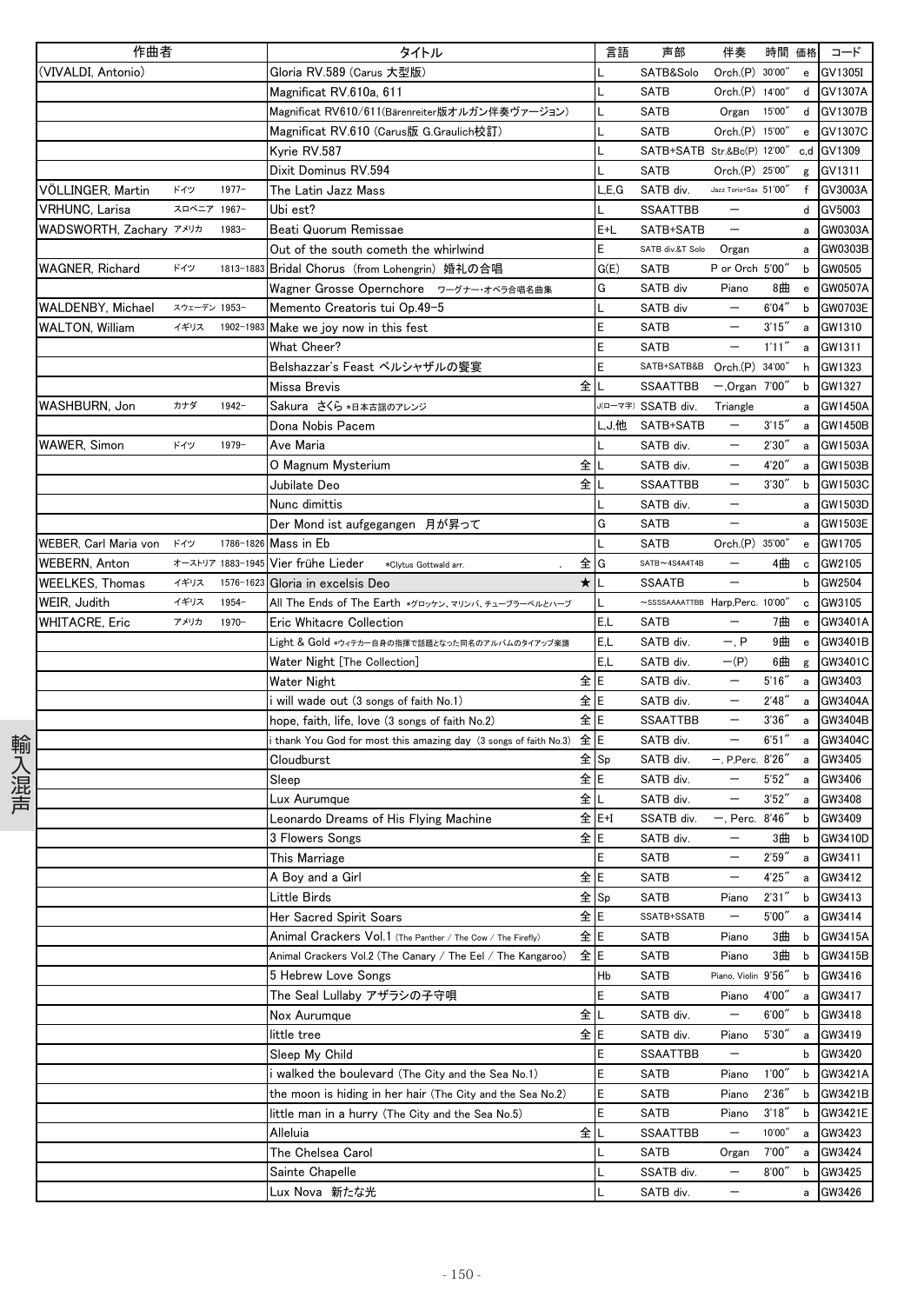| 作曲者                                  |                             | タイトル                                                                | 言語           | 声部                                | 伴奏                        | 時間 価格  |             | コード            |
|--------------------------------------|-----------------------------|---------------------------------------------------------------------|--------------|-----------------------------------|---------------------------|--------|-------------|----------------|
| (WHITACRE, Eric)                     |                             | Glow ともしび                                                           | E            | <b>SATB</b>                       | Piano                     | 2'50'  | a           | GW3427         |
|                                      |                             | Fly to Paradise                                                     | E            | SATB div.&S Solo Electronic track |                           |        | a           | GW3428         |
|                                      |                             | carry your heart<br>$\star$                                         | E            | SATB div.                         |                           |        | b           | GW3429         |
|                                      |                             | $\star$<br>Goodnight Moon                                           | E            | SATB div.                         | Piano                     |        | b           | GW3430         |
| <b>WHITBOURN, James</b>              | イギリス<br>1963-               | <b>Eternal Rest</b>                                                 | E            | <b>SATB</b>                       | Organ                     | 4'00"  | b           | GW3505         |
|                                      |                             | Pure River of Water of Life                                         | E            | <b>SATB</b>                       |                           | 2'43'' | b           | GW3507         |
|                                      |                             | He Carried Me Away in The Spirit                                    | E            | <b>SSAATTBB</b>                   | $\qquad \qquad -$         | 6'15'' | b           | GW3509         |
|                                      |                             | Missa Carolae                                                       | E+L          | SATB div.                         | Organ (Picc.)             |        | d           | GW3511         |
|                                      |                             | James Whitbourn the choral collection ウィットボーン合唱曲集                   | E,L          | <b>SATB</b>                       | $-$ , Organ 15曲           |        | e           | GW3513A        |
| <b>WHITE, Nicholas</b>               | アメリカ<br>$1963-$             | O Magnum Mysterium                                                  | L            | SATB div.                         |                           |        | a           | GW3603A        |
|                                      |                             | Ave Maria                                                           |              | <b>SATB</b>                       | $\overline{\phantom{0}}$  | 3'15'' | a           | GW3603B        |
|                                      |                             | Quem Vidistis                                                       |              | SATB&S Solo                       | $\overline{\phantom{0}}$  |        | a           | GW3603C        |
|                                      |                             | A Song of Creation                                                  | E            | <b>SATB</b>                       | Organ                     |        | a           | GW3603D        |
|                                      |                             | Ave verum corpus                                                    |              | SATB&S Solo                       | Organ                     |        | a           | GW3603E        |
|                                      |                             | Still was the Night 夜はまだ                                            | E            | <b>SATB</b>                       | Flute                     |        | a           | GW3603F        |
| WIKANDER, David                      |                             | スウェーデン 1884-1955 Kung Liljekonvalje 谷間の百合の王                         | Sw           | SATB div.                         | $\qquad \qquad -$         | 3'00'' | b           | GW3350         |
| WOO, Hyo-Won                         | 韓国<br>Contemporar           | O Magnum Mysterium                                                  |              | SATBB div.&ST Soli                | $\overline{\phantom{0}}$  | 5'00"  | a           | GW5503A        |
|                                      |                             | Pal-So-Seong (8 Laughing Voices: 八笑聲)                               | X            | SATB div.                         |                           | 4'45'  | a           | GW5503B        |
|                                      |                             | $\star$<br>Gloria                                                   |              | SATB div.&Soli                    | —                         | 12'00" | b           | GW5504         |
|                                      |                             | $\star$<br>Cum Sancto Spiritu (Movement 3 from Gloria)              | L            | SATB div.                         | —                         | 3'15'' | b           | GW5504A        |
| YABOR/CANGIANO                       |                             | Candombe de San Baltasar                                            | Sp           | SATB div.                         |                           |        | b           | GY1001         |
| YOHAN, Ivan                          | インドネシア 1975-                | Gloria                                                              |              | SATB div.                         | —                         | 6'00'' | b           | GY5003B        |
|                                      |                             | Pentatonic Hallelujah                                               |              | <b>SATB</b>                       |                           | 3'50'' | b           | GY5005         |
|                                      |                             | Take, O Take Those Lips Away                                        | E            | SATB div.                         | $\overline{\phantom{0}}$  |        |             | GY5007         |
| YUPANQUI, Atahualpa アルゼンチン 1908-1992 |                             |                                                                     |              | SATB&S Solo                       | $\overline{\phantom{0}}$  |        | a           | GY8003         |
|                                      | (FELICE, Gustavo arr.)      | Duerme Negrito (Sleep, little black one)                            | Sp           |                                   |                           |        | a           |                |
|                                      |                             | Chacarera de las Piedras                                            | Sp           | <b>SATB</b>                       | $-(Gr.Bongo opt)$ $2'58'$ |        | a           | GY8005         |
| ZAKARAS, Donatas                     | リトアニア 1979-                 | The rain has held back                                              | E            | SATB div.                         |                           | 3'00'  | a           | GZ0050         |
| ZEISL, Erich                         | 墺→アメリカ 1905-1959            | Requiem Ebraico                                                     |              | Hb (G,E) SATB&Solo                | Orch.(0) 18'00"           |        | d           | GZ2005         |
| ZELENKA, Jan Dismas チェコ              | 1679-1745                   | Miserere ZWV.57                                                     |              | SATB&Solo                         | Orch.(P) 18'00"           |        | d           | GZ3501A        |
|                                      |                             | Missa Dei Filii ZWV 20                                              |              | SATB&Soli                         | Orch.(P) 50'00"           |        | h           | GZ3511         |
| ZENDER, Hans                         | ドイツ<br>$1936 -$             | Johannes III, 1-15                                                  | G            | SSAATTBB div.                     | $\overline{\phantom{0}}$  | 20'00" | d           | GZ3903         |
| ZENTNER, Javier                      | アルゼンチン 1951-                | Mi Lumia                                                            | Sp           | <b>SSAATTBB</b>                   | $\qquad \qquad -$         | 4'01"  | a           | GZ4103         |
| ZIOŁKOWSKI, Michał                   | ポーランド 1991-                 | Agnus Dei                                                           |              | SATB div.&S Solo                  |                           | 4'30'' | b           | GZ4303A        |
| ZOMBOLA, Péter                       | ハンガリー 1983-                 | Vivat, crescat, floreat!                                            |              | SATB div.                         |                           | 2'00'' | a           | GZ5003         |
|                                      |                             |                                                                     |              |                                   |                           |        |             |                |
|                                      |                             |                                                                     |              |                                   |                           |        |             |                |
|                                      |                             | 曲集<br>Anthology / ポピュラー Popular                                     |              |                                   |                           |        |             |                |
|                                      |                             |                                                                     |              |                                   |                           |        |             |                |
| <b>World Music</b>                   | (R. de Beer arr.)           | Fiela *南アフリカ民謡                                                      | Batswan SATB |                                   |                           |        | b           | <b>KG0002B</b> |
| Negro Spirituals                     | (F.Heath arr.)              | Traditional Spirituals *Yale Glee Club Series                       | E            | SATB div.                         | $-(P)$                    | 7曲     | $\mathbf c$ | <b>KG0004</b>  |
|                                      | (R.Shaw&A.Parker arr.)      | Singin' in the Spirit (5 Spirituals for SATB Voices)                | E            | SATB div.                         | $-(P)$                    | 5曲     | c           | <b>KG7749A</b> |
|                                      | (R.Shaw&A.Parker arr.)      | Deep River                                                          | Ε            | SATB                              | $-(P)$                    | 3'06'' | a           | <b>KG7750A</b> |
|                                      | (R.Shaw&A.Parker arr.)      | Dere's No Hidin' Place                                              | E            | <b>SATB</b>                       | $-(P)$                    | 1'23'  | а           | <b>KG7750C</b> |
|                                      | (R.Shaw&A.Parker arr.)      | Poor Mourner                                                        | Ε            | SATB                              | $-(P)$                    | 4'30'' | a           | <b>KG7750E</b> |
|                                      | (M.Hogan arr.)              | Ain't that Good News!                                               | Ε            | SATB                              | Piano                     | 5曲     | b           | KG0006A        |
|                                      | (M.Hogan arr.)              | His Light Still Shines *モーゼス・ホーガン編曲による黒人霊歌メドレー                      | Ε            | SATB div.                         |                           | 14'40" | а           | KG0006B        |
|                                      | (M.Hogan arr.)              | The Battle of Jericho ジェリコの戦い                                       | Ε            | SATB div.                         |                           | 2'15'' | а           | KG0006C        |
|                                      | (M.Hogan arr.)              | Ev'ry Time I Feel The Spirt                                         | E            | SATB&S Solo                       | $-$ (P)                   | 2'20'' | a           | <b>KG0006E</b> |
|                                      | (M.Hogan arr.)              | Feel the Spirit (35 Arrangements for Mixed Chorus by Moses Hogan)   | E            | SATB div.                         | $\qquad \qquad -$         | 35曲    | f           | KG0006G        |
|                                      | (M.Hogan arr.)              | Feel the Spirit 2 (28 Arrangements for Mixed Chorus by Moses Hogan) | Ε            | SATB div.                         | $\qquad \qquad -$         | 28曲    | f           | KG0006H        |
|                                      | (M.Hogan arr.)              | My soul's been anchored in the Lord                                 | Ε            | SATB div.                         |                           | 2'45'' | a           | KG0006I        |
|                                      | (B.Chilcott & K.Burton edit | Chiristmas Spirituals for Choirs                                    | Ε            | SATB 他                            | Piano,                    | 12曲    | f           | KG0007         |
|                                      | (A.Richard arr.)            | Spirituals : A Collection                                           | E            | SATB 他                            |                           | 11曲    | e           | <b>KG0007C</b> |
|                                      | (M.De-Lisserk arr.)         | Sing Out! Spirituals                                                | E            | SAT, SATB                         | — 'Piano                  | 7曲     | g           | <b>KG0007D</b> |
|                                      | (B.Chilcott edit)           | Spirituals for Choirs                                               | Ε            | SATB div.                         | — 'Piano                  | 20曲    | h           | <b>KG0008</b>  |
|                                      | (L.Gearhart arr.)           | Dry Bones                                                           | Ε            | SATB                              | Piano & Perc.             |        | a           | KG0009E        |
|                                      | (W.Dawson arr.)             | Soon-Ah Will Be Done                                                | Ε            | SATB                              | $-(P)$                    |        | a           | KG0009H        |
|                                      | (W.Dawson arr.)             | Ain'-A That Good News!                                              | E            | SATB                              | $-(P)$                    |        | а           | KG0009I        |
|                                      |                             |                                                                     |              |                                   |                           |        |             |                |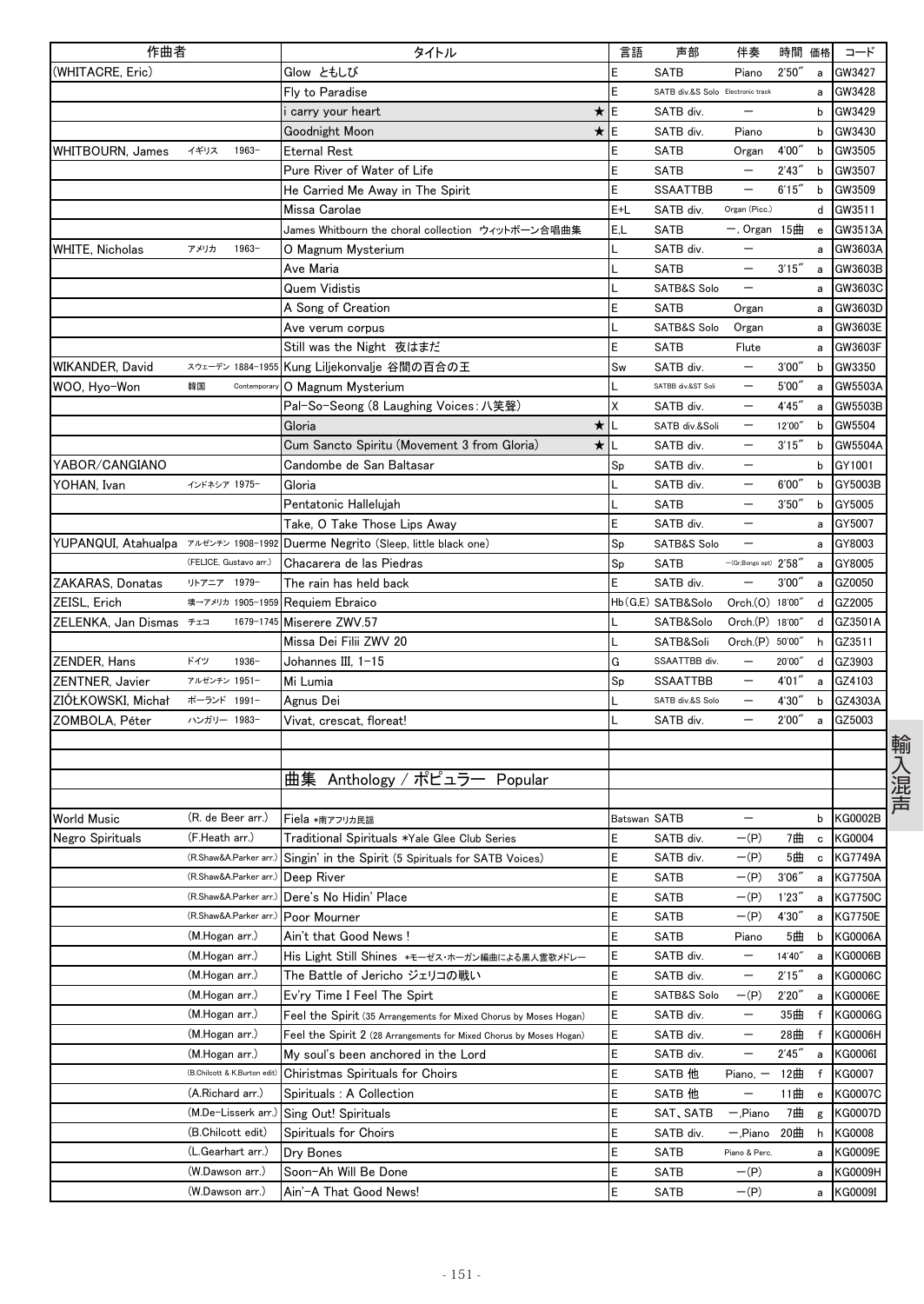| 作曲者                |                            | タイトル                                                                              | 言語           | 声部                              | 伴奏                       | 時間 価格  |                                                  | コード            |
|--------------------|----------------------------|-----------------------------------------------------------------------------------|--------------|---------------------------------|--------------------------|--------|--------------------------------------------------|----------------|
| (Negro Spirituals) | (W.Dawson arr.)            | Swing Low, Sweet Chariot                                                          |              | <b>SATB</b>                     | $-(P)$                   |        | a                                                | <b>KG0009J</b> |
|                    | (W.Dawson arr.)            | Ev'ry Time I Feel The Spirit                                                      |              | <b>SATB</b>                     | $-(P)$                   |        | a                                                | <b>KG0009K</b> |
|                    | (W.Dawson arr.)            | Ezekiel Saw de Wheel                                                              |              | SATB                            | $-(P)$                   |        | a                                                | KG0009L        |
|                    | (W.Dawson arr.)            | Dawson Spirituals Vol.1                                                           |              | <b>SATB</b>                     | $-(P)$                   | 6曲     | $\mathbf c$                                      | KG0009M        |
|                    | (W.Dawson arr.)            | Dawson Spirituals Vol.2                                                           | F            | <b>SATB</b>                     | $-(P)$                   | 6曲     | $\mathbf c$                                      | <b>KG0009N</b> |
|                    | (M.Hayes arr.)             | Four A Cappella Spirituals                                                        |              | <b>SATB</b>                     | $-(P)$                   | 4曲     | d                                                | KG0009S        |
|                    | (Ray Liebau arr.)          | He's Got the Whole World in His Hands                                             |              | SATB div.                       | $\qquad \qquad -$        | 3'30'' | a                                                | KG0009U        |
|                    | (R.DeCormier arr.          | Hallelujah (5 Spirituals for SATB Voices)                                         | F            | <b>SATB</b>                     | $-(P)$                   | 5曲     | $\mathbf c$                                      | KG7749B        |
| Sea Chanty         | (J.Erb arr.)               | Shenandoah                                                                        |              | <b>SSAATTBB</b>                 |                          |        | а                                                | KG0015B        |
| Gospel             | (D.Runswick arr.)          | A Gospel Christmas                                                                |              | <b>SATB</b>                     | -,Piano                  | 5曲     | $\,$ C                                           | KG0033         |
|                    | (T.Chinn arr.)             | Hallelujah from Handel's Messiah : A Soulful Celebration                          |              | <b>SSATB</b>                    | Piano                    | 4'46'' | a                                                | KG0039A        |
|                    | (J.Higdon/J.Joubert. arr.  | How Excellent Is Thy Name                                                         |              | <b>SATB</b>                     | Piano                    |        | а                                                | KG0041B        |
|                    | (G.J.Murphy)               | Dwell In The House                                                                |              | <b>SATB</b>                     | Piano                    |        | a                                                | <b>KG0041C</b> |
|                    | (G.R.McNeil/J.Joubert arr. | When Visited by Storms                                                            | F            | <b>SATB</b>                     | Piano                    |        | а                                                | KG0044A        |
| Bärenreiter社       | ドイツ                        | Christmas a cappella                                                              | G.E.L        | SATB 他                          |                          | 171曲   | ÷                                                | KG0308         |
|                    |                            | PraiSing Israel (Sacred Choral Works from around the World)                       | Hb(E)        | <b>SATB</b>                     |                          | 4曲     | $\mathbf{e}$                                     | KG0309         |
|                    |                            | PraiSing Sweden *スウェーデンの宗教作品                                                      |              | Sw,L(E) SATB 他                  |                          | 13曲    | $\mathbf{e}$                                     | KG0310A        |
|                    |                            | PraiSing Bulgaria *ブルガリアの宗教作品 (アルファベット表記 英語詞付)                                    |              | Bulgarian SATB 他                | $\qquad \qquad -$        | 8曲     | d                                                | KG0310B        |
|                    |                            | Bärenreiter Album of Opera Choruses for mixed choir                               |              | ,G,F,R SATB 他                   | O(P)                     | 9曲     | g                                                | KG0311         |
| Schott社            | ドイツ                        | Ave Maria Vocal Album for 1−4 Voices and Piano                                    |              | S-SATB                          | Piano                    | 40曲    | h                                                | KG0401         |
|                    |                            | The Celtic Choirbook *アイルランド民謡20曲を無伴奏混声合唱にアレンジ                                    | E            | <b>SATB</b>                     |                          | 20曲    | e                                                | KG0413         |
|                    |                            | The Christmas Choirbook *世界各国のクリスマスソング、キャロル22曲                                    | E. G他 SATB   |                                 |                          | 22曲    | $\mathbf{e}% _{t}\left  \mathbf{1}\right\rangle$ | KG0415B        |
|                    |                            | The Folk Choirbook                                                                | E,Sw,J他 SATB |                                 |                          | 14曲    | ${\bf e}$                                        | <b>KG0415C</b> |
|                    |                            | Cantate Domino (50の宗教曲カノン集)                                                       | G,L          | $2-6$ part                      | $\qquad \qquad -$        | 50曲    | d                                                | <b>KG0418A</b> |
|                    |                            | Viva la musica (50の世俗曲カノン集)                                                       | G            | $2-8$ part                      |                          | 50曲    | e                                                | <b>KG0418B</b> |
| Carus社             | ドイツ                        | Chorbuch Mozart/Haydn (Canon collection)                                          | G他           | 2-12Voices                      |                          | 43曲    | e                                                | KG0510C        |
|                    |                            | Makumbebe (Latin American Choral Repertoire)                                      | Sp,Port SATB |                                 | -,Guitar,Perc.           | 11曲    | d                                                | KG0511A        |
|                    |                            | Spice, Magic and Mystique (東南アジアの合唱レパートリー)                                        | 他            | SATB div.                       |                          | 12曲    | d                                                | KG0511B        |
|                    |                            | Lore-Ley (Chorbuch Deutsche Volkslieder)                                          | G            | SATB 他                          |                          | 147曲   | ${\bf e}$                                        | <b>KG0513A</b> |
|                    |                            | European Folk Songs for mixed voices                                              | 各            | SATB他                           | $\qquad \qquad -$        | 47曲    | $\mathbf{e}% _{t}\left( t\right)$                | <b>KG0514A</b> |
|                    |                            | Musica Sacra Hungarica                                                            | L,M          | SATB他                           | $\overline{\phantom{m}}$ | 39曲    | d                                                | <b>KG0515A</b> |
|                    |                            | Musica Sacra Baltica                                                              | L.G          | SATB他                           | $\qquad \qquad -$        | 43曲    | e                                                | KG0516A        |
| Möseler社           | ドイツ                        | Ars Musica Ⅰ *グレゴリオ聖歌から現代にいたる曲を網羅した                                               | G.L.E.       | Solo-2Voices                    | —                        | 650曲   | $\mathsf{f}$                                     | KG0611         |
| Boosey & Hawkes社   | イギリス                       | Pastorale (Concerts for Choirs シリーズ)                                              |              | E,Sw,F SATB 他                   | — 'Organ                 | 18曲    | g                                                | KG0803D        |
| Oxford社            | イギリス                       | An American Christmas                                                             |              | SATB他                           | — Piano                  | 16曲    | g                                                | KG1002A        |
|                    |                            | Carols for Choirs 1 (R. Jacques & D. Willcocks arr.)                              |              | $\sim$ SATB+SATB $-$ ,Piano,Org |                          | 50曲    | h                                                | KG1003         |
|                    |                            | Carols for Choirs 2 (J.Rutter & D.Willcocks arr.)                                 | E,F,L,G SATB |                                 | $-$ ,Piano,Org 50        |        | h                                                | KG1004         |
|                    |                            | Carols for Choirs 3 (J.Rutter & D.Willcocks arr.)                                 | E,L,G        | <b>SATB</b>                     | $-$ ,Piano,Org 50        |        | h                                                | KG1005         |
|                    |                            | Carols for Choirs 5 (B.Chilcott & D.Blackwell edit)                               | E,L          | SATB                            | $-$ ,Piano,Org 50        |        | h                                                | KG1005B        |
|                    |                            | 100 Carols for Choirs 100のキャロル                                                    | E.L.G        | SATB 他                          | $-$ ,Piano,Org 100       |        | j.                                               | KG1007         |
|                    |                            | The Shorter New Oxford Book of Carols (H.Keyte & A.Parrott arr.) 全 E,F,L,G SATB 他 |              |                                 | $-$ Piano, Org 122       |        |                                                  | k KG1008       |
|                    |                            | Anthems for Choirs 1                                                              | E            | <b>SATB</b>                     | $-$ , Organ 50曲          |        | h                                                | KG1010         |
|                    |                            | Anthems for Choirs 4                                                              | E,L          | $\sim$ SATB+SATB                | $-.$ Organ 26曲           |        | ÷.                                               | KG1011         |
|                    |                            | <b>Tudor Anthems</b>                                                              | E,L          | $\sim$ SSAATTBB                 | — ,Organ                 | 34曲    | h                                                | KG1012         |
|                    |                            | Folk-Songs for Choirs 1 (J.Rutter edit.)                                          | E            | $\sim$ SAATBB                   | $\overline{\phantom{m}}$ | 12曲    | h                                                | KG1016         |
|                    |                            | Folk-Songs for Choirs 2 (J.Rutter edit.)                                          | E            | $\sim$ SAATBB                   | $\overline{\phantom{m}}$ | 13曲    | h                                                | KG1017         |
|                    |                            | 全<br><b>English Romantic Partsongs</b>                                            | E            | $\sim$ SATTB $\times$ 2         | $\qquad \qquad -$        | 30曲    | h                                                | KG1020         |
|                    |                            | Italian Madrigals                                                                 |              | SAT-SST+ATTB                    | $\qquad \qquad -$        | 55曲    | j.                                               | KG1022         |
|                    |                            | English Madrigals                                                                 | E            | SST-SSATTB                      | $\qquad \qquad -$        | 60曲    | ÷                                                | KG1023         |
|                    |                            | 全<br>French Chansons                                                              |              | AT-SSATTB                       | -                        | 84曲    | k                                                | KG1024         |
|                    |                            | A Cappella from 7 Centuries                                                       |              | $.E.G.I.F$ SAT-SATB $\times 2$  | $\overline{\phantom{m}}$ | 30曲    | g                                                | KG1026         |
|                    |                            | Opera Choruses                                                                    |              | I,G,F,R(E) SATB,TTBB他 Orch.(P)  |                          | 35曲    | ÷                                                | KG1030         |
|                    |                            | European Sacred Music *古典から現代までヨーロッパを代表する宗教曲                                      |              | L, SI, G, F(E) $SATB \sim$      | — 'Organ                 | 54曲    | j.                                               | KG1032         |
|                    |                            | <b>Encores for Choirs 1</b><br>*アンコールに最適な24曲                                      | E.I          | <b>SATB</b>                     | — 'Piano                 | 24曲    | h                                                | KG1034         |
|                    |                            | <b>Encores for Choirs 2</b><br>*アンコールに最適な30曲                                      | E他           | SATB 他                          | — 'Piano                 | 30曲    | h                                                | KG1035A        |
|                    |                            | Madrigals and Partsongs *J.ラター編纂のルネサンス合唱曲集                                        |              | E,G,F,I SATB-SSAATTBB           |                          | 60曲    | ÷                                                | KG1043         |
|                    |                            | Weddings for Choirs *ウェディングにふさわしいの混声合唱曲を40曲                                       | E,L,G他 SATB  |                                 | - Organ, Piano           | 40曲    | h                                                | KG1046         |
|                    |                            | Song Stream $\sim$ 10 Songs for Youth Choirs                                      | E他           | SAB 他                           | 一,Piano 10曲              |        | $\mathbf{e}% _{t}\left( t\right)$                | KG1050A        |
|                    |                            |                                                                                   |              |                                 |                          |        |                                                  |                |

- 152 -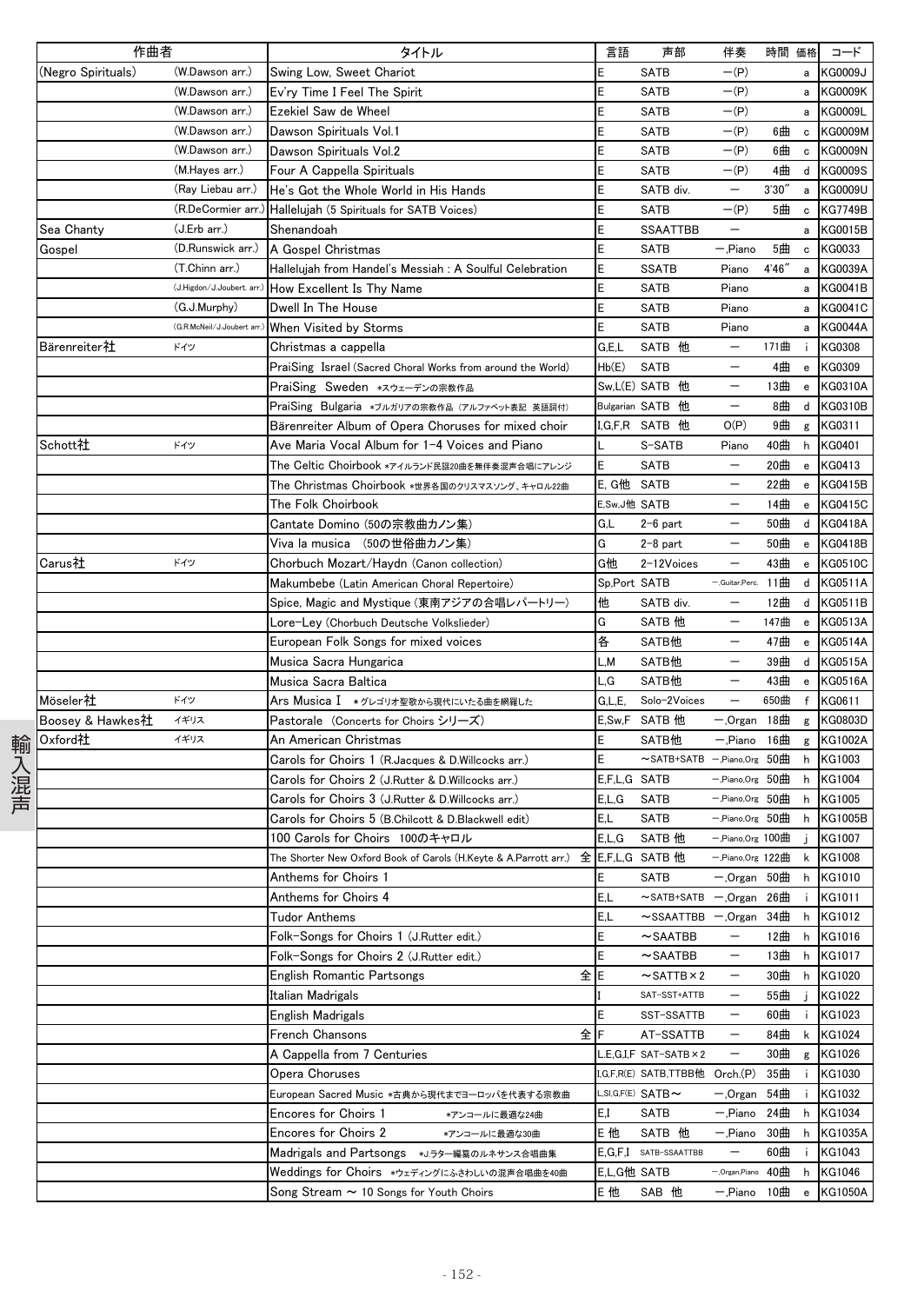| 作曲者                     |               | タイトル                                                                    | 言語      | 声部                                 | 伴奏                | 時間 価格 |                                                  | コード            |
|-------------------------|---------------|-------------------------------------------------------------------------|---------|------------------------------------|-------------------|-------|--------------------------------------------------|----------------|
| (Oxford社)               |               | The Ivy and the Holly $\sim$ 14 Contemporary Carols                     | E,L     | SATB 他                             | — ,Organ          | 14曲   | f                                                | KG1053         |
|                         |               | Shall I Compare thee? (10 Shakespeare settings)                         | Ε       | SATB                               | — "Piano          | 10曲   | f                                                | <b>KG1055A</b> |
|                         | (Rutter edit. | 11 Gregorian Chants *グレゴリオ聖歌をJ.ラターが現代譜に編纂                               |         | Unison                             | —                 | 11曲   | b                                                | KG2920         |
|                         | (Joel Nilson) | A Cradle Song                                                           | E       | <b>SAATBB</b>                      |                   |       | а                                                | <b>KG9882A</b> |
|                         | (Joel Nilson) | Håll mig kvar / Hold me fast                                            | Sw(E)   | <b>SAATBB</b>                      |                   |       | b                                                | <b>KG9882B</b> |
| イギリス<br>Novello社        |               | Noël! ∗古今東西のクリスマスの名曲47曲を収録                                              | E,G     | $\sim$ SSAATB                      | — 'Organ          | 47曲   | g                                                | KG1115         |
|                         |               | Noël!2 *古今東西のクリスマスの名曲43曲を収録                                             | E,L他    | SATB他                              | - Organ, Piano    | 43曲   | g                                                | KG1115B        |
|                         |               | English Sacred Music of 20th Century 1 *Dyson, McCabe, Steel, Walkerの作品 | Е       | SATB-SATB+SATB -, Organ, Piano     |                   | 10曲   | g                                                | <b>KG1120A</b> |
|                         |               | More Than Hymns 1 *B.Rose編纂による新しいアンセム集                                  | Ε       | SATB-SSATB -.Organ,Piano           |                   | 16曲   | e                                                | <b>KG1121A</b> |
|                         |               | More Than Hymns 2 *よく知られた名曲から初出版の新作まで                                   | E       | SATB-SATB div. - Organ             |                   | 17曲   | e                                                | <b>KG1121B</b> |
|                         |               | <b>Christmas Voices ∗R.Allain, G.Swayneら現代作曲家による新しいクリスマス曲集</b>          | E       | Unison, SA, SATBなど ー, Organ, Piano |                   | 14曲   | e                                                | KG1122         |
|                         |               | Gareth Malone Voices                                                    | E, G    | SATB他                              |                   | 12曲   | h                                                | <b>KG1128A</b> |
|                         |               | We Will Remember ThemMusic For Remembrance                              | E,L     | SATB他                              | - Organ, Piano    | 20曲   | g                                                | KG1129         |
|                         |               | British folksongs イギリス民謡集                                               | Ε       | SATB他                              | — Piano           | 34曲   | h                                                | <b>KG1130A</b> |
|                         |               | French songs and choruses フランス合唱曲集                                      | F       | SATB                               | - Piano           | 20曲   | g                                                | <b>KG1131A</b> |
|                         |               | The Novello Shakespeare Choral Collection シェイクスピア合唱曲集                   | E       | SATB                               | — "Piano          | 29曲   | h                                                | KG1132A        |
|                         |               | Gilbert and Sullivan Choruses                                           | Ε       | SATB                               | — "Piano          | 29曲   | h                                                | <b>KG1133A</b> |
| Chester社<br>イギリス        |               | Motets 1 Italian 4V<br>*Palestrina/Sicut Cervus 他                       |         | <b>SATB</b>                        | $-(P)$            | 12曲   | e                                                | KG1201         |
|                         |               | 全に                                                                      |         | <b>SATB</b>                        | $-(P)$            | 12曲   | ${\bf e}$                                        | KG1202         |
|                         |               | Motets 4 German 4V<br>*Hassler/Cantate Domino他                          |         | SATB                               | $-(P)$            | 12曲   | e                                                | <b>KG1204</b>  |
|                         |               |                                                                         |         | SATB                               | $-(P)$            | 11曲   | $\mathbf{e}% _{t}\left( \mathbf{1}_{t}\right)$   | KG1205         |
|                         |               | Motets 6 Christmas & Advent 4V<br>*Byrd/0 Magnum他                       |         | SATB                               | $-(P)$            | 12曲   | e                                                | KG1206         |
|                         |               | Motets 7 Three Voices<br>*Byrd/Memento salus auctor他                    |         | SAB(SSA)                           | $-(P)$            | 16曲   | e                                                | KG1207         |
|                         |               | Motets 8 French 4V<br>∗Passereau/Auxilium meum他                         |         | <b>SATB</b>                        | $-(P)$            | 11曲   | e                                                | KG1208         |
|                         |               | Motets 9 English 5V *Byrd/Terra tremuit, Tallis/O nata lux他             |         | SAATB他                             | $-(P)$            | 9曲    | ${\bf e}$                                        | KG1209         |
|                         |               | Motets 10 Italian & Spanish 5V *Palestrina/O beata Trinitas他            |         | <b>SSATB</b>                       | $-(P)$            | 9曲    | e                                                | KG1210         |
|                         |               | Motets 11 Flemish & German 5V *Lassus/Justorum Animae他                  |         | SSATB他                             | $-(P)$            | 9曲    | e                                                | KG1211         |
|                         |               | Motets 12 Christmas & Advent 5V *Sweelinck/Hodie Christus他              | L       | <b>SSATB</b>                       | $-(P)$            | 9曲    | e                                                | KG1212         |
|                         |               | Motets 13 English 6V<br>*Byrd/O lux beata Trinitas他                     |         | SSAATB他                            | $-(P)$            | 7曲    | e                                                | KG1213         |
|                         |               | Motets 14 Italian & Spanish 6V<br>*Palestrina/Tu es Petrus他             |         | SSAATB他                            | $-(P)$            | 7曲    | $\mathbf{e}% _{t}\left( \mathbf{1}_{t}\right)$   | KG1214         |
|                         |               | Motets 15 Flemish & German 6V<br>*Walter/Nunc dimittis他                 |         | SSAATB他                            | $-(P)$            | 8曲    | e                                                | KG1215         |
|                         |               | Motets 16 Christmas & Advent 6V<br>*Morales/Veni Domine他                |         | SSAATB他                            | $-(P)$            | 8曲    | е                                                | KG1216         |
|                         |               | Madrigals 1 Animal Kingdom<br>*Des Pres/El Grillo他                      | I,E,F,G | SAB-SSSATB                         | $-(P)$            | 14曲   | e                                                | KG1221         |
|                         |               | Madrigals 2 Love & Marriage<br>*Dowland/Come agan他                      | I,E,F,G | SAT-SSATB                          | $-(P)$            | 13曲   | e                                                | KG1222         |
|                         |               | Madrigals 3 Desirable Women<br>*Lassus/Matona Mia Cara他                 |         | I,E,F,G,Sp SATB-SSATB              | $-(P)$            | 15曲   | $\mathbf{e}% _{t}\left  \mathbf{1}\right\rangle$ | KG1223         |
|                         |               | Madrigals 4 The Seasons<br>*Monteverdi/O Primavera他                     |         | I,E,F,G SAB-SSATB                  | $-(P)$            | 20曲   | e                                                | <b>KG1224</b>  |
|                         |               | Madrigals 5 Singing & Dancing<br>*Gastoldi/Il ballerino他                | I,E,F,G | SAB-SSATB                          | $-(P)$            | 20曲   | е                                                | <b>KG1225</b>  |
|                         |               | Madrigals 6 Smoking & Drinking<br>*Lassus/Ein guter Wein他               |         | I,E,F,G SAB-SAATB                  | $-(P)$            | 19曲   | e                                                | KG1226         |
|                         |               | Madrigals 7 Warfare<br>*Gastoldi/Amor Vittorioso他                       |         | I,E,F,G,Sp ∼SSAATTBB               | $-(P)$            | 11曲   | d                                                | <b>KG1227</b>  |
|                         |               | Madrigals 8 Place Name *Innsbruck,ich muss dich lassen他                 |         | I.E.F.G.Sp SAB-SSATB               | $-(P)$            | 16曲   | c                                                | <b>KG1228</b>  |
| Breitkopfl社             |               | 合唱ライブラリー [混声合唱・世俗曲編 1]                                                  | ★ G他    | SAB-SAATBB                         |                   | 93曲   | ÷.                                               | KG1603A        |
| イギリス<br>Stainer & Bell社 |               | Invitation to Madrigals 1*Byrd/Non nobis Domine,Morly/O Sleep他          | E,L     | SAB                                | —                 | 25曲   | $\mathbf c$                                      | KG2201         |
|                         |               | Invitation to Madrigals 2 *Morley/April is in my mistress' face他        | E,L     | SATB                               | —                 | 20曲   | c                                                | <b>KG2202</b>  |
|                         |               | Invitation to Madrigals 5 *Tomkins/0 let me live,Farmer/Take time他      | E       | SATB                               | —                 | 14曲   | c                                                | KG2205         |
|                         |               | Invitation to Madrigals 6 *J.Bennet/All creatures now 他                 | E,I,F   | SSATB-SSATBB                       | —                 | 9曲    | $\mathbf c$                                      | KG2206         |
|                         |               | Invitation to Madrigals 7 *Weelkes/In pride of May 他                    | E,I     | SSATB-SSATBB                       | $\qquad \qquad -$ | 10曲   | c                                                | KG2207         |
|                         |               | Invitation to the Partsong 1 *3声から5声の輪唱集                                | Ε       | 3-5 Voices                         | —                 | 30曲   | $\mathbf c$                                      | KG2211         |
|                         |               | Invitation to the Partsong 2 *4声のためのパートソング集                             | E       | SATB                               | —                 | 12曲   | $\mathbf c$                                      | KG2212         |
|                         |               | Invitation to the Partsong 3 *シェークスピアの詩による作品                            | E       | SATB-SSATB                         | —                 | 7曲    | c                                                | KG2213         |
|                         |               | Invitation to the Partsong 4 *グリーとマドリガル                                 | E       | SATB                               | —                 | 7曲    | c                                                | KG2214         |
|                         |               | Invitation to Medieval Music 3 *Ockeghemなど15世紀中期                        | F,L     | S-SATB                             | $-$ ,Inst.        | 9曲    | $\mathtt{c}$                                     | KG2233         |
|                         |               | Invitation to Medieval Music 4 *Dunstableなど15世紀中期                       | F,L,I   | S-ATT                              | — 'Inst.          | 11曲   | c                                                | KG2234         |
|                         |               | Invitation to Medieval Music 5 *ヘンリー8世朝時代の作品                            | E,F,L   | $\sim$ SATTB                       | — 'Inst.          | 13曲   | c                                                | KG2235         |
|                         |               | Invitation to Medieval Music 6 *中世のキャロル                                 | E,L     | T-ATT                              | $-$ ,Inst.        | 16曲   | c                                                | KG2236         |
|                         |               | Invitation to Medieval Music 7 *教会音楽,晩祷                                 |         | T-ATB                              | —                 | 7曲    | c                                                | <b>KG2237</b>  |
| Durand社<br>フランス         |               | 20th-Century Sacred Music for a cappella choir                          |         | SATB                               | — 'Organ          | 26曲   | g                                                | KG1701         |
| ハンガリー<br>EMB社           |               | Cantus Gregorianus Ex Hungaria *ハンガリーのグレゴリオ聖歌集(五線譜)                     |         | Unison                             | —                 | 64曲   | h                                                | KG2403         |
|                         |               | Choruses of 5 Centuries *デプレから現代に至るまで5世紀にわたる合唱曲                         |         | Various SATB他                      | 一,Piano 119曲      |       | h                                                | KG2405         |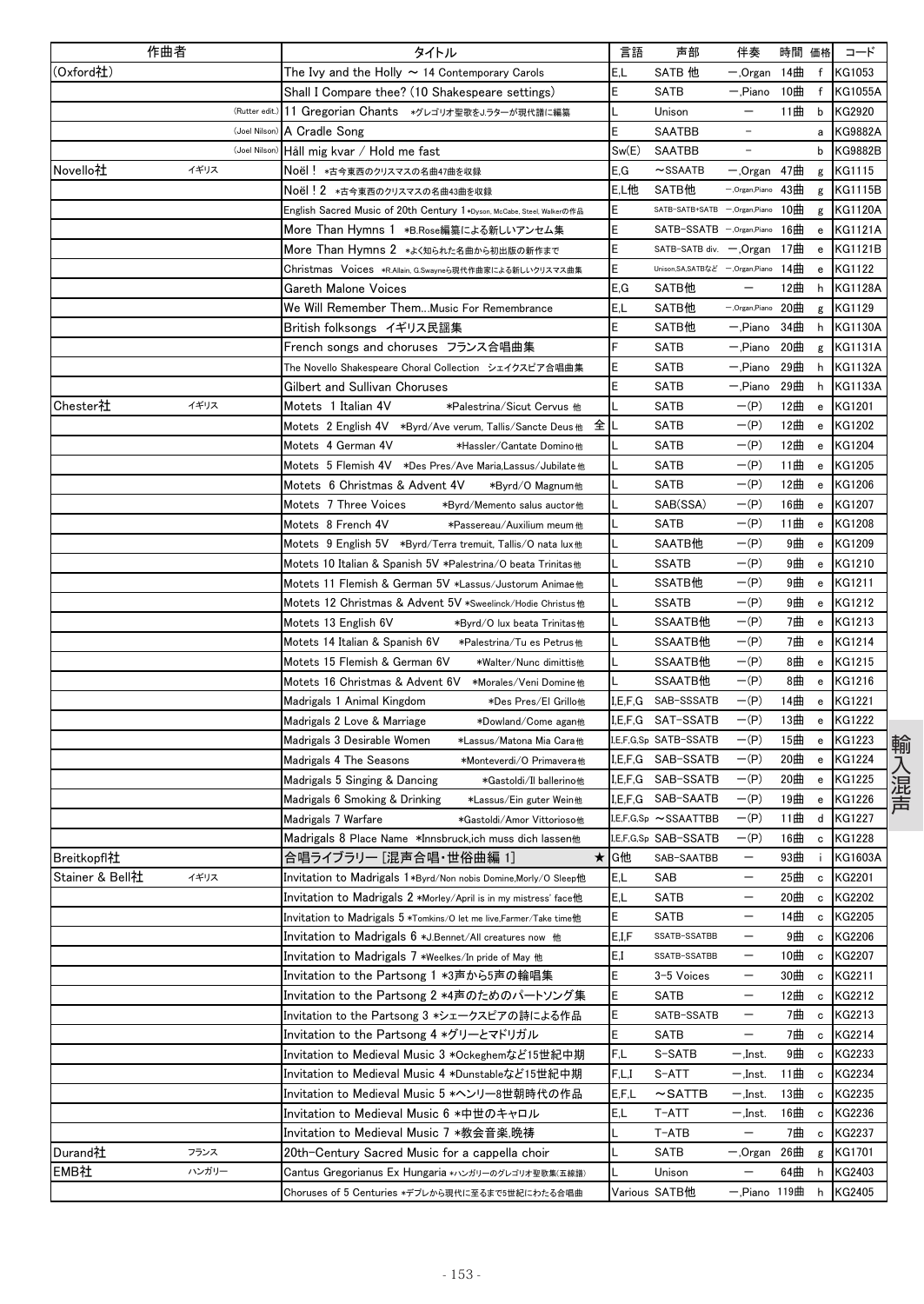|      | 作曲者                                         |                        | タイトル                                                                       | 言語            | 声部                     | 伴奏                       |        | 時間 価格                                            | コード            |
|------|---------------------------------------------|------------------------|----------------------------------------------------------------------------|---------------|------------------------|--------------------------|--------|--------------------------------------------------|----------------|
|      | Peters社                                     | イギリス                   | A New Heaven (16 Contemporary Works for Mixed Voices)                      | E.L           | SATB他                  | -,Organ,Piano            | 16曲    | g                                                | KG2550         |
|      |                                             |                        | That's Gospel [CD付]                                                        | E             | SATB他                  | Piano                    | 12曲    | Τ.                                               | <b>KG0045A</b> |
|      |                                             |                        | A Baltic Anthology バルト海の合唱曲集                                               | E,L,Latv SATB |                        |                          | 34曲    | $\mathsf{o}\,$                                   | KG2540         |
|      |                                             |                        | Half Moon Rising ∗中国、香港、シンガポール、台湾の合唱音楽集                                    |               | Various SATB他          | $-$ ,Piano               | 24曲    | h                                                | KG2511         |
|      | Harmonia社                                   | オランダ                   | Vox Neerlandica *ルネサンス・フランドル楽派から現代に至るまでのオランダ合唱曲                            |               | Various SAT∼SSATB      |                          | 48曲    | m                                                | KG2703         |
|      | St.Bonaventure社                             |                        | Liber Usualis                                                              |               | Unison                 | $\qquad \qquad -$        | 1881頁  | $\mathsf{Z}% _{0}$                               | KG2900         |
|      | Solesmis社 ソレム修道院のグレゴリオ聖歌集                   |                        | Graduale Romanum *現代のミサ聖祭用聖歌集 (ネウマ譜)                                       |               | Unison                 |                          | 926頁   | m                                                | KG2903         |
|      |                                             |                        | Graduale Triplex *Gradulale Romanumの4線譜の上下に古ネウマを印刷(ネウマ譜)                   |               | Unison                 | $\overline{\phantom{m}}$ | 926頁   | r                                                | KG2905         |
|      |                                             |                        | _iber Hymnarius *現行の聖務日課書から、HymniとResponsoriaの部分のみを抜粋(ネウマ譜)                |               | Unison                 | $\qquad \qquad -$        | 622頁   | p                                                | KG2907         |
|      |                                             |                        | .iber Cantualis *ミサ聖祭通常聖歌の一部と種々の主だった聖歌の一部を収録(ネウマ譜)                         |               | Unison                 |                          | 120頁   | $\mathbf{e}% _{t}\left  \mathbf{1}\right\rangle$ | KG2909         |
|      |                                             |                        | Gregorian missal *ローマ昇階唱から主日や主な祝祭日のミサ固有聖歌を抜粋(ネウマ譜)                         |               | Unison                 |                          | 718頁   | k                                                | KG2911         |
|      |                                             |                        | Antiphonale monasticum *ベネディクト会修道士用聖務聖歌集(ネウマ譜)                             |               | Unison                 |                          | 1292頁  | $\mathbf{r}$                                     | KG2913         |
|      | Musikk-Husets社                              | (Grete Pedersen arr.)  | Kiden (The Source)<br>*オスロ室内合唱団のレパートリー                                     | Nr            | SATB div.              |                          | 3'30'' | a                                                | <b>KG4151A</b> |
|      |                                             | (Grete Pedersen arr.)  | Jesus gjør meg stille<br>*オスロ室内合唱団のレパートリー                                  | Nr            | SATB div.              | $\qquad \qquad -$        | 5'45'' | b                                                | <b>KG4151B</b> |
|      |                                             | (Grete Pedersen arr.)  | Nu solen går ned (Evening Hymn) *オスロ室内合唱団のレパートリー                           | Nr            | <b>SATB</b>            | $\qquad \qquad -$        | 3'07'' |                                                  | a KG4151C      |
|      |                                             | (Grete Pedersen arr.)  | Ned I vester soli glader<br>*オスロ室内合唱団のレパートリー                               | Nr            | SATB                   |                          | 2'14'' | $\mathsf a$                                      | <b>KG4151D</b> |
|      |                                             | (Grete Pedersen arr.)  | Bruremarsj fra Valsoyfjord/Aure<br>*オスロ室内合唱団のレパートリー                        | Χ             | SATB&S Solo            |                          |        | a                                                | <b>KG4151F</b> |
|      |                                             | (Per H. Indrehus arr.) | Bruremarsj fra Østerdalen<br>*オスロ室内合唱団のレパートリー                              | Χ             | <b>SATB</b>            |                          | 1'39'' | a                                                | <b>KG4153A</b> |
|      |                                             | (Per H. Indrehus arr.) | Gje meg handa di, ven                                                      | Nr            | <b>SATB</b>            |                          |        | a                                                | <b>KG4153B</b> |
|      |                                             | (Joar Rørmark arr.)    | Norwegian Folksongs                                                        | X,Nr          | <b>SATB</b>            | —                        | 8曲     | b                                                | <b>KG4155A</b> |
|      |                                             | (Joar Rørmark arr.)    | 4 Folkdances for Choir                                                     | X             | <b>SATB</b>            |                          | 4曲     | b                                                | <b>KG4155B</b> |
|      | Faber社                                      | イギリス                   |                                                                            | E             | SATB 他                 |                          | 24曲    |                                                  | KG4502         |
|      |                                             |                        | The Naxos Book of Carols (CD付) *誰でもがよく知っているクリスマスキャロル24曲                    | E             | SSATB-SSAATB           | — ,Organ                 | 5曲     | e                                                | KG4509         |
|      | Faber Music Choral Basics シリーズ              |                        | ${\sf Fair}$ Oriana $\thicksim$ Madrigals in celebration of Elizabeth I    | E             |                        |                          | 3曲     | b                                                | <b>KG4510C</b> |
|      | *幅広いジャンルからの曲を歌いがいのある混声三部合唱に編曲               |                        | Danny boy and other classic Irish melodies                                 |               | SAB                    | Piano                    |        | b                                                |                |
|      |                                             |                        | Auld lang syne and other classic Scottish melodies                         | E             | SAB                    | Piano                    | 3曲     | $\mathsf{a}$                                     | <b>KG4510D</b> |
|      |                                             |                        | ABBA smash hits! Volume 1 (Mamma mia!: Super-Trouper: Money, money, money) | E             | SAB                    | Piano                    | 3曲     | b                                                | <b>KG4510F</b> |
|      | Sulasol社                                    | フィンランド                 | Sekakuorolauluja 3 *松下耕/Ave Mariaも収録                                       |               | Various SATB 他         | $\qquad \qquad -$        | 78曲    | n                                                | KG4813         |
|      | Helbling社                                   | オーストリア                 | 5 Caribbean Songs                                                          | E             | SA, SSA, SAB, SATB     | Piano                    | 5曲     | $\mathbf c$                                      | KG4901C        |
|      |                                             |                        | 5 Christmas Songs                                                          | E             | SA, SSA, SAB, SATB     | Piano                    | 5曲     | c                                                | KG4901D        |
|      |                                             |                        | 5 Christmas Songs Vol.2                                                    | E             | SA, SSA, SAB, SATB     | Piano                    | 5曲     | $\mathbf c$                                      | KG4901E        |
|      |                                             |                        | Coro' mio ben -10 famous arias newly arranged for mixed choir              | I,E,G         | SATB                   | Piano                    | 10曲    | d                                                | KG4901G        |
|      |                                             |                        | Classic "Light" a cappella                                                 | E.G.X         | <b>SATB</b>            |                          | 20曲    | d                                                | <b>KG4903A</b> |
|      |                                             |                        | Open Singing for Choirs 1                                                  | E,G他          | SATB 他                 | $\qquad \qquad -$        | 24曲    | d                                                | KG4903B        |
|      |                                             |                        | Swinging Baroque [SATB] *バッハやヘンデルをスウィングで                                   | X             | SATB                   | —                        | 7曲     | d                                                | <b>KG4905A</b> |
|      |                                             |                        | Deep River / 10 spirituals and gospels *cɒ付楽譜別売り                           | E             | SATB div.              | Piano                    | 10曲    | d                                                | <b>KG4906A</b> |
|      |                                             |                        | O Rest in the Lord *アリアの名曲を合唱にアレンジ *CD付楽譜別売り                               | L.E.G         | <b>SATB</b>            |                          | 9曲     | d                                                | <b>KG4907A</b> |
| 輸入混声 |                                             |                        | Canta Brasil [CD付]                                                         |               | Port,E他 SATB他          | — P                      | 8曲     | j.                                               | <b>KG4909C</b> |
|      |                                             |                        | Wake up, Africa [CD付]                                                      | E他            | SATB他                  | — P                      | 16曲    | j.                                               | KG4911C        |
|      |                                             |                        | Opela (We are here to sing) [CD付]                                          | E             | <b>SATB</b>            | $\qquad \qquad -$        | 13曲    |                                                  | KG4913C        |
|      | A.Bank社                                     | オランダ                   | Favourite Motets for SAB *MozartのAve verumなど珠玉の宗教小品をSABに編曲                 | L.E           | SAB                    | -,Organ                  | 9曲     | d                                                | KG5105         |
|      | CASA Official Song Book アメリカ                |                        | Songs for All Occasions Vol.1*結婚式誕生日.卒業式などいろんな場面で使える1冊                     | E,L           | SATB(SSAA,TTBB)        | $\qquad \qquad$          | 18曲    | c                                                | KG5401         |
|      | Contemporary A Cappella Society of America) |                        | A Cappella Jazz Standards Vol.1 *枯葉、If I Loved Youなど                       | E             | SATB div.&Solo         |                          | 7曲     | $\mathbf c$                                      | <b>KG5404A</b> |
|      |                                             |                        | A Cappella Jazz Classics *Always,Blue Skies,Route 66,What'll I Do他         | E             | SATB div.              | —                        | 5曲     | $\mathbf{c}$                                     | <b>KG5404D</b> |
|      |                                             |                        | A CASA Christmas Vol.1<br>*定番クリスマスソング集                                     | E,G           | SATB(SSAA,TTBB)        | $\qquad \qquad -$        | 19曲    | c                                                | KG5405         |
|      |                                             |                        | Contemporary A Cappella Songbook Vol.1 *Rockapellaなどのヒット曲                  | E             | SATB(SSAA,TTBB)        | $\qquad \qquad -$        | 10曲    | e                                                | KG5411         |
|      |                                             |                        | Contemporary A Cappella Songbook Vol.2 *Nylonsなどのヒット曲                      | E             | SATB(SSAA,TTBB)        | $\qquad \qquad -$        | 10曲    | d                                                | KG5412         |
|      | Hal Leonard社                                | アメリカ                   | God Bless America *タイトル曲のほかアメリカ・ザ・ビューティフル、リバブリック賛歌他                        | Ε             | SATB                   | Piano                    | 3曲     | b                                                | KG5450         |
|      | Sia Sol社 ラトビア合唱曲全集                          |                        | Anthology of Latovian Choral Music   1873-1918作曲の世俗曲                       |               | Latvian SATB,SSAA,TTBB |                          | 51曲    | h                                                | KG6801         |
|      |                                             |                        | Anthology of Latovian Choral Music II 1918-1940作曲の世俗曲                      |               | Latvian SATB,SSAA,TTBB | —                        | 54曲    | h                                                | KG6802         |
|      |                                             |                        | 全<br>Anthology of Latovian Choral Music III 1940-1965作曲の世俗曲                |               | Latvian SATB,SSAA,TTBB | $\qquad \qquad -$        | 59曲    | h                                                | KG6803         |
|      |                                             |                        | Anthology of Latovian Choral Music V 1991-2000作曲の世俗曲                       |               | Latvian SATB,SSAA,TTBB | $\overline{\phantom{m}}$ | 25曲    | h                                                | KG6805         |
|      |                                             |                        | Anthology of Latovian Choral Music VI_1873-1918作曲の民謡                       |               | Latvian SATB,SSAA,TTBB | $\qquad \qquad -$        | 110曲   | h                                                | KG6806         |
|      |                                             |                        | Anthology of Latovian Choral Music VIII 1940-1965作曲の民謡                     |               | Latvian SATB,SSAA,TTBB | $\qquad \qquad -$        | 82曲    | h                                                | KG6808         |
|      |                                             |                        | Anthology of Latovian Choral Music IX 1966-1990作曲の民謡                       |               | Latvian satb,ssaa,ttbb | $\qquad \qquad -$        | 42曲    | h                                                | KG6809         |
|      |                                             |                        | Anthology of Latovian Choral Music XI 1873-1940作曲の宗教曲                      |               | Latvian SATB,SSAA,TTBB | $\qquad \qquad -$        | 72曲    | h                                                | KG6811         |
|      |                                             |                        | Anthology of Latovian Choral Music XII 1940-2000作曲の宗教曲                     |               | Ltv,E,L SATB,SSAA,TTBB | —                        | 41曲    | h                                                | KG6812         |
|      | リトアニア民俗文化センター リトアニア                         |                        | リトアニア合唱全集1巻 14世紀から20世紀初頭の作品69曲                                             | Lit,L         | Various                | - Organ, Piano           | 69曲    |                                                  | KG6901         |
|      |                                             |                        | リトアニア合唱全集2巻 1900-1920                                                      | Lit,L         | SATB, TTBB             |                          | 74曲    |                                                  | KG6902         |
|      |                                             |                        |                                                                            |               |                        |                          |        |                                                  |                |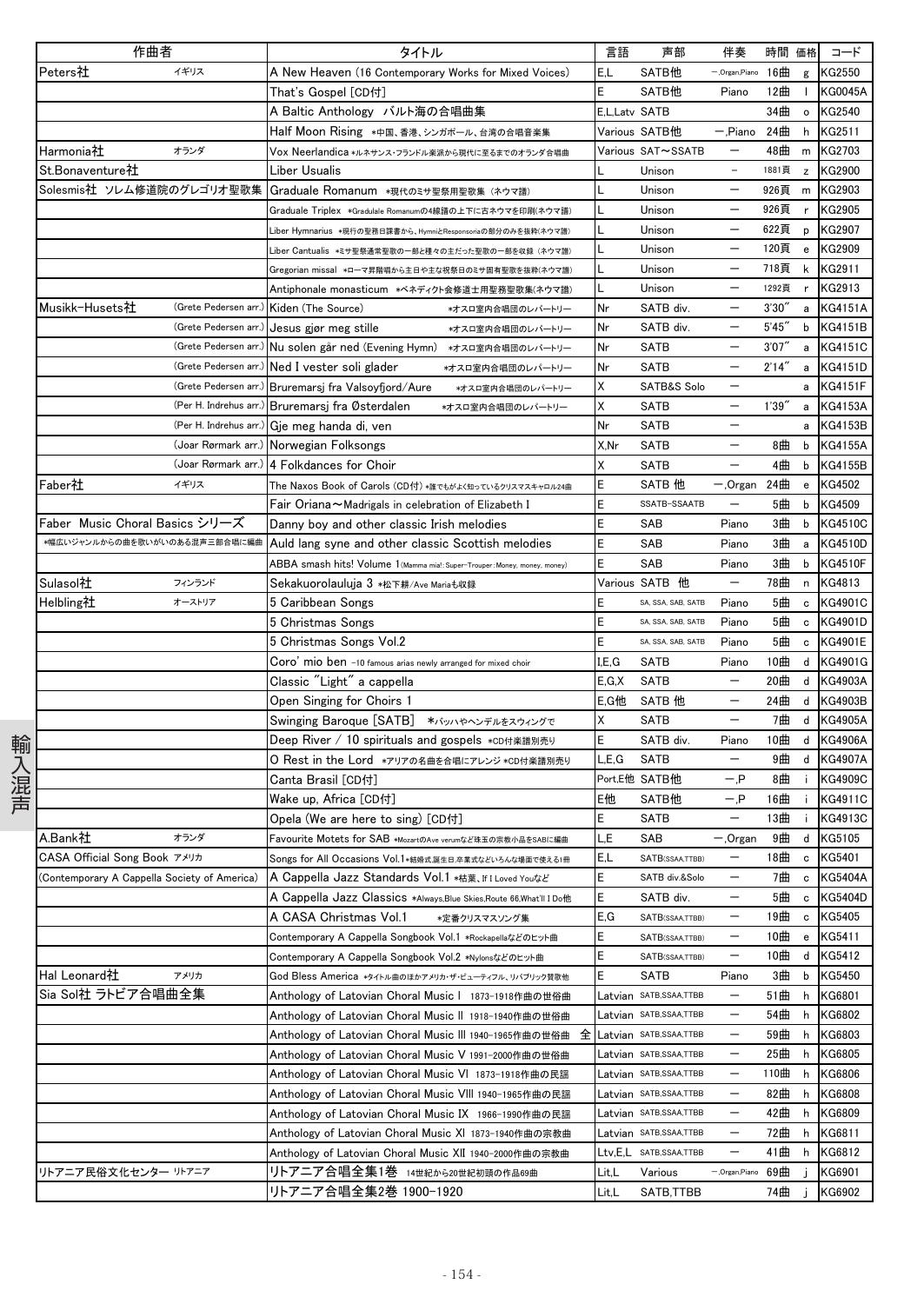| 作曲者                  |                  |                                         | タイトル                                                                       |             | 言語                | 声部                                          | 伴奏                       | 時間 価格  |              | コード            |
|----------------------|------------------|-----------------------------------------|----------------------------------------------------------------------------|-------------|-------------------|---------------------------------------------|--------------------------|--------|--------------|----------------|
| (リトアニア民俗文化センター)      |                  | リトアニア合唱全集3巻 1920-1940                   |                                                                            |             | Lit,L             | SATB,TTBB                                   |                          | 74曲    | Ĵ            | KG6903         |
|                      |                  |                                         | リトアニア合唱全集4巻 1940-1960 *混声65曲、女声7曲、男声10曲                                    |             | Lit,L             | SATB, SSAA, TTBB他                           | -,Organ,Piano            | 82曲    | Ĵ            | KG6904         |
|                      |                  |                                         | リトアニア合唱全集5巻 1960-1972 *混声34曲、女声6曲、男声6曲                                     |             | Lit,L             | SATB, SSAA, TTBB他                           | -,Organ                  | 46曲    |              | KG6905         |
|                      |                  |                                         | リトアニア合唱全集6巻 1973-1980 *混声30曲、女声9曲、男声5曲                                     |             | Lit,L             | SATB, SSAA, TTBB他                           | $-$ ,Piano               | 44曲    |              | KG6906         |
|                      |                  |                                         | リトアニア合唱全集7巻 1980-1990 *混声22曲、女声11曲、男声1曲                                    |             | Lit,L             | SATB, SSAA, TTBB他                           | -,Organ,Piano            | 34曲    | -i           | KG6907         |
|                      |                  |                                         | リトアニア合唱全集8巻 1990-1998 *混声34曲、女声3曲、男声2曲                                     | 全           |                   | Lit, L, Sp SATB, SSAA, TTBB他                |                          | 39曲    |              | KG6908         |
|                      |                  |                                         | リトアニア合唱全集9巻 1999-2008 *混声29曲、女声2曲、男声3曲                                     |             | Lit,L             | SATB, SSAA, TTBB他                           | — ,Organ                 | 34曲    |              | KG6909         |
| E.C.Schirmer社        | アメリカ             |                                         | The a cappella singer *Morley,Wilbye,Byrd,Lassoなどのマドリガル                    |             | E, F, G, I        | SATB-SSATB                                  | $\qquad \qquad -$        | 30曲    | e            | KG7401         |
| A Cœur Joie社         | フランス             |                                         | Renaissance Française *ジャヌカン.コートレイなどルネサンス期のフランスシャンソン25曲を収録                 |             | F                 | <b>SATB</b>                                 | —                        | 25曲    | f            | KG7461         |
| SP Muusikaprojekt社   | エストニア            |                                         | Ave Maria $\thicksim$ Estonian New Choral Music                            |             | L,G,Sp            | SATB他                                       | $-.$ Organ               | 8曲     | g            | <b>KG7481A</b> |
|                      |                  |                                         | Uusi Koorilaule - New Choral Pieces by Young Estonian Composers            |             | Es, E             | SATB他                                       |                          | 8曲     | g            | <b>KG7481B</b> |
| Musica Baltica社      | ラトビア             |                                         | Songs for Mixed Voice Choirs 1 20世紀後半以降に書かれた混声合唱作品                         |             |                   | L,Latv,E SATB他                              | -,Percussion             | 12曲    | $\mathtt{c}$ | <b>KG7485A</b> |
|                      |                  |                                         | Songs for Mixed Voice Choirs 2 20世紀後半以降に書かれた混声合唱作品                         |             |                   | Latv.E.Slavic SATB他                         | -,Percussion             | 10曲    | $\mathbf c$  | <b>KG7485B</b> |
| EDLUND, Lars 著       | スウェーデン 1922-2013 |                                         | Choral Studies *実際に歌うことで学んでいく合唱教則本                                         |             | E,Sw              |                                             |                          | 53曲    | g            | KG9007         |
| Sulasol社             | フィンランド           |                                         | Sing it in Finnish フィンランド語の発音について                                          |             | E                 |                                             |                          | 25頁    | b            | KG9010         |
| Fennica Gehrman社     | フィンランド           |                                         | How to Pronounce Estonian エストニア語の発音について                                    |             | E                 |                                             |                          | 2頁     | a            | KG9012         |
| Freddy Lafont Mena 著 |                  |                                         | A cappella soy de Cuba (キューバ音楽で使われるヴォーカル・パーカッションについての解説本                   |             | E                 | CD付                                         |                          | 48頁    | g            | KG9021         |
| HEIZMANN, Klaus 著    |                  |                                         | $\sf Vocal~Warm\text{-}ups \sim$ 200 Exercises for Choral and solo Singers |             | Ē                 |                                             |                          | 68頁    | g            | KG9022         |
| King's Singers       |                  | The King's Singers' Madrigals Vol.1     |                                                                            |             | E.G.I.F.L.Sp SATB |                                             |                          | 21曲    | d            | KG0010         |
|                      |                  | The King's Singers' Madrigals Vol.2     |                                                                            |             |                   | E,G,I,F,Sp SSATB他                           |                          | 15曲    | c            | KG0011         |
|                      |                  | King's Singers 25th Anniversary Jubilee |                                                                            |             | E, F, G           | SATB div.                                   | —                        | 12曲    | d            | KG0013         |
|                      |                  |                                         | The King's Singers' Lennon & McCartney                                     |             | E                 | SATB div.                                   |                          | 12曲    | c            | KG0014         |
|                      |                  |                                         | The King's Singers' Ensemble Singing Collection                            |             |                   | E,F,J,Hb SATB div.                          | -,Piano                  | 12曲    | $\mathbf c$  | KG0023         |
|                      |                  | The King's Singers' Irish Songbook      |                                                                            |             | E                 | $\sim$ SATTBB                               | — 'Piano                 | 10曲    | $\mathtt{c}$ | <b>KG0024</b>  |
|                      |                  |                                         | The King's Singers' English Renaissance                                    |             | E                 | SATB~SSATTB                                 | $-(P)$                   | 12曲    | c            | <b>KG0025A</b> |
|                      |                  |                                         | The King's Singers' European Renaissance                                   |             |                   | F,I,G,E,Sp SATB, SATBB, SSATTB <sup>®</sup> | $-(P)$                   | 12曲    | c            | <b>KG0025B</b> |
|                      |                  | The King's Singers' Spirituals          |                                                                            |             | Ε                 | SATTBB 他                                    | —                        | 9曲     | $\mathbf c$  | <b>KG0025C</b> |
|                      |                  | The King's Singers' Encores             |                                                                            |             | E,X               | SATB~SATTBB                                 | - Piano                  | 9曲     | $\mathbf c$  | KG0025D        |
|                      |                  |                                         | The King's Singers' Book of Rounds, Canons and Partsongs                   |             | E                 | $2 \sim 12$ voices                          |                          | 99曲    | $\mathbf c$  | <b>KG0026A</b> |
|                      |                  |                                         | The King's Singers' Furusato *日本の名歌「故郷」をKSのアレンジで                           |             |                   | J(ローマ字) SATTBB                              | $\overline{\phantom{0}}$ | 4'00'' | a            | <b>KG0026B</b> |
|                      |                  |                                         | The King's Singers 40th Anniversary Collection                             |             | Ε                 | SATB-SATTBB                                 | —                        | 13曲    | d            | KG0026C        |
|                      |                  |                                         | The King's Singers Swimming Over London                                    |             | E                 | SATBBB他                                     | —                        | 10曲    | c            | KG0026D        |
|                      |                  | The King's Singers Masterpiece          |                                                                            |             | Χ                 | SATB div.                                   | Piano                    |        | b            | <b>KG0026E</b> |
|                      |                  | The King's Singers And So It Goes       |                                                                            |             | E                 | SATB div.                                   | —                        | 3'00'' | a            | <b>KG0026F</b> |
|                      |                  |                                         | The King's Singers O My Love is like a Red, Red Rose                       |             | E                 | SATB div.                                   |                          | 3'00'  | a            | KG0026G        |
|                      |                  |                                         | The King's Singers The Gift To Be Simple                                   | $\star$     | E                 | SATB div.                                   | —                        |        | a            | <b>KG0026H</b> |
|                      |                  |                                         | The King's Singers The Barber of Seville Overture                          | ★ E         |                   | <b>SATTBB</b>                               | —                        |        | a            | KG0026I        |
|                      |                  | The King's Singers                      | Grandfather's Clock                                                        | ★lE         |                   | <b>SATTBB</b>                               |                          |        | a            | KG0026J        |
|                      |                  | The King's Singers Hallelujah           |                                                                            | ★IE         |                   | SATTBB(+SATB)                               | —                        | 5'00'' | a            | <b>KG0026K</b> |
|                      |                  | The Art of The King's Singers "GOLD"    |                                                                            |             | $\star$ E,F,G     | SATBBB他                                     | —                        | 12曲    | d            | <b>KG0026L</b> |
|                      |                  | Folk Songs and Fantasies "GOLD"         |                                                                            | $\star$ E.F |                   | SATBBB他                                     |                          | 11曲    | e            | <b>KG0026M</b> |
|                      |                  | And I Love Her "GOLD"                   |                                                                            | ★∥E         |                   | <b>SATTBB</b>                               | —                        | 3'00'' |              | a KG0026N      |
|                      |                  | Yesterday (SATB + piano) "GOLD"         |                                                                            | ★∥E         |                   | <b>SATB</b>                                 | Piano                    |        |              | a KG0026O      |
| Swingle Singers      |                  | Stephen Foster Medley (J.Rathbone arr.) |                                                                            |             | E                 | $\sim$ SSAATTBB                             | $\qquad \qquad -$        | 6曲     |              | b KG9806       |
|                      |                  |                                         | Three American Songs (J.Rathbone arr.)                                     |             | E                 | <b>SATB</b>                                 | —                        | 3曲     | $\mathbf c$  | <b>KG9811A</b> |
|                      |                  | Three Folk Songs (J.Rathbone arr.)      |                                                                            |             | E                 | <b>SATB</b>                                 |                          | 3曲     | $\mathtt{c}$ | <b>KG9811B</b> |
|                      |                  | Stille Nacht (J.Rathbone arr.)          |                                                                            |             | G                 | <b>SATB</b>                                 |                          | 2'55'' |              | b KG9811E      |
|                      |                  | What Child is This? (Greensleeves)      | (J.Rathbone arr.)                                                          |             | E                 | <b>SSAATTBB</b>                             | —                        | 5'09'' | b            | <b>KG9811F</b> |
|                      |                  | Skye Boat Song (J.Rathbone arr.)        |                                                                            |             | E                 | <b>SSAATTBB</b>                             | $\overline{\phantom{0}}$ | 5'40'' | b            | KG9811G        |
|                      |                  | L'amour de moi (W.Swingle arr.)         |                                                                            |             | F                 | <b>SSAATTBB</b>                             | —                        |        | b            | KG9811H        |
|                      |                  | Organ Fugue フーガト短調 BWV 578              |                                                                            |             | X                 | SSAATTBB                                    | —                        |        | b            | KG9811I        |
|                      |                  | El Paisanito                            |                                                                            |             | Sp, X             | <b>SSAATTBB</b>                             |                          |        | b            | <b>KG9811J</b> |
|                      |                  | Flight of the Bumble-Bee 熊蜂の飛行          |                                                                            |             | Χ                 | <b>SSAATTBB</b>                             | $\overline{\phantom{0}}$ |        |              | b KG9811K      |
|                      |                  |                                         | It was a lover and his lass 好いた同士の彼氏と彼女                                    |             | E                 | <b>SSAATTBB</b>                             | $\overline{\phantom{0}}$ |        |              | b KG9811L      |
|                      |                  |                                         | Ticket to Ride *s.sのレパートリーからビートルズ・ナンバーを集めた曲集                               |             | E                 | SSAATTBB                                    | -                        | 17曲    |              | f KG9812A      |
| <b>Beatles</b>       |                  | Here comes the Sun                      |                                                                            |             | E                 | SATB div.                                   | $\overline{\phantom{0}}$ | 2'10'' | a            | KG9819         |
|                      |                  | Blackbird                               |                                                                            |             | E                 | SATB                                        | Piano                    | 3'05'' | a            | KG9819B        |
|                      |                  |                                         | 6 Beatles songs in close harmony *Hey Jude,Michelle,Penny Lane他            |             | E                 | SSAATTBB                                    | $-(P)$                   | 6曲     | d            | KG9820         |
|                      |                  |                                         |                                                                            |             |                   |                                             |                          |        |              |                |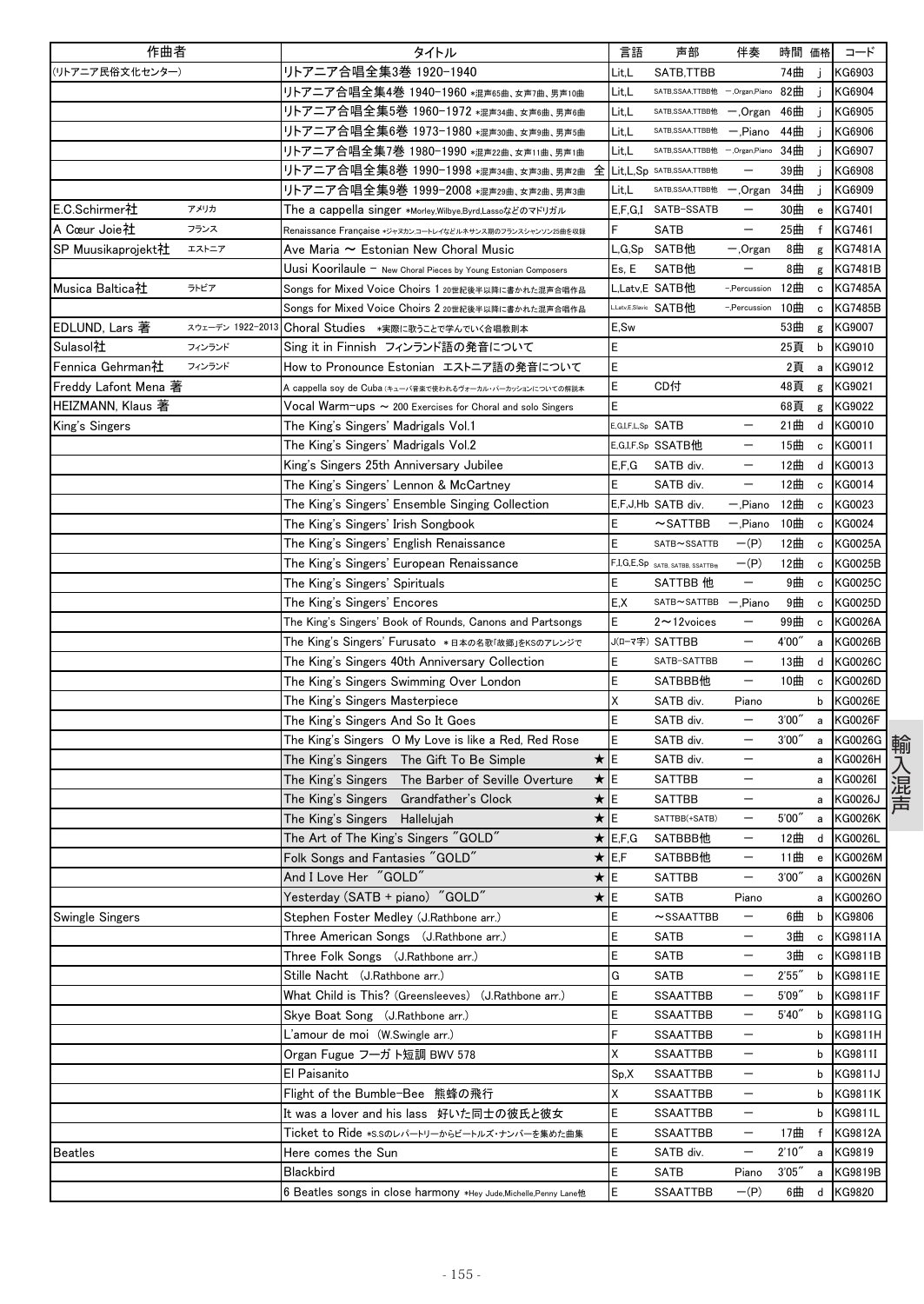| 作曲者                                 | タイトル                                                | 言語               | 声部              | 伴奏                       | 時間 価格   |                                                  | コード            |
|-------------------------------------|-----------------------------------------------------|------------------|-----------------|--------------------------|---------|--------------------------------------------------|----------------|
| (Beatles)                           | Yesterday                                           | E                | <b>SATB</b>     | P.G.Bass                 |         | b                                                | <b>KG9822</b>  |
|                                     | Michelle                                            | E                | <b>SATB</b>     | P.G.Bass                 |         | b                                                | KG9824         |
|                                     | Hey Jude                                            |                  | SATB            | P.G.Bass                 |         | b                                                | KG9828         |
|                                     | Help!                                               | E                | SAB             | Piano                    |         | a                                                | KG9829A        |
|                                     | A Hard Day's Night                                  |                  | SAB             | Piano                    |         | a                                                | <b>KG9829B</b> |
|                                     | She Loves You                                       |                  | SAB             | Piano                    |         | a                                                | <b>KG9829C</b> |
| John Lennon                         | Imagine                                             |                  | <b>SATB</b>     | P,G,Bass,Dr              |         | b                                                | KG9833         |
| Michael Jackson<br>(D. Sharon arr.) | Thriller スリラー                                       |                  | SATB&Solo       |                          |         | a                                                | <b>KG9834A</b> |
| (D. Sharon arr.)                    | Man in the Mirror マン・イン・ザ・ミラー                       |                  | SATB&Soli       | $\qquad \qquad -$        | 2'45''  | a                                                | <b>KG9834B</b> |
| (R. Emerson arr.)                   | We Are the World 25 for Haiti                       | E                | SATB div.       | Piano                    | 5'00''  | a                                                | <b>KG9834D</b> |
| Take 6                              | A Take 6 Christmas from "He is Christmas" album     | E                | <b>SSATTB</b>   |                          | 5'30"   | a                                                | KG9836         |
| Manhattan Transfer                  | A Nightingale Sang in Berkeley Square               |                  | <b>SATB</b>     | $\overline{\phantom{0}}$ | 3'00''  | a                                                | KG9839         |
| Simon & Garfunkel                   | The Sound of Silence                                |                  | SATB            | Piano                    |         | a                                                | KG9842         |
| (C.Sechler arr.)                    | Bridge over troubled water 明日に架ける橋                  |                  | <b>SATB</b>     | Piano                    |         | b                                                | KG9843         |
| (K.Shaw arr.)                       | Bridge over troubled water 明日に架ける橋                  |                  | <b>SATB</b>     | Piano                    |         | a                                                | KG9843B        |
|                                     |                                                     | E                | <b>SATB</b>     | Piano                    |         | b                                                | KG9844         |
|                                     | Scarborough Fair                                    |                  |                 |                          |         |                                                  |                |
|                                     | El Condor Pasa (If I could)                         |                  | <b>SATB</b>     | Piano+(fl)               |         | b                                                | <b>KG9845A</b> |
| Carpenters                          | Top of the World                                    |                  | <b>SATB</b>     | Piano                    |         | b                                                | KG9846         |
| ABBA                                | 5 ABBA Hits<br>*Money Money Money, S.O.S Mamma Mia他 |                  | <b>SATB</b>     | Piano                    | 5曲      | $\mathbf c$                                      | KG9851         |
| Real Group                          | Acappella in Acapulco                               | E                | <b>SATTB</b>    | $\overline{\phantom{m}}$ |         | a                                                | KG9852         |
|                                     | Coffee calls for a Cigarette コーヒーといえばたばこ            | E                | <b>SSATB</b>    |                          |         | b                                                | KG9852B        |
|                                     | Pass Me the Jazz                                    | ★∥E              | <b>SATBB</b>    |                          | 3'30''  | b                                                | KG9852C        |
|                                     | Words                                               | ★lE              | SATBB(+SATB)    |                          |         | b                                                | <b>KG9852D</b> |
|                                     | Gota                                                | $\star$ $\times$ | <b>SSAATBB</b>  | $\qquad \qquad -$        | 4'45''  | a                                                | <b>KG9852E</b> |
| <b>LEVELELEVEN</b>                  | Nordic Polska                                       | X                | <b>SSAATTBB</b> | $\overline{\phantom{0}}$ | 4'00"   | b                                                | <b>KG9852A</b> |
| Celtic Woman                        | You Raise Me Up                                     | E                | <b>SATB</b>     | Piano                    | 4'45"   | $\mathsf{a}$                                     | <b>KG9855C</b> |
| Leonard Cohen                       | Hallelujah                                          |                  | SATB            | Piano                    |         | b                                                | KG9855D        |
| <b>BOCELLI, Andrea</b>              | Time to Say Goodbye                                 | E(I)             | <b>SATB</b>     | Piano                    |         | a                                                | <b>KG9855E</b> |
| Hauschka                            | Loss from CASCADES 喪失                               | E                | SATB div.       | $\overline{\phantom{m}}$ |         | $\mathbf c$                                      | <b>KG9856A</b> |
| Chanticleer                         | Christmas Spiritual Medley                          |                  | SATB&Solo       | $\qquad \qquad -$        |         | a                                                | KG9860         |
|                                     | <b>Galbally Farmer</b>                              |                  | <b>SATB</b>     |                          | 2'06''  | a                                                | KG9863         |
| (William Hawley)                    | Dolcissimi Colori                                   |                  | <b>SATB</b>     |                          | 2'30''  | a                                                | KG9866         |
| (Chanticleer)(William Hawley)       | Ore, Fermate Il Series                              |                  | <b>SATB</b>     |                          | 2'00''  | a                                                | KG9869         |
| (William Hawley)                    | Vita De La Mia Vita                                 |                  | <b>SATB</b>     |                          | 2'30''  | a                                                | KG9870         |
| Pentatonix                          | Take Me Home                                        | ★∥E              | <b>SATBB</b>    |                          | 3'00''  | a                                                | <b>KG9875A</b> |
|                                     | Silent Night [SATBB]                                | ★∥E              | <b>SATBB</b>    | $\overline{\phantom{0}}$ | 3'00''  | a                                                | KG9983W        |
|                                     | White Winter Hymnal [SATB]                          | ★lE              | <b>SATBB</b>    | $\qquad \qquad -$        | 2'45''  | a                                                | <b>KG9983X</b> |
| l Divo                              | Nella Fantasia (In My Fantasy)                      | I(E)             | <b>SATB</b>     | Piano                    | 3'20''  | a                                                | <b>KG9881A</b> |
| The Australian Voice                | The Australian Voices A Cappella Songbook           | E他               | SATB div        | $\overline{\phantom{m}}$ | 10曲     | $\mathbf{e}% _{t}\left( t\right)$                | KG2503         |
| Voces 8                             | Voces 8 A Cappella Songbook                         | E.G.F            | <b>SSAATTBB</b> |                          | 8曲      | $\mathbf{e}% _{t}\left  \mathbf{1}\right\rangle$ | KG2505         |
|                                     | Voces 8 A Cappella Songbook 2                       | $\star$ E,L,J    | SSAATTBB        |                          | 8曲      |                                                  | e KG2505A      |
|                                     | Underneath the Stars                                | ★∥E              | SATB div.       | $\qquad \qquad -$        |         |                                                  | b KG2506A      |
| CANTABILE                           | The Great British A Cappella Songbook               | E                | <b>SATB</b>     | $\qquad \qquad -$        | 9曲      |                                                  | e KG2507       |
| Musicals                            | West Side Story Choral Selection                    |                  | <b>SATB</b>     | Piano                    |         |                                                  | b KG9903       |
|                                     |                                                     |                  |                 |                          |         |                                                  |                |
|                                     | South Pacific Medley 南太平洋メドレー                       | E                | SATB            | Piano                    | 9'00''  | $\mathsf{a}$                                     | KG9914         |
|                                     | The Phantom of the Opera Medley オペラ座の怪人メドレー         | E                | SATB            | Piano                    | 10'45'' | b                                                | KG9916A        |
|                                     | Phantom of the Opera (A Choral Suite)               | E                | SATB            | Piano                    | 5曲      | b                                                | KG9916B        |
|                                     | Wicked (Choral Highlights)                          | E                | SATB            | Piano                    | 10'45"  |                                                  | b KG9919A      |
|                                     | For Good from Wicked                                | E                | SATB            | Piano                    | 4'30"   | a                                                | KG9943A        |
|                                     | Over the Rainbow [SATB]                             | E                | <b>SATB</b>     | Piano                    |         | b                                                | KG9941A        |
|                                     | Over the Rainbow [SAB]                              | E                | SAB             | Piano                    |         | b                                                | KG9941B        |
|                                     | Over the Rainbow from Oz-Wiz                        | E                | <b>SATB</b>     |                          |         | а                                                | KG9942         |
|                                     | We're All in This Together *ハイスクールミュージカルより          |                  | <b>SATB</b>     | Piano                    | 3'50''  | a                                                | KG9943C        |
|                                     | Summertime from Porgy and Bess                      |                  | SATB&Solo       | Piano                    | 4'30"   |                                                  | a KG9920A      |
|                                     | Les Miserables Medley レ・ミゼラブルメドレー                   | E                | <b>SATB</b>     | Piano                    | 15'30"  |                                                  | b KG9922A      |
|                                     | Les Miserables (A Choral Suite)                     | E                | <b>SATB</b>     | Piano                    | 5曲      | b                                                | KG9922B        |
|                                     | I Dreamed a Dream from Les Miserables               | E                | <b>SSATBB</b>   | $\qquad \qquad -$        | 3'30''  | a                                                | KG9922C        |
|                                     | Do You Hear The People Sing? from Les Miserables    | E                | SATB            | Piano                    | 2'45''  | $\mathsf a$                                      | KG9922D        |
|                                     |                                                     |                  |                 |                          |         |                                                  |                |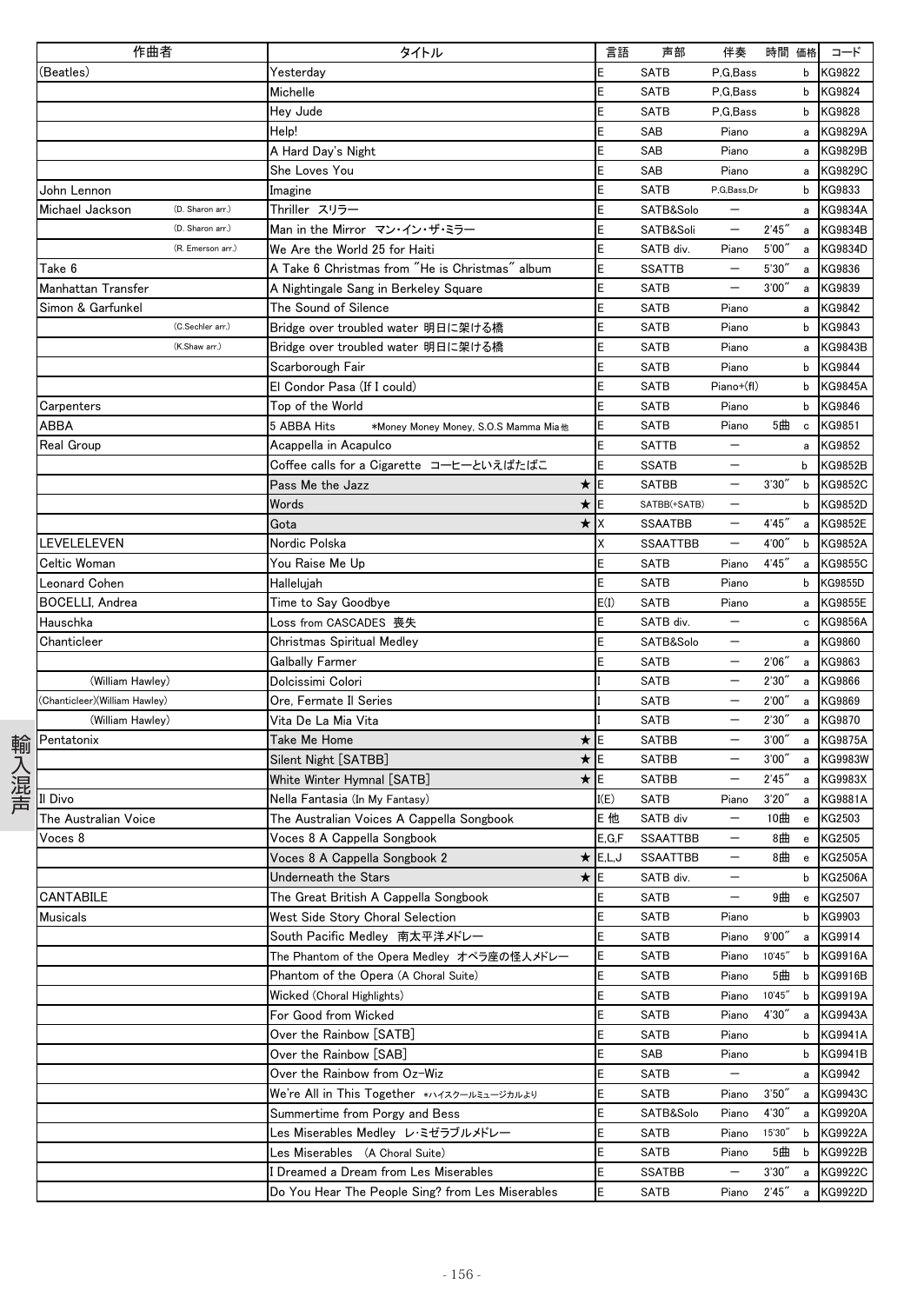| 作曲者                                        |  | タイトル                                                                |                            |                  | 言語           | 声部                                  | 伴奏                       | 時間 価格  |        | コード            |
|--------------------------------------------|--|---------------------------------------------------------------------|----------------------------|------------------|--------------|-------------------------------------|--------------------------|--------|--------|----------------|
| (Musicals)                                 |  | The Sound of Music Medlev                                           |                            |                  | E            | <b>SATB</b>                         | Piano                    |        | a      | KG9924         |
|                                            |  | Seasons of Love (from Rent) *「レント」ょり                                |                            |                  | Ε            | <b>SATB</b>                         | Piano                    | 2'30'  | a      | KG9929         |
|                                            |  | Cats Medley                                                         |                            |                  |              | SATB                                | P,G,Bass,Dr 12'15"       |        | b      | KG9930         |
|                                            |  | Memory & other choruses from Cats                                   |                            |                  | E            | SATB                                | Piano                    | 4曲     | d      | KG9931         |
|                                            |  | You'll never walk alone from Carousel                               |                            |                  | Ε            | SATB                                | Piano                    | 3'20'' | а      | KG9940         |
|                                            |  | Jesus Christ Superstar                                              |                            |                  |              | SATB                                | Piano                    | 15'00" | b      | KG9944         |
|                                            |  | Mamma Mia! マンマ・ミーア! メドレー                                            |                            |                  | E            | <b>SATB</b>                         | Piano                    | 15'00' | b      | <b>KG9946A</b> |
|                                            |  | Mamma Mia!                                                          |                            |                  | E            | <b>SATB</b>                         | Piano                    |        | a      | KG9946B        |
|                                            |  | Tea for Two 二人でお茶を                                                  |                            |                  | E            | SAB div.                            | Piano                    |        | а      | KG9948A        |
| Screen                                     |  | Joyful, Joyful from Sister Act 2 *「天使にラヴソングを2」 より                   |                            |                  | Ε            | SATB                                | Piano                    | 3'45'  | а      | KG9945         |
|                                            |  | Hail Holy Queen *「天使にラブソング」を                                        |                            |                  | E            | <b>SATB</b>                         | Piano                    | 3'20'  | а      | <b>KG9945B</b> |
|                                            |  | Stand by Me                                                         |                            |                  | E            | <b>SATB</b>                         | Piano                    | 3'00'  | а      | KG9951         |
|                                            |  | Mission: Impossible Theme ミッション・インポッシブルのテーマ                         |                            |                  | Χ            | SATB div.                           | —                        | 2'40'' | а      | <b>KG9951A</b> |
|                                            |  | The Pink Panther (La Pantera Mambo) ピンクパンサーのテーマ                     |                            |                  | Χ            | SATB div.&S Solo                    | Piano                    | 5'15'  | a      | <b>KG9951B</b> |
|                                            |  | Moon River *映画「ティファニーで朝食を」より                                        |                            |                  | E            | SATB div.                           |                          | 2'40'  | a      | KG9951C        |
|                                            |  | As Time Goes By from Casablanca                                     |                            |                  | E            | SATB                                | Piano                    | 4'25'  | a      | KG9952B        |
|                                            |  | Skyfall *映画「007 スカイフォール」より                                          |                            |                  | E            | SATB                                | Piano                    |        | b      | KG9952C        |
|                                            |  | Raindrops keep fallin' on my head 雨にぬれても                            |                            |                  | E            | <b>SATB</b>                         | $\overline{\phantom{0}}$ |        | b      | <b>KG9952D</b> |
| Jazz Standard                              |  | In the mood $\sim$ 17 Choral Arrangements of classic popular songs  |                            |                  | E,X          | <b>SATB</b>                         | - Piano                  | 17曲    | h      | KG9957         |
|                                            |  | Fly Me To The Moon & Other Jazz Classics                            |                            |                  | E            | <b>SATB</b>                         | Piano                    | 5曲     | c      | <b>KG9959C</b> |
|                                            |  | Classic Soul for SATB                                               |                            |                  | E            | <b>SATB</b>                         | Piano                    | 4曲     | c      | KG9959D        |
| (K. Shaw arr.)                             |  | Fly Me To The Moon (In Other Words)                                 |                            |                  | Ε            | SATB                                | Piano                    | 2'25'  | a      | KG9959E        |
| Folk Songs & Others<br>(L.S.Spevacek arr.) |  | Danny Boy                                                           |                            |                  | E            | <b>SATB</b>                         | Piano                    | 4'50'' | a      | KG9967         |
| (M. Hayes arr.)                            |  | Home on the Range –峠の我が家                                            |                            |                  |              | <b>SATB</b>                         | Piano                    |        | а      | <b>KG9968A</b> |
| (G. Raker arr.)                            |  | Der Kuckuck カッコウ *ポーランド民謡                                           |                            |                  | G            | SATB div.                           | —                        |        | а      | KG9968C        |
| (M. Sasaki arr.)                           |  | Toryanse とおりゃんせ                                                     |                            |                  | J(ローマ字) SATB |                                     | Piano                    |        | а      | <b>KG9968D</b> |
| (W.Y. White arr.)                          |  | Zui Zui ずいずいずっころばし                                                  |                            |                  |              | J(ローマ字) SATB div.                   |                          |        | а      | KG9968E        |
| (M.Neaum arr.)                             |  | Water of Tyne タインの流れ                                                |                            |                  | Ε            | SATB div.                           | Piano                    | 2'45'  | а      | KG9968F        |
| (G.G.Hernandez arr.)                       |  | Rosas Pandan *ビサヤ(フィリピン)の民謡                                         |                            |                  |              | Filipino SATB div.                  | Piano                    |        |        | KG9968G        |
| (H. Gardemar arr.)                         |  |                                                                     |                            |                  | Χ            | SATB div.                           | $\overline{\phantom{0}}$ |        | a<br>b | <b>KG9968H</b> |
| (Ø.Matre arr.)                             |  | Slängpolska efter Byss-Kalle *スウェーデン民謡                              |                            |                  | Nr           | SSSAAATTTBBB                        |                          |        |        | KG9968I        |
| (R.Gower arr.)                             |  | Halleluja, vår strid er endt (I denne søte juletid) *ノルウェーの伝統的な旋律   |                            |                  |              |                                     | Percussion               |        | с      |                |
| (A. Pinsonneault arr.)                     |  | Mungu Ni Pendo (Swahili Sacred Song) *スワヒリの聖歌                       |                            |                  |              | Kiswahili SATB div.                 |                          |        | a      | KG9968J        |
| (K. Steven)                                |  | Shosholoza (Go forward!) *南アフリカの伝承歌                                 |                            |                  | Zulu         | SATB&Soli                           |                          |        | а      | KG9968K        |
| (E. Quaid arr.)                            |  | Hentakan Jiwa (The Beat of the Soul) *伝統的なマレーの踊りにまつわる単語             |                            |                  | Maley        | SATB div.                           |                          |        | а      | KG9968L        |
|                                            |  | Kua Rongo Mai Koe (New Zealand Welcome Song)                        |                            |                  | Maori        | <b>SATB</b>                         |                          |        | а      | KG9968M        |
| (J.E.Moore Jr.)                            |  | An Irish Blessing                                                   |                            |                  |              | <b>SATB</b>                         | $\overline{\phantom{a}}$ |        | a      | <b>KG9968N</b> |
| (Carey arr.)                               |  | The water is wide                                                   |                            | ★                | Ε            | SAB                                 | Piano                    |        | b      | KG9968O        |
| (D.Jackson arr.)                           |  | Akekho Ofana No Jesu                                                |                            | $\star$          | Zulu         | SATB+SATB+Solo Djembe(ad lib) 3'40' |                          |        | b      | KG9968Q        |
| (M.Mabuza arr.)                            |  | Ndikhokhele Bawo                                                    |                            | ★                | Xhosa        | SATB&Solo Triangle. Djembe 3'30'    |                          |        | а      | KG9968R        |
| (R.Sund arr.)                              |  | La Cucaracha                                                        |                            | $\star$          | Sp           | SATB div.                           | $\qquad \qquad -$        |        | с      | <b>KG7002</b>  |
| (G.Larsen arr.)                            |  | Gropen                                                              |                            | $\star$ $\times$ |              | SATB div.                           | Fiddle                   | 2'00'' | b      | KG9968P        |
|                                            |  | Amazing Grace                                                       |                            |                  | E            | <b>SATB</b>                         | Piano, G, Perc. 3'35"    |        | a      | <b>KG9970B</b> |
|                                            |  | Sixties Hits                                                        |                            |                  | E            | <b>SATB</b>                         | Piano                    | 5曲     |        | d KG9979C      |
| Christmas                                  |  | A Baltic Christmas *Miskinis, Dubra, Esenvaldsのオリジナルクリスマス曲 他        |                            |                  | _,E,Lv       | <b>SATB</b>                         | —                        | 10曲    | d      | KG2509         |
|                                            |  | Christmas Hits                                                      | *Happy Xmas, Jingle Bell 他 |                  | E            | SATB                                | Piano                    | 5曲     | d      | KG9981         |
|                                            |  | A Traditional Christmas*「きょしこの夜」「ホワイトクリスマス」など5曲                     |                            |                  | Ε            | <b>SATB</b>                         | Piano                    | 5曲     | d      | KG9981B        |
|                                            |  | Follow That Star - 9 Christmas songs in close harmony               |                            |                  | E            | SATB div.                           | $-(P)$                   | 9曲     | d      | <b>KG9982A</b> |
|                                            |  | Christmas classics for SATB Choir *Let It Snow!, Jingle Bell Rock 他 |                            |                  | E            | <b>SATB</b>                         | Piano                    | 5曲     | d      | KG9982C        |
|                                            |  | A Merry Little Christmas                                            |                            |                  | E            | SATB div.                           | — Piano                  | 12曲    | f      | KG9982D        |
|                                            |  | A Classic Christmas (Medley)                                        |                            |                  | E            | <b>SATB</b>                         | Piano                    | 4曲     | a      | KG9982E        |
|                                            |  | A German Renaissance Christmas                                      |                            |                  | G,L          | SATB 他                              | —                        | 5曲     | b      | KG9982G        |
|                                            |  | Calmus Christmas Carols                                             |                            |                  |              | G,L,E他 SSATB                        | —                        | 13曲    | g      | KG9982H        |
| (I.Antognini arr.)                         |  | Silent Night                                                        |                            |                  | E            | SATB div.                           |                          |        | a      | KG9982I        |
| (R.Ringwald arr.)                          |  | White Christmas                                                     |                            |                  | E            | <b>SATB</b>                         | Piano                    |        |        | a KG9982J      |
| (F.Sixten arr.)                            |  | Mary's lullaby *「きょしこの夜」のアレンジ                                       |                            |                  | E,G          | SATB div.&S solo                    | —                        |        |        | b KG9982K      |
| (M. Barrett)                               |  | One Small Lamb                                                      |                            |                  | E            | <b>SATB</b>                         | $-(FI, Perc.)$           |        | a      | KG9982L        |
| (J.M.Martin arr.)                          |  | Carols of Gathering *キャロルのメドレー                                      |                            |                  | E            | SATB                                | Orch.(P)                 |        | a      | KG9982M        |
| (J. Purifoy)                               |  | What is this brightness shining?                                    |                            |                  | Ė            | SATB                                | Piano                    |        | а      | KG9982N        |